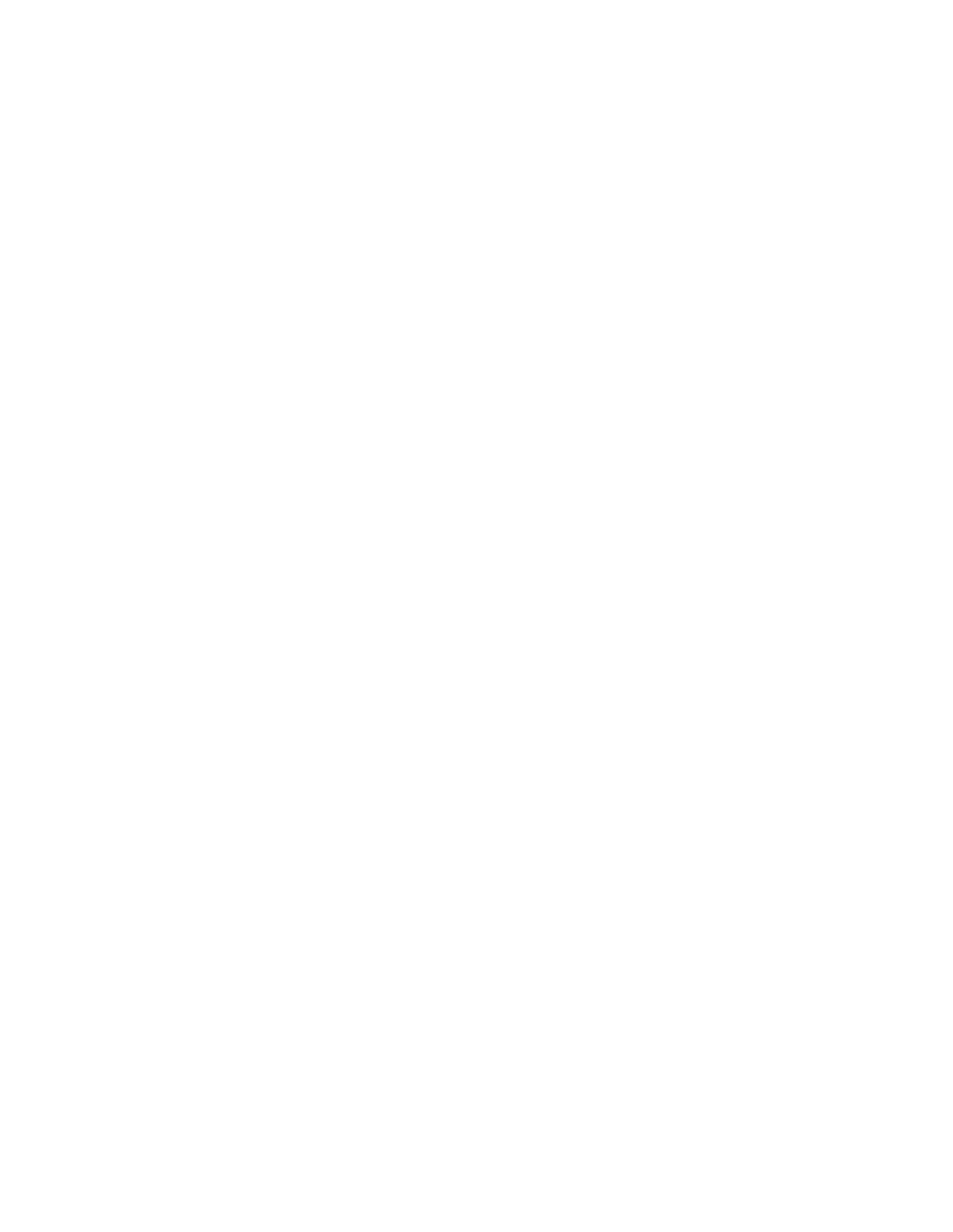# **Social Security Benefit Calculator**

The Social Security Benefit Calculator calculates the Social Security benefit for an old‐age, survivor, or disability claim, given the characteristics of a particular worker (such as birth date, past earnings, and type of benefit). It also produces the Primary Insurance Amount (PIA), Maximum Family Benefit (MFB), the actuarial reduction or increment factor (for early or delayed retirement), and the Monthly Benefit Amount (MBA).

The Calculator can produce a benefit for any historical case from the first Social Security benefit paid (1940). It can also produce a projected benefit estimate, based on standard or user‐specified assumptions, through 2095. All amendments to the law, and automatic adjustments, through 2021 are taken into account.

Although we have tried to be as accurate as possible, this is not the same program as is used for official Social Security calculations and it may produce results that differ from an official calculation. In particular, for primary benefits, we have made approximations for pre‐1965 benefits and for the frozen minimum PIA, and we only partially take account of disability non-exclusion calculations. In addition, the calculator is not set up to estimate dependent or survivor benefits in situations where the dependent or survivor also receives benefits based on their own record, or survivor benefits where the benefit is affected by the worker's retired worker benefit prior to death. Based on experience to date, the Calculator matches the official calculations very well, with most differences due to late posting of earnings to the earnings record, or different assumptions for projected benefits.

The source program is not copyrighted. Distribution is encouraged, with acknowledgment to the Social Security Administration, Office of the Chief Actuary.

### **Social Security Benefit Calculator Help Index**

#### Welcome

#### **How To ...**

- Install/uninstall on Windows.
- Install/uninstall on a Mac.
- Enter data for a new case.
- Estimate a normal retirement benefit.
- Understand the structure of a ".pia" file

#### **Menus**

- File menu
- Edit menu
- View menu
- Forms menu
- Properties menu
- Help menu

#### **Description of generated report**

- General report information
- Pages in report

#### **Sample cases**

- Sample case 1
- Sample case 2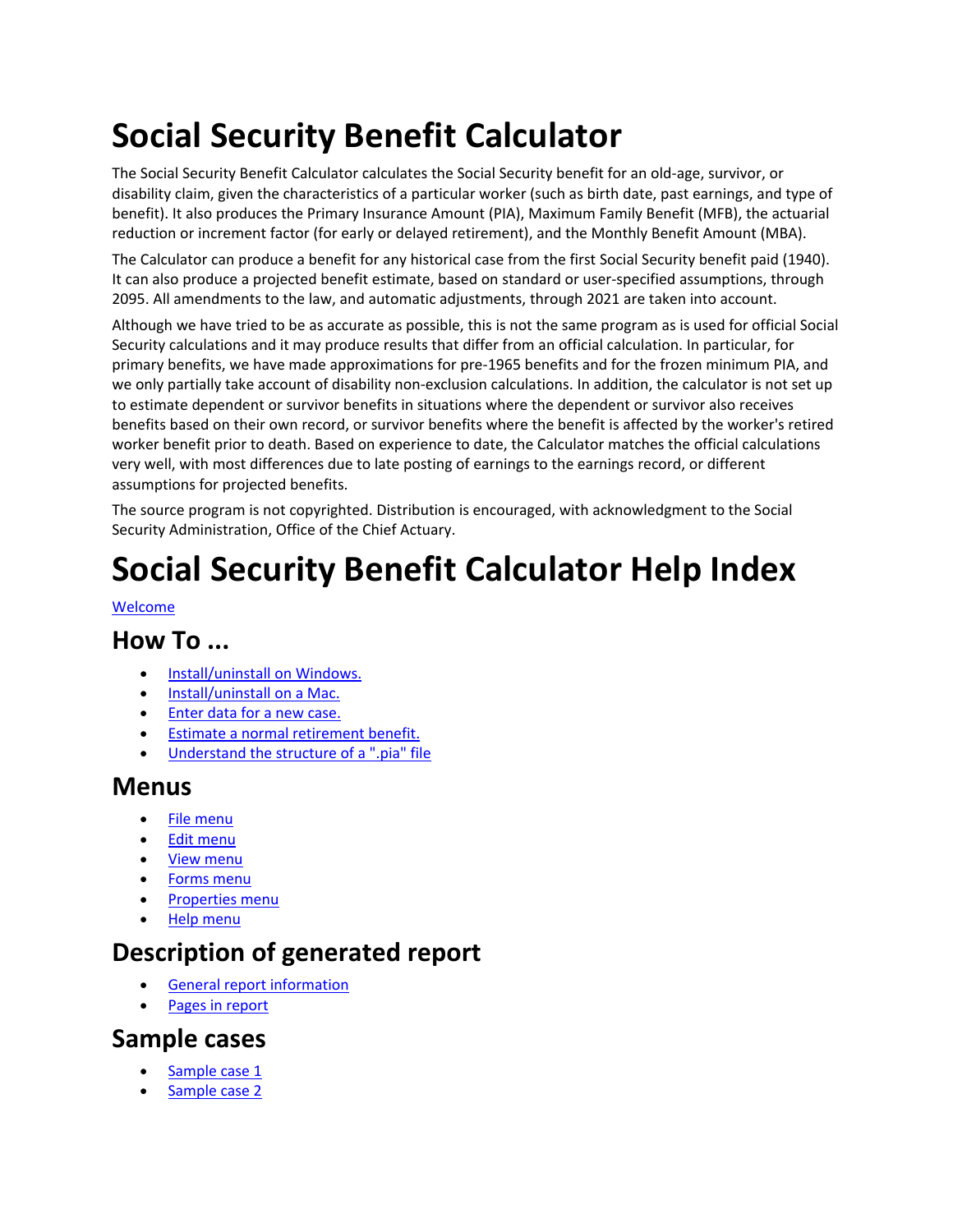- Sample case 3
- Sample case 4
- Sample case 5
- Sample case 6
- Sample case 7
- Sample case 8
- Sample case 9
- Sample case 10 • Sample case 11
- Sample case 12
- Sample case 13
- Sample case 14
- Sample case 15
- Sample case 16
- Sample case 17
- Sample case 18
- Sample case 19
- Sample case 20
- Sample case 21
- Sample case 22
- Sample case 23
- Sample case 24
- Sample case 25
- Sample case 26
- Sample case 27
- Sample case 28
- Sample case 29

#### **Registry entries**

**Social Security Benefit Calculator and the Registry** 

#### **For developers only**

- Input data from a file
- Source code

#### **Contacting the Social Security Administration**

- Technical support
- **•** Personal assistance
- Other resources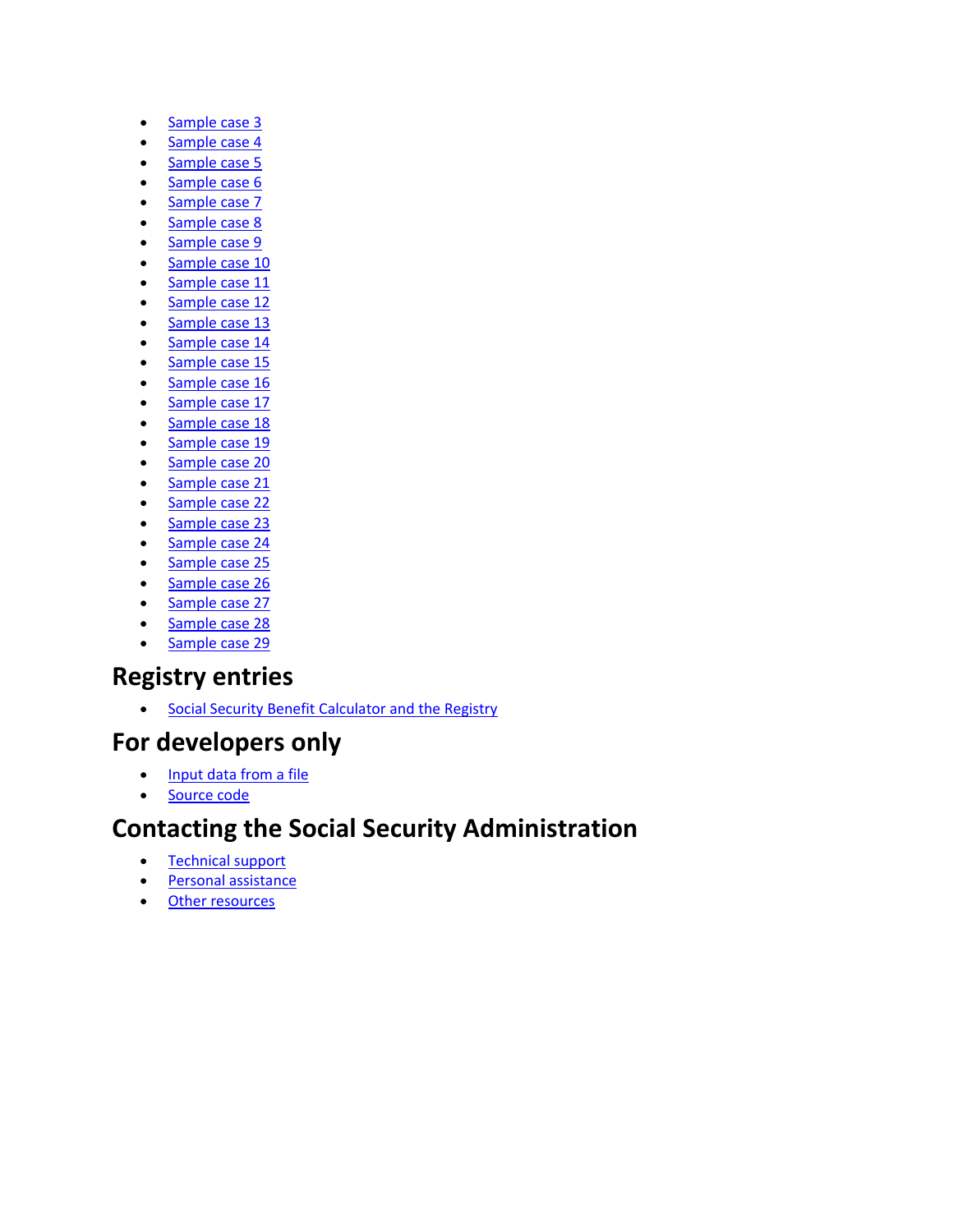## **How to...**

### **Install/uninstall on Windows**

The downloadable files are stored in an InstallShield file. See download.html for information on downloading.

After downloading the program, install it by executing the downloaded file. The InstallShield dialog boxes will guide you through the installation process. When it is finished, you will have a folder named **Calculator** with 33 files:

- anypia32.exe the benefit calculator;
- anypia32.chm ‐ help information;
- readme.txt last-minute information; and
- 30 sample calculation files (with extensions of .pia).

The default location for the folder is in a folder named **SSA**, inside your **Program Files** folder. There will also be an entry in your Start Menu and an alias on your desktop for the benefit calculator. To start the program, choose it from the Start Menu, or click the alias on the desktop.

To uninstall the calculator, select Settings, Control Panel from the Start Menu. Choose Add/Remove Programs. Highlight Social Security Benefit Calculator and click on the Add/Remove button.

### **Install/uninstall on a Mac**

The downloadable files are stored in Stuffit (.sit) format. Download Anypia.sit and expand the calculator using Stuffit Expander. This creates a folder named **Benefit Calculator**. It contains 32 files and 2 subfolders:

- **Anypia** ‐ the benefit estimate program;
- **readme.txt** ‐ last‐minute information;
- 30 sample calculation files (with extensions of **.pia**);
- subfolder **html** containing about 400 help files in html format, divided among 11 subfolders; and
- subfolder **images** containing 17 .gif images used in the html files.

Start the calculator by double‐clicking on **Anypia**. A desktop alias can be created for **Anypia** using the usual facilities available in the MacOS. Start your browsing of the help files with **main\_index.html** in the **html** subfolder.

To uninstall the calculator, drag the **Benefit Calculator** folder to the trashcan.

### **Entering data for a new case**

To enter data for a new case, choose Forms from the main menu. There will be about ten menu items listed. Some will be grayed out, meaning that they do not currently apply to the case being entered. Start at the top of the list of forms and choose each one that is not grayed out. A form will pop up each time you make a choice from the list of menu items. Enter the appropriate data in each box and click on OK.

If you make a mistake, a warning box will pop up and describe the error. When you click OK in the warning box, you will be returned to the form to correct your error.

After you have gone down the list of forms and entered all your data, choose File from the main menu. Select Calculate Estimate to calculate the Social Security benefit. The results will appear on the screen. (You may have to scroll down the screen to see all of the results.)

To print the results, choose File from the main menu and select Print.

### **Estimate a normal retirement benefit**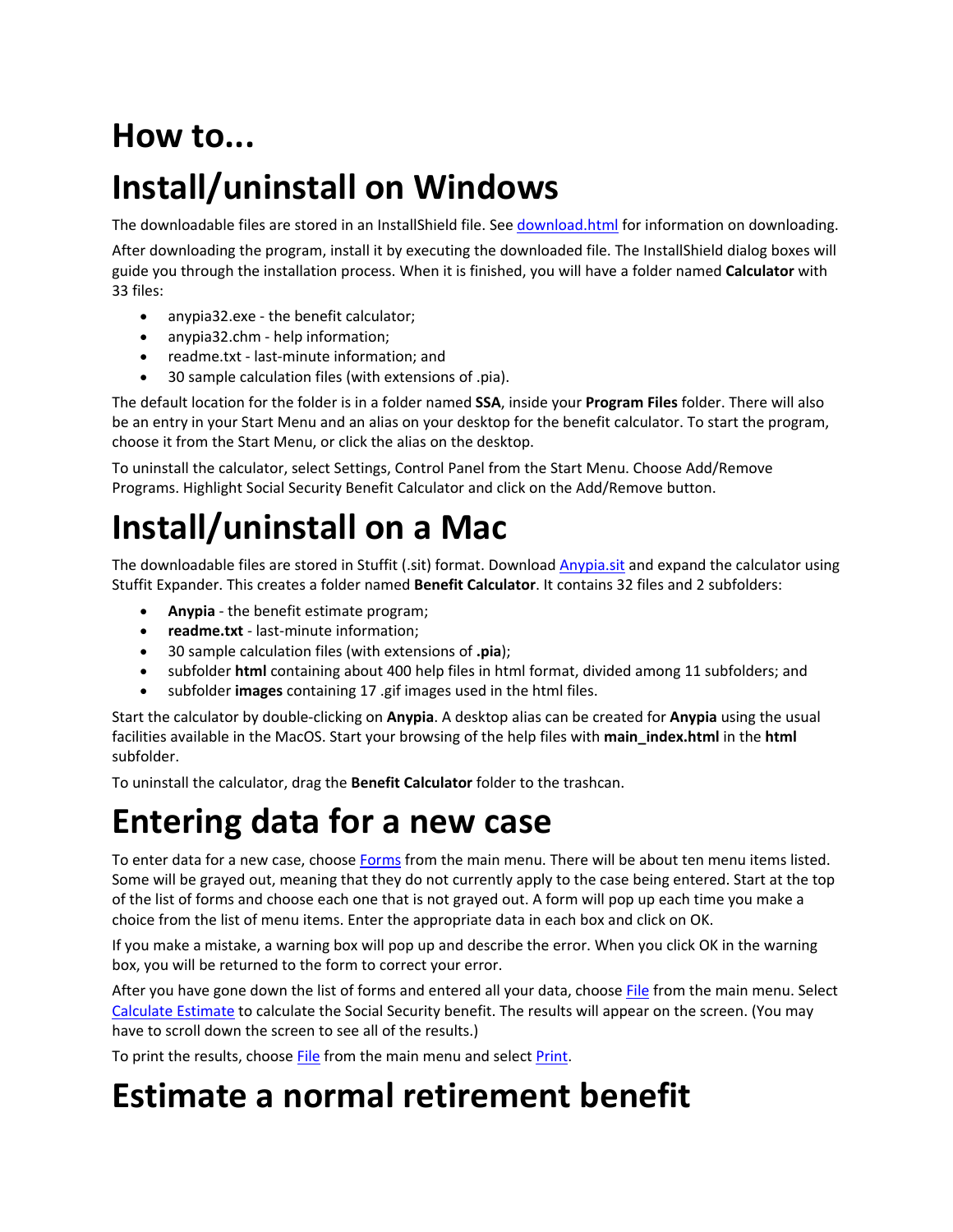To get a standard retirement benefit estimate using the calculator, you need to enter information on the program's forms, which you access from the forms menu. Do the following:

- 1. Enter your birthdate on the worker information form and any other information here you want to show up on your estimate.
- 2. Enter the date at which you want to start receiving benefits in the entitlement date blank on the supplemental worker form and enter the years in which you will enter your earnings. You should include estimated future earnings.
- 3. Go to the annual earnings form and enter all your earnings.
- 4. If you wish, go to the assumptions form and select the set of future economic assumptions you wish to use in estimating your benefit.
- 5. If you earned less than 40 quarters of coverage (QCs) after 1977, enter the number of QCs you earned before 1978 on the summary QCs form so that the calculator will know you are fully insured.
- 6. Select calculate estimate on the file menu.

Your benefit estimate will be on the first page of output, and is labeled "Benefit after rounding."

### **File structure**

The file created when you choose "Save" or "Save As" from the File menu is stored in a file with a name ending in ".pia". Normally you do not need to view the file directly; you would choose "Open" from the File menu to read the file back into the Social Security Benefit Calculator.

In some cases you may want to view or edit a ".pia" file. The file is stored as ASCII text, where each line begins with a 2‐digit line number. The rest of each line depends on the line number, as follows:

| Line number | Position  | Description                                                                   |
|-------------|-----------|-------------------------------------------------------------------------------|
| 01          | $3 - 11$  | <b>Social Security number</b>                                                 |
|             | 12        | <b>Sex</b><br>0 for male<br>1 for female                                      |
|             | 13-14     | Month of birth                                                                |
|             | 15-16     | Day of birth                                                                  |
|             | $17 - 20$ | Year of birth                                                                 |
| 02          | $3 - 4$   | Month of death                                                                |
|             | $5-6$     | Day of death                                                                  |
|             | $7 - 10$  | Year of death                                                                 |
| 03          | 3         | <b>Type of benefit</b><br>1 for old age<br>2 for survivor<br>3 for disability |
|             | $4 - 5$   | Month of entitlement                                                          |
|             | $6-9$     | Year of entitlement                                                           |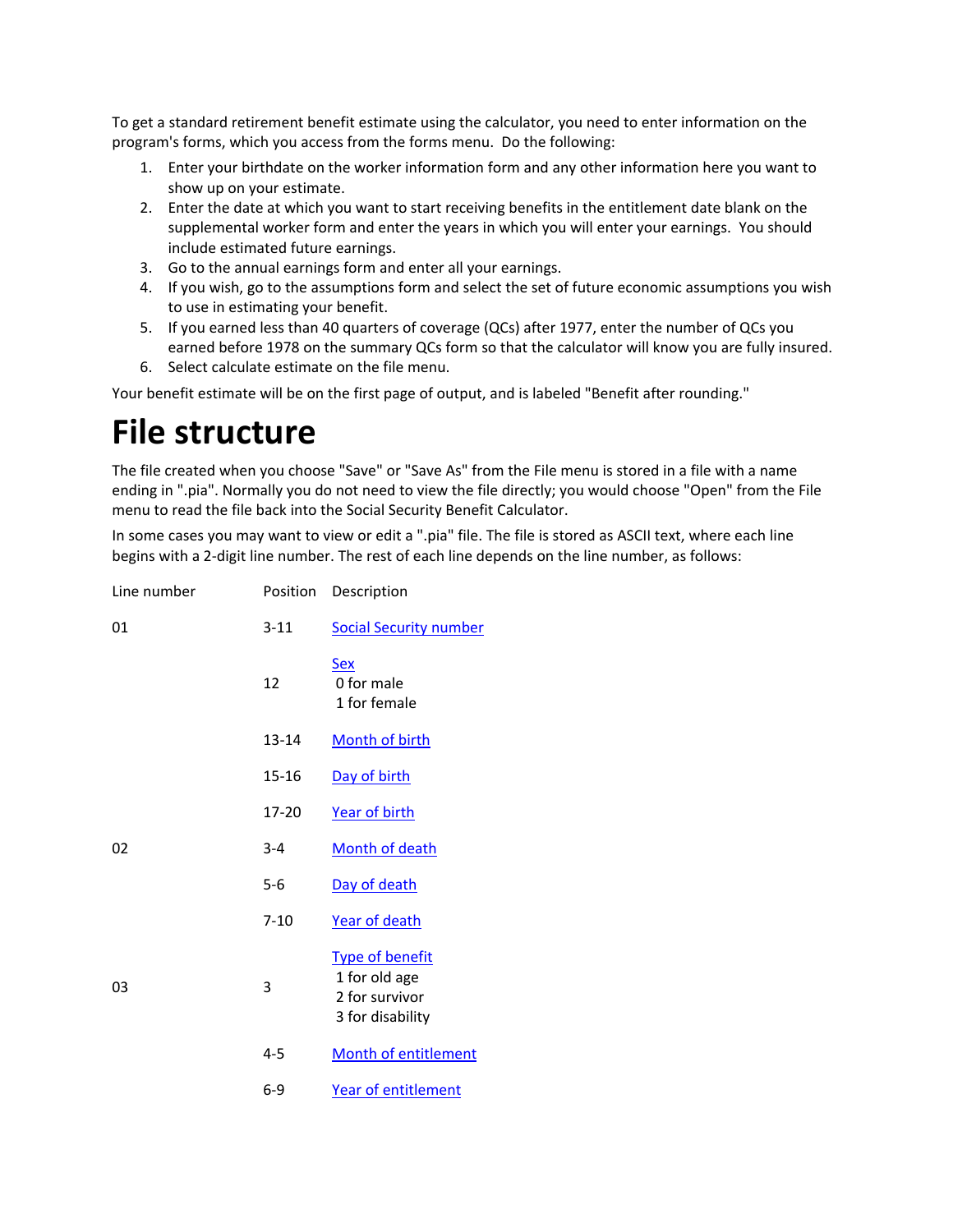| 04 | $3 - 4$   | Month of benefit                                                                                                                                                     |
|----|-----------|----------------------------------------------------------------------------------------------------------------------------------------------------------------------|
|    | $5 - 8$   | <b>Year of benefit</b>                                                                                                                                               |
| 06 | $3 - 6$   | <b>First year of earnings</b>                                                                                                                                        |
|    | $7 - 10$  | Last year of earnings                                                                                                                                                |
| 07 | 3         | <b>Type of backward projection</b><br>0 for no backward projection<br>1 for projection related to average wage increase<br>2 for projection by a constant percentage |
|    | 4-9       | <b>Backward projection percentage</b>                                                                                                                                |
|    | $10 - 13$ | Last year of earnings in backward projection period                                                                                                                  |
| 08 | 3         | Type of forward projection<br>0 for no forward projection<br>1 for projection related to average wage increase<br>2 for projection by a constant percentage          |
|    | $4 - 9$   | Forward projection percentage                                                                                                                                        |
|    | $10 - 13$ | First year of earnings in forward projection period                                                                                                                  |
| 09 | $3 - 4$   | Month of onset for most recent period of disability                                                                                                                  |
|    | $5-6$     | Day of onset for most recent period of disability                                                                                                                    |
|    | $7 - 10$  | Year of onset for most recent period of disability                                                                                                                   |
|    | $11 - 12$ | Month of entitlement for most recent period of disability                                                                                                            |
|    | 13-16     | Year of entitlement for most recent period of disability                                                                                                             |
|    | 17-18     | Month of first month of waiting period for most recent period of disability                                                                                          |
|    | 19-22     | Year of first month of waiting period for most recent period of disability                                                                                           |
|    | $23 - 24$ | Month of cessation for most recent period of disability                                                                                                              |
|    | $25 - 28$ | Year of cessation for most recent period of disability                                                                                                               |
|    | 29-38     | PIA at cessation of most recent period of disability (Optional)                                                                                                      |
|    | 39-48     | MFB at cessation of most recent period of disability (Optional)                                                                                                      |
| 10 | $3 - 4$   | Month of onset for second most recent period of disability                                                                                                           |
|    | $5-6$     | Day of onset for second most recent period of disability                                                                                                             |
|    |           |                                                                                                                                                                      |

7-10 Year of onset for second most recent period of disability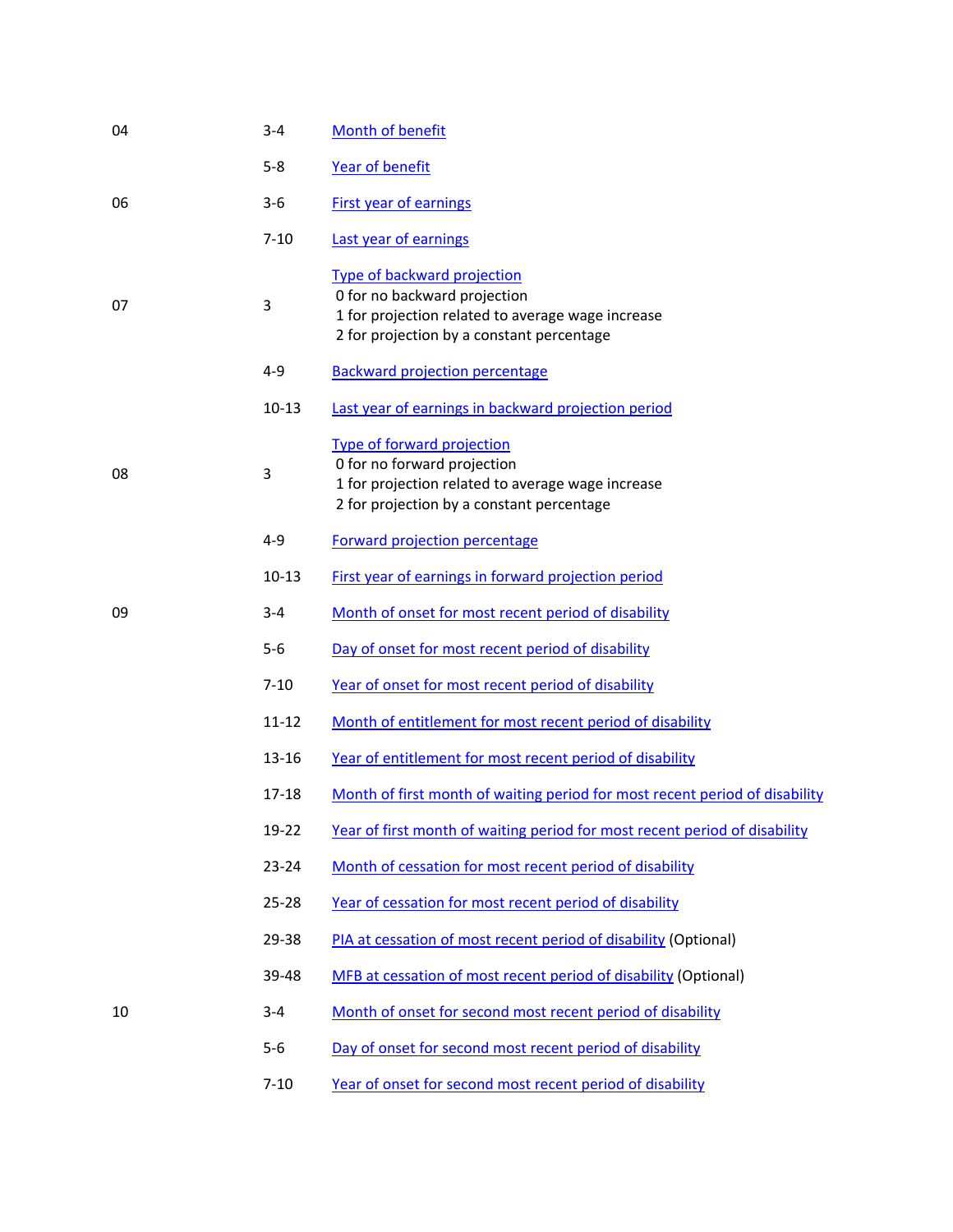|    | $11 - 12$ | Month of entitlement for second most recent period of disability                                                                                                                              |
|----|-----------|-----------------------------------------------------------------------------------------------------------------------------------------------------------------------------------------------|
|    | $13 - 16$ | Year of entitlement for second most recent period of disability                                                                                                                               |
|    | $17 - 18$ | Month of first month of waiting period for second most recent period of<br>disability                                                                                                         |
|    | 19-22     | Year of first month of waiting period for second most recent period of<br>disability                                                                                                          |
|    | $23 - 24$ | Month of cessation for second most recent period of disability                                                                                                                                |
|    | $25 - 28$ | Year of cessation for second most recent period of disability                                                                                                                                 |
|    | 29-38     | PIA at cessation of second most recent period of disability (Optional)                                                                                                                        |
|    | 39-48     | MFB at cessation of second most recent period of disability (Optional)                                                                                                                        |
| 11 | $3 - 4$   | Beginning month of first period of military service                                                                                                                                           |
|    | $5 - 8$   | Beginning year of first period of military service                                                                                                                                            |
|    | $9 - 10$  | Ending month of first period of military service                                                                                                                                              |
|    | $11 - 14$ | <b>Ending year of first period of military service</b>                                                                                                                                        |
|    | $15 - 26$ | Beginning and ending dates of second period of military service                                                                                                                               |
|    | $\cdots$  | Beginning and ending dates of third through 15th periods of military service                                                                                                                  |
| 12 | $3 - 12$  | Monthly noncovered pension                                                                                                                                                                    |
|    | 13-14     | Month of entitlement to noncovered pension                                                                                                                                                    |
|    | $15 - 18$ | Year of entitlement to noncovered pension                                                                                                                                                     |
| 13 | 3         | Totalization indicator (1 if totalization applies, 0 otherwise)                                                                                                                               |
| 14 | 3         | Blindness indicator (1 if worker is blind, 0 otherwise)                                                                                                                                       |
| 15 | 3         | Deemed insured indicator (1 if deemed insured provision applies) 0<br>otherwise                                                                                                               |
| 16 | $3 - 37$  | Number holder's name                                                                                                                                                                          |
| 17 | $3 - 37$  | First line of number holder's address                                                                                                                                                         |
| 18 | $3 - 37$  | Second line of number holder's address                                                                                                                                                        |
| 19 | $3 - 37$  | Third line of number holder's address                                                                                                                                                         |
| 20 | $\ast$    | Type of earnings with 1 position for each year from first year in line 6, or<br>year in line 7 if specified, to last year in line 6, or year in line 8 if specified<br>0 for entered earnings |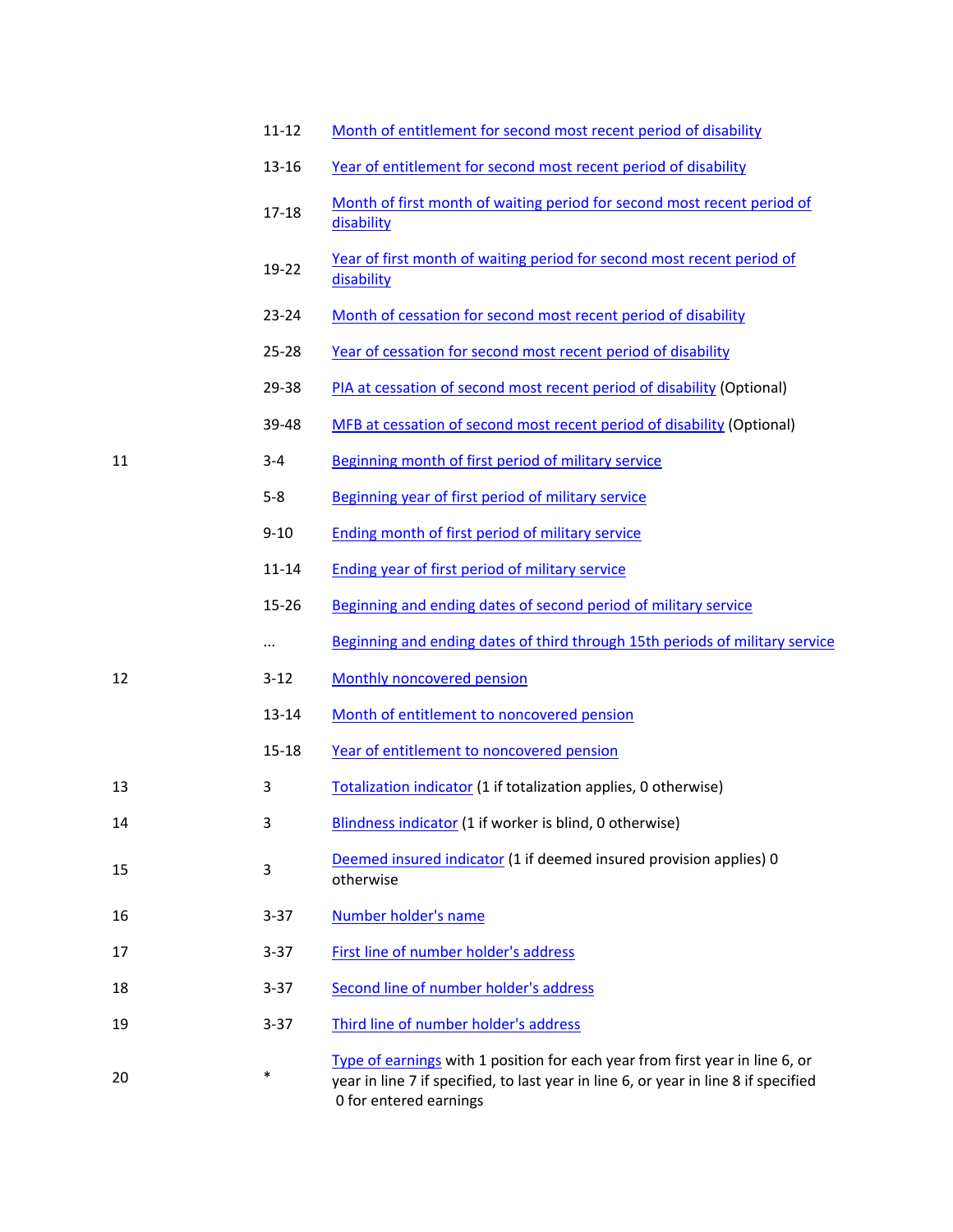|    |   | 1 for maximum                                                              |
|----|---|----------------------------------------------------------------------------|
|    |   | 2 for high                                                                 |
|    |   | 3 for average                                                              |
|    |   | 4 for low                                                                  |
|    |   | Type of taxes, with 1 position for each year in period specified in line 6 |
| 21 | * | 0 for employee taxes                                                       |
|    |   | 1 for self-employed taxes                                                  |
|    |   |                                                                            |

Earnings on lines 22‐29 are for same years for which type of earnings were specified on line 20. Each earnings amount takes 11 positions, with two decimal places and leading blanks if required, e.g. " 100000.00" for \$100,000.00 in earnings.

| 22 | $\ast$ | First 10 years of OASDI earnings   |
|----|--------|------------------------------------|
| 23 | $\ast$ | Second 10 years of OASDI earnings  |
| 24 | *      | Third 10 years of OASDI earnings   |
| 25 | $\ast$ | Fourth 10 years of OASDI earnings  |
| 26 | *      | Fifth 10 years of OASDI earnings   |
| 27 | *      | Sixth 10 years of OASDI earnings   |
| 28 | *      | Seventh 10 years of OASDI earnings |
| 29 | $\ast$ | Eighth 10 years of OASDI earnings  |

Earnings on lines 30‐37 are for period starting with maximum of 1983 and first year specified on line 6 and ending with last year on line 6. Each earnings amount takes 11 positions, with two decimal places and leading blanks if required, e.g. " 100000.00" for \$100,000.00 in earnings.

| 30 | $\ast$   | <b>First 10 years of HI earnings</b>                                   |
|----|----------|------------------------------------------------------------------------|
| 31 | $\ast$   | Second 10 years of HI earnings                                         |
| 32 | $\ast$   | Third 10 years of HI earnings                                          |
| 33 | ∗        | Fourth 10 years of HI earnings                                         |
| 34 | *        | <b>Fifth 10 years of HI earnings</b>                                   |
| 35 | $\ast$   | <b>Sixth 10 years of HI earnings</b>                                   |
| 36 | ∗        | Seventh 10 years of HI earnings                                        |
| 37 | $\ast$   | <b>Eighth 10 years of HI earnings</b>                                  |
| 38 | $3 - 12$ | Monthly noncovered pension after removal of military reservist pension |
| 39 | $3 - 4$  | Month of old-age entitlement prior to most recent disability           |
|    | $5 - 8$  | Year of old-age entitlement prior to most recent disability            |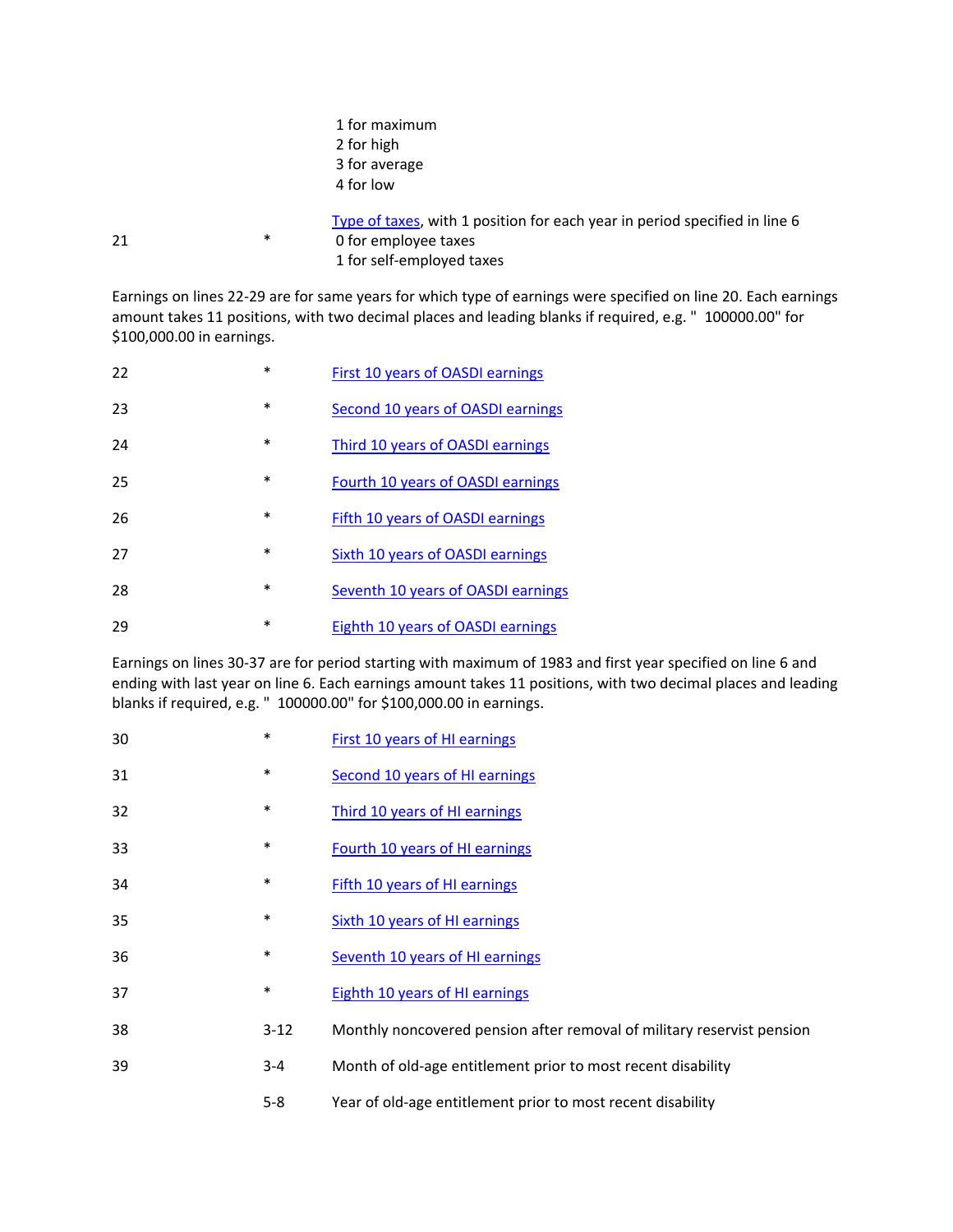11-14 Year of old-age termination prior to most recent disability

| 40 | 3-6 | First year of benefit increase projection |  |
|----|-----|-------------------------------------------|--|
|----|-----|-------------------------------------------|--|

- **Benefit increase assumption indicator**
- Average wage increase assumption indicator Maximum wage base projection indicator for automatic projection for ad hoc bases

Benefit increases on lines 41‐44 start in year specified on line 40 and end in year specified on line 3 (or line 4 if specified). Each increase takes 4 positions, with one decimal place and leading blanks if required, e.g. " 4.0" for a 4‐percent benefit increase.

| 41 | $3-6$    | First benefit increase              |
|----|----------|-------------------------------------|
|    | $7 - 10$ | Second benefit increase             |
|    |          | Third through 20th benefit increase |
| 42 | $3 - 82$ | 21st through 40th benefit increase  |
| 43 | $3 - 82$ | 41st through 60th benefit increase  |
| 44 | $3 - 82$ | 61st through 80th benefit increase  |

Catch‐up increases on lines 45‐54 start two years after year specified on line 40. Each increase takes 4 positions, with one decimal place and leading blanks if required, e.g. " 4.0" for a 4‐percent benefit increase.

| 45 | $3-6$     | First catch-up benefit increase for year of eligibility specified on line 40            |
|----|-----------|-----------------------------------------------------------------------------------------|
|    | $7 - 10$  | Second catch-up benefit increase for year of eligibility specified on line 40           |
|    | $11 - 14$ | Third catch-up benefit increase for year of eligibility specified on line 40            |
|    | $15 - 18$ | Fourth catch-up benefit increase for year of eligibility specified on line 40           |
|    | $19 - 22$ | Fifth catch-up benefit increase for year of eligibility specified on line 40            |
|    | $23 - 26$ | Sixth catch-up benefit increase for year of eligibility specified on line 40            |
|    | $27 - 30$ | Seventh catch-up benefit increase for year of eligibility specified on line 40          |
|    | 31-34     | Eighth catch-up benefit increase for year of eligibility specified on line 40           |
| 46 | $3 - 34$  | 8 catch-up benefit increases for next year of eligibility after year used in line<br>45 |
| 47 | $3 - 34$  | 8 catch-up benefit increases for next year of eligibility after year used in line       |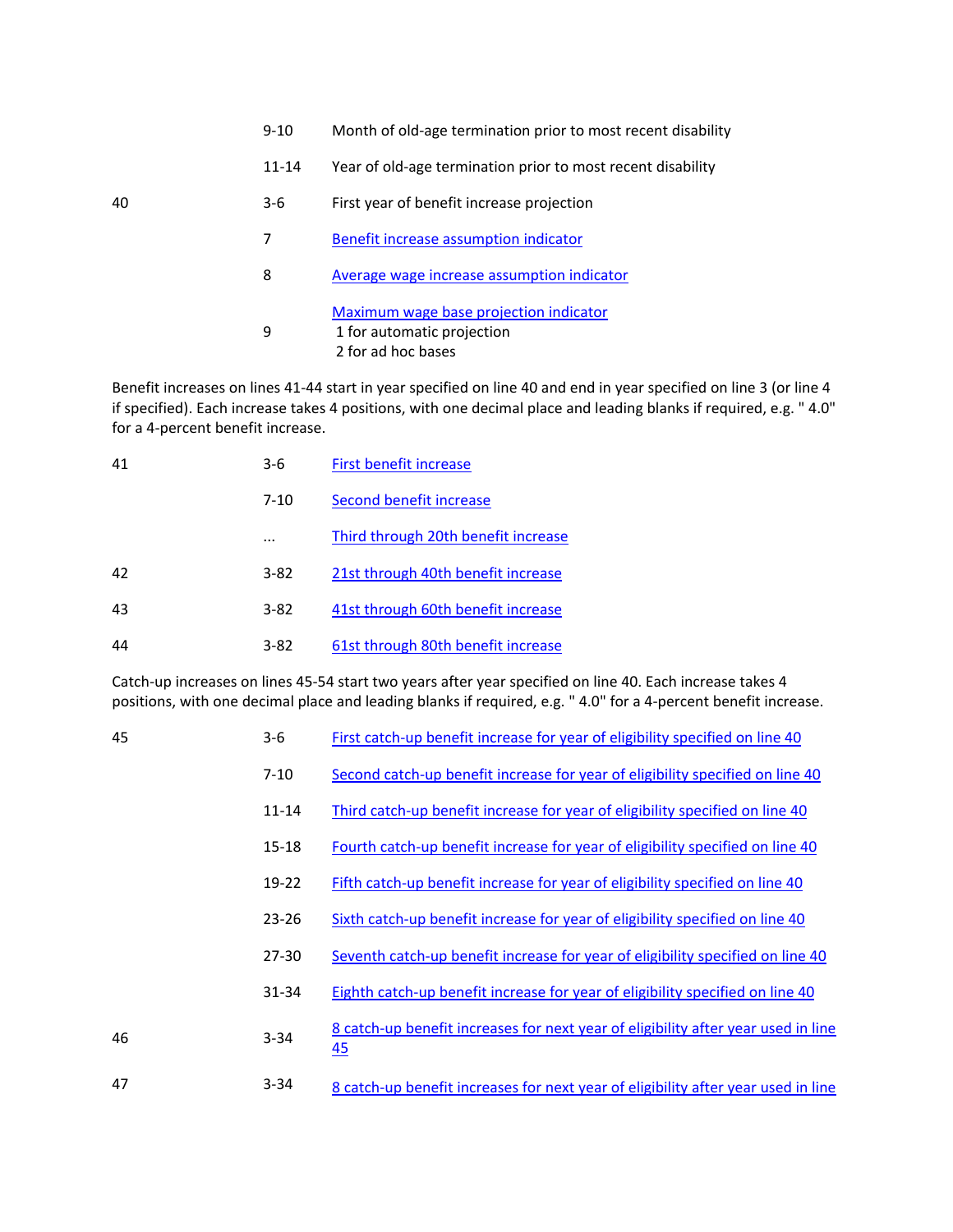| 48 | $3 - 34$ | 8 catch-up benefit increases for next year of eligibility after year used in line<br>47 |
|----|----------|-----------------------------------------------------------------------------------------|
| 49 | $3 - 34$ | 8 catch-up benefit increases for next year of eligibility after year used in line<br>48 |
| 50 | $3 - 34$ | 8 catch-up benefit increases for next year of eligibility after year used in line<br>49 |
| 51 | $3 - 34$ | 8 catch-up benefit increases for next year of eligibility after year used in line<br>50 |
| 52 | $3 - 34$ | 8 catch-up benefit increases for next year of eligibility after year used in line<br>51 |
| 53 | $3 - 34$ | 8 catch-up benefit increases for next year of eligibility after year used in line<br>52 |
| 54 | $3 - 34$ | 8 catch-up benefit increases for next year of eligibility after year used in line<br>53 |
| 55 | $3 - 67$ | Title of benefit increase assumptions                                                   |

Average wage increases on lines 56‐59 start in year before year specified on line 40 and end in year specified on line 3 (or line 4 if specified). Each increase takes 6 positions, with three decimal places and leading blanks if required, e.g. " 4.000" for a 4‐percent average wage increase.

| 56 | 3-8       | <b>First average wage increase</b>         |
|----|-----------|--------------------------------------------|
|    | $9 - 14$  | Second average wage increase               |
|    |           | Third through 20th average wage increase   |
| 57 | $3 - 122$ | 21st through 40th average wage increase    |
| 58 | $3 - 122$ | 41st through 60th average wage increase    |
| 59 | $3 - 122$ | 61st through 80th average wage increase    |
| 60 | $3-67$    | Title of average wage increase assumptions |

Maximum OASDI wage bases on lines 61‐64 start in year after year specified on line 40 and end in year specified on line 3 (or line 4 if specified). Each wage base takes 11 positions, with two decimal places and leading blanks if required, e.g. " 1000000.00" for a \$1,000,000.00 wage base.

- 61 3-13 First OASDI wage base
	- 14-24 Second OASDI wage base
	- ... Third through 20th OASDI wage bases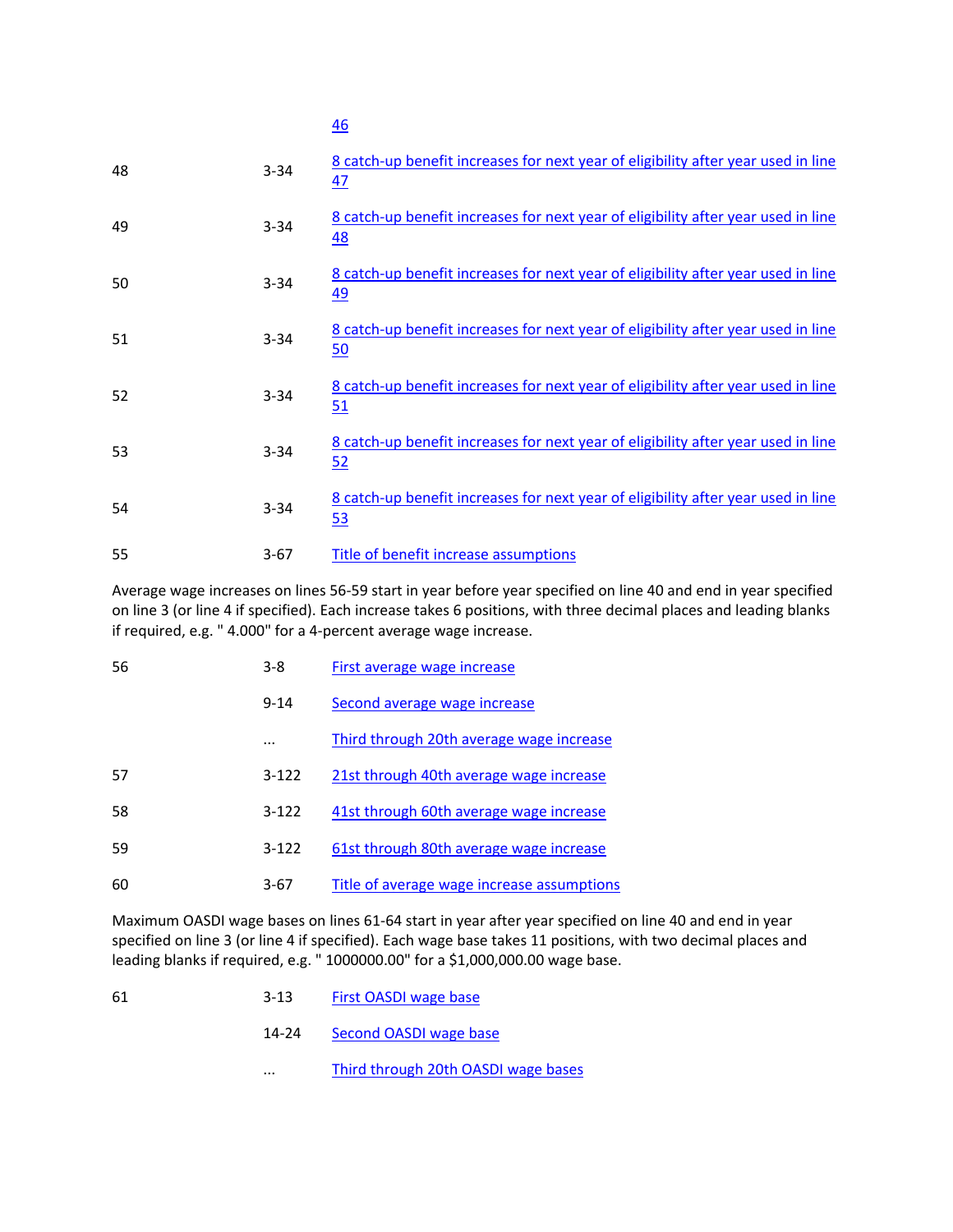| 62 | $3 - 222$ | 21st through 40th OASDI wage bases |  |
|----|-----------|------------------------------------|--|
|    |           |                                    |  |

63 3-222 41st through 60th OASDI wage bases

64 3-222 61st through 80th OASDI wage bases

Maximum old‐law wage bases on lines 65‐68 start in year after year specified on line 40 and end in year specified on line 3 (or line 4 if specified). Each wage base takes 11 positions, with two decimal places and leading blanks if required, e.g. " 1000000.00" for a \$1,000,000.00 wage base.

| 65 | $3 - 13$  | First old-law wage base                                                                                                                                                                                                                                                                                                                                                                                      |  |  |
|----|-----------|--------------------------------------------------------------------------------------------------------------------------------------------------------------------------------------------------------------------------------------------------------------------------------------------------------------------------------------------------------------------------------------------------------------|--|--|
|    | 14-24     | Second old-law wage base                                                                                                                                                                                                                                                                                                                                                                                     |  |  |
|    |           | Third through 20th old-law wage bases                                                                                                                                                                                                                                                                                                                                                                        |  |  |
| 66 | $3 - 222$ | 21st through 40th old-law wage bases                                                                                                                                                                                                                                                                                                                                                                         |  |  |
| 67 | $3 - 222$ | 41st through 60th old-law wage bases                                                                                                                                                                                                                                                                                                                                                                         |  |  |
| 68 | $3 - 222$ | 61st through 80th old-law wage bases                                                                                                                                                                                                                                                                                                                                                                         |  |  |
| 69 | 3         | First family member's major beneficiary identification code (bic)<br>A - primary (old-age or disability)<br>B - wife or husband (young or aged)<br>C - child (minor, student, or disabled)<br>D - aged widow(er)<br>E - mother or father<br>F - parent<br>T - transitionally insured<br>U - transitionally uninsured<br>W - disabled widow(er)                                                               |  |  |
|    | 4         | First family member's minor beneficiary identification code (bic)<br>If major bic is B, then:<br>blank - aged wife or husband<br>2 - young wife or husband<br>6 - divorced aged wife or husband<br>If major bic is D, then:<br>blank - aged widow(er)<br>6 - surviving divorced wife or husband<br>If major bic is W, then:<br>blank - disabled widow(er)<br>6 - surviving disabled divorced wife or husband |  |  |
|    | $5 - 6$   | First family member's month of birth                                                                                                                                                                                                                                                                                                                                                                         |  |  |
|    | $7-8$     | First family member's day of birth                                                                                                                                                                                                                                                                                                                                                                           |  |  |
|    | $9 - 12$  | First family member's year of birth                                                                                                                                                                                                                                                                                                                                                                          |  |  |
|    | $13 - 14$ | First family member's month of entitlement                                                                                                                                                                                                                                                                                                                                                                   |  |  |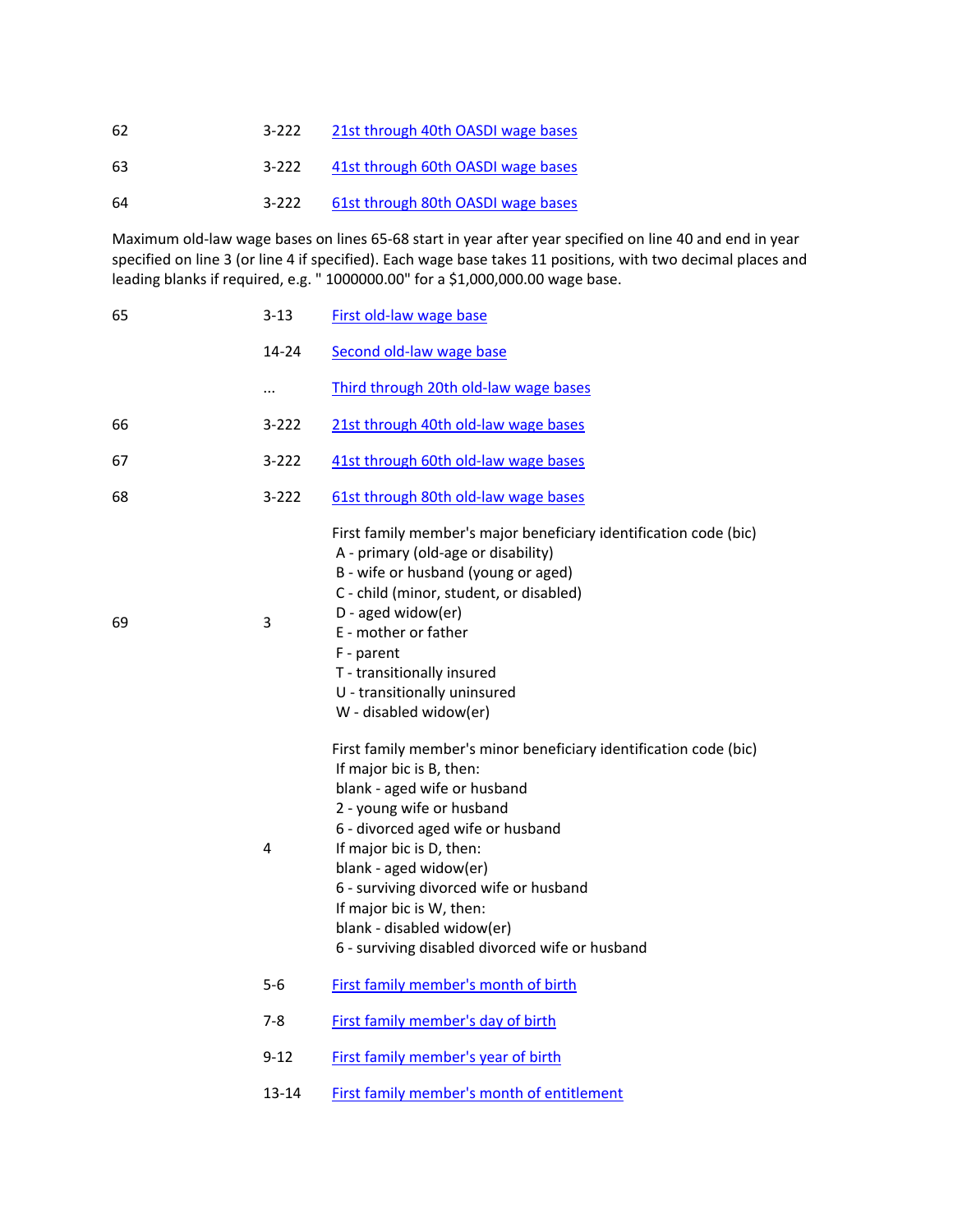|    | $15 - 18$ | First family member's year of entitlement                                                |
|----|-----------|------------------------------------------------------------------------------------------|
|    | 19-20     | Widow(er)'s month of disability onset (if major bic is W)                                |
|    | $21 - 22$ | Widow(er)'s day of disability onset (if major bic is W)                                  |
|    | 23-26     | Widow(er)'s year of disability onset (if major bic is W)                                 |
| 70 | $3 - 26$  | Data for second family member, as in line 69                                             |
| 71 | $3 - 26$  | Data for third family member, as in line 69                                              |
| 72 | $3 - 26$  | Data for fourth family member, as in line 69                                             |
| 73 | $3 - 26$  | Data for fifth family member, as in line 69                                              |
| 74 | $3 - 26$  | Data for sixth family member, as in line 69                                              |
| 75 | $3 - 26$  | Data for seventh family member, as in line 69                                            |
| 76 | $3 - 26$  | Data for eighth family member, as in line 69                                             |
| 77 | $3 - 26$  | Data for ninth family member, as in line 69                                              |
| 78 | $3 - 26$  | Data for 10th family member, as in line 69                                               |
| 79 | $3 - 26$  | Data for 11th family member, as in line 69                                               |
| 80 | $3 - 26$  | Data for 12th family member, as in line 69                                               |
| 81 | $3 - 26$  | Data for 13th family member, as in line 69                                               |
| 82 | $3 - 26$  | Data for 14th family member, as in line 69                                               |
| 83 | $3 - 26$  | Data for 15th family member, as in line 69                                               |
| 84 | $3 - 4$   | Total railroad quarters of coverage, 1937-1950                                           |
|    | $5 - 15$  | Total railroad earnings, 1937-1950                                                       |
| 85 | $3 - 6$   | First year of railroad earnings                                                          |
|    | $7 - 10$  | Last year of railroad earnings                                                           |
| 86 | $3 - 29$  | Annual railroad quarters of coverage, with 1 position for each year from<br>1951 to 1977 |
| 87 | $3 - 112$ | First 10 years of railroad earnings                                                      |
| 88 | $3 - 112$ | Second 10 years of railroad earnings                                                     |
| 89 | $3 - 112$ | Third 10 years of railroad earnings                                                      |
| 90 | $3 - 112$ | Fourth 10 years of railroad earnings                                                     |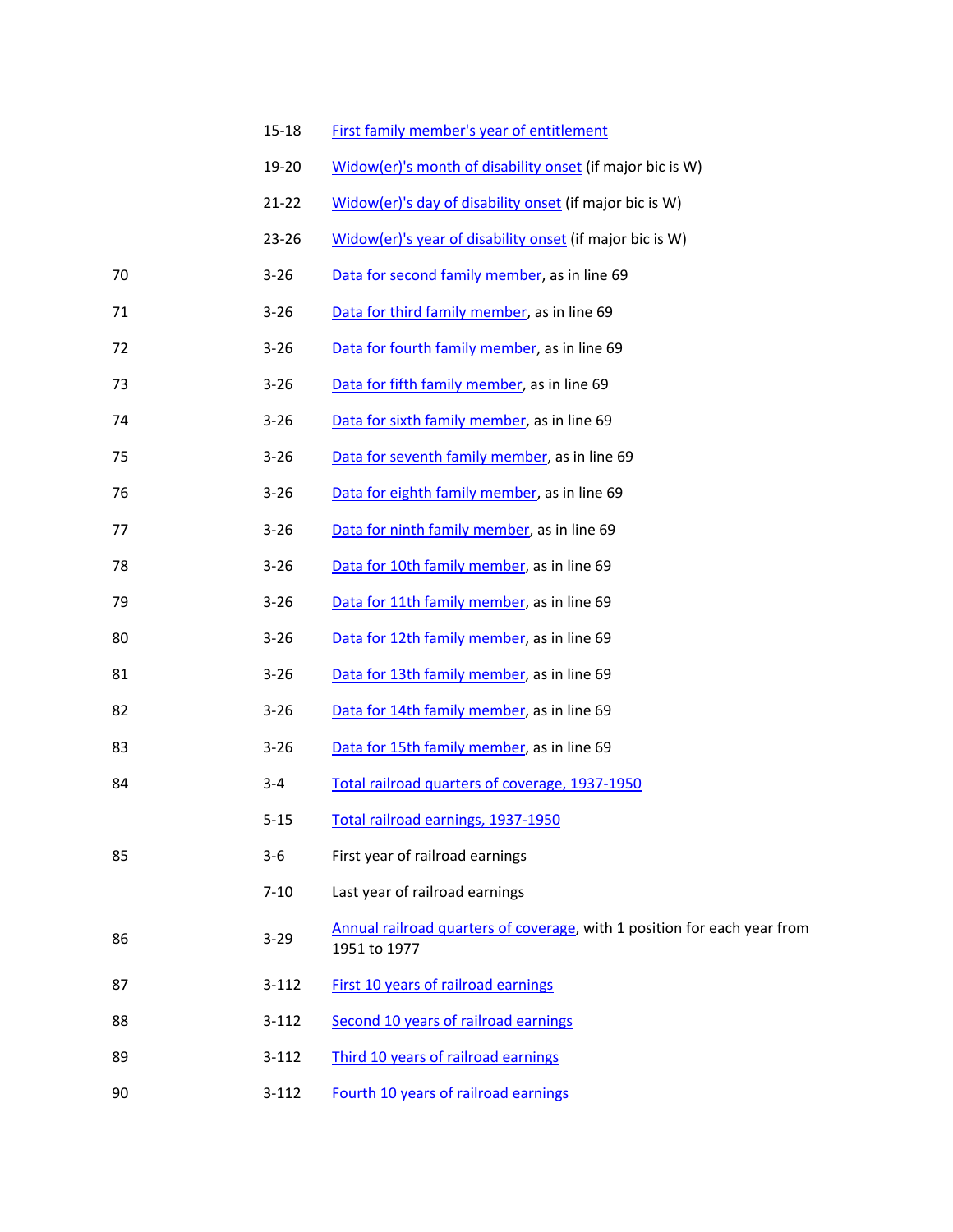| 91 | $3 - 112$ | Fifth 10 years of railroad earnings                                                                                                                                        |
|----|-----------|----------------------------------------------------------------------------------------------------------------------------------------------------------------------------|
| 92 | $3 - 112$ | Sixth 10 years of railroad earnings                                                                                                                                        |
| 93 | $3 - 112$ | Seventh 10 years of railroad earnings                                                                                                                                      |
| 94 | $3 - 112$ | <b>Eighth 10 years of railroad earnings</b>                                                                                                                                |
| 95 | $3 - 5$   | Total quarters of coverage, 1937-1977                                                                                                                                      |
|    | $6 - 8$   | Total quarters of coverage, 1951-1977                                                                                                                                      |
| 96 | $\ast$    | Annual quarters of coverage, with 1 position for each year from first year in<br>line 6 to earlier of last year in line 6 or 1977 (0-4)                                    |
| 97 | $\ast$    | Annual indicator for childcare year, with 1 position for each year from first<br>year in line 6 to last year in line 6<br>0 for non-childcare year<br>1 for childcare year |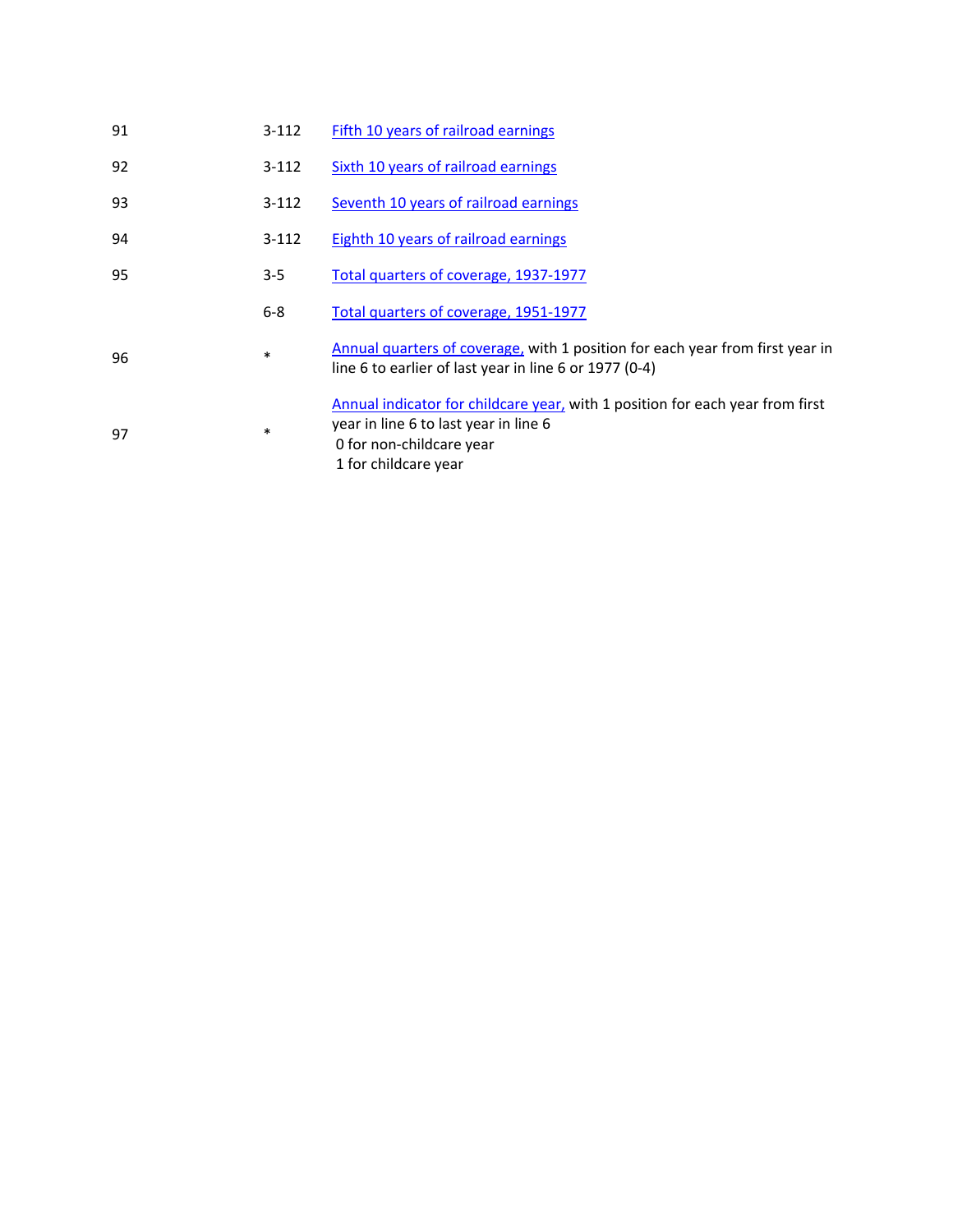### **Menus**

### **File menu commands**

The File menu offers the following commands:

- New: Creates a new document.
- Open: Opens an existing document.
- Save: Saves an opened document using the same file name.
- Save As: Saves an opened document to a specified file name.
- Calculate Estimate: Calculate benefit estimate using the current data.
- Page Setup: Review or update top and left margins, and font size, of printed report.
- Print: Prints a document.
- **Print Preview:** Displays the document on the screen as it would appear printed.
- Print Setup: Selects a printer and printer connection.
- **Exit: Exits the Social Security Benefit Calculator.**

## **New command (File menu)**

Use this command to create a new case in the Social Security Benefit Calculator.

You can open an existing document with the Open command.

#### **Shortcuts**



Keys:CTRL+N

# **Open command (File menu)**

Use this command to open an existing document.

You can start a new case with the New command.

### **Shortcuts**



Keys:CTRL+O

# **File Open dialog box**

The following options allow you to specify which file to open:

### **File Name**

Type or select the filename you want to open. This box lists files with the extension you select in the List Files of Type box.

### **List Files of Type**

Select the type of file you want to open. All cases used in the Social Security Benefit Calculator should be in files with an extension of ".pia".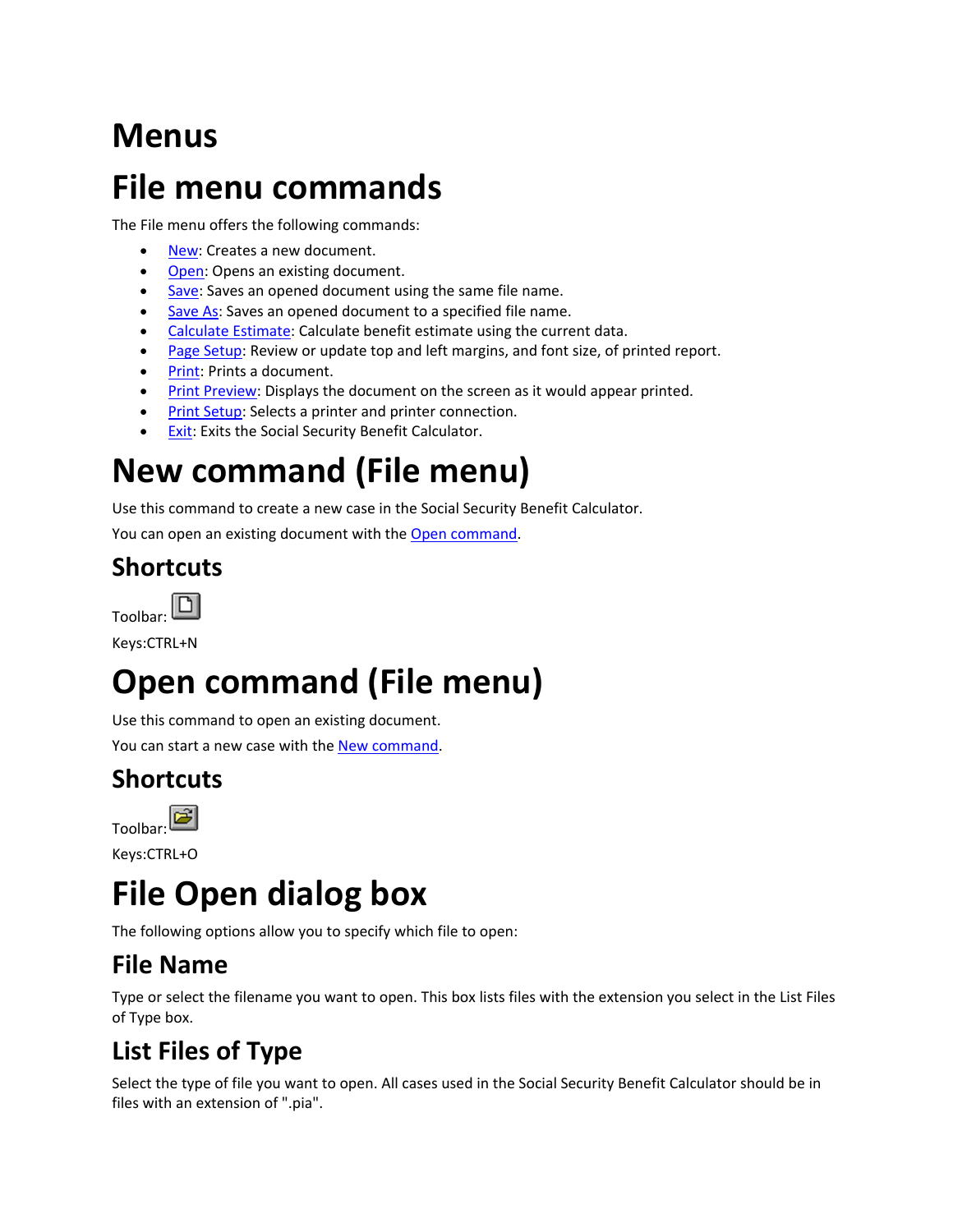### **Drives**

Select the drive in which in the Social Security Benefit Calculator stores the file that you want to open.

### **Directories**

Select the directory in which in the Social Security Benefit Calculator stores the file that you want to open.

### **Network...**

Choose this button to connect to a network location, assigning it a new drive letter.

## **Save command (File menu)**

Use this command to save the active document to its current name and directory. When you save a document for the first time, this program displays the Save As dialog box so you can name your document. If you want to change the name and directory of an existing document before you save it, choose the Save As command.

### **Shortcuts**



Keys:CTRL+S

# **Save As command (File menu)**

Use this command to save and name the active document. This program displays the Save As dialog box so you can name your document.

To save a document with its existing name and directory, use the Save command.

### **File Save As dialog box**

The following options allow you to specify the name and location of the file you're about to save:

### **File Name**

Type a new filename to save a document with a different name. A filename can contain up to eight characters and an extension of up to three characters. The Social Security Benefit Calculator adds the extension you specify in the Save File As Type box (currently always ".pia").

### **Drives**

Select the drive in which you want to store the document.

### **Directories**

Select the directory in which you want to store the document.

### **Network...**

Choose this button to connect to a network location, assigning it a new drive letter.

# **Calculate Estimate**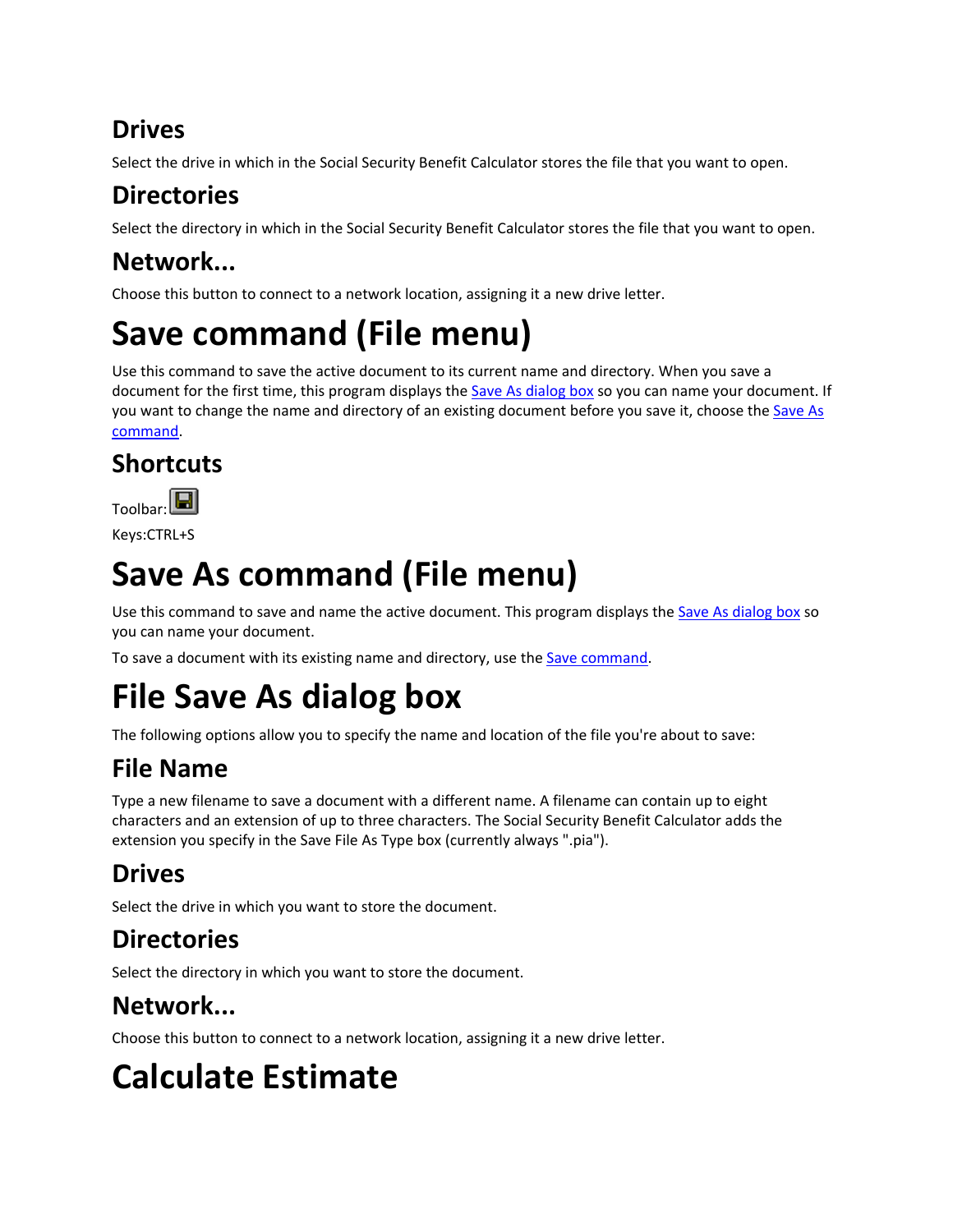When you choose "Calculate Estimate" from the File menu item, the benefit is computed for the case for which data has been entered. The results are presented on the screen. You can print out the results by choosing Print from the File menu item.

# **Page Setup command (File menu)**

The "Page Setup" menu choice allows you to set the printed report length, the top and left margins, and the point size. The dialog box has the following entries:

- Top margin: Top margin for a printed report.
- Left margin: Left margin for a printed report.
- Font size: Font size in points for a printed report.

After you have modified the report length, margins, or font size, the new values are saved in the Registry. Press Cancel to exit from the dialog box without saving any new values to the Registry.

# **Top margin (Page Setup dialog)**

Enter an amount from 0 to 2 inches. The exact margin that appears on your printed output may vary slightly from the amount entered here, depending on how much margin your printer adds.

# **Left margin (Page Setup dialog)**

Enter an amount from 0 to 2 inches. The exact margin that appears on your printed output may vary slightly from the amount entered here, depending on how much margin your printer adds.

# **Font size (Page Setup dialog)**

Enter the font size in points for the printed report. A font size of 10 is recommended, but this may vary for different printers.

# **Print command (File menu)**

Use this command to print a document. This command presents a Print dialog box, where you may specify the range of pages to be printed, the number of copies, the destination printer, and other printer setup options.

### **Shortcuts**



Keys:CTRL+P

### **Print dialog box**

The following options allow you to specify how the document should be printed:

### **Printer**

This is the active printer and printer connection. Choose the Setup option to change the printer and printer connection.

### **Setup**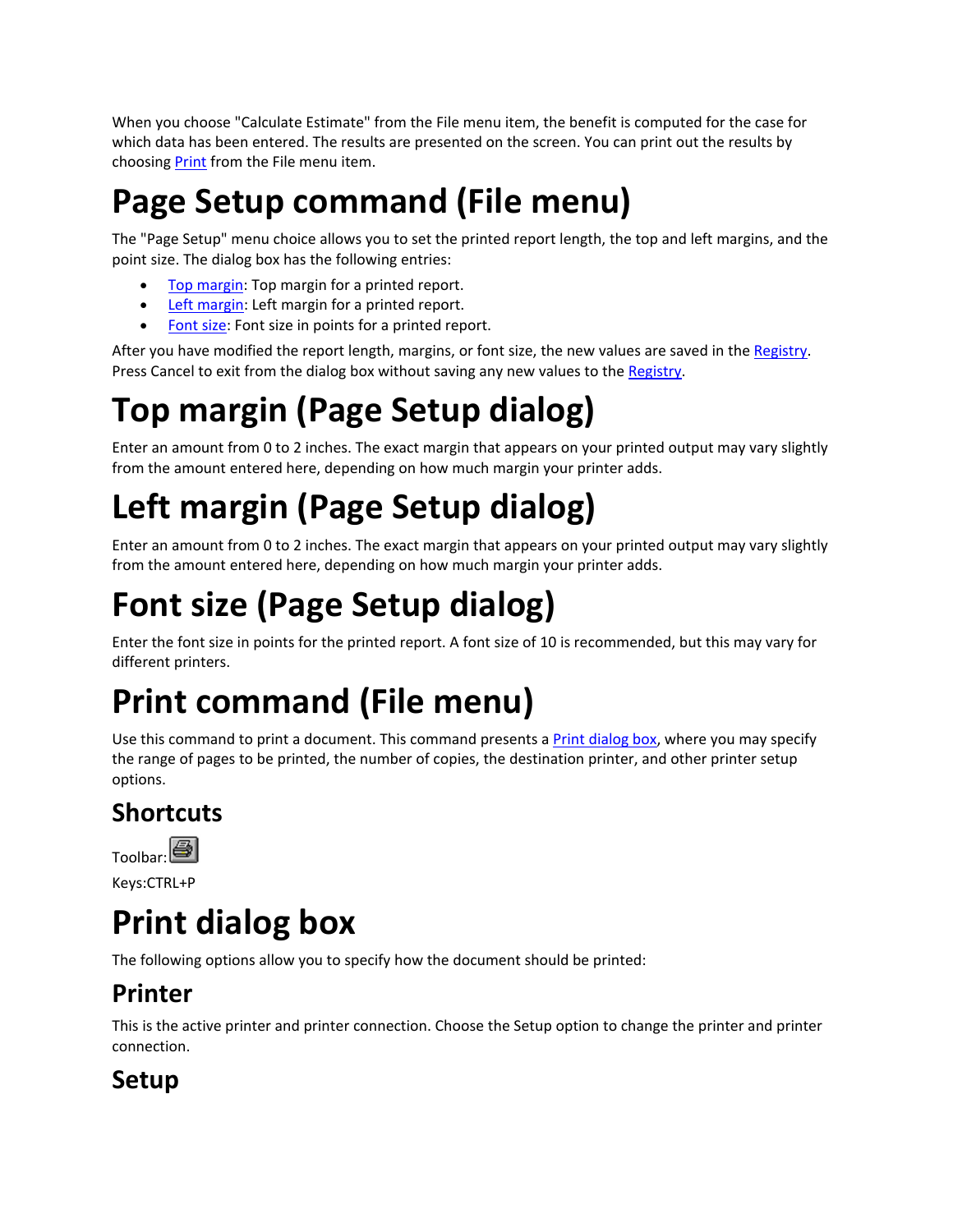Displays a Print Setup dialog box, so you can select a printer and printer connection.

#### **Print Range**

Specify the pages you want to print:

- All: Prints the entire document.
- Selection: Prints the currently selected text.
- Pages: Prints the range of pages you specify in the From and To boxes.

### **Copies**

Specify the number of copies you want to print for the above page range.

### **Collate Copies**

Prints copies in page number order, instead of separated multiple copies of each page.

### **Print Quality**

Select the quality of the printing. Generally, lower quality printing takes less time to produce.

# **Print Progress dialog**

The Printing dialog box is shown during the time that the Social Security Benefit Calculator is sending output to the printer. The page number indicates the progress of the printing.

To abort printing, choose Cancel.

### **Print Preview command (File menu)**

Use this command to display the active document as it would appear when printed. When you choose this command, the main window will be replaced with a print preview window in which one or two pages will be displayed in their printed format. The print preview toolbar offers you options to view either one or two pages at a time; move back and forth through the document; zoom in and out of pages; and initiate a print job.

### **Print Preview toolbar**

The print preview toolbar offers you the following options:

### **Print**

Bring up the print dialog box, to start a print job.

### **Next Page**

Preview the next printed page.

### **Prev Page**

Preview the previous printed page.

### **One Page / Two Page**

Preview one or two printed pages at a time.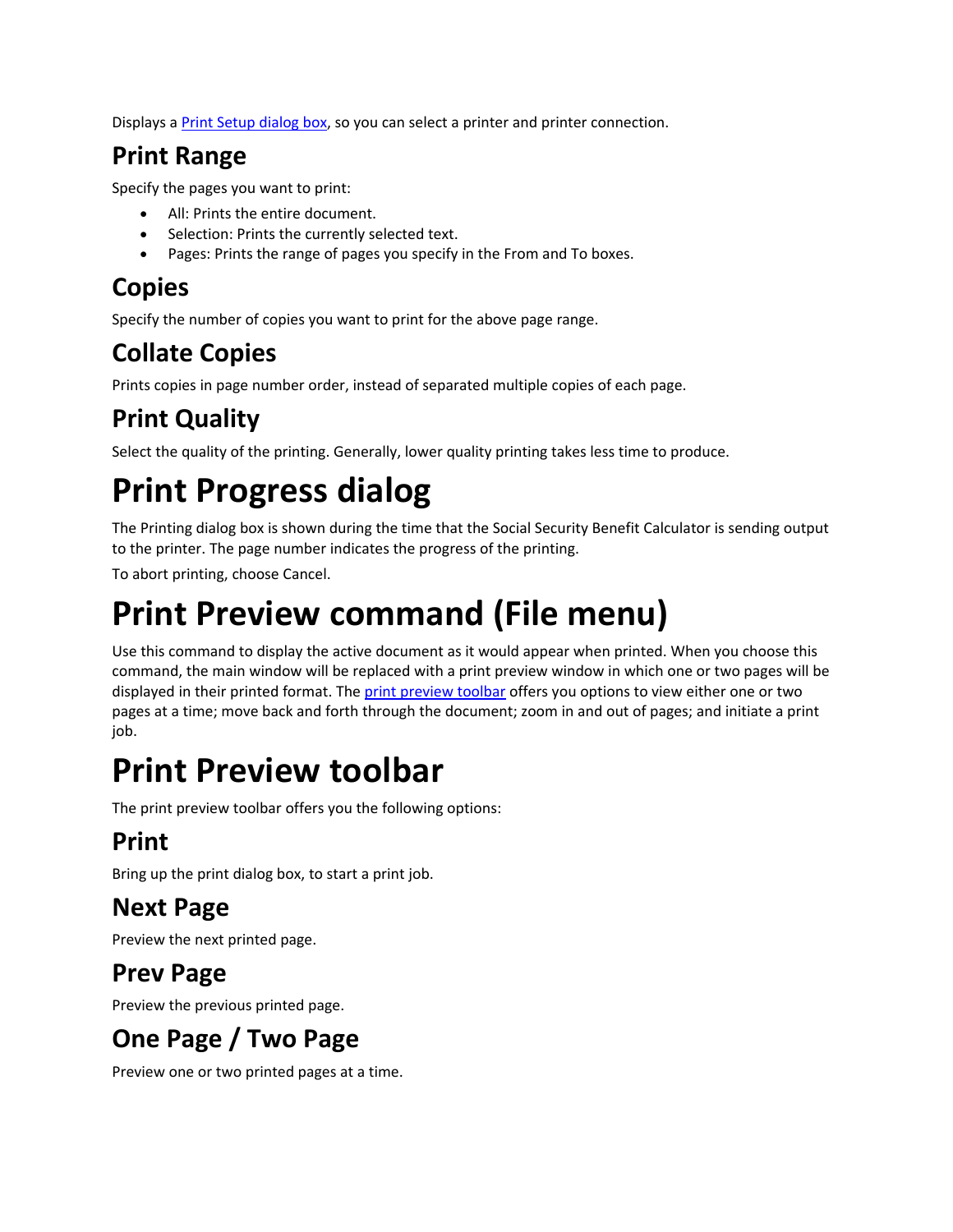### **Zoom In**

Take a closer look at the printed page.

### **Zoom Out**

Take a larger look at the printed page.

### **Close**

Return from print preview to the editing window.

# **Print Setup command (File menu)**

Use this command to select a printer and a printer connection. This command presents a Print Setup dialog box, where you specify the printer and its connection.

# **Print Setup dialog box**

The following options allow you to select the destination printer and its connection.

### **Printer**

Select the printer you want to use. Choose the Default Printer; or choose the Specific Printer option and select one of the current installed printers shown in the box. You install printers and configure ports using the Windows Control Panel.

### **Orientation**

Choose Portrait or Landscape.

### **Paper Size**

Select the size of paper that the document is to be printed on.

### **Paper Source**

Some printers offer multiple trays for different paper sources. Specify the tray here.

### **Options**

Displays a dialog box where you can make additional choices about printing, specific to the type of printer you have selected.

### **Network...**

Choose this button to connect to a network location, assigning it a new drive letter.

# **1, 2, 3, 4 command (File menu)**

Use the numbers and filenames listed at the bottom of the File menu to open the last four cases you closed. Choose the number that corresponds with the document you want to open.

# **Exit command (File menu)**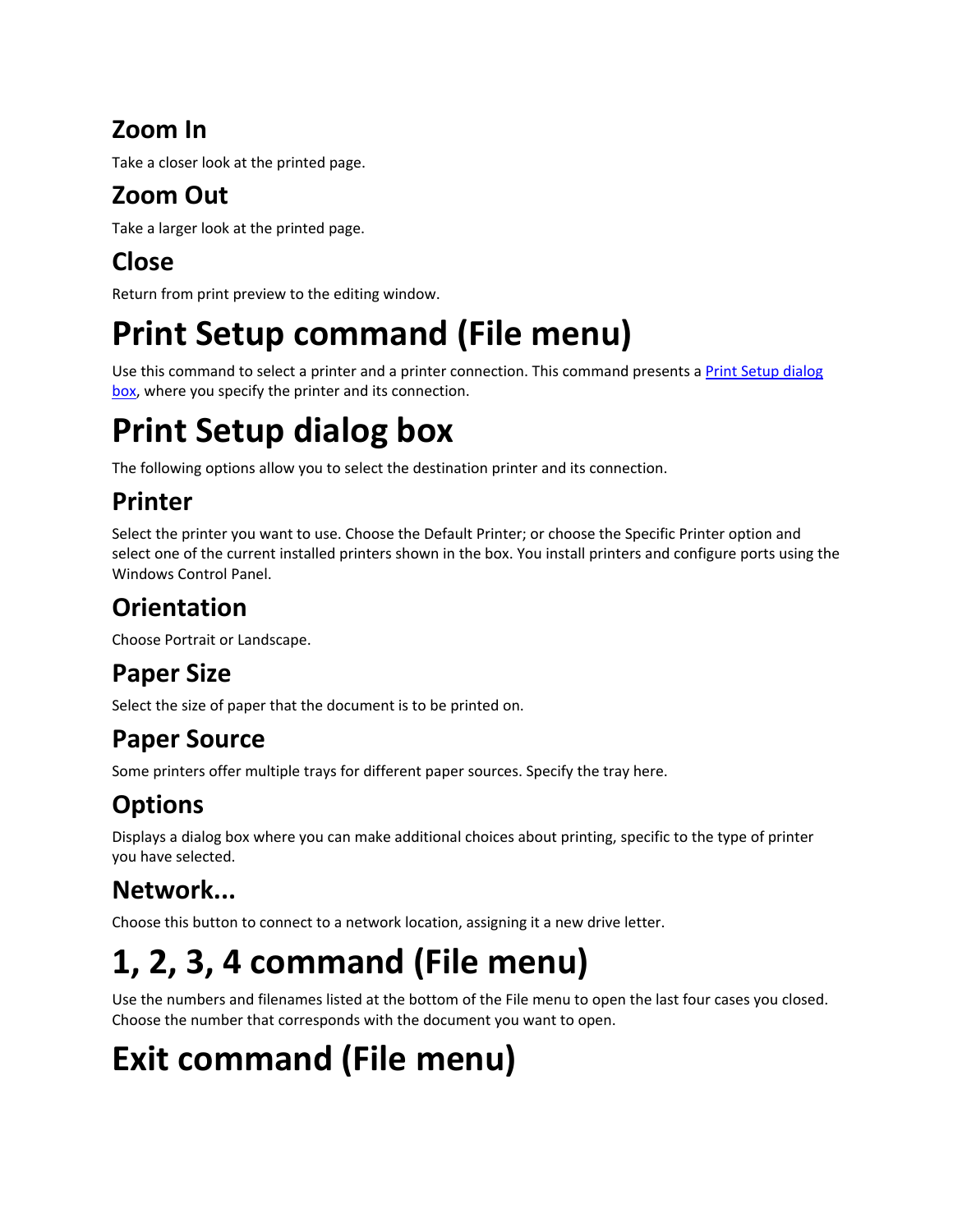Use this command to end your Social Security Benefit Calculator session. You can also use the Close command on the application Control menu. This program prompts you to save documents with unsaved changes.

### **Shortcuts**

Mouse:Double‐click the application's Control menu button.



Keys:ALT+F4

### **Edit menu commands**

The Edit menu offers the following commands:

- Undo: Reverse previous editing operation.
- Cut: Deletes data from the document and moves it to the clipboard.
- Copy: Copies data from the document to the clipboard.
- Paste: Pastes data from the clipboard into the document.

# **Undo/Can't Undo command (Edit menu)**

(Not currently implemented.)

## **Cut command (Edit menu)**

(Not currently implemented.)

# **Copy command (Edit menu)**

(Not currently implemented.)

### **Paste command (Edit menu)**

(Not currently implemented.)

### **View menu commands**

The View menu offers the following commands:

- Toolbar: Shows or hides the toolbar.
- **Status Bar: Shows or hides the status bar.**
- Screen settings: Review or update font size for screen output.

## **Toolbar command (View menu)**

Use this command to display and hide the Toolbar, which includes buttons for some of the most common commands in this program, such as File Open. A check mark appears next to the menu item when the Toolbar is displayed.

See Toolbar for help on using the toolbar.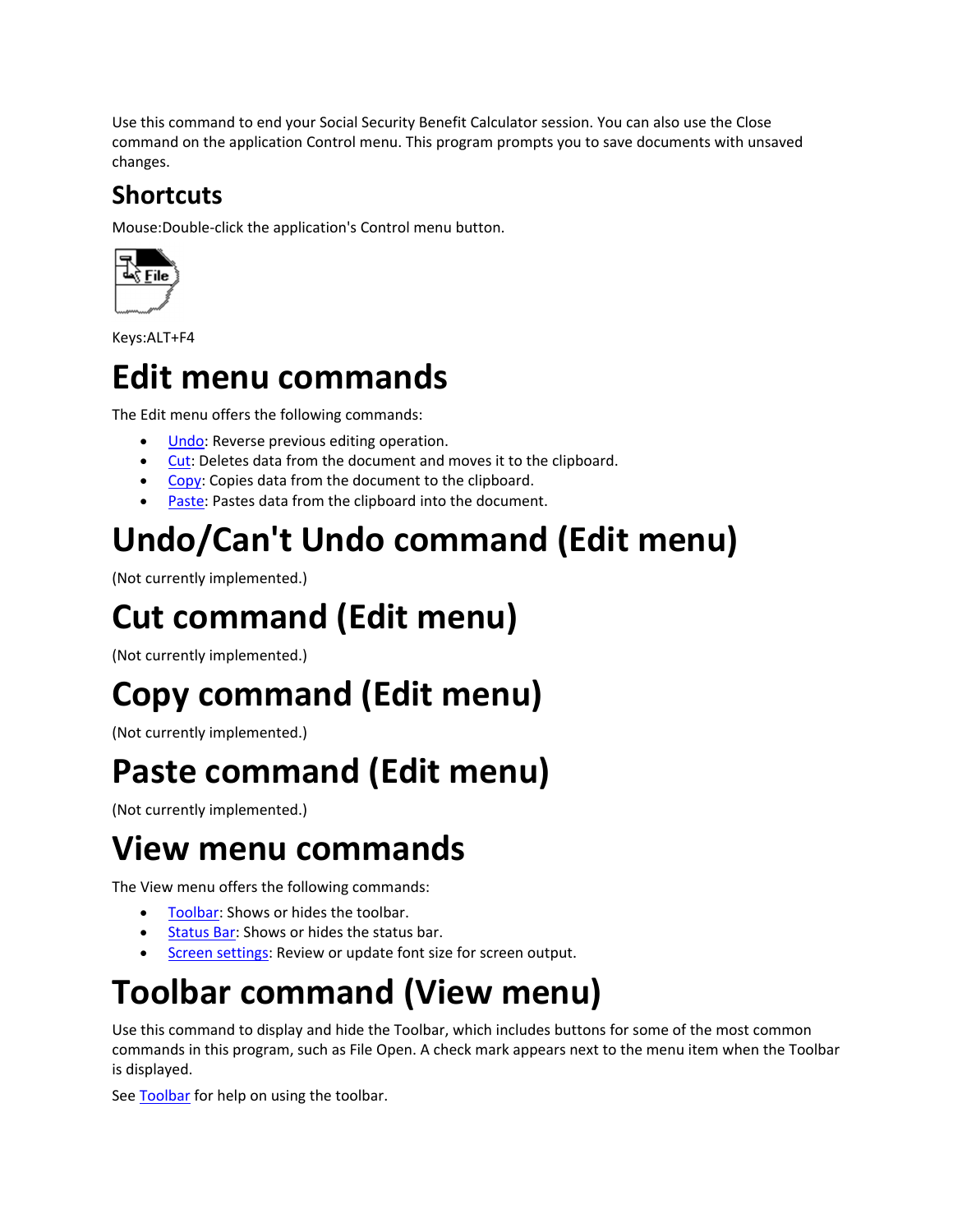### **Toolbar**



The toolbar is displayed across the top of the application window, below the menu bar. The toolbar provides quick mouse access to many tools used in the Social Security Benefit Calculator.

To hide or display the Toolbar, choose Toolbar from the View menu (ALT, V, T).

#### **ClickTo**

| _ |        |  |  |
|---|--------|--|--|
|   |        |  |  |
|   |        |  |  |
|   |        |  |  |
|   | ______ |  |  |

Open a new case.

Open an existing case. The Social Security Benefit Calculator displays the Open dialog box, in which you can locate and open the desired file.

Save the active case with its current name. If you have not named the document, the Social Security Benefit Calculator displays the Save As dialog box.

**Print the active case.** 





(Not currently implemented.)

(Not currently implemented.)

### **Status Bar command (View menu)**

Use this command to display and hide the Status Bar, which describes the action to be executed by the selected menu item or depressed toolbar button, and keyboard latch state. A check mark appears next to the menu item when the Status Bar is displayed.

See **Status Bar** for help on using the status bar.

### **Status Bar**



The status bar is displayed at the bottom of the Social Security Benefit Calculator window. To display or hide the status bar, use the Status Bar command in the View menu.

The left area of the status bar describes actions of menu items as you use the arrow keys to navigate through menus. This area similarly shows messages that describe the actions of toolbar buttons as you depress them, before releasing them. If after viewing the description of the toolbar button command you wish not to execute the command, then release the mouse button while the pointer is off the toolbar button.

The right areas of the status bar indicate which of the following keys are latched down:

### **Indicator Description**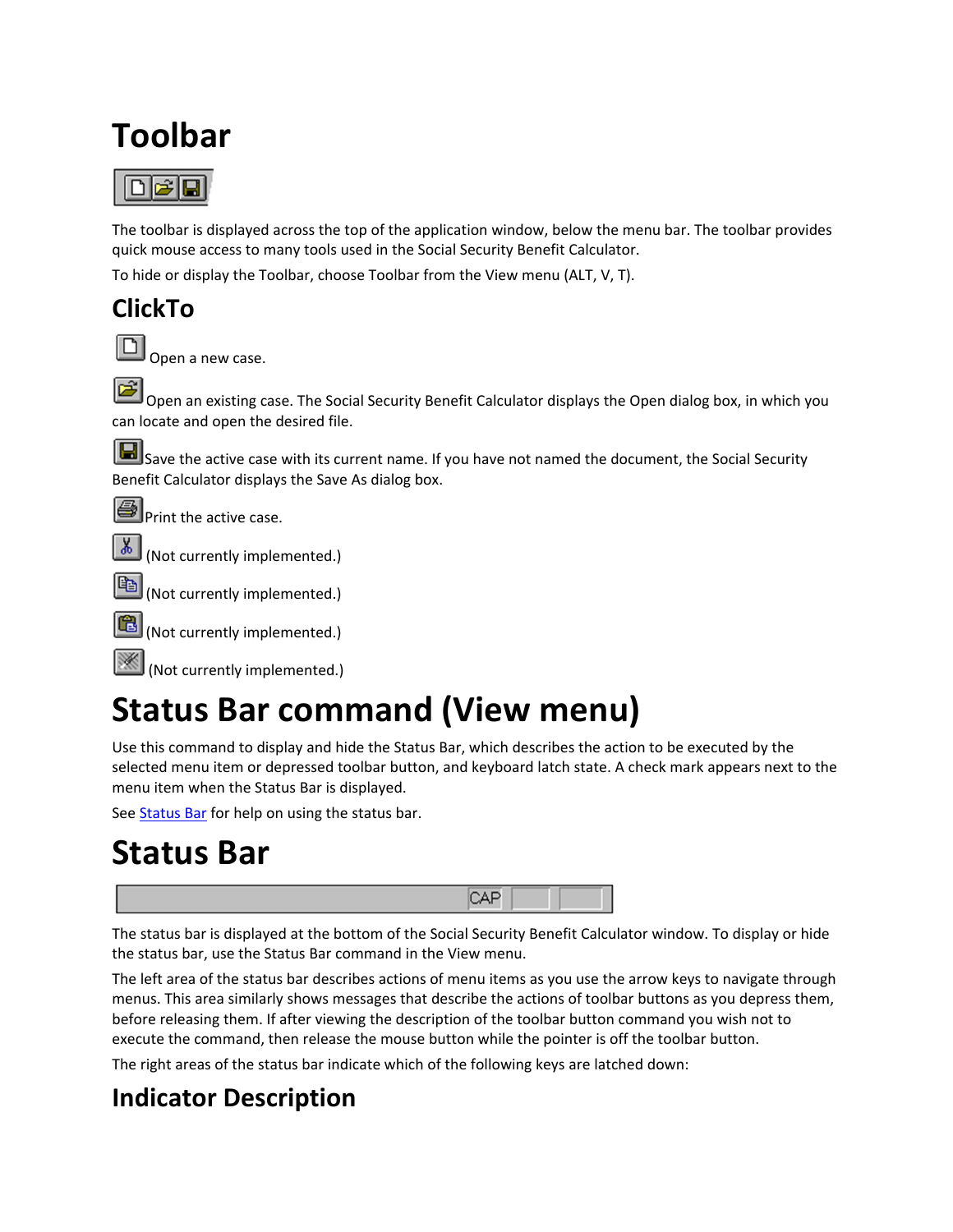CAP: The Caps Lock key is latched down.

NUM: The Num Lock key is latched down.

SCRL: The Scroll Lock key is latched down.

### **Font command (View menu)**

The "Font" menu choice allows you to set the point size for screen output. The dialog box has the following entry:

• Font size: Font size in points for screen output.

After you have modified the screen font size, the new value is saved in the Registry. Press Cancel to exit from the dialog box without saving any new values to the Registry.

### **Font size (Font dialog)**

Enter the font size in points for the screen output. A font size of 12 is recommended, but this may vary for different monitors.

### **Forms menu commands**

The Forms menu offers the following commands:

- **Worker Info: Basic worker information.**
- Supplemental Worker Info: Supplemental worker information.
- Disability Info: Disability information.
- **•** Family Members: Family member information.
- **Military Service: Military service dates.**
- Summary QCs: Total quarters of coverage up to 1977.
- Assumptions: Assumptions about future benefit increases, average wage increases, and wage bases.
- **Benefit Increases:** Annual future benefit increases entered by user.
- Catch-up Increases: Future catch-up benefit increases entered by user.
- Average Wage Increases: Annual future average wage increases entered by user.
- Wage Bases: Annual future present law and old law wage bases entered by user.
- Annual Earnings Info: Earnings information for each year.

### **Basic worker information**

The basic worker information form has the following entries:

- Name: Name of person with Social Security earnings.
- Social Security Number: Social Security number of person with Social Security earnings.
- Date of birth: Date of birth of person with Social Security earnings.
- Date of death: Worker's date of death.
- Address: Address of beneficiary.
- **•** Totalization: Indicator for totalization benefit.
- No regular Social Security earnings: Indicator for no regular Social Security earnings (must have some railroad earnings or military service).
- Railroad earnings: Indicator for some railroad earnings.
- **Military service: Indicator for some military service.**
- Medicare-only earnings: Indicator for Medicare-only earnings in some years.
- Blindness: Indicator for statutory blindness where disability applies.
- Deemed insured: Indicator for deemed insured status provision applicable in old-age case.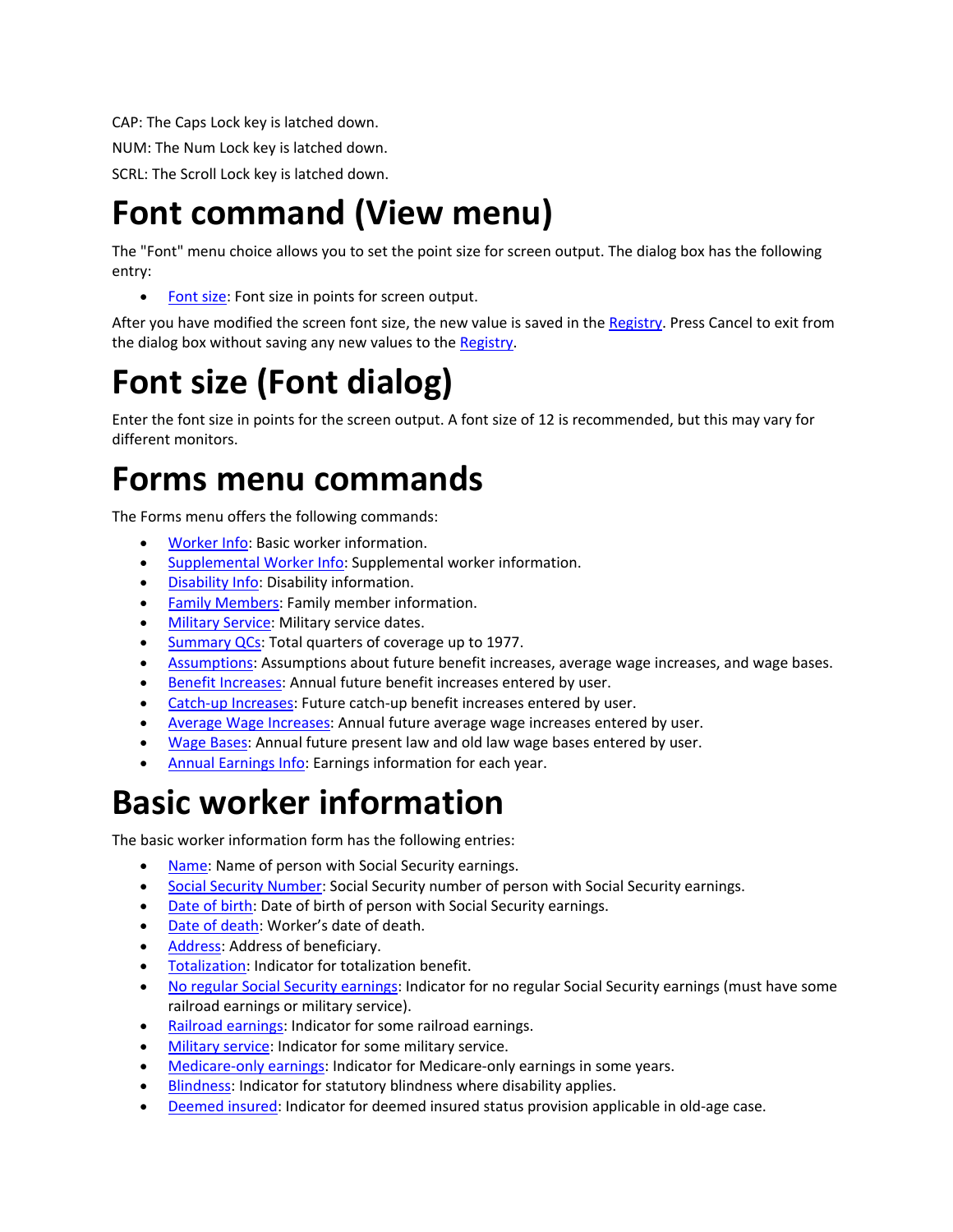- Sex of worker: Sex of worker (female or male).
- Type of benefit: Type of benefit (old-age, survivor, or disability).
- Number of family members: Number of family members (other than worker).

## **Name of worker (Worker Info form)**

Enter the worker's name. The name and Social Security number will be printed on each page of output.

# **Social Security number (Worker Info form)**

Enter the worker's Social Security number, using the three boxes. Three digits go in the first box, two in the second, and four in the third.

The name and Social Security number will be printed on each page of output.

# **Date of birth of worker (Worker Info form)**

Enter the month (1‐12), day (1‐31), and year (4 digits) of birth of the worker, separated by slashes. Even if you are calculating the benefit for an auxiliary or survivor beneficiary, you should enter the worker's date of birth.

You may notice some odd results for workers born on the first day of the month, and particularly on the first day of January. This is because the Social Security law is written in terms of "attainment" of a certain age, and an age is "attained" on the day before a birthday.

# **Date of death (Worker Info form)**

This field is available if you choose survivor as the type of benefit. Enter the month (1‐12), day (1‐31), and year (4 digits) of death, separated by slashes. The date of death must not be after the date of entitlement of any family member (entered in the Family Members form), or an error message will appear.

# **Address of worker (Worker Info form)**

Enter the worker's address, using up to three lines.

# **Totalization benefit (Worker Info form)**

Check the radio button if you are requesting a totalization benefit. However, be aware that even if you are not eligible for totalization benefits, the program will calculate a hypothetical benefit which is generally greater than the non‐totalization benefit which would actually be payable. Therefore, do not select the totalization button if you are not eligible for totalization.

If you check this button, you must enter annual earnings and quarters of coverage, beginning with the first year of earnings (even if before 1950). The figures must be accurate to produce an accurate totalization benefit.

## **No regular Social Security earnings (Worker Info form)**

Most earnings used to compute a Social Security benefit are "regular" earnings; that is, employer/employee (FICA) or self‐employment (SECA) taxes were paid on them. However, there are two other types of earnings or credits which may be added to regular earnings to compute a benefit: 1) railroad earnings, and 2) military service wage credits.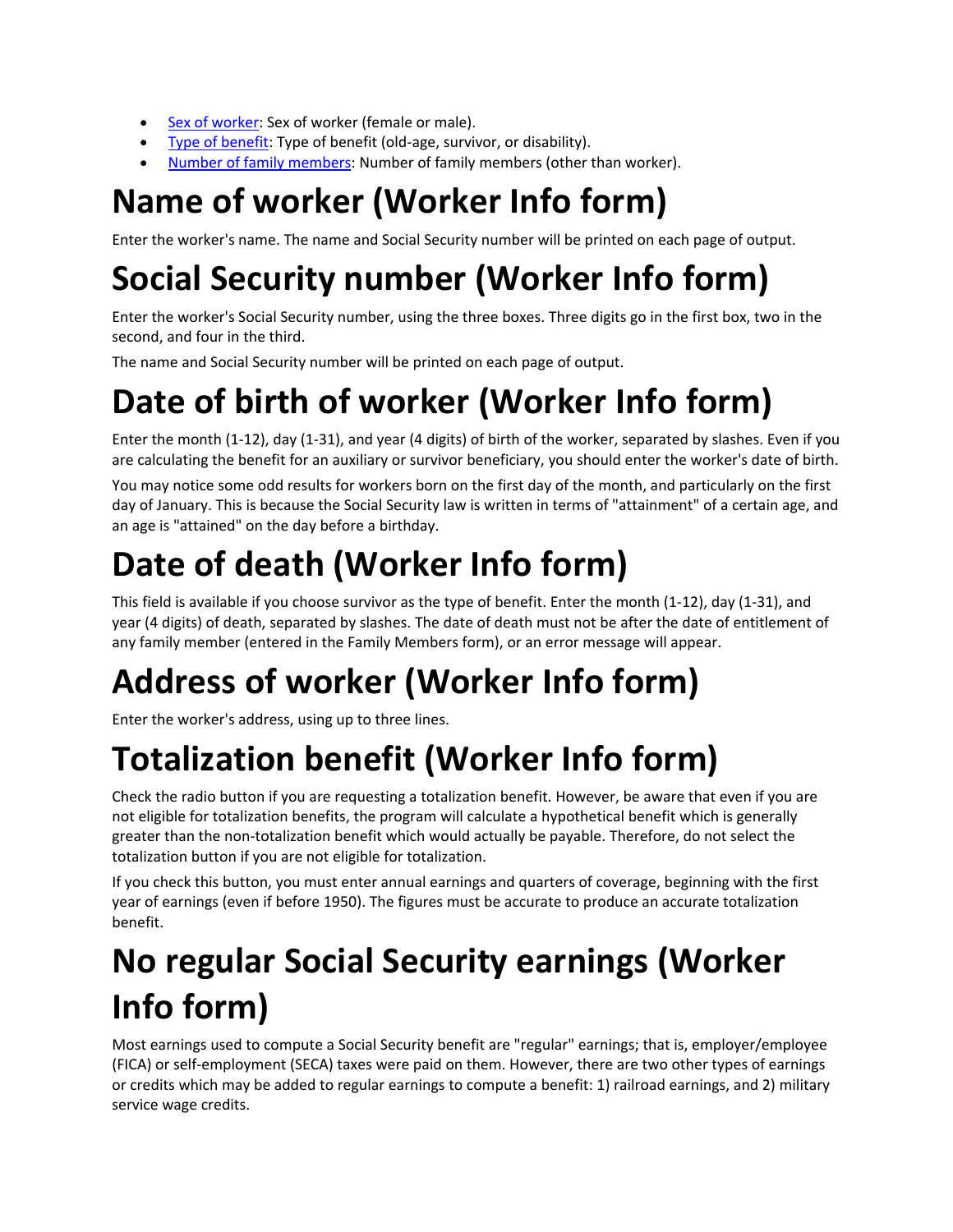It is also possible that a worker would have no regular earnings, and would have only railroad earnings and/or military service wage credits. In that case, check this box. Note that if you check this box, you must also check one of the next two boxes: railroad earnings and military service.

# **Railroad earnings (Worker Info form)**

The Railroad Retirement system developed out of the private pension systems established by the various railroads. It set up a system of benefits (annuities) for railroad employees and their dependents and survivors. Railroad employees and their employers do not pay Social Security taxes on their railroad earnings, but the railroad retirement system has been coordinated with the Social Security system to provide a total system of retirement, auxiliary, survivor, and disability benefits payable on the basis of an individual's work in the railroad industry and in employment and self‐employment covered by Social Security.

Railroad compensation can be used as covered earnings when computing a Social Security benefit if the worker had less than 10 years of railroad service. If railroad earnings are applicable, check this box. Enter the first and last years of railroad earnings in the boxes provided. The annual earnings form will then have an entry for railroad earnings for each year in the period specified.

# **Periods of military service (Worker Info form)**

Military service wage credits are given to certain people with military earnings. Check this box if there are any applicable periods of military service. Enter the number of distinct periods of military service (up to 15) in the box provided.

## **Medicare‐only earnings (Worker Info form)**

There are two types of cases where a worker may pay Medicare taxes on earnings on which Social Security taxes are not paid: 1) since 1983, some categories of employees (such as some Federal, State, and local government employees) have been covered by Medicare and not by Social Security, and 2) since 1991, the maximum earnings taxed for Medicare have been higher than the maximum taxed for Social Security. Workers earning more than the Social Security maximum paid Medicare tax only on earnings above the Social Security maximum, up to the Medicare maximum (through 1993), or on all earnings (since 1994).

Earnings taxed by Medicare and not by Social Security do not affect the Social Security benefit calculation. However, if you wish to calculate Social Security and Medicare taxes accurately, you should enter any earnings taxed by Medicare only.

Check the radio button for the first type of worker, in which case you will be able to enter the Medicare earnings in the Annual Earnings Info form. You do not need to check the button for the second type of worker, since you can enter the full amount of earnings, including earnings above the Social Security base, in the Annual Earnings Info form. If you prefer, you can check the button for the second type of worker, enter earnings up to the Social Security wage base as Social Security earnings, and enter the excess earnings above the Social Security base as Medicare earnings.

# **Blindness indicator (Worker Info form)**

A statutorily blind worker does not need to meet the "20/40" or "special insured status" test in order to be insured for disability benefits. The worker does need to be fully insured in the quarter he/she becomes disabled, or at some time thereafter.

# **Deemed insured status (Worker Info form)**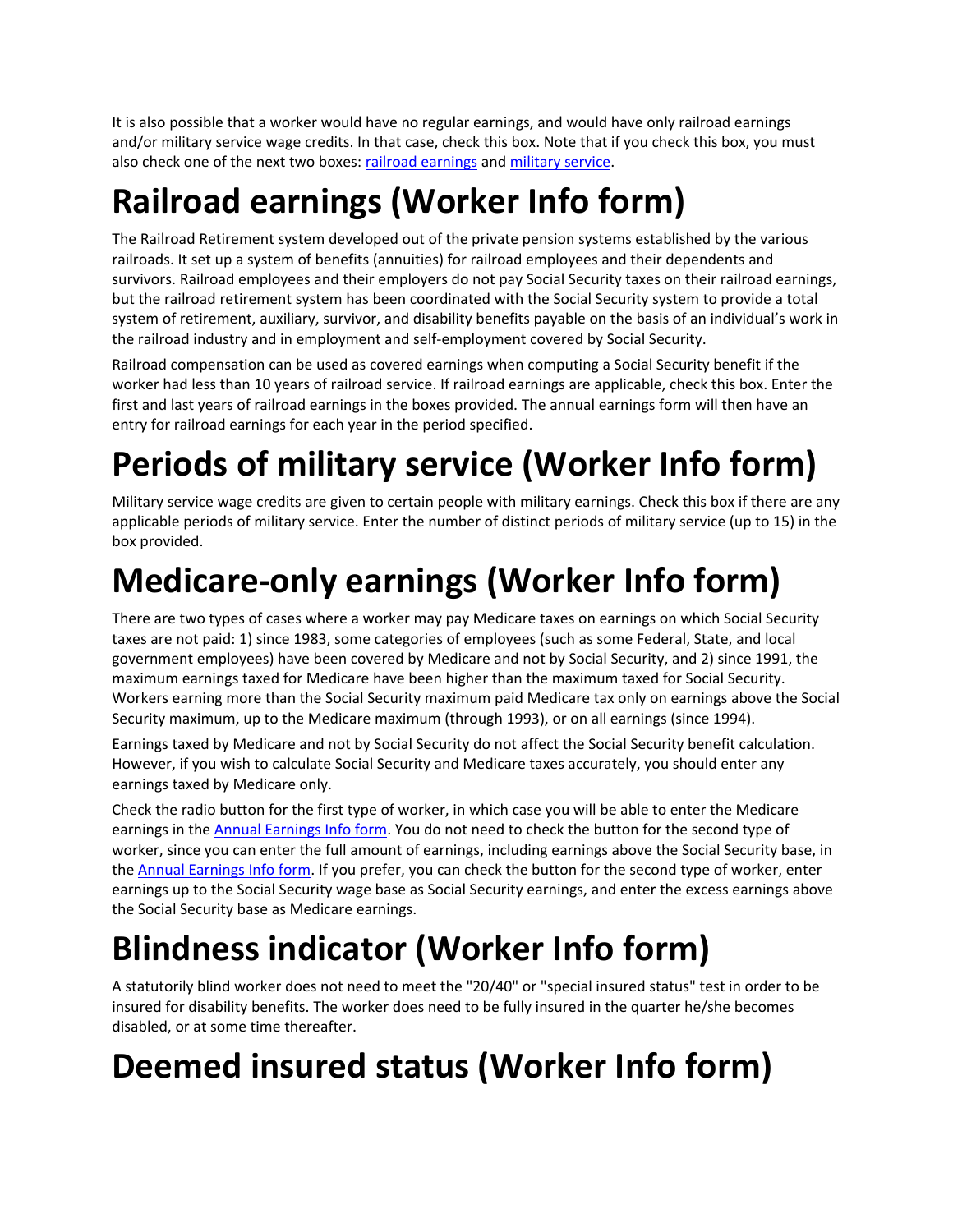Certain employees of nonprofit employers which were extended coverage effective January 1, 1984 because of the 1983 amendments can be deemed to be fully insured with fewer quarters of coverage than are ordinarily required, if they are earned after 1983. The number of quarters of coverage required is shown in the following table:

| Worker Who, on January 1, 1984 is:                                                    | The Number of Quarters of Coverage<br>Required is: |
|---------------------------------------------------------------------------------------|----------------------------------------------------|
| Age 60 or over (born on or before January 2, 1924)                                    | 6                                                  |
| Age 59 or over but less than age 60 (born January 3, 1924 through<br>January 2, 1925) | 8                                                  |
| Age 58 or over but less than age 59 (born January 3, 1925 through<br>January 2, 1926) | 12                                                 |
| Age 57 or over but less than age 58 (born January 3, 1926 through<br>January 2, 1927) | 16                                                 |
| Age 55 or over but less than age 57 (born January 3, 1927 through<br>January 2, 1929) | 20                                                 |
|                                                                                       |                                                    |

## **Sex of worker (Worker Info form)**

Choose Female or Male for the sex of the worker. The sex of the worker does not matter for current and future retirees, but it does matter for some historical cases.

## **Type of benefit (Worker Info form)**

Choose one of the following:

- Old-age: Old-age benefit (for a fully insured worker beginning at about age 62 or later).
- Survivor: For a survivor of a deceased fully insured worker.
- Disability: For a disabled disability insured worker under full retirement age.

For more information about the types of benefits available under Social Security, see the OASDI Digest.

## **Old‐age benefit (Worker Info form)**

To be entitled to old‐age benefits, a claimant must be fully insured, have attained age 62, and have filed an application for benefits. An application is not required if the claimant is entitled to disability insurance benefits for the month before the month in which he or she reaches full retirement age.

# **Disability benefit (Worker Info form)**

To be entitled to disability insurance benefits, a claimant must meet the disability insured status tests, have filed an application, and be disabled. Disability insurance benefits are payable only after a waiting period of 5 full calendar months of disability. However, if an individual was previously entitled to a disability insurance benefit within the 5 years before the month his/her current disability began, no waiting period is required.

# **Survivor benefit (Worker Info form)**

Types of survivor benefits: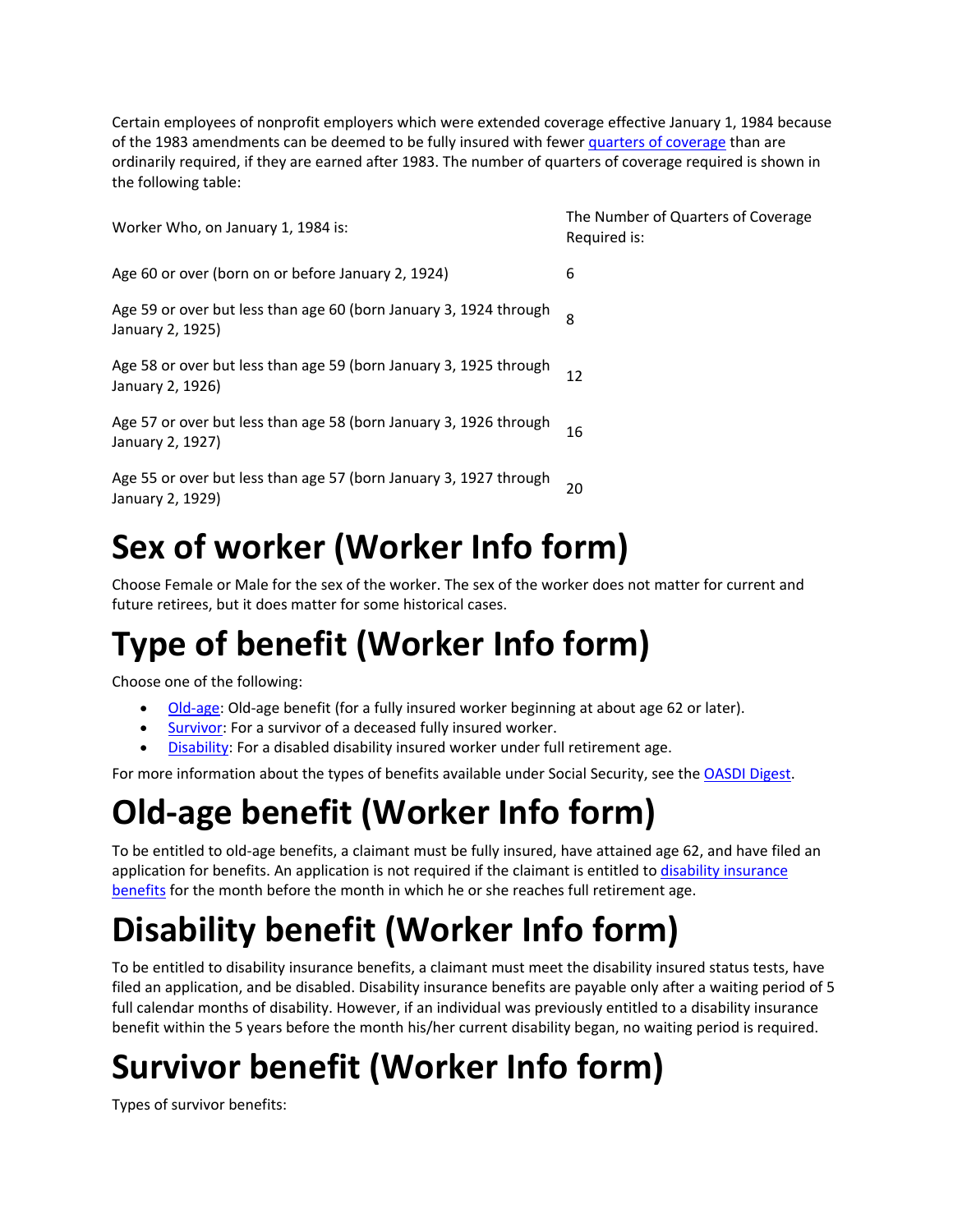- Child: Child beneficiary.
- Mother or Father: Parent of a child beneficiary.
- Disabled widow(er): Disabled widow(er) (aged 50-59).
- Divorced disabled widow(er): Divorced disabled widow(er) (aged 50‐59).
- Aged widow(er): Aged widow(er) (aged 60 or over).
- Divorced aged widow(er): Divorced aged widow(er) (aged 60 or over).

# **Number of family members (Worker Info form)**

The possible entries in this field depend on your choice of type of benefit:

- If you choose old-age or disability as the type of benefit, you can calculate benefits for family members (spouse and/or children), in addition to the worker's benefit. Enter the number of family members other than the worker. Possible values are 0 to 15.
- If you choose survivor as the type of benefit, you must calculate one or more benefits for family members (surviving spouse, surviving disabled spouse, and/or children), since there is no primary benefit. Enter the number of surviving family members. Possible values are 1 to 15.

### **Supplemental worker information**

The supplemental worker information form is available if you specified old‐age, survivor, or disability as the type of benefit in the basic worker information form. The supplemental worker information form has the following entries:

- Date of entitlement: Date of entitlement to benefit.
- Calculate benefit after initial entitlement: Calculate benefit after initial entitlement.
- Date of benefit: Date for which benefit is being calculated.
- First year of specified earnings: First year of specified earnings (before earnings are projected backward).
- Last year of specified earnings: Last year of specified earnings (before earnings are projected forward).
- Type of backward projection: Type of projection used to project earnings backwards.
- First year of earnings in backward projection period: Year to which earnings are projected backward.
- Backward projection percentage factor: Percentage factor used when projecting earnings backwards.
- Type of forward projection: Type of projection used to project earnings forwards.
- Last year of earnings in forward projection period: Year to which earnings are projected forward.
- Forward projection percentage factor: Percentage factor used when projecting earnings forwards.
- Amount of monthly noncovered pension: Amount of monthly noncovered pension.
- Date of entitlement for noncovered pension: Date of entitlement for noncovered pension.
- Number of periods of disability: Number of periods of disability that this worker had.

## **Date of entitlement (Supplemental Worker Info form)**

Enter the month (1-12) and year (4 digits) of initial entitlement, separated by a slash. This is the month that old‐age or disability benefits started. The year of entitlement must be between 1940 and 2080, inclusive. This will also be the date of the benefit, if you specified that the benefit was to be calculated as of initial entitlement.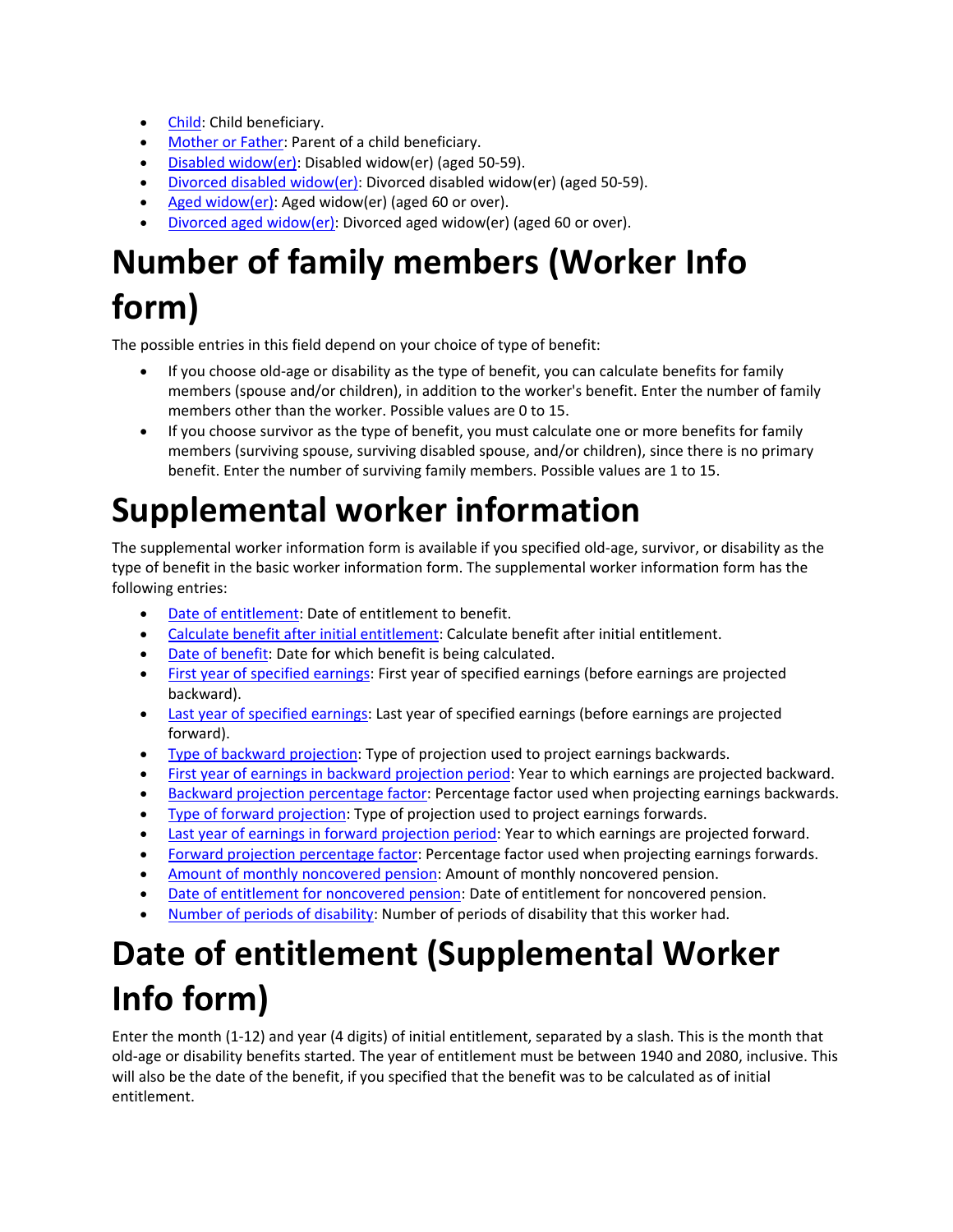For old‐age benefits, the month and year of entitlement cannot be before age 62 and 1 month unless the date of birth is on the first or second day of the month, in which case the initial month of entitlement can be as early as the month of the 62nd birthday.

This field is not available when calculating survivor benefits. Instead, the date of entitlement is entered for each survivor in the Family Members form.

For more information on date of entitlement, see the OASDI Digest.

# **Calculate benefit after initial entitlement (Supplemental Worker Info form)**

This box is available in an old‐age or disability case, where the worker starts receiving a benefit at initial entitlement, and you might want to know the amount of the benefit at a later date. Do not check this box if you want a benefit at initial entitlement; check it for a benefit after initial entitlement. The actuarial reduction or delayed retirement credit will be calculated as of the date of initial entitlement. For example, if someone is retiring at age 62 in March 1999, and you want to estimate the benefit as of March 1999, enter a date of entitlement of March 1999 and do not check this box. If you want to know what the benefit will be in March 2002 (at age 65), after benefits have been received for 3 years, leave March 1999 as the date of entitlement, check this box, and enter March 2002 as the date of benefit. In either case, the benefit estimate will reflect 3 years of reduction. If you want to know what the benefit would be if retirement were delayed until March 2002, enter March 2002 as the date of entitlement and do not check this box. In that case, the benefit estimate will not reflect any reduction for age.

In most cases, the calculated PIA (the full benefit before reduction or increment for age) does not depend on how long the beneficiary has been receiving a benefit. In the benefit estimate program, there is only one place where the initial entitlement date affects the PIA: the DI 1‐for‐5 dropout year rule applies only if initial entitlement was after June 1980. In addition to the PIA, the MFB is affected by the DI maximum family benefit only if initial entitlement was after that same date.

The actual benefit payable, on the other hand, is affected by the date of initial entitlement in most cases. For example, if you want an old‐age benefit at age 65, but initial entitlement was at age 62, the benefit will be affected by three years of reduction.

This box is unavailable in a survivor case. Instead, you must enter the date of benefit in this form, and the date of entitlement of each survivor in in the Family Members form.

# **Date of benefit (Supplemental Worker Info form)**

This field is available if you specified that the benefit was to be calculated at a date after initial entitlement (see Calculate benefit after initial entitlement). Enter the month (1‐12) and year (4 digits) for which the benefit is to be calculated, separated by a slash. The date of the benefit must not be before the date of initial entitlement.

# **First year of specified earnings (Supplemental Worker Info form)**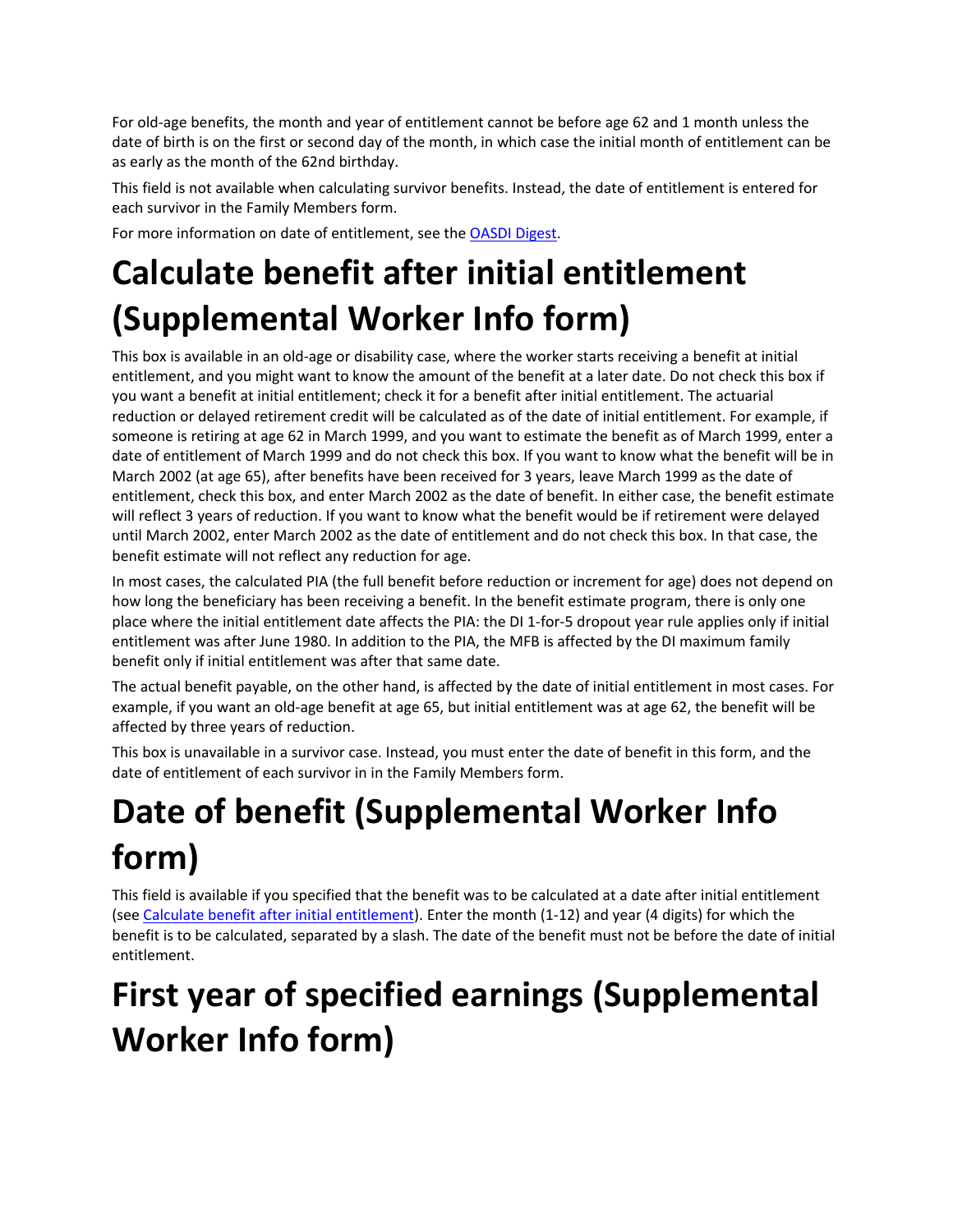If you are not projecting earnings backwards, enter the first year for which the worker had any earnings. The year must be less than 2080. It must be no less than the year of birth, or 1937, if later. Because of a program limitation, if the year of birth is greater than 1936, then the first year of earnings must be at least 1951.

If you are projecting earnings backwards, enter the first year for which you wish to enter earnings. Earnings prior to that year will be projected backwards.

If there are any pre‐1951 earnings, you can usually enter 1950 and enter the total pre‐1951 earnings for 1950. However, in the following two cases, you should enter the actual first year of earnings, even if less than 1950:

- the applicable old‐start calculation is prior to the simplified 1967 old‐start, or
- the type of earnings is Maximum, Average, or Low for any year prior to 1951.

# **Last year of specified earnings (Supplemental Worker Info form)**

If you are not projecting earnings forwards, enter the last year for which the worker had any earnings. This must be greater than or equal to the first year of specified earnings, and no more than 2080. A maximum of 80 years of earnings is allowed. You can enter a year after the entitlement date, but any earnings after the last allowable year will be ignored in the benefit computation.

If you are projecting earnings forwards, enter the last year for which you wish to enter earnings. Earnings after that year will be projected forwards.

# **Type of backward projection (Supplemental Worker Info form)**

These three radio buttons allow you to project earnings backwards. The choices are:

- no backward projection, or
- by the percentage increase in average wages for each year, plus a constant salary scale percentage, or
- by a constant percentage.

# **No backward earnings projection (Supplemental Worker Info form)**

If you do not know the actual earnings for all years, you may want to enter earnings for some years and project earnings prior to the first year entered and/or after the last year entered. The benefit calculated with projected earnings will of course be only approximate, to the extent that the projected earnings differ from the actual earnings for those years.

Check this button if you do not want to project earnings prior to the first year of entered earnings.

# **Backward projection in line with average wage increases (Supplemental Worker Info form)**

Earnings may be projected backward by one of two methods: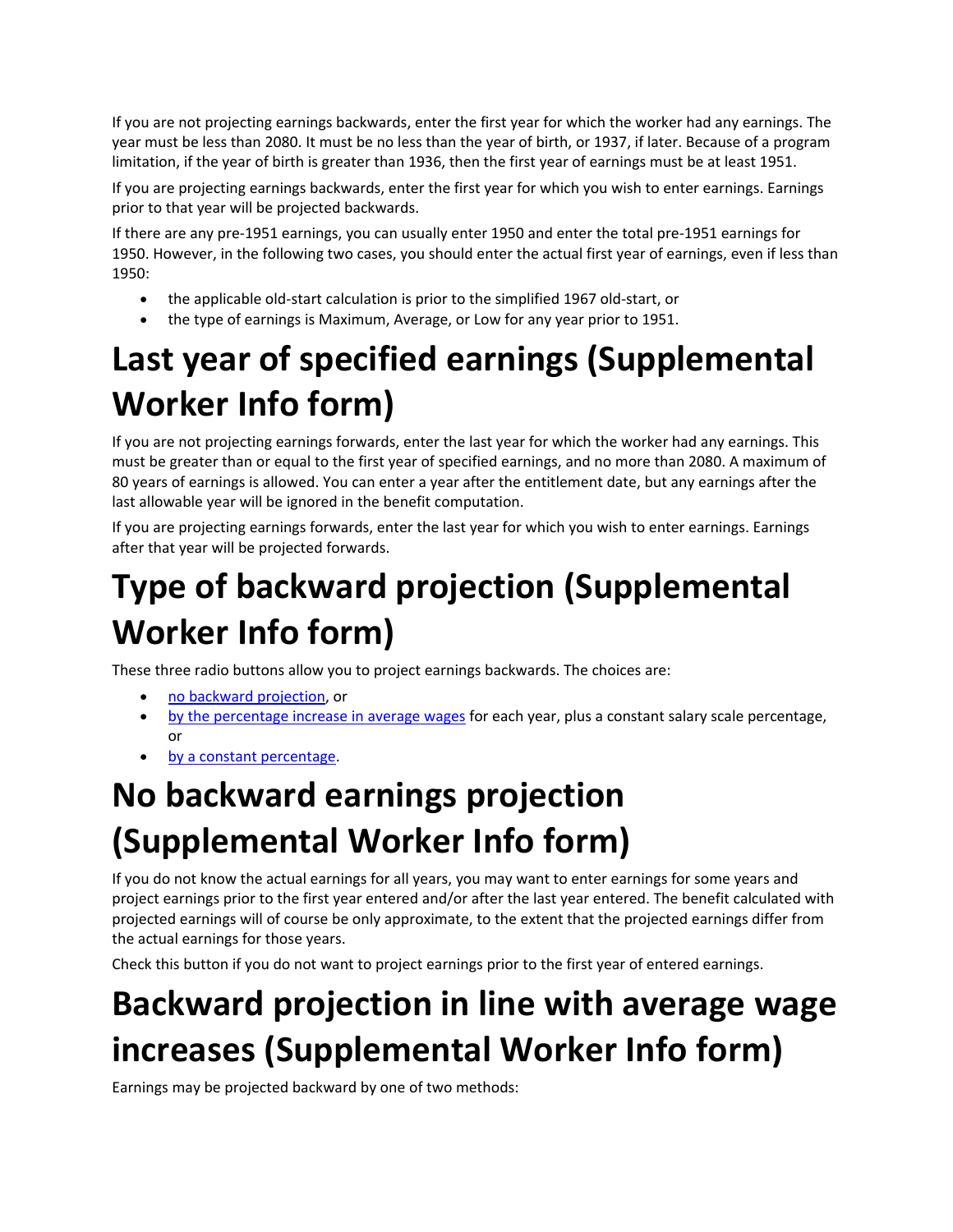- by the percentage increase in average wages for each year, plus a constant salary scale percentage, or
- by a constant percentage.

Choose "In line with average wage increases" to project backward by a percentage related to the growth in average wages, or "Constant percentage increase" to project backward by a constant percentage.

Check this button if you want to project earnings prior to the first year of entered earnings in line with average wage increases. You can then specify the years for which earnings are projected backward, and the percentage to be added to the average wage increase.

## **Backward projection by a constant percentage (Supplemental Worker Info form)**

Earnings may be projected backward by one of two methods:

- by the percentage increase in average wages for each year, plus a constant salary scale percentage, or
- by a constant percentage.

Choose "In line with average wage increases" to project backward by a percentage related to the growth in average wages, or "Constant percentage increase" to project backward by a constant percentage.

Check this button if you want to project earnings prior to the first year of entered earnings by a constant percentage. You can then specify the years for which earnings are projected backward, and the constant percentage.

# **First year of earnings in backwards projection period (Supplemental Worker Info form)**

This prompt is available if you are projecting earnings backwards. Enter the first year of the backward projection period (the first year of earnings, after earnings are projected backwards). This must be less than or equal to the first year of specified earnings.

# **Backward projection percentage factor (Supplemental Worker Info form)**

This prompt is available if you are projecting earnings backwards. The meaning of the value entered at this prompt depends on the type of backward projection:

- If you chose "In line with average wage increases", this is the percentage increase to be added to the percentage increase in average wages in each year.
- If you chose "Constant percentage increase", this is the constant percentage increase used to project backwards.

# **Type of forward projection (Supplemental Worker Info form)**

These three radio buttons allow you to projecting earnings forwards. The choices are: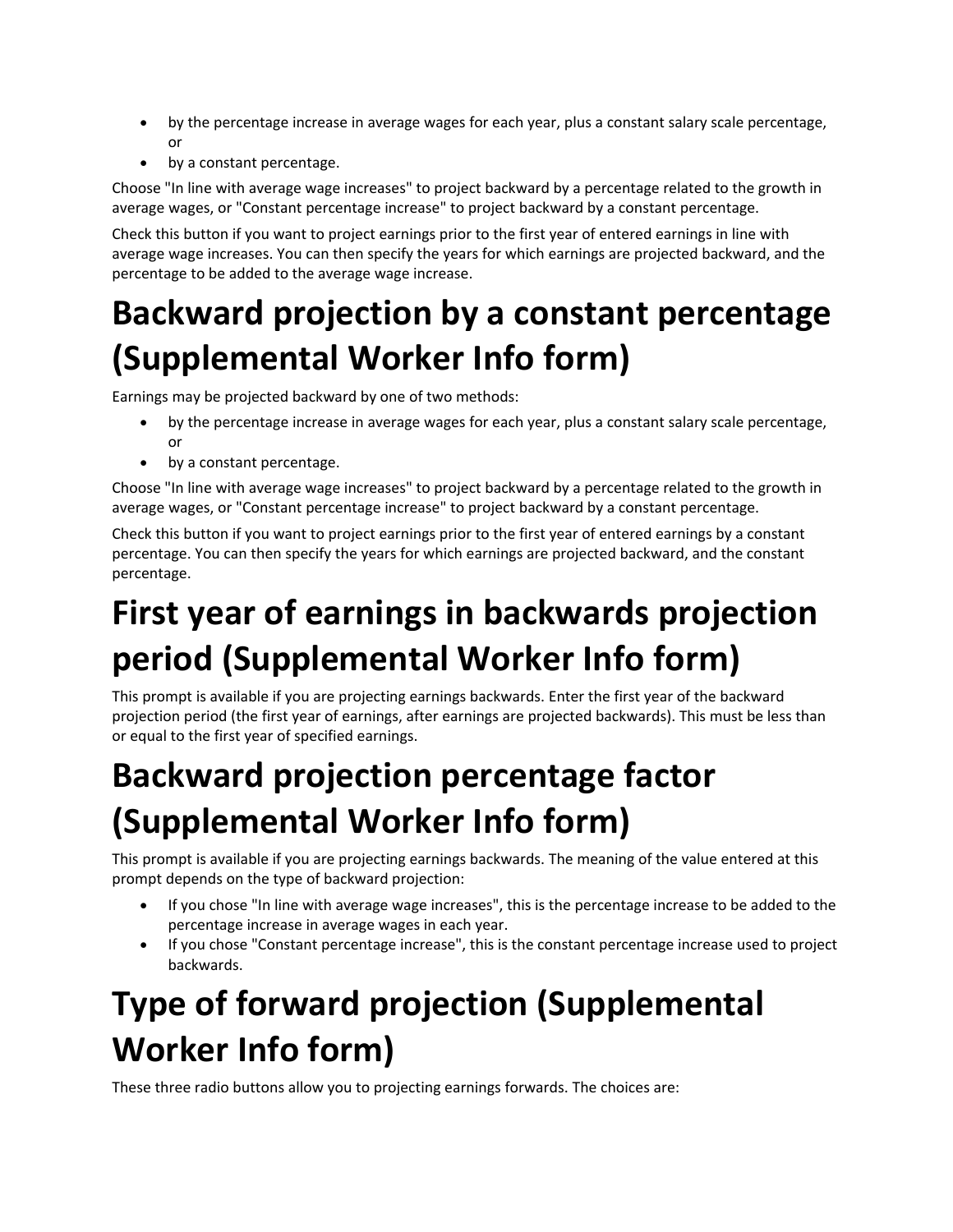- no forward projection, or
- by the percentage increase in average wages for each year, plus a constant salary scale percentage, or
- by a constant percentage.

# **No forward earnings projection (Supplemental Worker Info form)**

If you do not know the actual earnings for all years, you may want to enter earnings for some years and project earnings prior to the first year entered and/or after the last year entered. The benefit calculated with projected earnings will of course be only approximate, to the extent that the projected earnings differ from the actual earnings for those years.

Check the box if you want to project earnings after the last year of entered earnings. The Supplemental Worker Info form will ask you for the years for which earnings are projected forward, and for the type of projection.

# **Forward projection in line with average wage increases (Supplemental Worker Info form)**

Earnings may be projected forward by one of two methods:

- by the percentage increase in average wages for each year, plus a constant salary scale percentage, or
- by a constant percentage.

Choose "In line with average wage increases" to project forward by a percentage related to the growth in average wages, or "Constant percentage increase" to project forward by a constant percentage.

Check this button if you want to project earnings after the last year of entered earnings in line with average wage increases. You can then specify the years for which earnings are projected forward, and the percentage to be added to the average wage increase.

## **Forward projection by a constant percentage (Supplemental Worker Info form)**

This button is available if you are projecting earnings forwards. Earnings may be projected forward by one of two methods:

- by the percentage increase in average wages for each year, plus a constant salary scale percentage, or
- by a constant percentage.

Choose "In line with average wage increases" to project forward by a percentage related to the growth in average wages, or "Constant percentage increase" to project forward by a constant percentage.

Check this button if you want to project earnings after the last year of entered earnings by a constant percentage. You can then specify the years for which earnings are projected forward, and the constant percentage.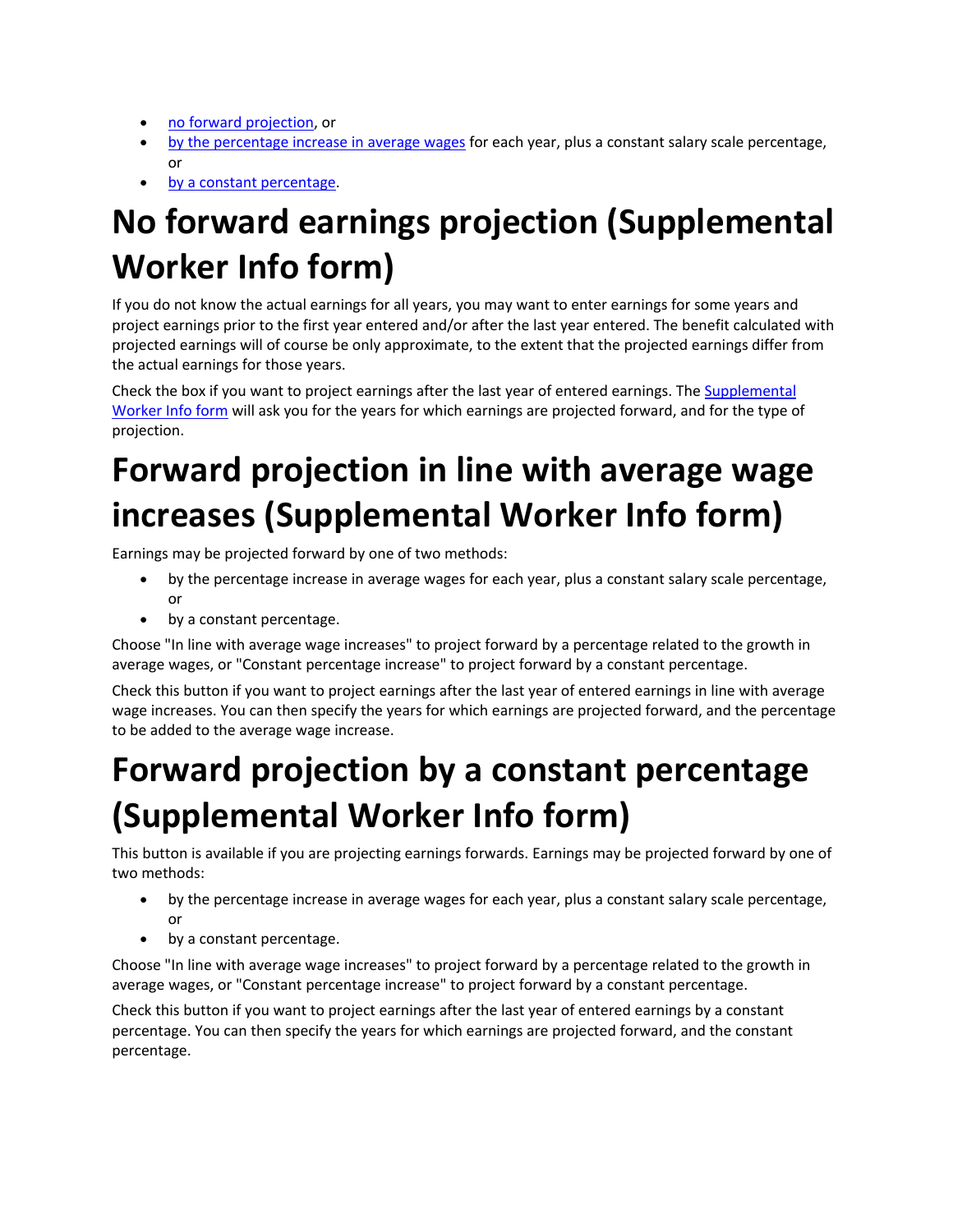# **Last year of earnings in forward projection period (Supplemental Worker Info form)**

This prompt is available if you are projecting earnings forwards. Enter the last year of the forward projection period (the last year of earnings, after earnings are projected forwards). This must be greater than or equal to the last year of specified earnings.

# **Forward projection percentage factor (Supplemental Worker Info form)**

This prompt is available if you are projecting earnings forwards. The meaning of the value entered at this prompt depends on the type of forward projection:

- If you chose "In line with average wage increases", this is the percentage increase to be added to the percentage increase in average wages in each year.
- If you chose "Constant percentage increase", this is the constant percentage increase used to project forwards.

# **Amount of monthly noncovered pension**

A modified benefit formula (the Windfall Elimination Provision, or WEP) generally is used to compute benefits for persons entitled to both a pension based on employment after 1956 not covered by Social Security and a Social Security retirement or disability benefit. However, the difference between the Social Security benefit computed under the modified formula and the Social Security benefit under the regular formula cannot be greater than one‐half the amount of the noncovered pension for the first month of entitlement for both the pension and the Social Security benefit.

For Federal workers who elected into FERS and thus are entitled to a pension split between the CSRS and FERS retirement systems, only that part of the pension attributable to the CSRS is a noncovered pension.

This field is not available if you are preparing a survivor benefit; survivor benefits are not affected by a noncovered pension.

For more information about the Windfall Elimination Provision, see the OASDI Digest.

# **Date of entitlement for noncovered pension (Supplemental Worker Info form)**

A modified benefit formula (the Windfall Elimination Provision, or WEP) generally is used to compute benefits for persons entitled to both a pension based on employment after 1956 not covered by Social Security and a Social Security retirement or disability benefit. See Amount of monthly noncovered pension for the field to enter the amount of pension.

The WEP is effective beginning with the first month for which the worker is entitled to both the Social Security benefit and the noncovered pension. Enter the month (1‐12) and year (4 digits), separated by a slash, when the worker is first entitled to the noncovered pension. This field is ignored if the amount of noncovered pension is 0.

This field is not available if you are preparing a survivor benefit; survivor benefits are not affected by a noncovered pension.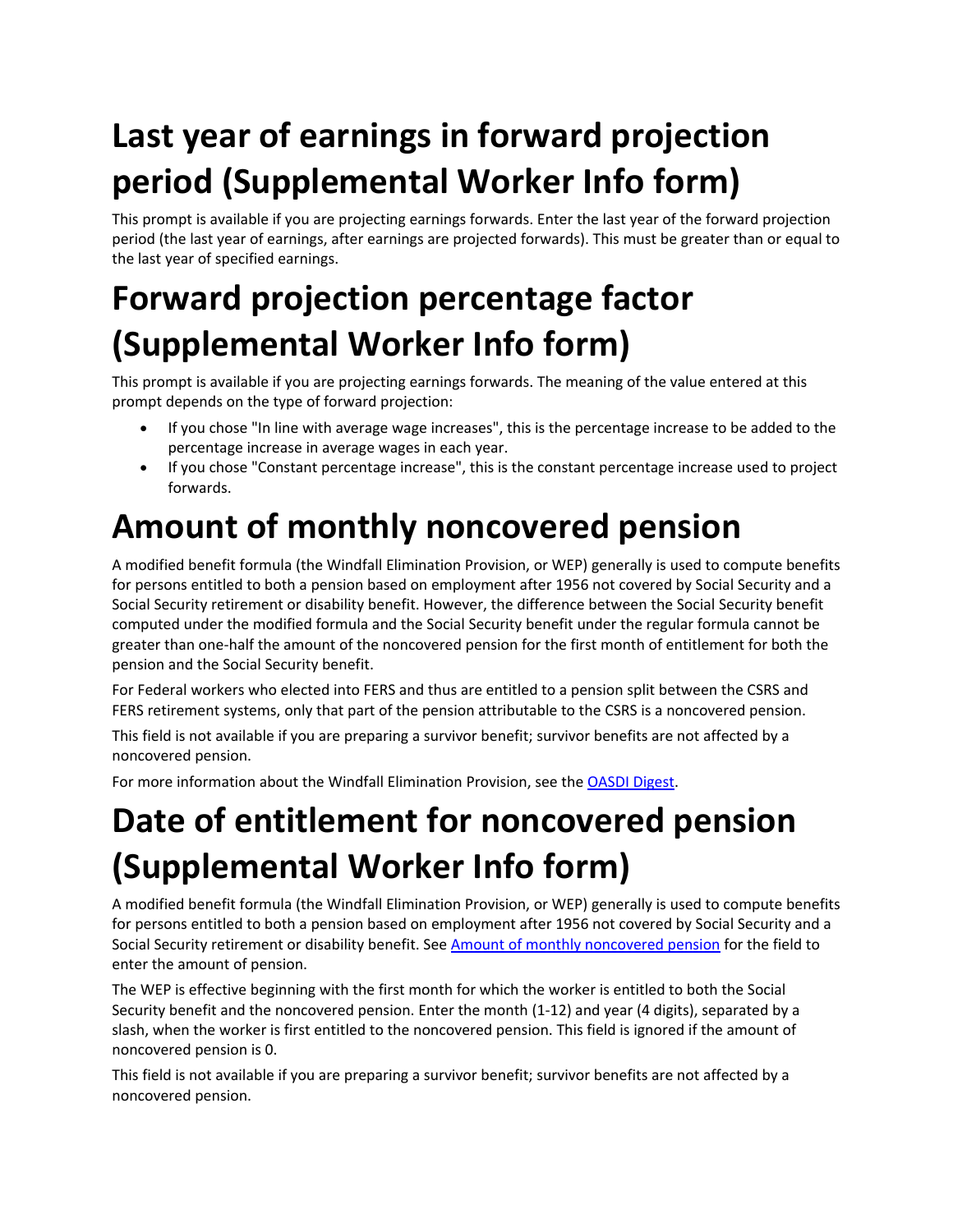For more information about the Windfall Elimination Provision, see the OASDI Digest.

## **Number of periods of disability (Supplemental Worker Info form)**

This program can handle up to 2 periods of disability when calculating a benefit. For an old‐age or survivor case, enter 0, 1, or 2. For a disability case, there must be at least 1 period of disability (for the current benefit). Enter 1 or 2.

## **Disability information**

The disability information form is available if you are requesting a disability case, or if you specified that there was a prior disability in an old-age or survivor case. The disability information form has the following entries:

Most recent period of disability:

- Date of onset: Date of onset of most recent disability.
- Date of entitlement: Date of entitlement of most recent disability.
- Date of cessation: Date of cessation of most recent disability.
- **First month of waiting period: First month of waiting period of most recent disability.**
- PIA at cessation: PIA at cessation of most recent disability.
- MFB at cessation: MFB at cessation of most recent disability.

Next most recent period of disability:

- Date of onset: Date of onset of next most recent disability.
- Date of entitlement: Date of entitlement of next most recent disability.
- Date of cessation: Date of cessation of next most recent disability.
- First month of waiting period: First month of waiting period of next most recent disability.
- PIA at cessation: PIA at cessation of next most recent disability.
- MFB at cessation: MFB at cessation of next most recent disability.

# **Date of onset ‐ most recent disability (Disability Info form)**

This field is available if you are requesting a disability case, or if you specified that there was a prior disability in an old‐age or survivor case. Enter the month (1‐12), day (1‐31), and year (4 digits) of disability onset, separated by slashes. The date of onset must not be after the date of entitlement, or an error message will appear.

# **Date of entitlement ‐ most recent disability (Disability Info form)**

This field is available if you are requesting a disability case, or if you specified that there was a prior disability in an old‐age or survivor case. The date of prior disability entitlement affects the applicability of the DI 1‐for‐5 dropout year rule, as explained under Date of benefit (Worker Info form). Enter the month (1‐12) and year (4 digits) of entitlement to disability benefits, separated by a slash.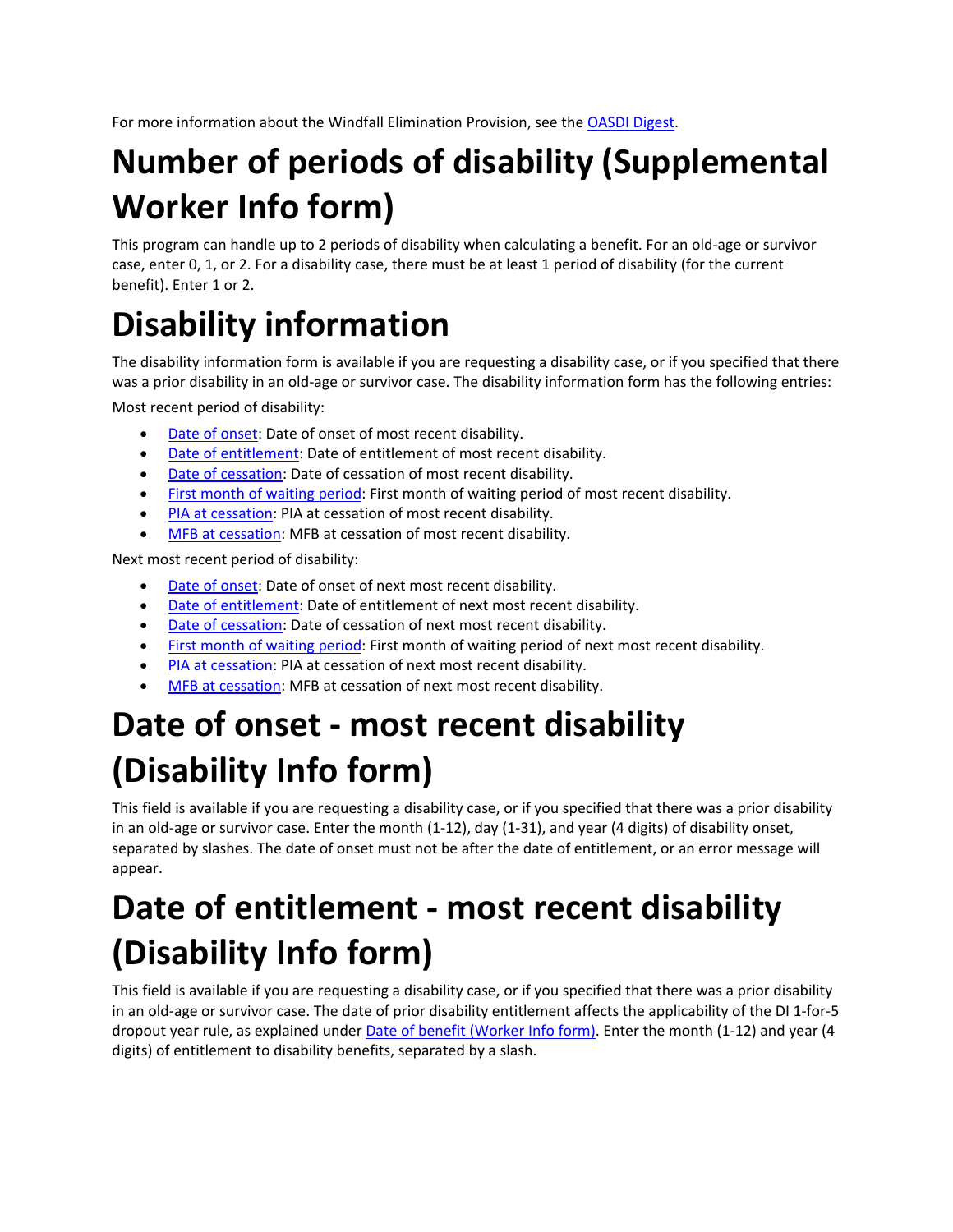# **Date of cessation ‐ most recent disability (Disability Info form)**

This field is available if you specified that there was a prior disability in an old‐age or survivor case. The date of cessation is the earliest of the following:

- the month in which the worker dies;
- the month the worker attains normal retirement age (currently age 65); or
- the third month after the month the disability ceases.

The date of cessation affects the number of years which may be excluded from the benefit computation. Enter the month (1-12) and year (4 digits) of cessation to disability benefits, separated by a slash.

# **First month of waiting period ‐ most recent disability (Disability Info form)**

This field is available if you are requesting a disability case, or if you specified that there was a prior disability in an old‐age or survivor case. In general, there is a 5‐month waiting period between the disability onset date and the date of entitlement to a disability benefit. The waiting period starts with the first full month of disability, which is the month after the month of onset unless onset is on the first day of the month. You do not need to have a full 5‐month waiting period for this program to furnish a computation. Enter the month (1‐12) and year (4 digits) of the first month of the waiting period, separated by a slash.

# **PIA at cessation ‐ most recent disability (Disability Info form)**

This field is available if you specified that there was a prior disability in an old-age or survivor case. Enter the PIA at the date of cessation of the prior period of disability. This may become the minimum PIA for the current entitlement, based on the disability guarantee calculation.

# **MFB at cessation ‐ most recent disability (Disability Info form)**

This field is available if you specified that there was a prior disability in an old-age or survivor case. Enter the MFB at the date of cessation of the prior period of disability. This may become the minimum MFB for the current entitlement, based on the disability guarantee calculation.

# **Date of onset ‐ next most recent disability (Disability Info form)**

This field is available if you specified that there were two periods of disability. Enter the month (1‐12), day (1‐ 31), and year (4 digits) of next most recent disability onset, separated by slashes. This date of onset must be before the following date of onset, or an error message will appear.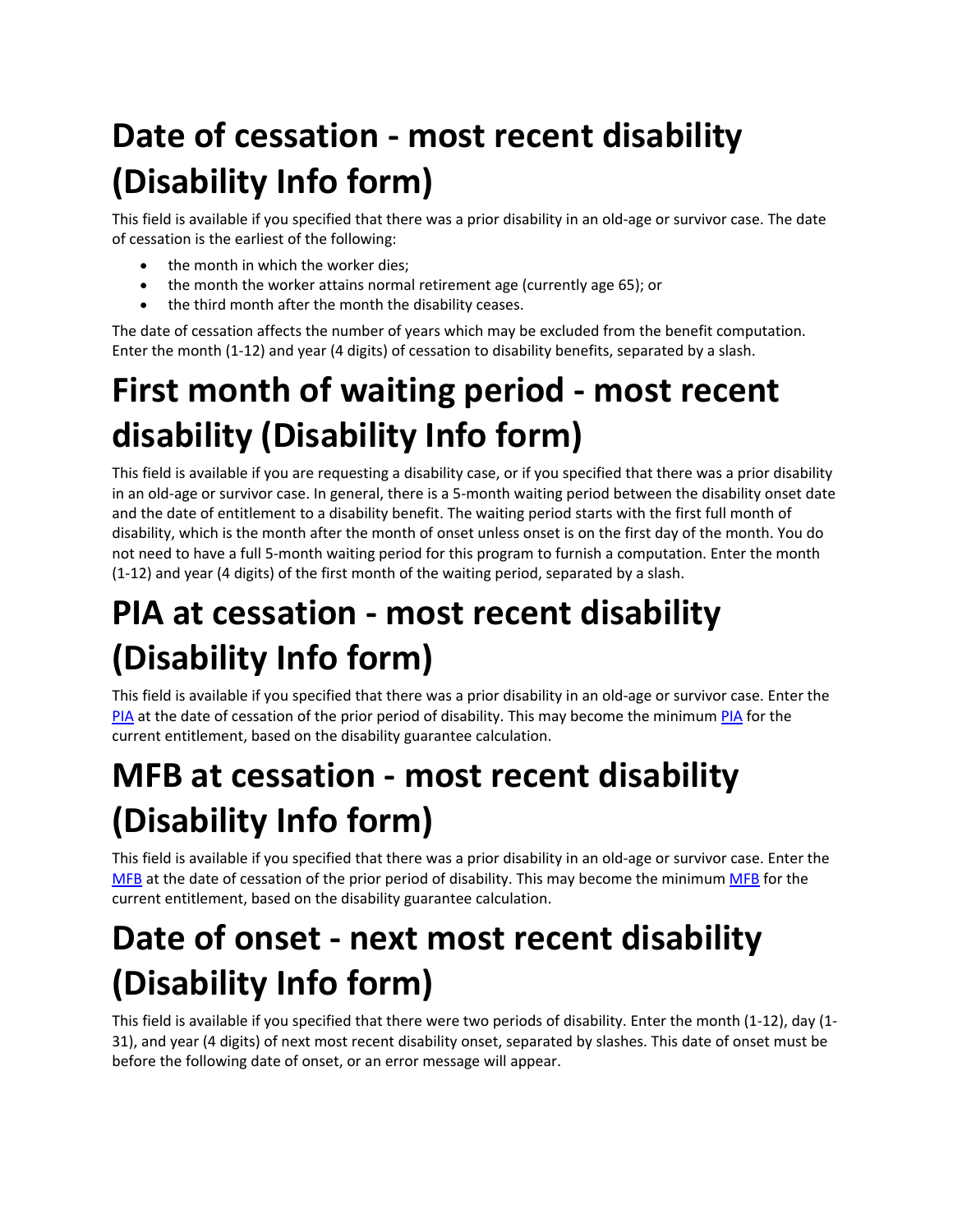# **Date of entitlement ‐ next most recent disability (Disability Info form)**

This field is available if you specified that there were two periods of disability. The date of prior disability entitlement affects the applicability of the DI 1-for-5 dropout year rule, as explained under Date of benefit (Worker Info form). Enter the month (1‐12) and year (4 digits) of entitlement to disability benefits for this disability onset, separated by a slash.

# **Date of cessation ‐ next most recent disability (Disability Info form)**

This field is available if you specified that there were two periods of disability. The date of cessation is the third month after the month the disability ceases.

The date of cessation affects the number of years which may be excluded from the benefit computation. Enter the month (1‐12) and year (4 digits) of cessation to disability benefits for this disability onset, separated by a slash.

# **First month of waiting period ‐ next most recent disability (Disability Info form)**

This field is available if you specified that there were two periods of disability. In general, there is a 5-month waiting period between the disability onset date and the date of entitlement to a disability benefit. The waiting period starts with the first full month of disability, which is the month after the month of onset unless onset is on the first day of the month. You do not need to have a full 5 month waiting period for this program to furnish a computation. Enter the month (1‐12) and year (4 digits) of the first month of the waiting period, separated by a slash.

# **PIA at cessation ‐ next most recent disability (Disability Info form)**

This field is available if you specified that there were two periods of disability. Enter the PIA at the date of cessation of the prior period of disability. This may become the minimum PIA for the most recent disability benefit, which in turn could affect the PIA for the current entitlement, based on the disability guarantee calculation.

# **MFB at cessation ‐ next most recent disability (Disability Info form)**

This field is available if you specified that there were two periods of disability. Enter the MFB at the date of cessation of the prior period of disability. This may become the minimum MFB for the most recent disability benefit, which in turn could affect the MFB for the current entitlement, based on the disability guarantee calculation.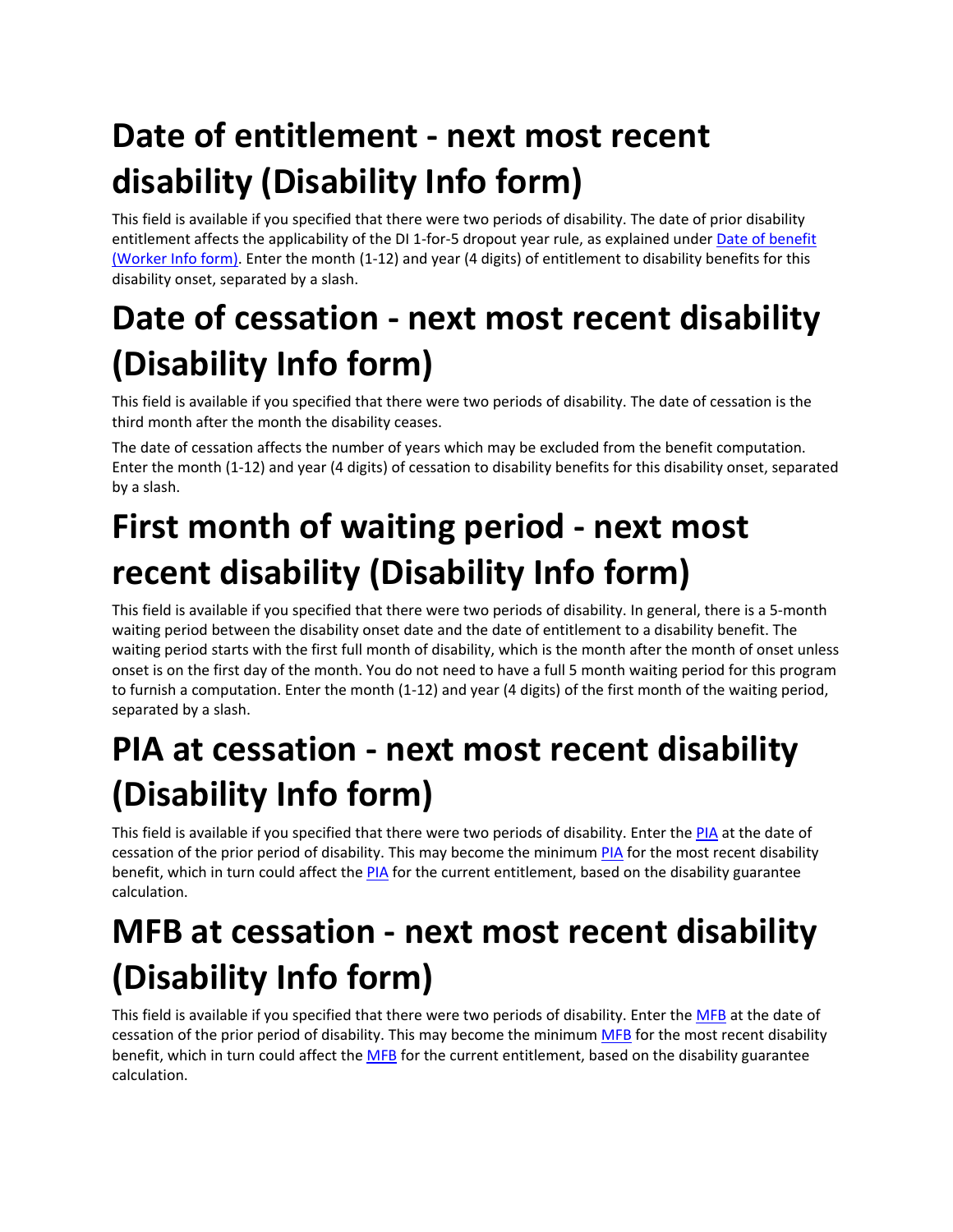# **Family Member Information**

The family member information form has the following entries:

- Date of birth: Family member's date of birth.
- Date of entitlement: Family member's date of entitlement.
- Type of survivor: Type of survivor (child, mother/father, aged, or disabled).
- Type of life beneficiary: Type of life beneficiary (child, young spouse, or aged spouse).
- Widow(er)'s date of disability onset: Widow(er)'s date of disability onset.
- Previous Family Member: Go to previous family member.
- Next Family Member: Go to next family member.

# **Family member's date of birth (Family Member form)**

Enter the month (1-12), day (1-31), and year (4 digits) of birth, separated by slashes, of this family member.

# **Family member's date of entitlement (Family Member form)**

Enter the month (1-12) and year (4 digits) of initial entitlement, separated by a slash, for this family member. This is the month that the auxiliary or survivor benefits started for this family member. The year of entitlement must be between 1940 and 2080, inclusive.

Note that the date of benefit in the Supplemental Worker Info form must be at or after the latest date of entitlement for a family member. For instance, if a worker becomes entitled to an old‐age benefit in January 2003 and the spouse becomes entitled to a spouse benefit in January 2004, you cannot estimate the spouse benefit with a date of benefit prior to January 2004. Here are some acceptable and not acceptable alternatives in this case:

- OK: A worker benefit with entitlement as of January 2003, with a benefit date of January 2003, with no family members.
- OK: A worker benefit with entitlement as of January 2003, with a benefit date of January 2004, with no family members.
- OK: A worker benefit with entitlement as of January 2003, with a benefit date of January 2004, with a spouse entitled in January 2004.
- OK: A worker benefit with entitlement as of January 2003, with a benefit date of January 2005, with a spouse entitled in January 2004.
- Not OK: A worker benefit with entitlement as of January 2003, with a benefit date of January 2003, with a spouse entitled in January 2004.

To enter a benefit date that is later than the worker's date of entitlement, click the button for Calculate benefit after initial entitlement in the Supplemental Worker Info form, then enter a date of benefit in the Date of benefit box.

# **Type of survivor (Family Members form)**

This set of buttons is available if the type of benefit is survivor. The type of survivor affects the benefit of some survivors where entitlement is 1985 or later, because starting in that year, the re-indexed widow(er) guarantee calculation applies, but only to aged or disabled widow(er) survivors. Choose one of the following: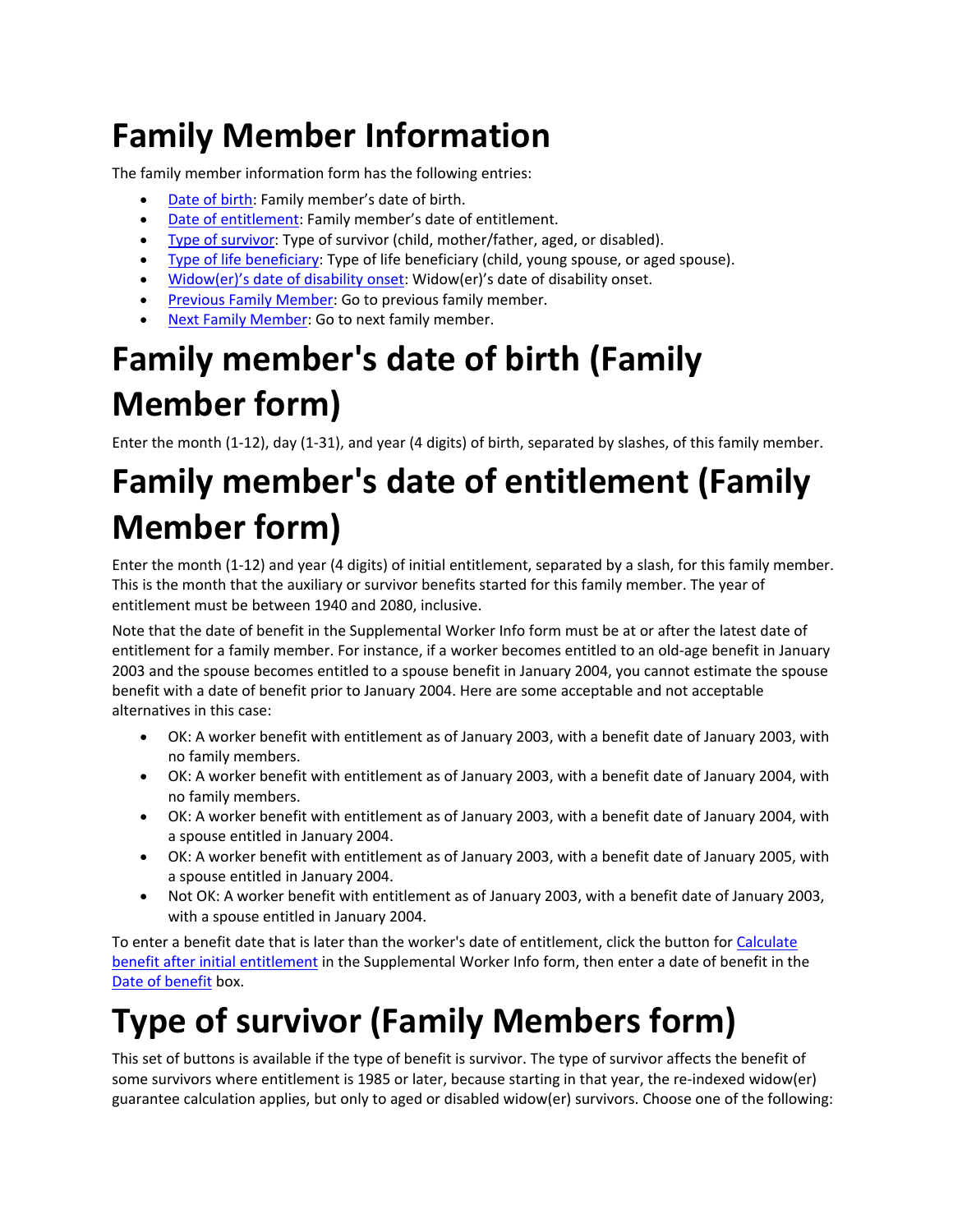- Child: Child beneficiary.
- Mother or Father: Parent of a child beneficiary.
- Disabled widow(er): Disabled widow(er) (aged 50-59).
- Divorced disabled widow(er): Divorced disabled widow(er) (aged 50‐59).
- Aged widow(er): Aged widow(er) (aged 60 or over).
- Divorced aged widow(er): Divorced aged widow(er) (aged 60 or over).

For more information on survivor benefits, see the OASDI Digest.

## **Child survivor (Family Member form)**

To be entitled to surviving child's benefits, an individual must have filed an application for child's benefits and must be:

- the child of a worker who died fully or currently insured;
- dependent upon that worker;
- unmarried; and
- under age 18, or if age 18 or over, be 1) under a disability which began before age 22, or 2) a full– time elementary or secondary school student under age 19.

A child entitled to surviving child's benefits will be entitled to a monthly benefit effective with the first month in which all of the above requirements are met during any part of that month.

For more information on child survivor benefits, see the OASDI Digest.

# **Mother or father beneficiary (Family Member form)**

To be entitled to mother or father benefits, a claimant must:

- be the widow(er) of a worker who died fully or currently insured;
- not be married;
- have filed an application for mother's or father's insurance benefits (no application is required if the claimant was entitled to spouse's benefits for the month before the month the worker died);
- not be entitled to widow(er) insurance benefits;
- not be entitled to an old-age benefit equal to or exceeding the amount of the unadjusted mother's/father's benefit; and
- have in care a child of the deceased worker entitled to a child's insurance benefit. The child must be under age 16 or be entitled as a disabled child.

For more information on mother or father benefits, see the OASDI Digest.

# **Disabled widow(er) (Family Member form)**

To be entitled to benefits as the disabled widow(er) of a person who died fully insured, a claimant must:

- be the widow or widower of the insured;
- have attained age 50 but not age 60 and be disabled;
- be unmarried, unless the marriage occurs after age 50 and in or after the month the widow(er) became disabled;
- have been married to the insured for not less than 9 months immediately prior to the day the insured died, unless death was accidental or certain other exceptions;
- have filed an application, or be entitled to spouse or mother or father benefits in the month before entitlement to a widow or widower benefit.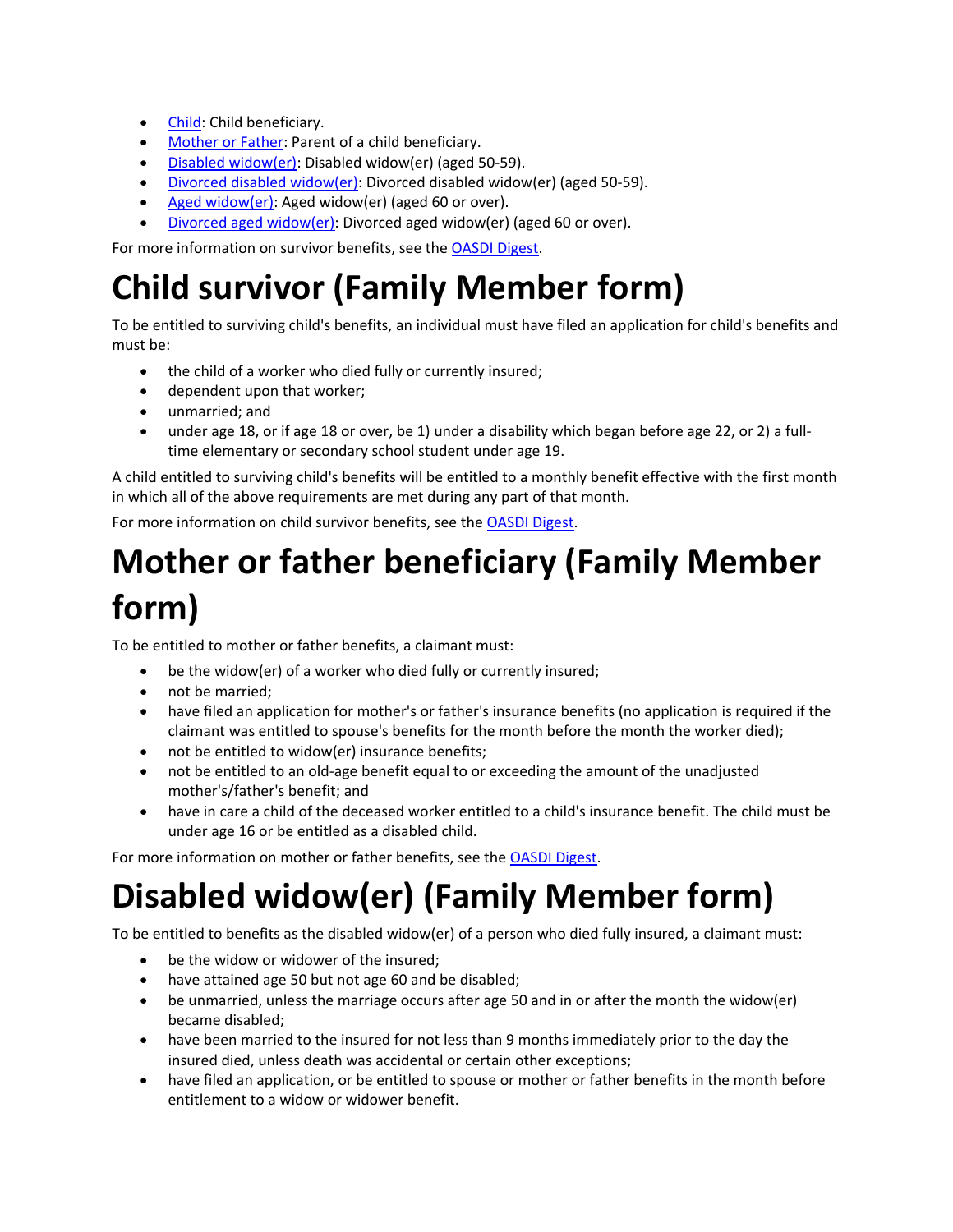For more information on disabled widow(er) benefits, see the OASDI Digest.

# **Divorced disabled widow(er) (Family Member form)**

To be entitled to benefits as the surviving divorced disabled spouse, a claimant must meet the conditions for a disabled widow(er) and:

- be finally divorced from the deceased, and
- have been married to the deceased for 10 years immediately before the date the final divorce became effective.

For more information on divorced disabled widow(er) benefits, see the OASDI Digest.

## **Aged widow(er) (Family Member form)**

To be entitled to benefits as the nondisabled widow(er) of a person who died fully insured, a claimant must:

- be the widow or widower of the insured;
- have attained age 60;
- be unmarried, unless the marriage occurs after age 60;
- have been married to the insured for not less than 9 months immediately prior to the day the insured died, unless death was accidental or certain other exceptions;
- have filed an application, or be entitled to spouse or mother or father benefits in the month before entitlement to a widow or widower benefit;
- not be entitled to an old‐age benefit which exceeds the full widow(er)'s benefit.

For more information on aged widow(er) benefits, see the OASDI Digest.

## **Divorced aged widow(er) (Family Member form)**

To be entitled to benefits as the surviving divorced nondisabled spouse, a claimant must meet the conditions for a nondisabled widow(er) and:

- be finally divorced from the deceased, and
- have been married to the deceased for 10 years immediately before the date the final divorce became effective.

For more information on divorced aged widow(er) benefits, see the OASDI Digest.

## **Type of life beneficiary (Family Members form)**

This set of buttons is available if the type of benefit is old‐age or disability. Choose one of the following:

- Child: Child beneficiary.
- Young wife or husband: Parent of a child beneficiary.
- Aged spouse: Aged spouse (aged 62 or over).
- Divorced aged spouse: Divorced aged spouse (aged 62 or over).

For more information on life benefits, see the OASDI Digest.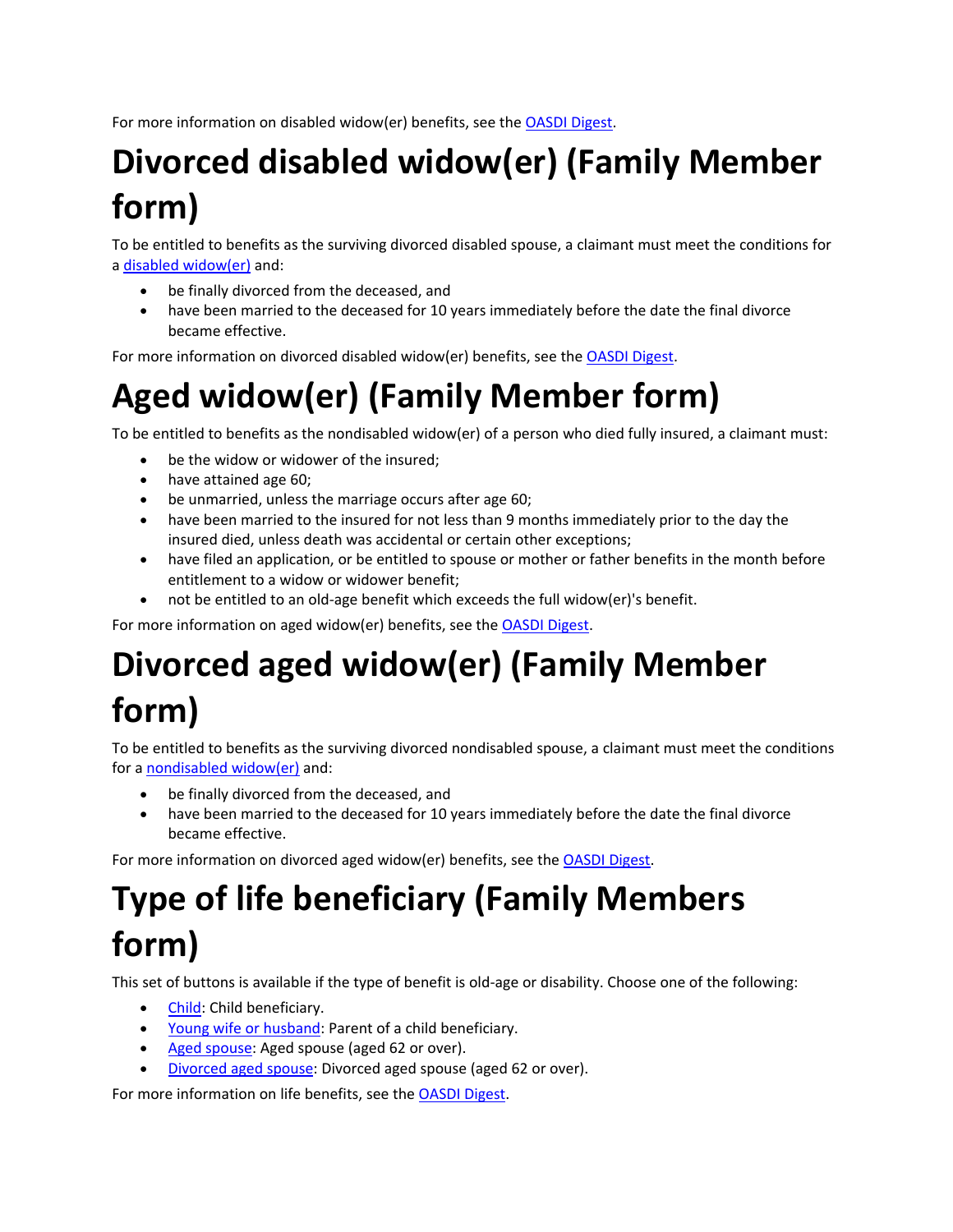# **Child life beneficiary (Family Member form)**

To be entitled to child's benefits as the child of an old‐age or disability beneficiary, an individual must have filed an application for child's benefits and must be:

- dependent upon that beneficiary;
- unmarried; and
- under age 18, or if age 18 or over, be 1) under a disability which began before age 22, or 2) a fulltime elementary or secondary school student under age 19.

A child entitled to child's benefits on the record of a living worker will be entitled to a monthly benefit effective with the first month in which all of the above requirements are met throughout the entire month.

For more information on child life benefits, see the OASDI Digest.

## **Young wife or husband beneficiary (Family Member form)**

To be entitled to benefits as the wife or husband of an insured person who is entitled to old‐age or disability benefits, where the claimant for the spouse benefits has in care an eligible child throughout the month of entitlement, that claimant must:

- be the spouse of the insured;
- have filed an application;
- not be entitled to an old-age or disability benefit based on a PIA that is equal to or greater than the full wife's or husband's benefit.

In addition to the requirements above, there is a duration of marriage requirement. A claimant must either:

- have been married to the worker at least one year; or
- be the natural parent, along with the worker, of a child; or
- have been entitled or potentially entitled, in the month before marriage, to certain dependent's or survivor's benefits.

For more information on young wife or husband benefits, see the OASDI Digest.

## **Aged wife or husband (Family Member form)**

To be entitled to benefits as the wife or husband of an insured person who is entitled to old‐age or disability benefits, where the claimant for the spouse benefits does not have in care an eligible child throughout the month of entitlement, that claimant must:

- be the spouse of the insured;
- have attained age 62;
- have filed an application;
- not be entitled to an old-age or disability benefit based on a PIA that is equal to or greater than the full wife's or husband's benefit.

In addition to the requirements above, there is a duration of marriage requirement. A claimant must either:

- have been married to the worker at least one year; or
- be the natural parent, along with the worker, of a child; or
- have been entitled or potentially entitled, in the month before marriage, to certain dependent's or survivor's benefits.

For more information on aged wife or husband benefits, see the OASDI Digest.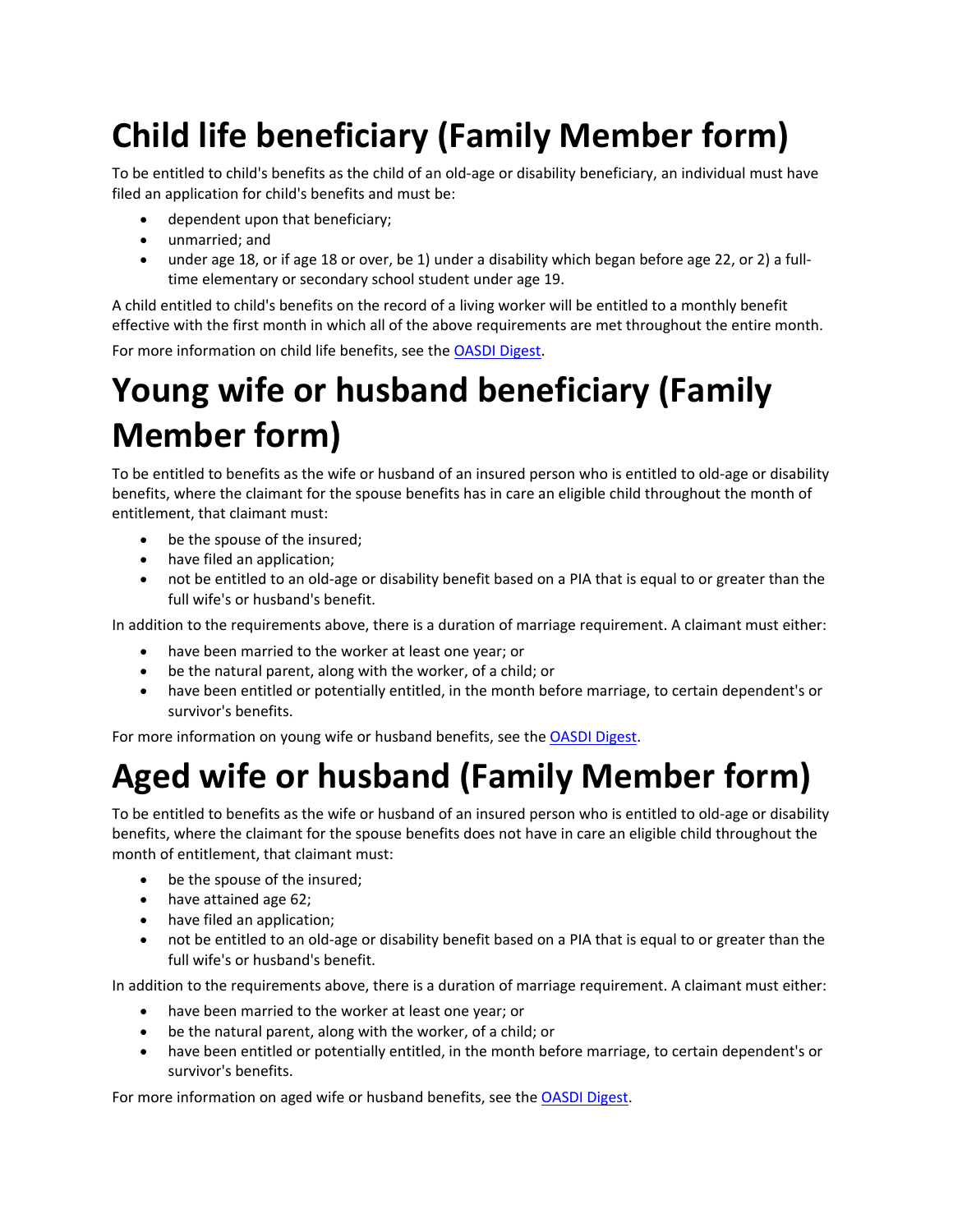# **Divorced aged wife or husband (Family Member form)**

To be entitled to benefits as the divorced wife or husband of an insured person who is entitled to old‐age or disability benefits, a claimant must:

- be the divorced spouse of the insured;
- have been married to the insured for at least 10 years immediately before the divorce became final;
- have attained age 62;
- have filed an application; and
- not be entitled to an old‐age or disability benefit based on a PIA that is equal to or greater than the full wife's or husband's benefit.

A divorced spouse's benefit may be paid to the former spouse of an insured worker (i.e. the worker is not yet entitled) if the claimant meets the requirements above and has been divorced from the insured person for at least two years.

For more information on divorced aged wife or husband benefits, see the OASDI Digest.

# **Widow(er)'s date of disability onset (Family Member form)**

This field is available if you are requesting a survivor case with a disabled widow(er) as the type of survivor. Enter the month (1‐12), day (1‐31), and year (4 digits) of disability onset, separated by slashes. The date of onset must not be after the date of entitlement, or an error message will appear.

The widow(er)'s date of onset, if applicable, affects the amount of the re-indexed widow(er) guarantee PIA, and the amount of reduction or increment applied to the PIA to produce the benefit payable.

# **Previous family member (Family Member form)**

Click on this button when the information is correct for the family member displayed and you want to go back and review information for a prior family member. If you are already viewing information for the first family member, clicking this button has no effect.

# **Next family member (Family Member form)**

Click on this button when the information is correct for the family member displayed and you want to proceed to the next family member. If you are already viewing information for the last family member, clicking this button has no effect.

## **Military service dates**

This form is available if you checked the Has military service check box and entered a positive figure for the number of periods of military service. Enter the beginning and ending dates of up to 15 periods of military service, in order.

Each date must be of the form "mo/year" (month and year separated by a slash), i.e. "1/1951" for January 1951. The year must be 4 digits. You must enter valid dates for all available boxes. If you find that you have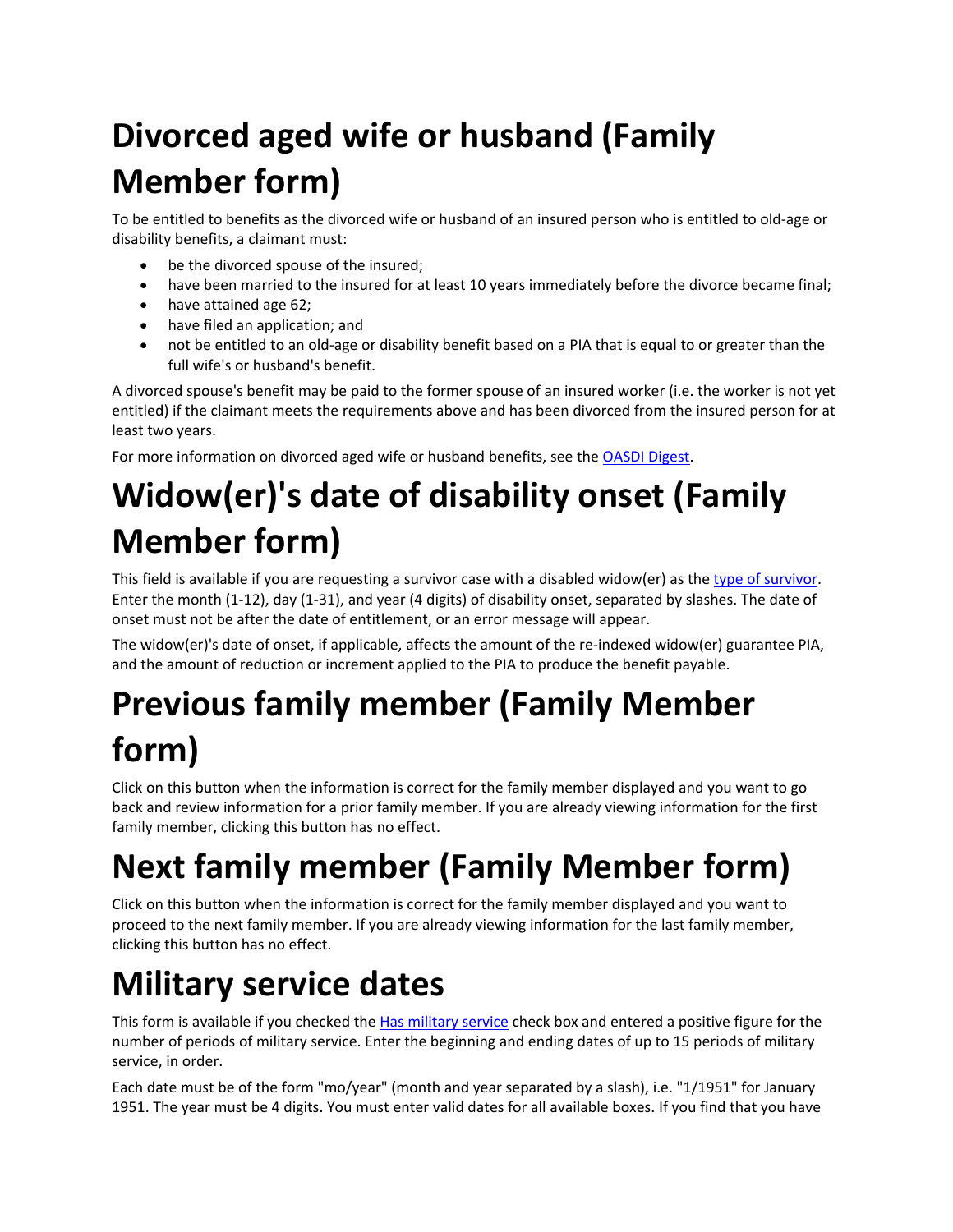fewer periods of military service than you specified in the Worker Info form, you must go back and change the figure entered there.

The earliest possible date of military service is September 1940 (9/1940) and the latest is December 2001 (12/2001) (see Military service wage credits).

### **Summary quarters of coverage information**

This form is available if the worker's earnings start before 1978, when earnings records at the Social Security Administration were updated quarterly.

In 1978 and later, there are no quarterly records; quarters of coverage are simply calculated by dividing annual earnings by the amount required for a quarter of coverage, with a maximum of 4 such quarters of coverage. Before 1978, earnings had to actually be earned in a specific calendar quarter for that quarter to be a quarter of coverage. Therefore, this benefit calculator cannot determine quarters of coverage from annual earnings alone before 1978.

Usually it is sufficient to enter the total number of quarters of coverage prior to 1978 as a lump sum. For instance, simply entering the total number of pre-1978 quarters of coverage is sufficient for any old-age benefit, a survivor benefit where death occurred after 1980, or a disability benefit where disability occurred after 1987. Here are some cases where you do need to enter annual quarters of coverage prior to 1978:

- you checked the totalization button, or
- you chose survivor as the type of benefit and death occurred prior to 1981, or
- you chose disability as the type of benefit and disability occurred prior to 1988, or
- you checked the military service button, or
- you checked the railroad earnings button where such earnings occurred prior to 1978.

The summary quarters of coverage form has the following entries:

- Pre-1978 quarters of coverage: Enter as a lump-sum total
- Pre-1978 quarters of coverage: Enter annual figures
- Number of quarters of coverage, 1937-1977 inclusive
- Number of quarters of coverage, 1951‐1977 inclusive

### **Enter as a lump‐sum total (Summary QCs form)**

Check this button if you want to enter pre‐1978 quarters of coverage as a lump‐sum total. This is usually allowable, but see Summary quarters of coverage information for cases where you should enter annual figures.

## **Enter annual figures (Summary QCs form)**

Check this button if you want to enter annual pre‐1978 quarters of coverage. It is usually sufficient to enter pre-1978 quarters of coverage as a lump-sum total, but see Summary quarters of coverage information for cases where you should enter annual figures.

## **Quarters of coverage, 1937‐1977 (Summary QCs form)**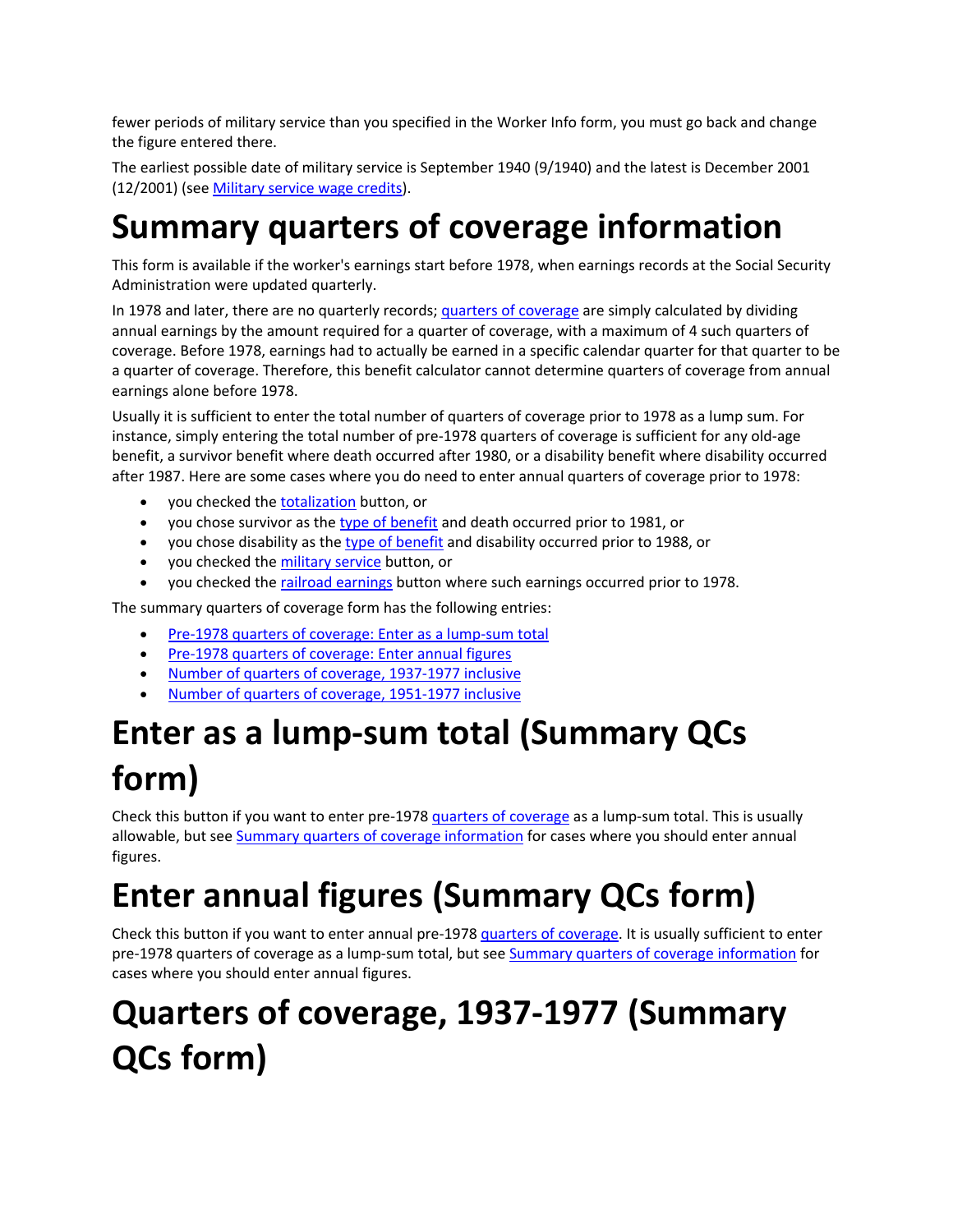This field is available if the worker had any earnings prior to 1978, and you chose to enter the number of pre‐ 1978 quarters of coverage as a lump-sum total. Enter the number of quarters of coverage earned in the years up to and including 1977. If unknown, estimate the number of quarters of coverage from the annual earnings. You may enter 0, in which case the program may determine that the worker does not meet fullyinsured status, but will calculate a theoretical benefit even if uninsured. It is never necessary to enter a number greater than 40, since that is the maximum number of quarters needed for a retirement or survivor benefit.

In some cases, entering pre-1978 quarters of coverage simply as a lump-sum total may produce an incorrect insured status. For more details, see Summary quarters of coverage information.

# **Quarters of coverage, 1951‐1977 (Summary QCs form)**

This field is available if the worker had any earnings prior to 1951 and the worker attained age 22 after 1950. This figure must be less than or equal to the figure entered for Number of quarters of coverage, 1937‐1977 inclusive. It should be as accurate as possible, because otherwise one of the calculation methods may be applied incorrectly.

In some cases, entering pre-1978 quarters of coverage simply as a lump-sum total may produce an incorrect insured status. For more details, see Summary quarters of coverage information.

### **Assumptions**

The assumptions form has the following entries:

- Benefit increase assumptions: Choice of five benefit increase assumption sets.
- Title of benefit increase assumptions: Title of benefit increase assumptions when figures are entered by user.
- Catch-up benefit increase assumptions: Allow or not allow projected catch-up benefit increases.
- Average wage increase assumptions: Choice of five average wage increase assumption sets.
- Title of average wage increase assumptions: Title of average wage increase assumptions when figures are entered by user.
- Type of projected wage bases: Automatic or ad hoc projected wage bases.

# **Benefit increase assumptions (Assumptions form)**

Choose one of the five sets of assumptions to specify what values to use for unknown future benefit increases.

- Alternative I: Alternative I set of assumptions from the most recent Trustees Report.
- Alternative II: Alternative II set of assumptions from the most recent Trustees Report.
- Alternative III: Alternative III set of assumptions from the most recent Trustees Report.
- No future increases: No benefit increases after the last known increase.
- Other: User-specified benefit increase for each projected year.

The stored assumptions for the first three selections are initially set to those from the latest Report of the Board of Trustees of the OASI and DI Trust Funds (Trustees Report). These assumptions vary for each year in the future for each alternative assumption, until the benefit increases reach their ultimate level in about the tenth year of projection.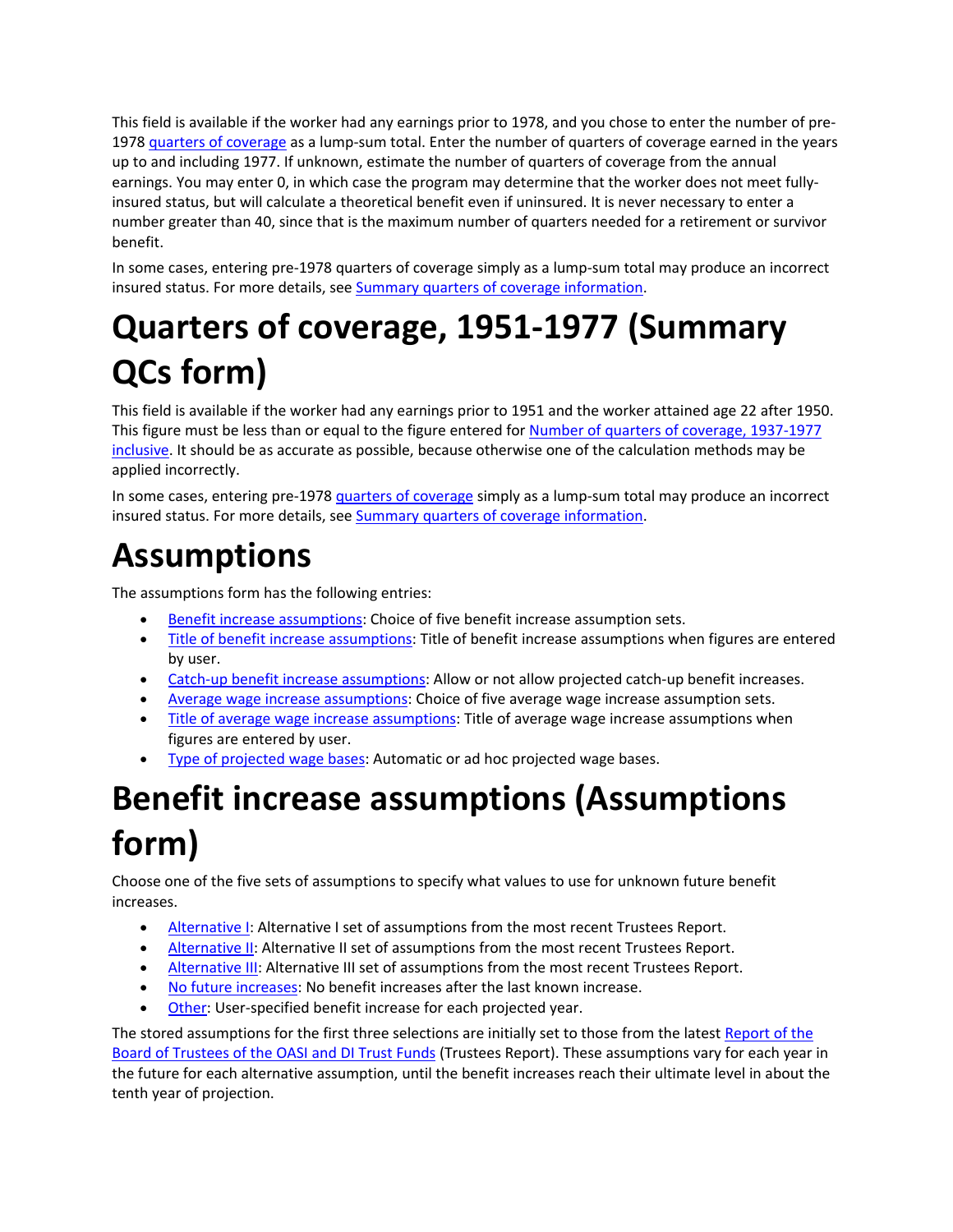Choose the fourth selection if you do not want any future benefit increases. This is the recommended assumption for projecting future benefits. You can compare a benefit estimate with no future inflation to your current income and expenses for retirement planning.

## **Alternative I benefit increase assumptions (Assumptions form)**

The stored benefit increases for this selection are initially set to those from alternative I (optimistic) in the latest Report of the Board of Trustees of the OASI and DI Trust Funds (Trustees Report). These assumptions vary for each year in the future, until the benefit increases reach their ultimate level of 3.0 percent in about the tenth year of projection.

# **Alternative II benefit increase assumptions (Assumptions form)**

The stored benefit increases for this selection are initially set to those from alternative II (intermediate) in the latest Report of the Board of Trustees of the OASI and DI Trust Funds (Trustees Report). These assumptions vary for each year in the future, until the benefit increases reach their ultimate level of 2.4 percent in about the tenth year of projection.

## **Alternative III benefit increase assumptions (Assumptions form)**

The stored benefit increases for this selection are initially set to those from alternative III (pessimistic) in the latest Report of the Board of Trustees of the OASI and DI Trust Funds (Trustees Report). These assumptions vary for each year in the future, until the benefit increases reach their ultimate level of 1.8 percent in about the tenth year of projection.

# **No future benefit increases (Assumptions form)**

The stored benefit increases for this selection are initially set to zero for all years after the last known benefit increase. This is the recommended assumption for projecting future benefits. You can compare a benefit estimate with no future inflation to your current income and expenses for retirement planning.

## **Other benefit increase assumptions (Assumptions form)**

Choose this selection if you want to enter your own set of benefit increase assumptions. The values can be entered for December of each year of the next 10 years in the future, and can vary for each of those years. One value can be entered to apply to all years after the first 10.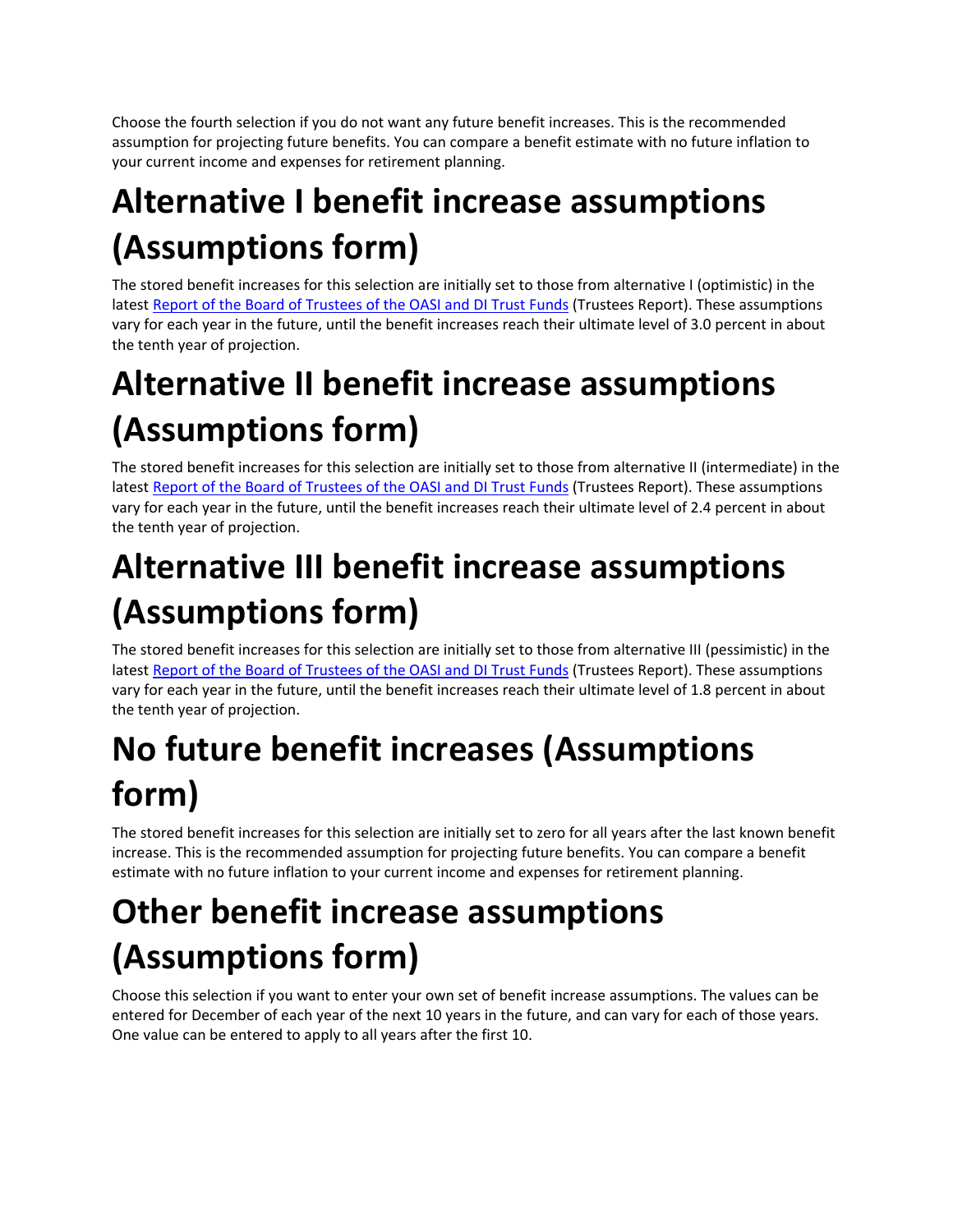# **Title of benefit increase assumptions (Assumptions form)**

This field is available if you chose "Other" benefit increase assumptions. The title will appear on the printed output.

## **Catch‐up benefit increase assumptions (Assumptions form)**

Under the "stabilizer" provision of the Social Security law, a benefit increase may be reduced from what it otherwise would be, in conditions of low trust fund ratios. If a benefit increase is reduced, "catch‐up" benefit increases may be paid in later years to beneficiaries affected by the initial benefit reduction. (None of the three Trustees Report alternatives have any catch‐up benefit increases.)

The program will assume that there are no future catch-up benefit increases unless you check this box. It is available only if you choose "Other" benefit increases.

# **Average wage increase assumptions (Assumptions form)**

Choose one of the five sets of assumptions to specify what values to use for unknown future average wage increases. The projected PIA formula and MFB formula "bend points", and the amount required for a quarter of coverage, will automatically be projected in step with the projected average wages.

- Alternative I: Alternative I set of assumptions from the most recent Trustees Report.
- **Alternative II:** Alternative II set of assumptions from the most recent Trustees Report.
- Alternative III: Alternative III set of assumptions from the most recent Trustees Report.
- No future increases: No average wage increases after the last known average wage.
- Other: User‐specified average wage increase for each projected year.

The stored assumptions for the first three selections are initially set to those from the latest Report of the Board of Trustees of the OASI and DI Trust Funds. These assumptions vary for each year in the future for each alternative assumption, until the average wage increases reach their ultimate level in about the tenth year of projection.

Choose the fourth selection if you do not want any future average wage increases. This is the recommended assumption for projecting future benefits. You can compare a benefit estimate with no future inflation to your current income and expenses for retirement planning.

## **Alternative I average wage increase assumptions (Assumptions form)**

The stored average wage increases for this selection are initially set to those from alternative I (optimistic) in the latest Report of the Board of Trustees of the OASI and DI Trust Funds (Trustees Report). These assumptions vary for each year in the future, with the average wage increases having an average annual level of about 4.8 percent after the first ten years.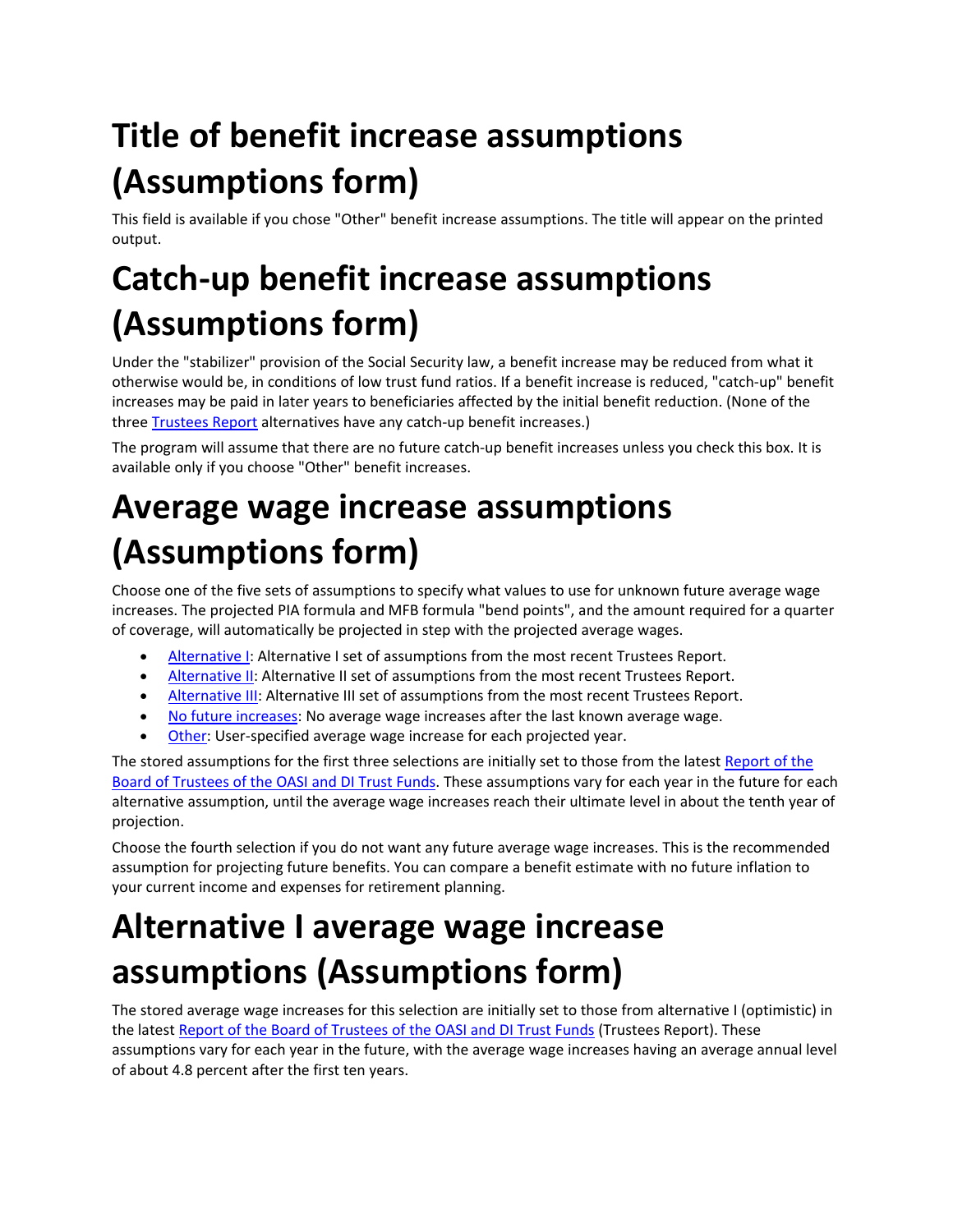# **Alternative II average wage increase assumptions (Assumptions form)**

The stored average wage increases for this selection are initially set to those from alternative II (intermediate) in the latest Report of the Board of Trustees of the OASI and DI Trust Funds (Trustees Report). These assumptions vary for each year in the future, with the average wage increases having an average annual level of about 3.5 percent after the first ten years.

## **Alternative III average wage increase assumptions (Assumptions form)**

The stored average wage increases for this selection are initially set to those from alternative III (pessimistic) in the latest Report of the Board of Trustees of the OASI and DI Trust Funds (Trustees Report). These assumptions vary for each year in the future, with the average wage increases having an average annual level of about 2.3 percent after the first ten years.

# **No future average wage increases (Assumptions form)**

The stored average wage increases for this selection are initially set to zero for all years after the last known average wage. This is the recommended assumption for projecting future benefits. You can compare a benefit estimate with no future inflation to your current income and expenses for retirement planning.

## **Other average wage increase assumptions (Assumptions form)**

Choose this selection if you want to enter your own set of average wage increase assumptions. The values can be entered for each of the next 10 years in the future, and can vary for each of those years. One value can be entered to apply to all years after the first 10.

# **Title of average wage increase assumptions (Assumptions form)**

This field is available if you chose "Other" average wage increase assumptions. The title will appear on the printed output.

# **Type of projected wage bases (Assumptions form)**

This box containing two radio buttons is available if you are requesting a benefit estimate at a date after the last known maximum earnings base. Choose "Automatic" if you want the wage base to increase in accordance with the automatic provisions of the law. The wage base increases in step with the projected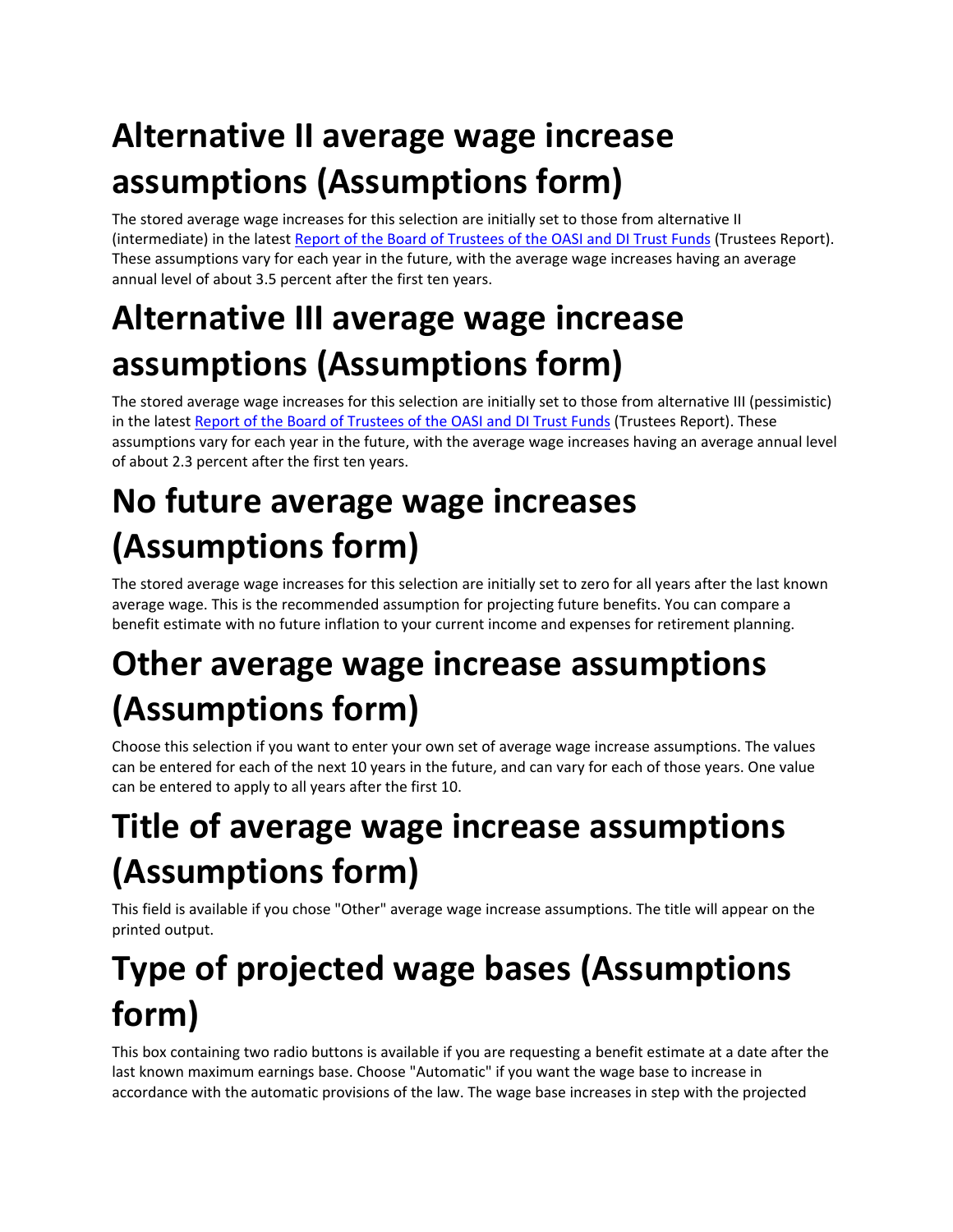average wages (with a 2‐year lag), except that the wage base does not change if there is no benefit increase for that year. Choose "Ad hoc" if you want to enter your own wage bases.

# **Projected benefit increases**

This form is available if you chose "Other" for the set of benefit increase assumptions. You must provide the projected benefit increase for each year in the 15-year period beginning with the year after the last known benefit increase. You must also provide an ultimate benefit increase which is assumed to be effective for each year after the specified 15‐year period.

# **Projected ultimate benefit increase (Benefit Increases form)**

Enter the ultimate benefit increase. It will apply for all years after the 15 specified years. See Projected benefit increases for more information.

# **Catch‐up increases**

This form is available if you checked the catch‐up benefit increase selection button. You are able to provide catch-up benefit increases for 8 calendar years, for 10 possible years of eligibility. Only values for one year of eligibility at a time are shown; by clicking on Previous year of eligibility or Next year of eligibility, you are able to view and change the values for each year of eligibility from the current year through the current year plus 9.

# **Year of eligibility (Catch‐up Increases form)**

The year of eligibility is the earlier of the year of attainment of age 62 or the year of disability onset, if any. In a survivor case, it is the year of death, if earlier than the year determined in the preceding sentence.

# **Previous year of eligibility (Catch‐up Increases form)**

Click on this button when the information is correct for the year of eligibility displayed and you want to go back and review information for a prior year of eligibility. If you are already viewing information for the earliest year available, clicking this button has no effect.

# **Next year of eligibility (Catch‐up Increases form)**

Click on this button when the information is correct for the year of eligibility displayed and you want to proceed to the next year of eligibility. If you are already viewing information for the last year available, clicking this button has no effect.

## **Projected average wage increases**

This form is available if you chose "Other" for the set of average wage increase assumptions. You must provide the projected average wage percentage increase for each year in the 16‐year period beginning with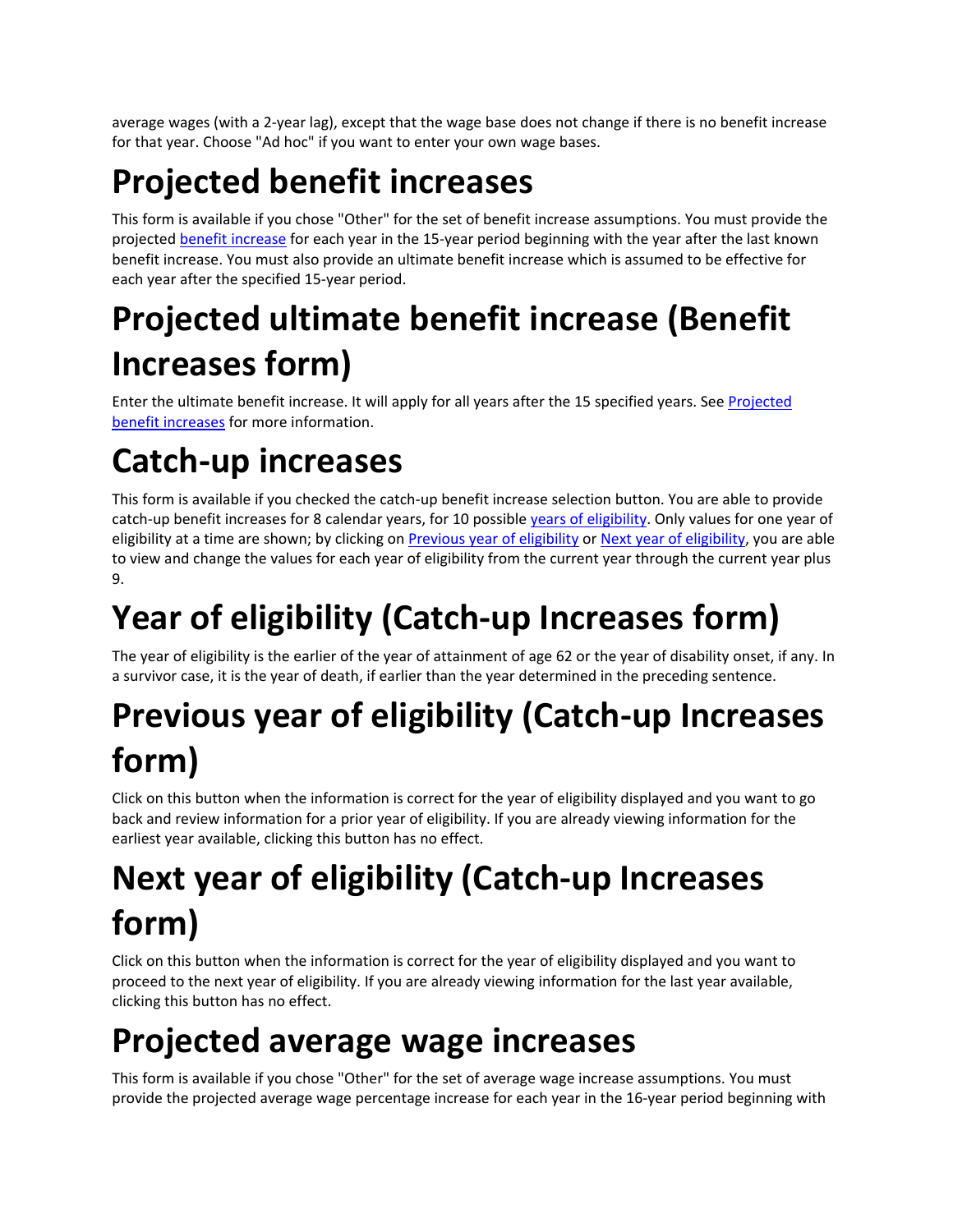the year after the last known average wage. You must also provide an ultimate average wage percentage increase which is assumed to be effective for each year after the specified 16‐year period. The average wage percentage increases are applied cumulatively to the last known average wage to produce projected average wages.

## **Projected ultimate average wage increase (Average Wage Increases form)**

Enter the ultimate average wage percentage increase. It will apply for all years after the 16 specified years. See Projected average wage increases for more information.

### **Wage bases form**

The wage base form is available if you selected "Ad hoc" as the type of projected wage bases in the assumptions form. The wage base form has the following entries:

- Present law wage base: Present law OASDI wage base.
- Old-law wage base: Old-law wage base.
- **Previous year:** Button to jump to previous year.
- Next year: Button to jump to next year.

You are able to provide present law wage bases and old-law wage bases for each year after the year of the last known wage base.

### **Wage base (Wage Bases form)**

The OASDI wage base limits the earnings on which OASDI taxes are paid and on which OASDI benefits are based. Under present law, it increases in proportion to the average wage, but is rounded to a multiple of \$300. You may enter any value for the wage base, between \$0 and \$9,999,999.

## **Old‐law wage base (Wage Bases form)**

The old-law OASDI wage base is necessary in the calculation of the special-minimum PIA. It increases in the same manner as the regular wage base. You may enter any value for the old-law wage base, between \$0 and \$9,999,999.

## **Previous year (Wage Bases form)**

Click on this button when the information is correct for the year displayed and you want to go back and review information for a prior year. If you are already viewing information for the earliest year entered, clicking this button has no effect.

## **Next year (Wage Bases form)**

Click on this button when the information is correct for the year displayed and you want to proceed to the next year. If you are already viewing information for the last year entered, clicking this button has no effect.

## **Earnings information**

The earnings information form has the following entries:

Year: Year for which information is being entered.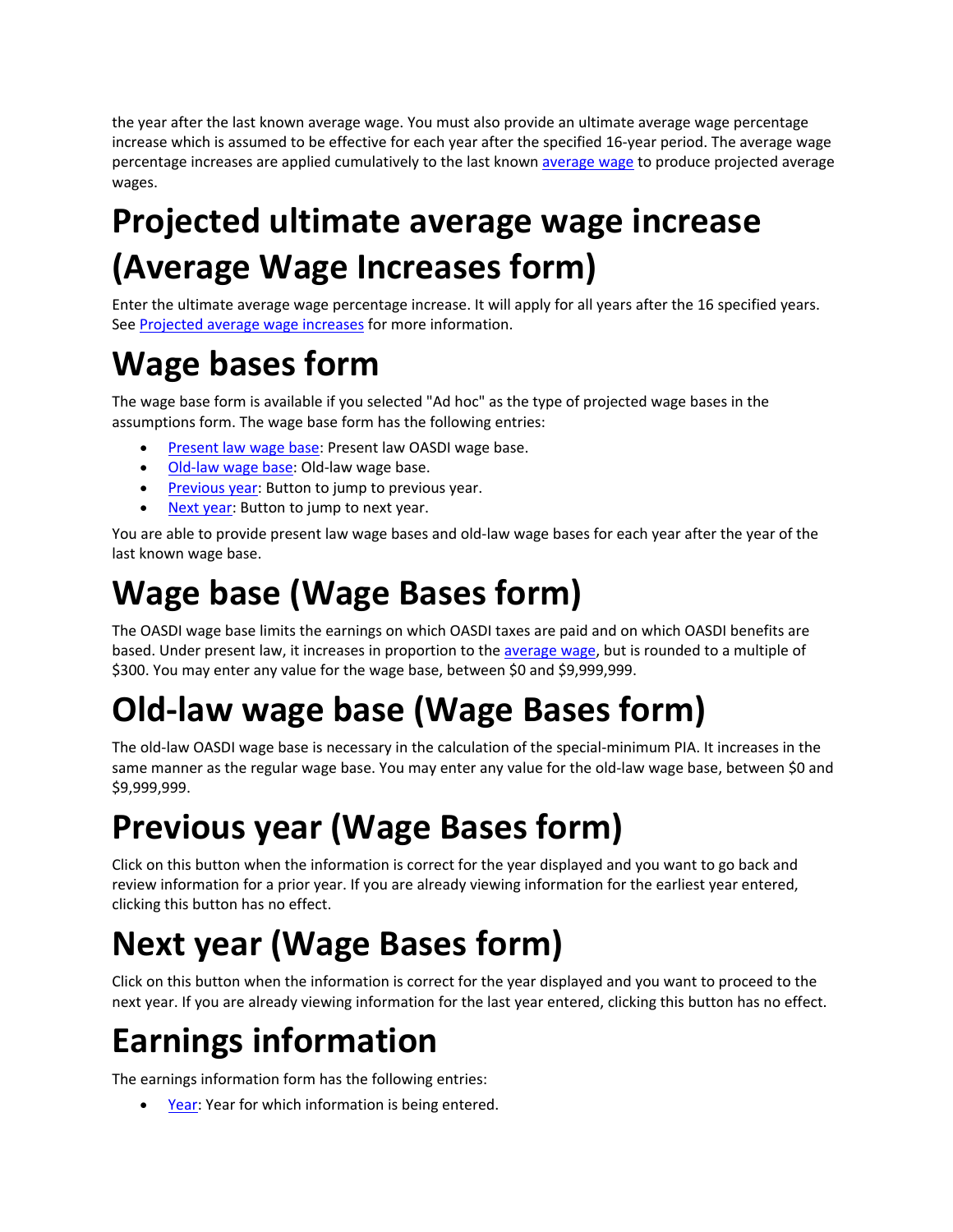- Type of earnings: Type of earnings (entered, maximum, high, average, or low).
- Amount of earnings: Amount of earnings.
- Type of taxes: Type of taxes (employee or self-employed).
- Medicare earnings: Amount of Medicare earnings.
- Quarters of coverage: Quarters of coverage.
- **Previous year:** Button to jump to previous year.
- Next year: Button to jump to next year.

## **Year of earnings (Earnings Info form)**

The year displayed in this field changes as you press the "Previous Year" or "Next Year" button. You may also choose a year by scrolling down the drop‐down list box. In any case, choices in the remainder of the form apply to the displayed year.

After all values are correct, you must press "Previous Year", "Next Year", or "OK" for the data to be accepted. Do not enter another year directly before pressing one of those buttons; your data will be lost.

## **Type of earnings (Earnings Info form)**

This box allows you to choose to enter the amount of earnings, or to specify one of four earnings levels stored in the program: maximum, high, average, or low.

- **Entered:** Enter the amount of earnings.
- Maximum Earnings: are the maximum covered in that year.
- High Earnings: are 160 percent of average.
- Average Earnings: are equal to the Social Security average wage.
- Low Earnings: are 45 percent of average.

### **Entered earnings (Earnings Info form)**

Click this button if you want to enter the amount of earnings for the specified year.

## **Amount of earnings (Earnings Info form)**

This field is available if you chose "Entered" as the type of earnings. Enter the earnings for the year shown at the top of the form. Possible values are \$0 to \$9,999,999.99. If there are any pre-1951 earnings, and you entered 1950 as the first year of earnings, enter the total pre‐1951 earnings for 1950.

Press the "Next Year" button when all entries are correct and there are more years to enter. Press the "OK" button when all years are entered.

## **Maximum earnings (Earnings Info form)**

Click this button if you want the amount of earnings for the specified year to be equal to the wage base for that year, as shown in the button text.

## **High earnings (Earnings Info form)**

Click this button if you want the amount of earnings for the specified year to be equal to 160 percent of the Social Security average wage for that year, as shown in the button text.

### **Average earnings (Earnings form)**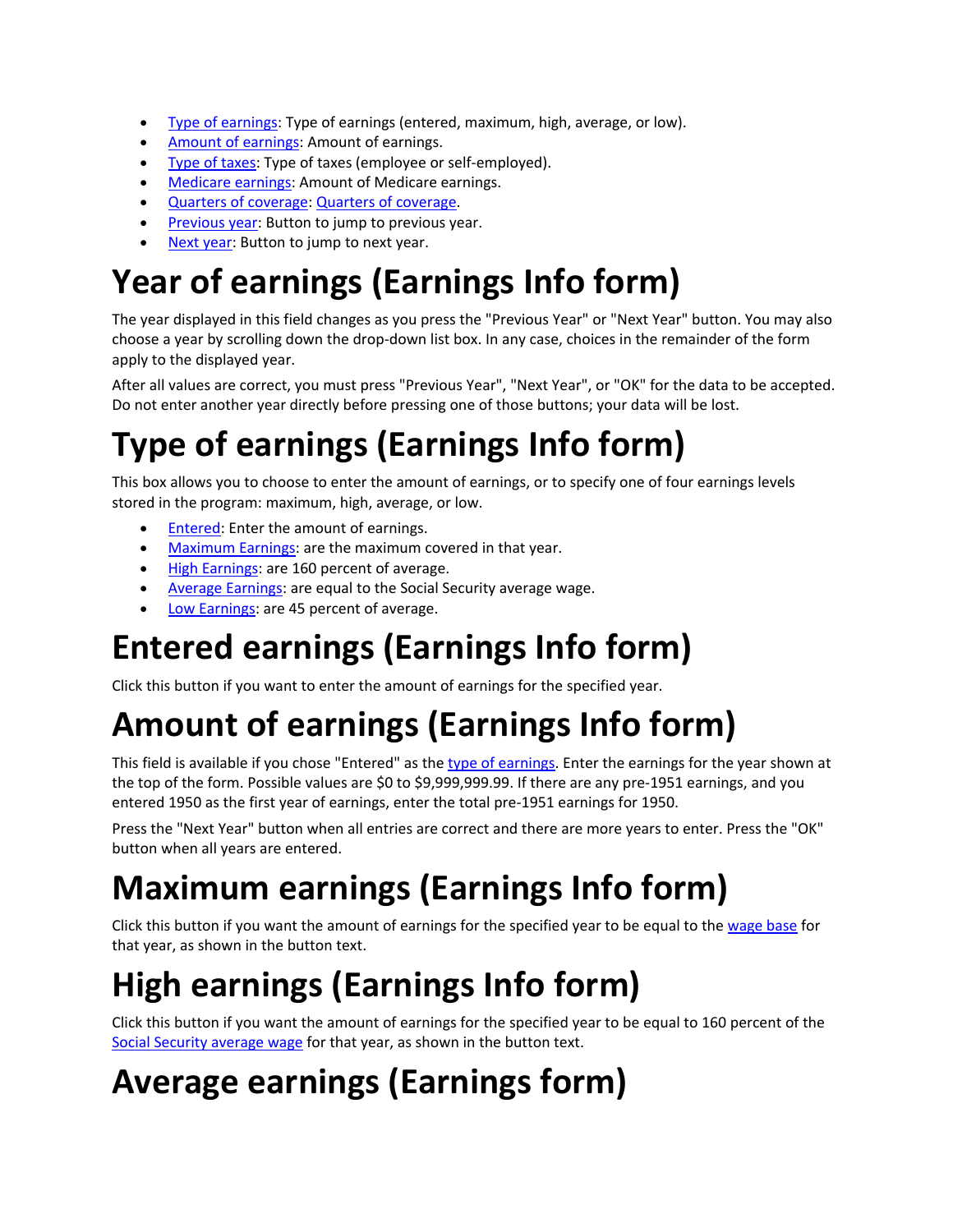Click this button if you want the amount of earnings for the specified year to be equal to the Social Security average wage for that year, as shown in the button text.

# **Low earnings (Earnings Info form)**

Click this button if you want the amount of earnings for the specified year to be equal to 45 percent of the Social Security average wage for that year, as shown in the button text.

# **Type of taxes (Earnings Info form)**

This box with two radio buttons allows you to choose the type of taxes paid on the earnings for each year. Choose "Employee" for employee taxes, or "Self‐employed" for self‐employed taxes. If both kinds of taxes were paid in one year, choose the one with the greater amount of earnings taxed.

# **Medicare earnings (Earnings Info form)**

This field is available if you checked the button for Some years have Medicare-only earnings. Enter the amount of Medicare-only earnings. Possible values are \$0 to \$9,999,999.99.

# **Quarters of coverage (Earnings Info form)**

This field is available for years prior to 1978 if you selected *Enter annual figures* for pre-1978 quarters of coverage. (It is not available for years 1978 and later because quarters of coverage are calculated from annual earnings beginning in 1978.)

If this field is not available for years prior to 1978, total pre‐1978 quarters of coverage should be entered in the Summary QCs form.

Possible values are 0 to 4.

# **Childcare years (Earnings Info form)**

Check this box if this is a childcare year. A childcare year is a year in which the worker was living with a child substantially throughout the year, and the child was under age 3 during at least part of the year. The child must be the child of the worker or of the worker's spouse. In addition, the childcare indicator is not considered unless there were no earnings in that year.

The childcare years are not considered in the computation of the benefit unless the worker was entitled to a disability benefit starting in July 1980 or later, and he/she had less than 3 dropout years.

# **Railroad earnings (Earnings Info form)**

This field is available if you checked the button for Has railroad earnings, and the year shown is between the years specified for railroad earnings. Enter the amount of railroad earnings. Possible values are \$0 to \$9,999,999.99.

# **Railroad quarters of coverage (Earnings Info form)**

This field is available if you checked the button for Has railroad earnings, the year shown is between the years specified for railroad earnings, and the year is less than 1978. Enter the number of railroad quarters of coverage. Possible values are 0 to 4.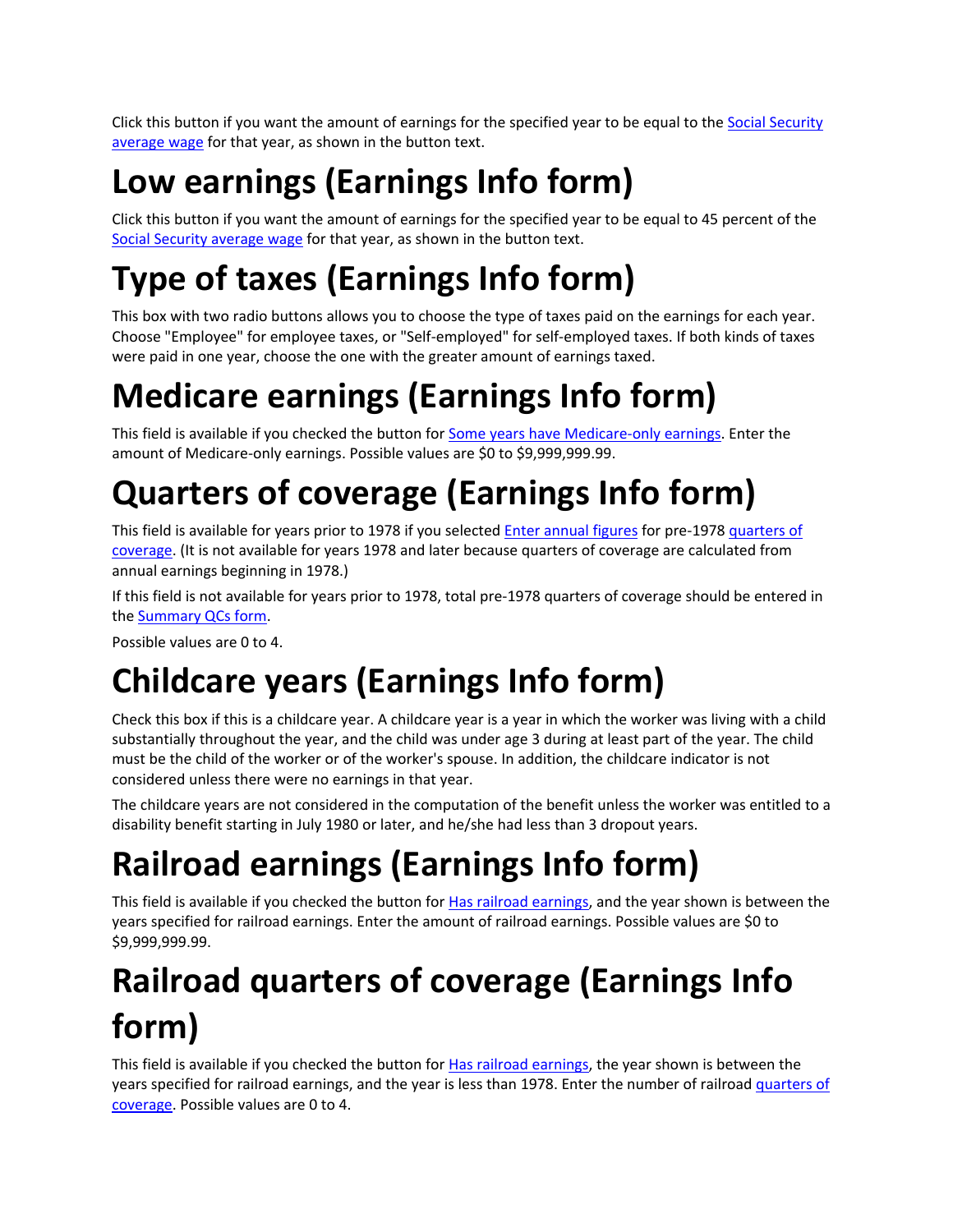# **Previous year (Earnings Info form)**

Click on this button when the information is correct for the year displayed and you want to go back and review information for a prior year. If you are already viewing information for the earliest year entered, clicking this button has no effect.

# **Next year (Earnings Info form)**

Click on this button when the information is correct for the year displayed and you want to proceed to the next year. If you are already viewing information for the last year entered, clicking this button has no effect.

### **Properties menu commands**

The Properties menu offers the following commands:

- Computation Year: Review or update computation year (current year).
- Historical Amounts: Review: Review historical amounts (benefit increases, average wages, wage bases).
- Historical Amounts: Modify: Modify historical amounts (benefit increases, average wages, wage bases).
- **Historical Amounts: Update: Add another year of data for historical amounts (benefit increase,** average wage, wage bases).
- Historical Amounts: Restore Defaults: Clear saved historical amounts from the Registry.
- Benefit Increases: Set 1: Review or update amounts in first set of stored projected benefit increases.
- Benefit Increases: Set 2: Review or update amounts in second set of stored projected benefit increases.
- **Benefit Increases: Set 3: Review or update amounts in third set of stored projected benefit increases.**
- Benefit Increases: Set 4: Review or update amounts in fourth set of stored projected benefit increases.
- Catch-up Increases: Set 1: Review or update amounts in first set of stored projected catch-up benefit increases.
- Catch-up Increases: Set 2: Review or update amounts in second set of stored projected catch-up benefit increases.
- Catch-up Increases: Set 3: Review or update amounts in third set of stored projected catch-up benefit increases.
- Catch-up Increases: Set 4: Review or update amounts in fourth set of stored projected catch-up benefit increases.
- Average Wage increases: Set 1: Review or update amounts in first set of stored projected average wage increases.
- Average Wage increases: Set 2: Review or update amounts in second set of stored projected average wage increases.
- Average Wage increases: Set 3: Review or update amounts in third set of stored projected average wage increases.
- Average Wage increases: Set 4: Review or update amounts in fourth set of stored projected average wage increases.

## **Computation Year form**

The computation year form has an entry for the **computation year**.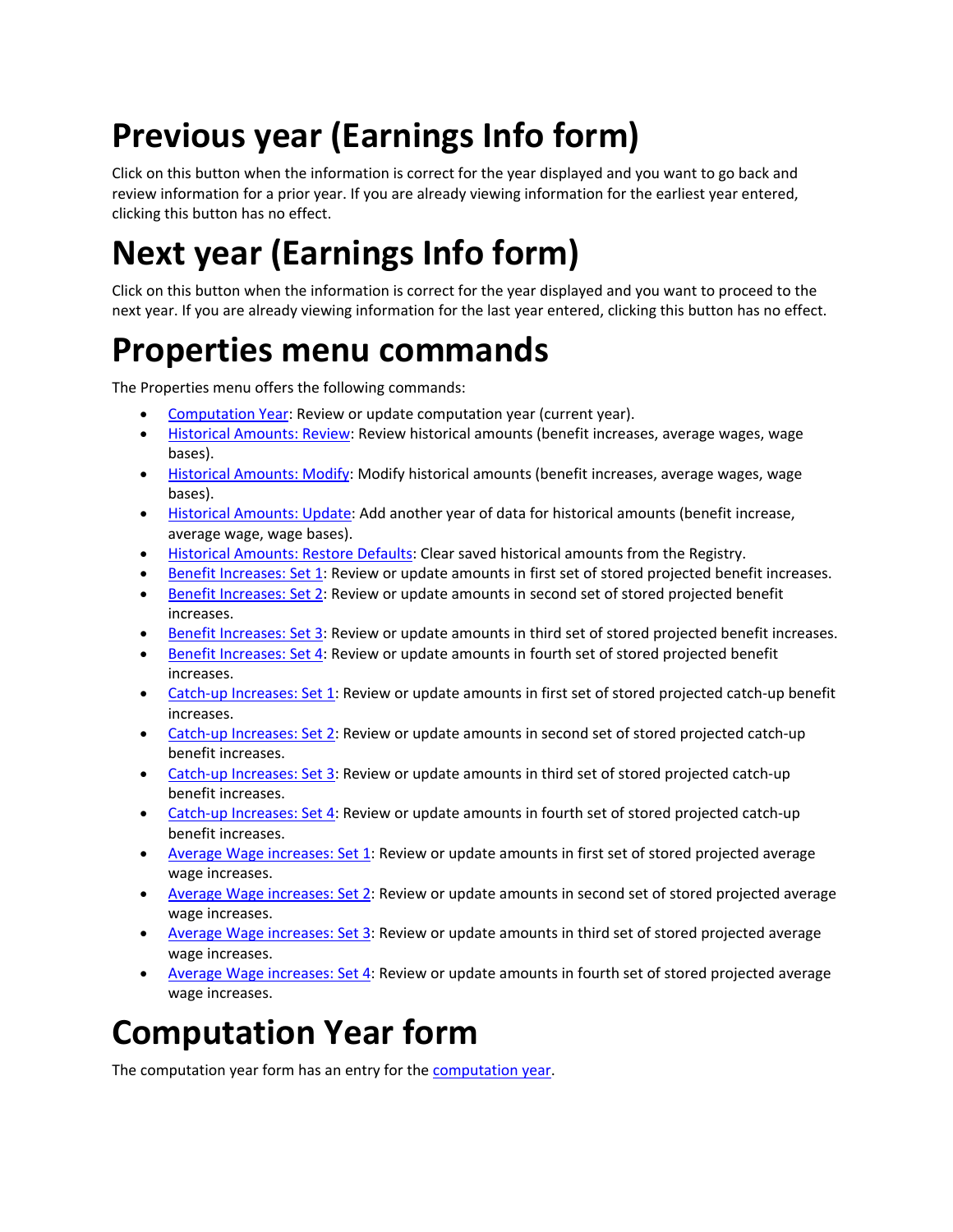After you have updated the computation year, the new value is saved in the Registry. Press Cancel to exit from the form without saving the new value to the Registry. Press "Restore default" to remove any value previously stored in the Registry, and change the entry in the form to the current computation year (2022 in the current version of the Calculator).

## **Computation year**

The Social Security Benefit Calculator is distributed with the computation year set to the latest year for which data is available (currently 2022). This means that benefit increases through December 2021 and benefit formulas through 2022 are known and available to the program. Requests for benefit computations which require program amounts beyond those values will necessitate the user entering assumptions about those future amounts.

In general, you do not need to choose an earlier computation year. However, you can choose an earlier computation year if you need to reproduce a result produced in an earlier year. For instance, if you estimated a future benefit using the 2021.1 version of the detailed calculator and you have now updated to the 2022.1 version, you would have to change the computation year to 2021 in order to reproduce your earlier results.

You can update the computation year as new benefit calculation parameters become available. The new calculation parameters should be entered into the program by selecting "Historical amounts" from the Properties menu item. After the calculation parameters are entered and saved, the computation year can be updated.

### **Historical amounts: review**

The "Historical amounts ‐ review" menu choice allows you to review the historical average wage series, benefit increases, and wage bases. Amounts for the following series will appear on the screen for one year at a time, beginning with 1979:

- the benefit increase.
- the average wage (indexing) series,
- the Social Security wage base, and
- the Social Security old-law wage base (ignoring the 1979-81 ad hoc increases).

Press "Next Year" to see each year up to the current computation year. Press "OK" when you are finished.

### **Historical amounts: modify**

The "Historical amounts ‐ modify" menu choice allows you to modify values in the historical average wage series, benefit increases, and wage bases that have been entered via the Historical amounts - update menu item. This selection is not available if you have not entered any values via that menu item. The form has the following entries:

- Benefit increase: Benefit increase percentage for December of the prior year.
- Average wage: Average wage amount for the second preceding year.
- Social Security wage base: Social Security wage base for the specified year.
- Old‐law wage base: Old‐law wage base for the specified year.
- Previous year: Button to jump to previous year.
- Next year: Button to jump to next year.

After you have modified any of the four new historical amounts for any of the available years, the new values are saved in the Registry. Press Cancel to exit from the form without saving any new values to the Registry.

### **Historical amounts: update**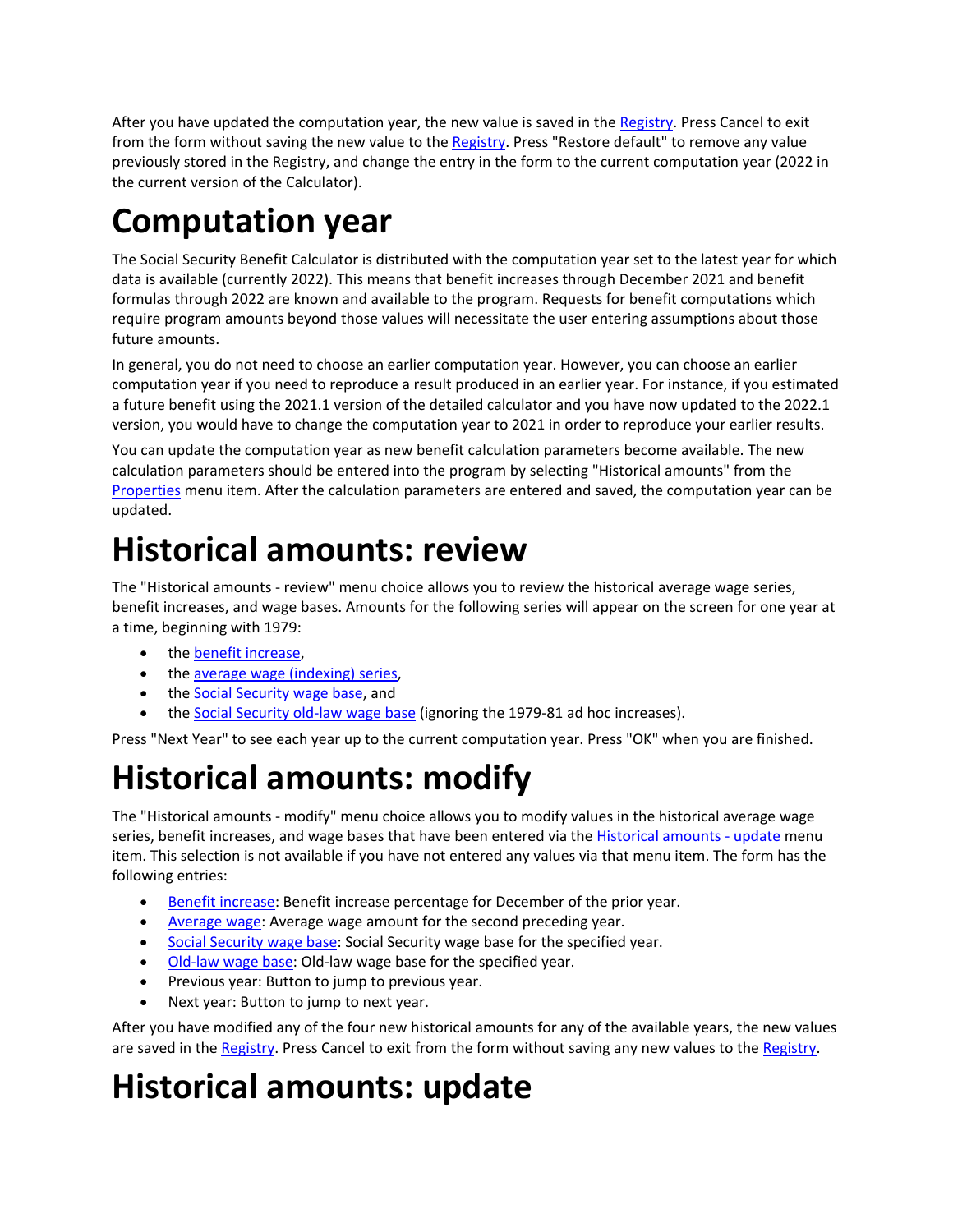The "Historical amounts ‐ update" menu choice allows you to update the historical average wage series, benefit increases, and wage bases. Values can be entered for the year after the current computation year. The form has the following entries:

- Benefit increase: Benefit increase percentage for December of the prior year.
- Average wage: Average wage amount for the second preceding year.
- Social Security wage base: Social Security wage base for the specified year.
- Old-law wage base: Old-law wage base for the specified year.

When the data becomes available, you should enter the value for each of the four series. Normally, this would be done around November 1, when the benefit increase for December and the average wage and wage base for the next year are announced.

After you have added the four new historical amounts, the new values are saved in the Registry. Press Cancel to exit from the form without saving any new values to the Registry.

### **Historical amounts: restore defaults**

The "Historical amounts ‐ Restore Defaults" menu choice allows you to delete values in the historical average wage series, benefit increases, and wage bases that have been entered via the Historical amounts - update menu item, and/or modified via the **Historical amounts - modify menu item**. This selection is not available if you have not entered any values via those menu items. The form has an OK button to continue with the restoration of defaults, or a Cancel button to return without restoring the defaults.

## **Benefit increase**

The benefit increase applies to any benefit based on a year of eligibility that is the same as, or earlier than, the year of the benefit increase. It is equal to the increase in the Consumer Price Index from the third quarter (July, August, and September) of the prior year to the third quarter of the current year, rounded to the nearest 0.1 percent.

### **Average wage**

The average wage is used for indexing an earnings record in the computation of an Average Indexed Monthly Earnings (AIME). It also is used in the determination of the benefit formula bend points and other Social Security parameters. It is based on the average of all W‐2 earnings reported to the Social Security Administration.

# **Wage base**

The Social Security wage base limits the earnings on which Social Security taxes are paid and on which Social Security benefits are based. It increases in proportion to the average wage, but is rounded to a multiple of \$300. It is announced at the same time as the average wage.

## **Old‐law wage base**

The old-law Social Security wage base is necessary in the calculation of the special-minimum PIA. It increases in the same manner as the regular wage base. It is announced at the same time as the average wage, although some announcements may fail to mention the old‐law wage base.

## **Benefit increases: set 1**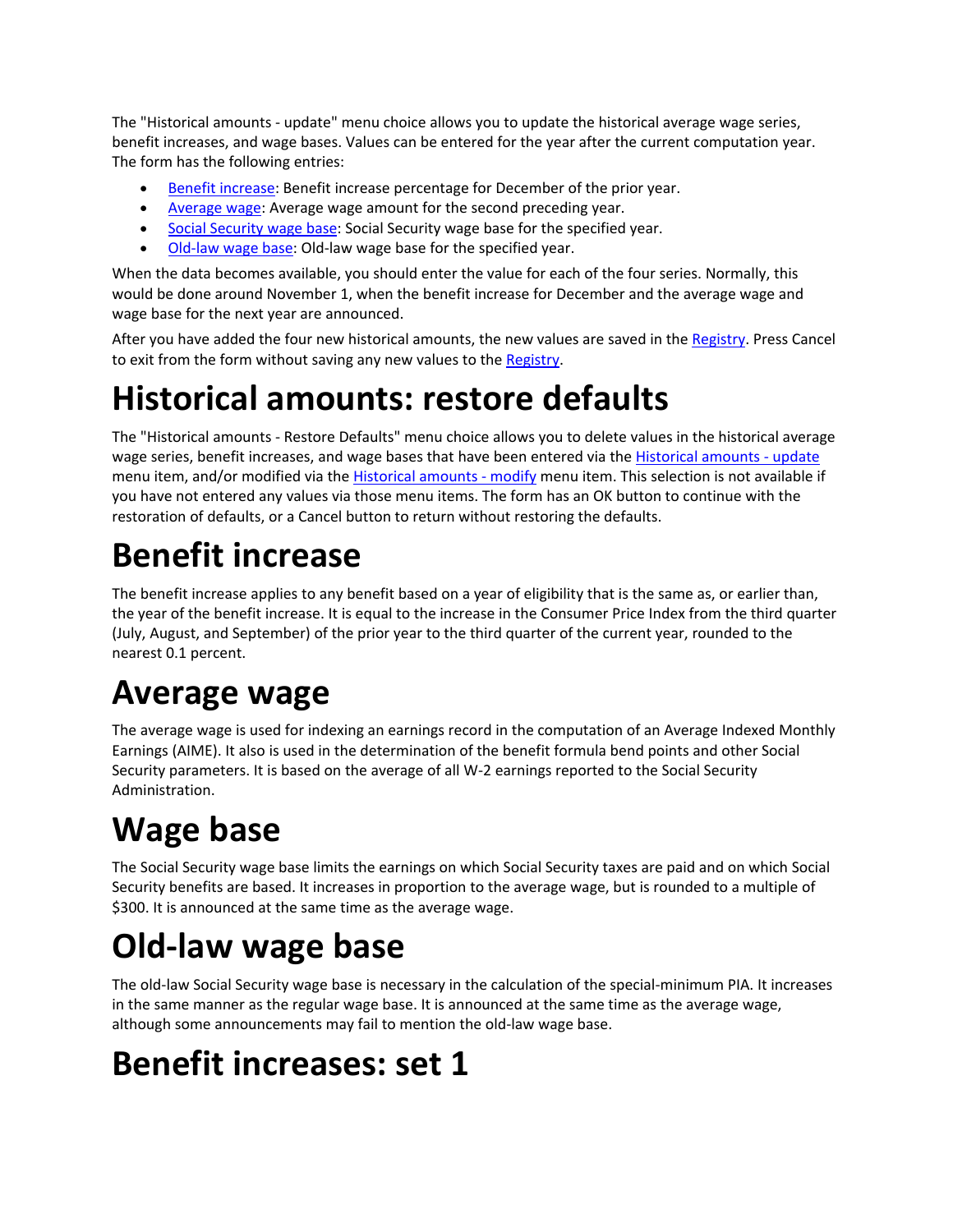The first set of stored projected benefit increases is initially set to the alternative I (optimistic) set in the most recent Trustees Report (2021 for this version of the program). See Stored benefit increases for information on how to change the stored values.

### **Benefit increases: set 2**

The second set of stored projected benefit increases is initially set to the alternative II (intermediate) set in the most recent Trustees Report (2021 for this version of the program). See Stored benefit increases for information on how to change the stored values.

### **Benefit increases: set 3**

The third set of stored projected benefit increases is initially set to the alternative III (pessimistic) set in the most recent Trustees Report (2021 for this version of the program). See Stored benefit increases for information on how to change the stored values.

## **Benefit increases: set 4**

The fourth set of stored projected benefit increases is initially set to all zeroes. See Stored benefit increases for information on how to change the stored values.

## **Stored benefit increases**

There are four sets of stored **benefit increases**, with values initially set to the values used in the most recent Trustees Report (for sets 1 to 3) or zero (for set 4). The form selected by choosing one of the four submenus from Benefit Increases under the Properties menu allows you to change the stored benefit increases. There are 15 entries for the first 15 projected years and a final entry for all years after the fifteenth projected year. There is also a checkbox to allow for catch‐up benefit increases to be associated with this set of benefit increases. If the box is not checked, all catch‐up benefit increases will be zero for this set. There is also a box allowing for the editing of the title of this set of benefit increases.

After you have edited the benefit increases and title, the new values are saved in the Registry. Press Cancel to exit from the form without saving any new values to the Registry. Press "Restore defaults" to remove any values previously stored in the Registry, and change the entries in the form to the original values stored in the Calculator.

# **Stored benefit increase label (Stored Benefit Increases form)**

This shows which set of projected benefit increases is being presented to you. See Stored benefit increases for more information.

# **Projected ultimate benefit increase (Stored Benefit Increases form)**

Enter the ultimate benefit increase. It will apply for all years after the 15 specified years. See Stored benefit increases for more information.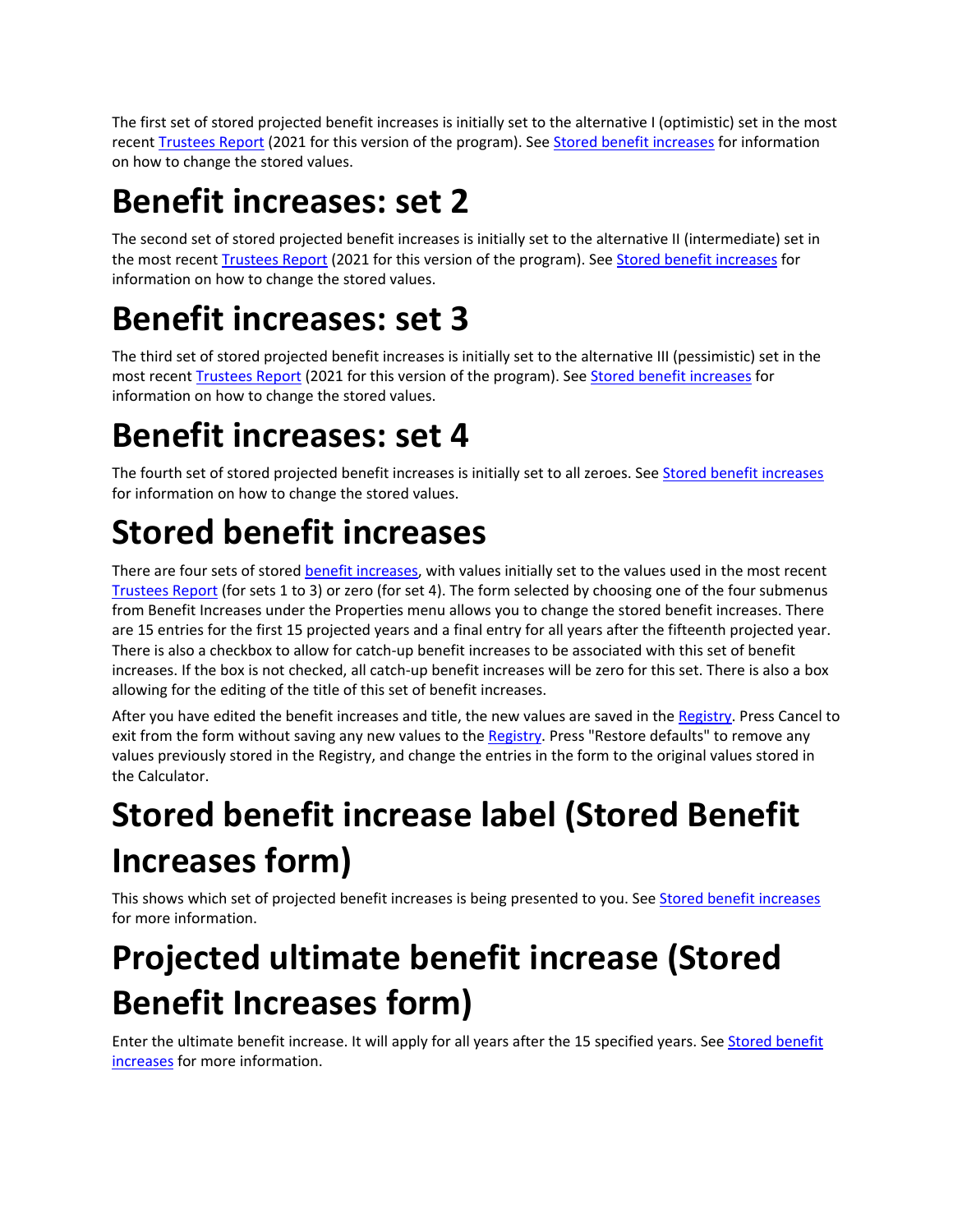# **Title of stored benefit increase assumptions (Stored Benefit Increases form)**

Enter the title for this set of benefit increase assumptions.

# **Catch‐up benefit increases (Stored Benefit Increases form)**

Check this button if you want to allow catch‐up benefit increases for this stored set of projected benefit increases. None of the stored sets of assumptions allow catch‐up benefit increases on initial installation. See Stored benefit increases for more information.

## **Catch‐up increases: set 1**

The first set of stored projected catch-up benefit increases is initially set to the alternative I (optimistic) set in the most recent Trustees Report (2021 for this version of the program); these are all zeroes. See Stored catch-up increases for information on how to change the stored values.

# **Catch‐up increases: set 2**

The second set of stored projected catch-up benefit increases is initially set to the alternative II (intermediate) set in the most recent Trustees Report (2021 for this version of the program); these are all zeroes. See Stored catch-up increases for information on how to change the stored values.

## **Catch‐up increases: set 3**

The third set of stored projected catch-up benefit increases is initially set to the alternative III (pessimistic) set in the most recent Trustees Report (2021 for this version of the program); these are all zeroes. See Stored catch-up increases for information on how to change the stored values.

## **Catch‐up increases: set 4**

The fourth set of stored projected catch-up benefit increases is initially set to all zeroes. See Stored catch-up increases for information on how to change the stored values.

# **Stored catch‐up increases**

Under the "stabilizer" provision of the Social Security law, a benefit increase may be reduced from what it otherwise would be, in conditions of low trust fund ratios. If a benefit increase is reduced, "catch‐up" benefit increases may be paid in later years to beneficiaries affected by the initial benefit reduction. (None of the three Trustees Report alternatives have any catch-up benefit increases.)

There are four sets of stored catch-up benefit increases, with values initially set to zero. The form selected by choosing one of the four submenus from Catch‐up Increases under the Properties menu allows you to change the stored catch‐up benefit increases. You are able to provide catch‐up benefit increases for 8 calendar years, for 10 possible years of eligibility. Only values for one year of eligibility at a time are shown; by clicking on Previous year of eligibility or Next year of eligibility, you are able to view and change the values for each year of eligibility from the current year through the current year plus 9.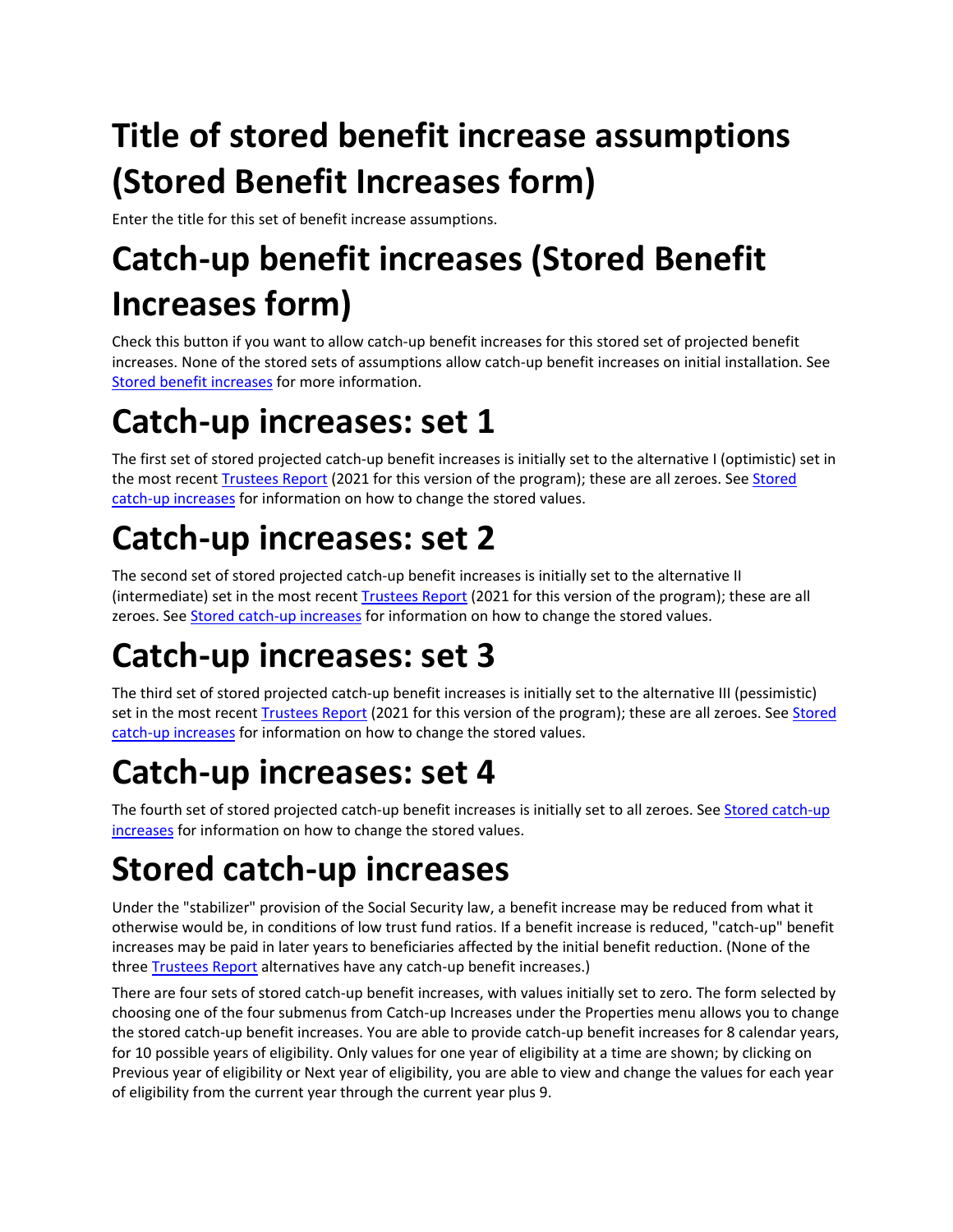After you have edited the catch-up benefit increases, the new values are saved in the Registry. Press Cancel to exit from the form without saving any new values to the Registry. Press "Restore defaults" to remove any values previously stored in the Registry, and change the entries in the form to zero.

# **Stored catch‐up increase label (Stored Catch‐ up Increases form)**

This shows which set of projected catch-up increases is being presented to you. See Stored catch-up increases for more information.

# **Stored catch‐up increase year of eligibility (Stored Catch‐up Increases form)**

This shows which year of eligibility of projected catch-up increases is being presented to you. See Stored catch‐up increases for more information.

## **Previous year of eligibility (Stored Catch‐up Increases form)**

Click on this button when the information is correct for the year of eligibility displayed and you want to go back and review information for a prior year of eligibility. If you are already viewing information for the earliest year available, clicking this button has no effect.

# **Next year of eligibility (Stored Catch‐up Increases form)**

Click on this button when the information is correct for the year of eligibility displayed and you want to proceed to the next year of eligibility. If you are already viewing information for the last year available, clicking this button has no effect.

## **Average wage increases: set 1**

The first set of stored projected average wage increases is initially set to the alternative I (optimistic) set in the most recent Trustees Report (2021 for this version of the program). See Stored average wage increases for information on how to change the stored values.

## **Average wage increases: set 2**

The second set of stored projected average wage increases is initially set to the alternative II (intermediate) set in the most recent Trustees Report (2021 for this version of the program). See Stored average wage increases for information on how to change the stored values.

## **Average wage increases: set 3**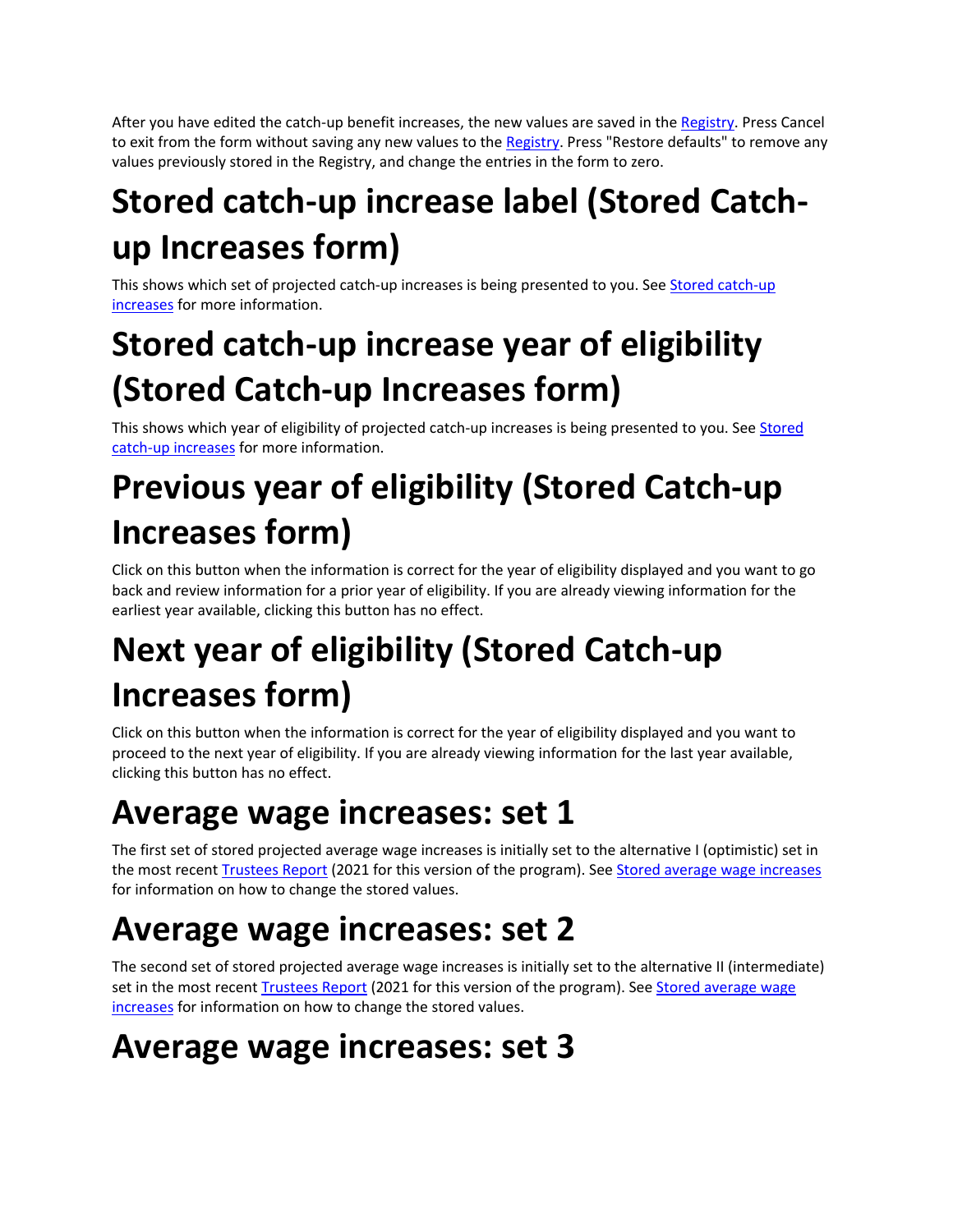The third set of stored projected average wage increases is initially set to the alternative III (pessimistic) set in the most recent Trustees Report (2021 for this version of the program). See Stored average wage increases for information on how to change the stored values.

### **Average wage increases: set 4**

The fourth set of stored projected average wage increases is initially set to all zeroes. See Stored average wage increases for information on how to change the stored values.

### **Stored average wage increases**

There are four sets of stored average wage increases, with values initially set to the values used in the most recent Trustees Report (for sets 1 to 3) or zero (for set 4). The form selected by choosing one of the four submenus from Average Wage Increases under the Properties menu allows you to change the stored average wage increases. There are 16 entries for the most recent historical year and the first 15 projected years, and a final entry for all years after the fifteenth projected year. There is also a box allowing for the editing of the title of this set of average wage increases.

After you have edited the average wage increases and title, the new values are saved in the Registry. Press Cancel to exit from the form without saving any new values to the Registry. Press "Restore defaults" to remove any values previously stored in the Registry, and change the entries in the form to the original values stored in the Calculator.

## **Stored average wage increase label (Stored Average Wage Increases form)**

This shows which set of projected average wage increases is being presented to you. See Stored average wage increases for more information.

## **Projected ultimate average wage increase (Stored Average Wage Increases form)**

Enter the ultimate average wage percentage increase. It will apply for all years after the 16 specified years. See Stored average wage increases for more information.

## **Title of stored average wage increase assumptions (Stored average wage increases form)**

Enter the title for this set of average wage increase assumptions.

### **Help menu commands**

The Help menu offers the following commands, which provide you assistance with this application:

- Help Topics: Offers you an index to topics on which you can get help.
- About Calculator: Displays the version number of this Social Security Benefit Calculator.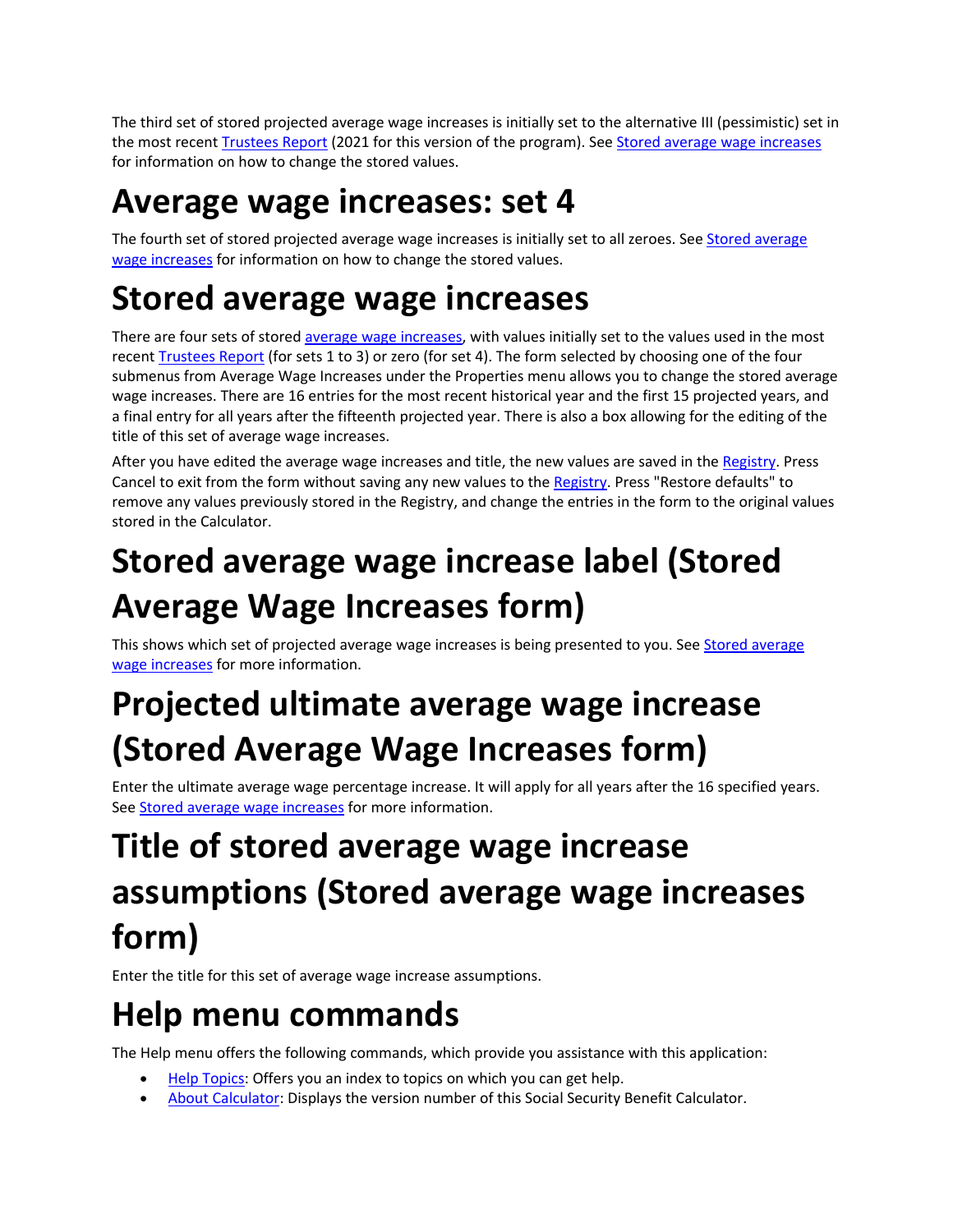## **Context Help command**



Use the Context Help command to obtain help on some portion of the Social Security Benefit Calculator. When you choose the Toolbar's Context Help button, the mouse pointer will change to an arrow and question mark. Then click somewhere in the Social Security Benefit Calculator window, such as another Toolbar button. The Help topic will be shown for the item you clicked.

### **Shortcut**

Keys:SHIFT+F1

## **Help topics command (Help menu)**

Use this command to display the opening screen of Help. From the opening screen, you can jump to step‐by‐ step instructions for using the Social Security Benefit Calculator and various types of reference information.

Once you open Help, you can click the Contents button whenever you want to return to the opening screen.

# **About command (Help menu)**

Use this command to display the version number of your copy of the Social Security Benefit Calculator.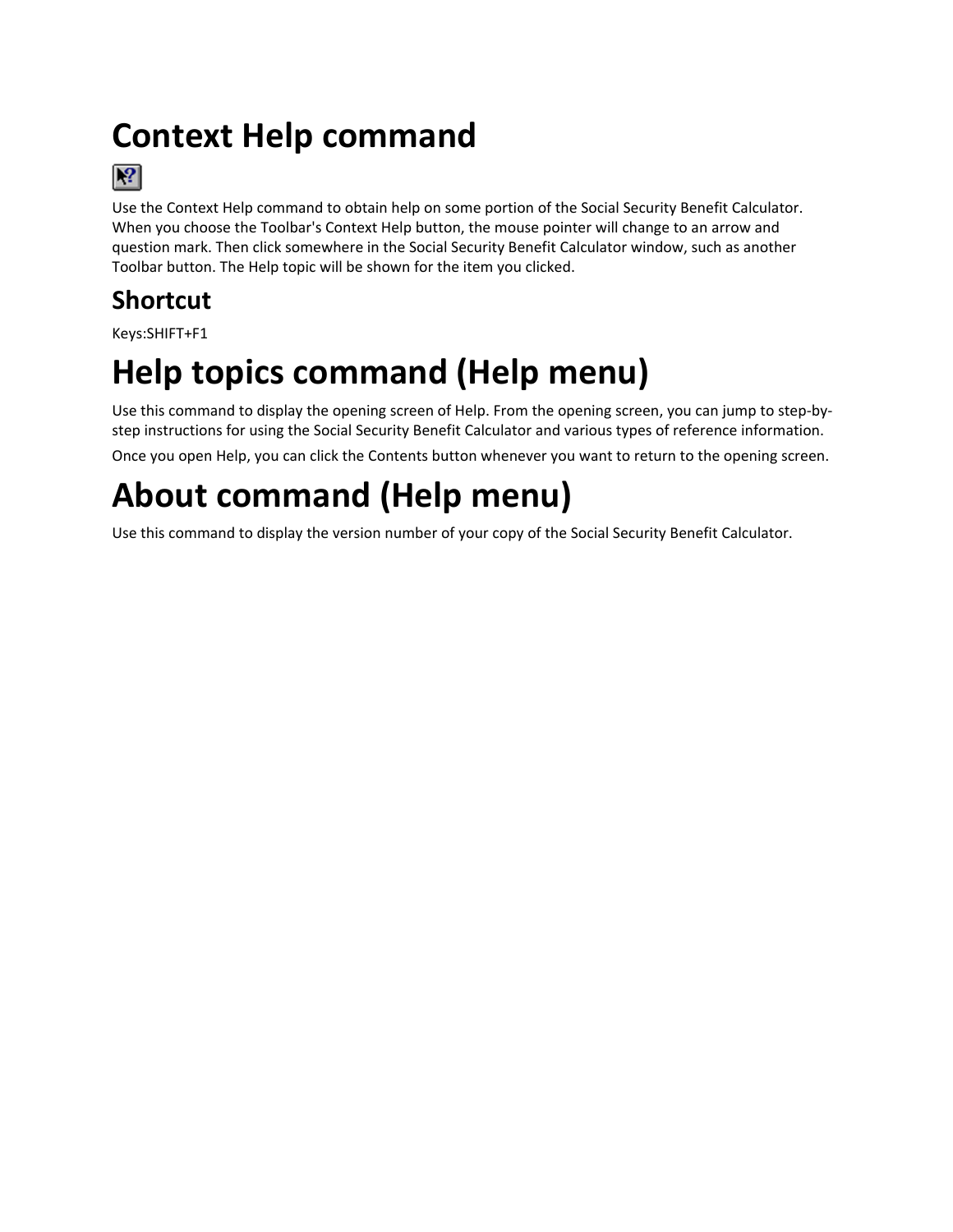## **Description of generated report**

## **General report information**

The generated report from the Social Security Benefit Calculator appears in the main viewing window. What appears depends on whether or not the current case has been run (by choosing **File**, **Calculate Estimate**). If the case has been run, the generated report of the Social Security Benefit Calculator consists of a summary page of results for the worker, a table of earnings, a page showing insured status, a page of results for family members (if any), one or two pages of detailed results for each trial PIA calculation, and a page of estimated taxes. If the case has not yet been run, output consists of only part of the summary page of results, showing input data.

If you choose **Print** from the **File** main menu selection, you can print what currently appears in the main viewing window to any printer that has been set up under Windows or the MacOS.

## **Pages in a report**

The pages that appear in a report vary depending on the characteristics of the case. The possible report pages are listed below:

- a summary of results,
- a table of earnings,
- a summary of insured status,
- **•** results for family members,
- results for the old-start method,
- results for the new-start method,
- results for the wage-indexed formula,
- results for the transitional guarantee,
- results for the special minimum,
- results for the re-indexed widow(er) guarantee,
- results for the frozen minimum,
- results for the disability guarantee,
- **•** results for the childcare dropout year method
- results for the wage-indexed non-freeze method, and
- a table of taxes paid.

### **Summary of results**

This page presents the name, Social Security number, sex, and date of birth of the worker, the type of benefit, and the date of death or disability (if any). If this is an old-age or disability case, there is also the date of entitlement of the worker, the age at entitlement, the date of benefit, age of the worker at benefit date (if the benefit date is after entitlement date), and the full and early retirement ages of the worker. Also shown is the noncovered monthly pension (if any).

If the case has been run, the PIA and MFB are shown for each of the eight computation methods that is applicable. A final summary shows the actual PIA (the highest from all of the applicable methods), along with its corresponding Average Indexed Monthly Earnings (AIME) or Average Monthly Earnings (AME), and the MFB.

If this is a life case (old‐age or disability), there is also shown the early or delayed retirement factor, the calculated benefit after application of that factor, and the benefit after rounding down to the next lower dollar (if applicable). If the PIA involved a projection, the titles of the benefit increase and average wage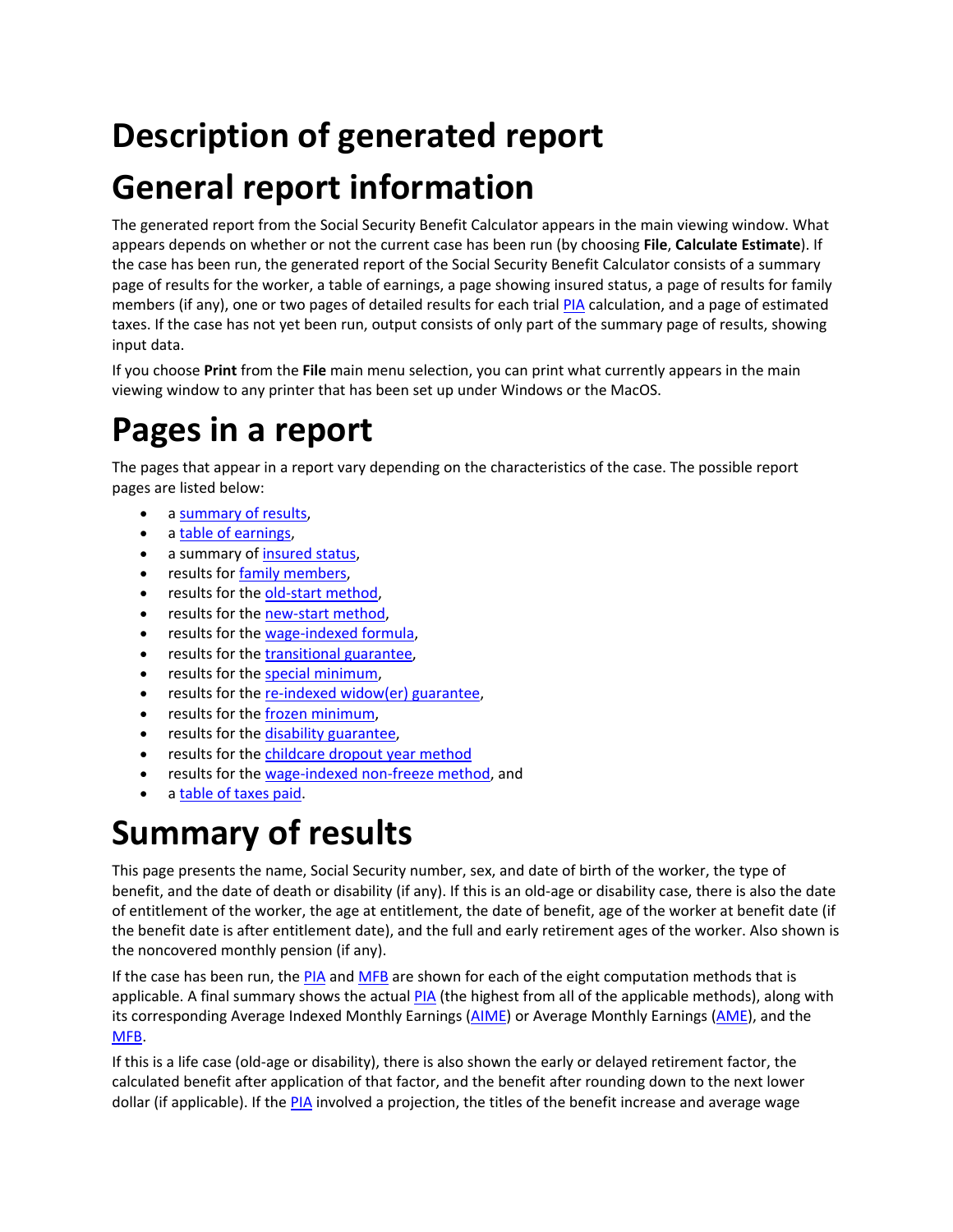increase assumptions are shown at the bottom of the page. If the worker does not have the appropriate insured status for the requested benefit, a paragraph is added explaining that the calculated benefit is theoretical.

# **Table of earnings**

This page lists the annual earnings used in the PIA computations, the wage base in each year, the amount required for a quarter of coverage, and the number of quarters of coverage earned each year. The amount required for a quarter of coverage for years after 1978 equals the amount in 1978 (\$250), multiplied by the ratio of average annual earnings in the second year prior to the given year to average annual earnings in 1976. For this page and any following detail pages, there is a one‐line warning message if the worker does not have the appropriate insured status.

If this is a totalization benefit, there are two additional columns showing the relative earnings position and attributed earnings. These amounts are used to compute a theoretical PIA based on a full lifetime of earnings. The totalization benefit is based on a pro-rata share of the theoretical PIA.

### **Insured status**

This page shows the number of quarters of coverage required for fully insured status, the number actually earned, and the resulting insured status. The number of quarters of coverage required for fully insured status equals the number of years after the year of attainment of age 21 (or 1950, if later) and before the year of eligibility (age 62 for old‐age cases). If there were any periods of disability, the number of quarters of coverage required is reduced, but not below a minimum of 6 quarters.

If you specified a totalization benefit, the worker must have at least 6 quarters, but be uninsured for regular benefits. The insured status printed on this page will reflect those requirements.

If this is a disability case, there are additional lines showing the number of quarters required for disability insured status, the period over which they had to have been earned, the number actually earned, and the resulting disability insured status. (Fully insured status is also required for a disability case.)

If this is a survivor case with a young survivor, there are additional lines showing the number of quarters required for currently insured status, the number actually earned, and the resulting currently insured status. (Fully insured status is not required if currently insured status is met in a young survivor case.)

For more information on insured status requirements, see the OASDI Digest.

### **Family members**

This page presents the results for each family member, if any. For each family member, there is a description of the type of beneficiary, the date of birth, the date of entitlement, the date of benefit (if later than the date of entitlement), the benefit factor, the full benefit (unreduced for MFB or reduction for age), the benefit after application of MFB, the number of months of reduction for age, the age reduction factor, the benefit after reduction for age, and the benefit after rounding. If this beneficiary is an aged spouse or widow(er), there is also the full retirement age.

For more information on the types of family benefits available, see the OASDI Digest.

### **Old‐start method**

The old-start method is actually a group of various methods, only one of which could apply in any given case. One of the old‐start methods applies if the worker has earnings prior to 1951, with the following exception: if the worker attains age 22 after 1950 and has 6 or more quarters of coverage after 1950, the old‐start method does not apply.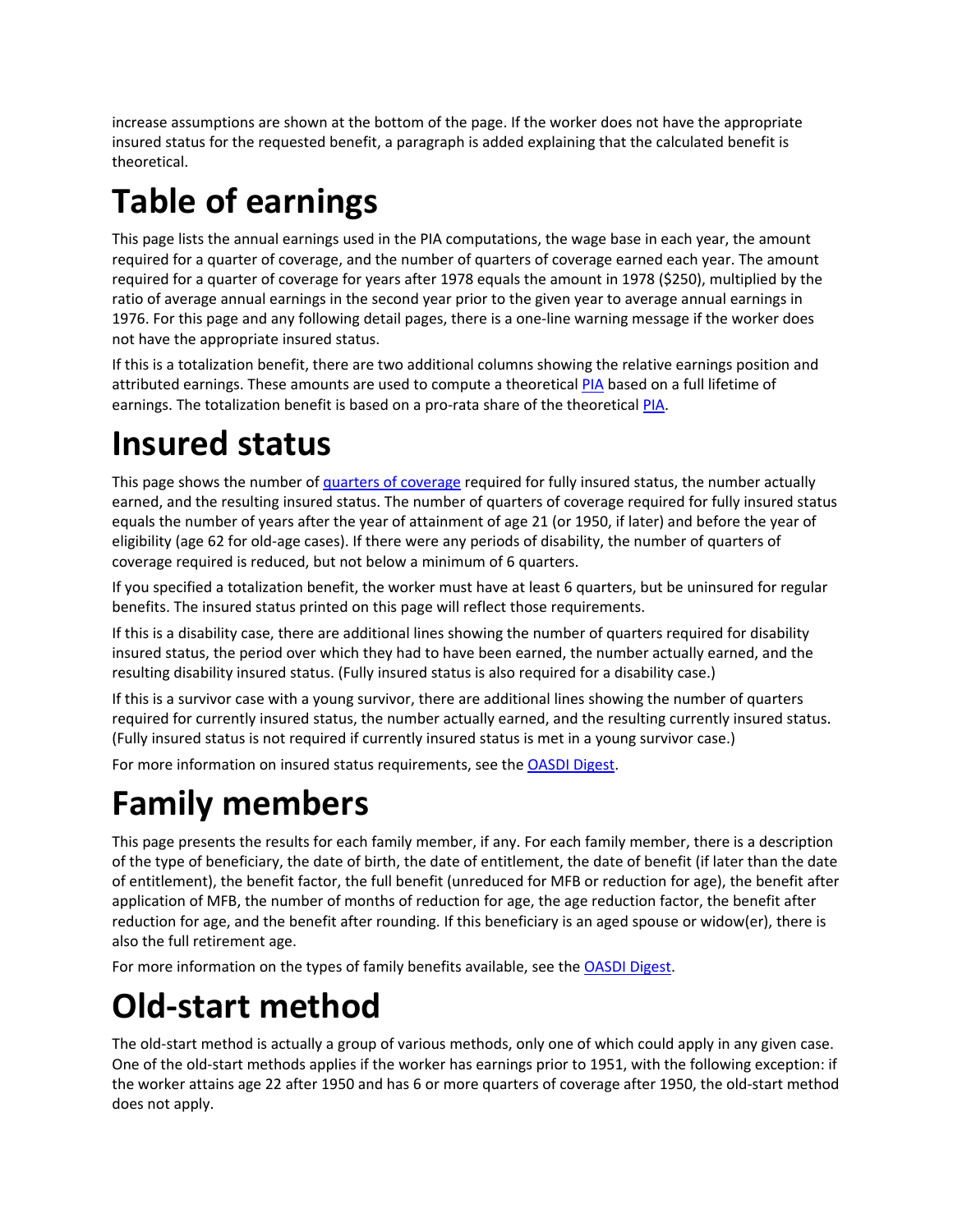### **Earnings**

The first page shows actual earnings, imputed earnings, and the highest earnings. Earnings prior to 1951 are redistributed in the imputed earnings column, if the applicable method is the 1967, 1977, or 1990 simplified old‐start method. (For earlier old‐start methods, actual yearly earnings prior to 1951 must be used.) The imputed earnings column also shows that, for persons eligible in 1979 or later, earnings in the year of eligibility and later are not considered. The column of highest earnings shows those years selected for the AME.

### **Calculation**

The second page shows the derivation of the primary insurance benefit (PIB), PIA, and MFB from the years of highest earnings. Since the old-start method first became "old-start" in 1950, it has been modified about 6 times. The applicable method is the particular modification applicable to the case illustrated. The AME is the total of the highest earnings for the number of years equal to the number of old‐start computation years, divided by the number of old‐start computation years and by 12. The PIB is calculated from a formula which depends on the particular old-start method. The corresponding new-start AME is found from a conversion table, as is the PIA, before application of any benefit increases.

Prior to the 1977 amendments, the MFB is also found from a conversion table. Under the 1977 (and 1990) amendments, the MFB is calculated as under the wage-indexed method: an MFB at eligibility is calculated by applying a formula to the PIA at eligibility.

Under the 1977 amendments, where eligibility is in 1979 or later, benefit increases are applied beginning with the year of eligibility and continuing through the month of benefit.

For more information on the old‐start method, see the OASDI Digest.

### **New‐start method**

This method applies if the worker was eligible in 1978 or earlier.

### **Earnings**

The first page shows the selection of earnings used in the **AME** calculation. All earnings after 1950 and before the year of old-age or disability entitlement are available for selection in the AME, with the following exception: For disability cases, only the usual disability freeze calculation is considered, so earnings after the year of disability onset and before the year of assumed or actual attainment of full retirement age are not considered. For survivor cases, earnings in the year of death are available for selection, even if the benefit date is in that same year.

### **Calculation**

The second page shows the derivation of the PIA and MFB from the highest years of earnings. The number of computation years equals the number of elapsed years minus the number of dropout years. The **AME** equals the total of the highest earnings for the number of years equal to the number of computation years, divided by the number of computation years and by 12.

For entitlements prior to June 1975, the PIA and MFB at benefit date are found directly in the applicable PIA table. Beginning in June 1975, the program starts with the 1973 PIA table and applies benefit increases and wage base extensions up to the year of benefit. The PIA and MFB at benefit date are then found in the newly calculated PIA table.

For more information on the new-start method, see the **OASDI Digest**.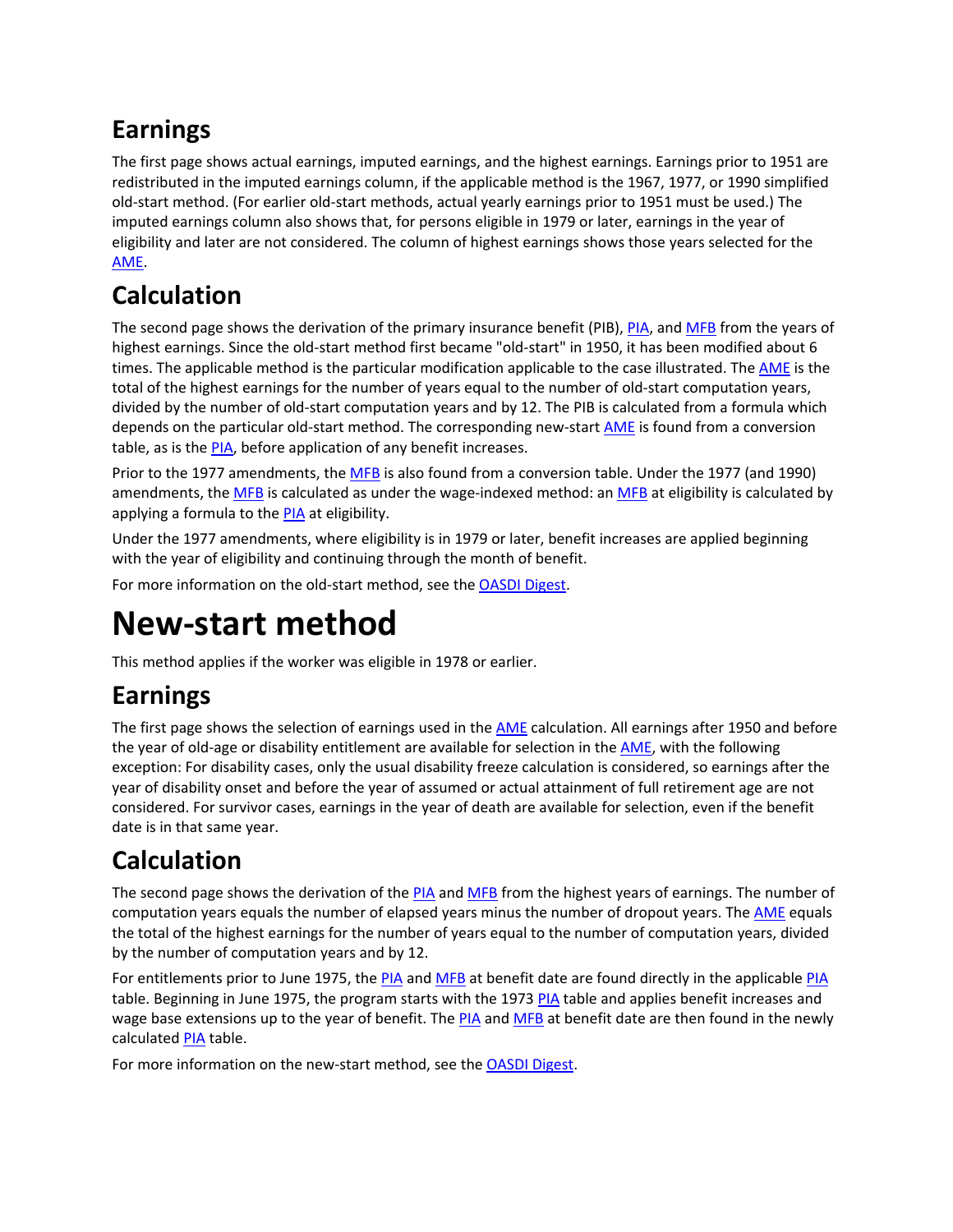## **Wage‐indexed formula**

This method applies if the worker is eligible in 1979 or later.

### **Earnings**

The first page shows the indexation of earnings as a two-step process. First, actual earnings, limited to the wage base, are multiplied by average annual earnings from 2 years prior to the year of eligibility (for all years prior to and including the second year prior to the year of eligibility). Second, each resulting product is divided by average annual earnings in the year of actual earnings. The last column shows the selection of the computation years (the years with the highest indexed earnings).

### **Calculation**

The second page shows the derivation of the PIA and MFB from the indexed earnings. The base year for indexing is two years prior to the year of eligibility. The number of computation years equals the number of elapsed years minus the number of dropout years. The **AIME** equals the total of the highest indexed earnings for the number of years equal to the number of computation years, divided by the number of computation years and by 12. The PIA formula bend points equal the bend points applicable to workers becoming eligible in 1979 (\$180 and \$1085), multiplied by the ratio of average annual earnings in the second year prior to the year of eligibility to average annual earnings in 1977. The result is rounded to the nearest dollar. The MFB formula bend points are found similarly, starting from the 1979 bend points of \$230, \$332, and \$433.

The PIA at eligibility is the sum of a three‐part formula:

- 90% of AIME up to and including the first bend point, plus
- 32% of AIME from the first bend point to the second bend point, plus
- 15% of **AIME** in excess of the second bend point.

The result is rounded up (for eligibility in 1981 or earlier) or down (for eligibility in 1982 or later) to a multiple of a dime.

If the worker has a noncovered pension, and is eligible in 1986 or later, the PIA at eligibility is recomputed to take account of the windfall elimination provision. The PIA at eligibility under this provision is computed as above, except that the 90% factor is replaced with a 40% factor. There are three exceptions to this rule:

- If the worker is eligible prior to 1990, the replacement factor is greater than 40% (80% for 1986 eligibles, 70% for 1987, 60% for 1988, and 50% for 1989).
- If the worker has more than 25 years of coverage for entitlements in 1986‐88, or more than 20 years of coverage for entitlements after 1988, the replacement factor is greater than 40%. During 1986‐88, the replacement factor is 50% for 26 years of coverage, 60% for 27 years, 70% for 28 years, 80% for 29 years, and 90% for 30 or more years. After 1988, the replacement factor is 45% for 21 years, 50% for 22 years, 55% for 23 years, 60% for 24 years, 65% for 25 years, 70% for 26 years, 75% for 27 years, 80% for 28 years, 85% for 29 years, and 90% for 30 or more years. Years of coverage for this purpose are the same as those for the special minimum method, for years through 1990. After 1990, earnings are compared to one-quarter of the old-law wage base (rather than 15 percent of the oldlaw wage base, as for the special minimum method).
- The reduction in PIA due to this provision can be no more than one-half of the noncovered pension. If more than one exception applies, the one that produces the least reduction in benefit is applied.

For old-age and survivor benefits, the MFB at eligibility is normally the sum of a four-part formula:

- 150% of PIA up to and including the first bend point, plus
- 272% of PIA from the first bend point to the second bend point, plus
- 134% of PIA from the second bend point to the third bend point, plus
- 175% of PIA in excess of the third bend point.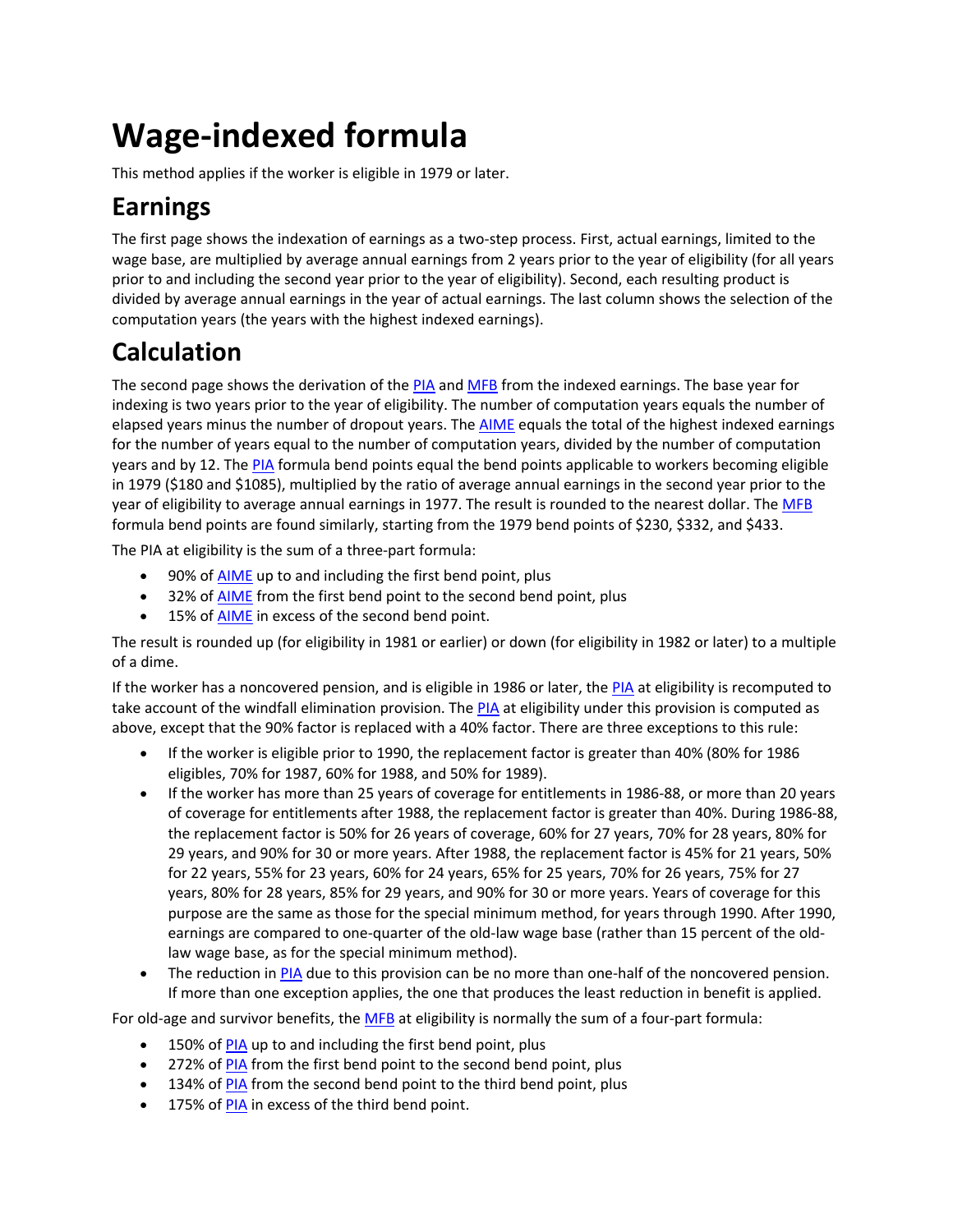The result is rounded up or down to a multiple of a dime (as for the PIA at eligibility).

For disability benefits where entitlement began after June 1980, the MFB at eligibility is the smaller of:

- 85% of the AIME, but not less than the basic PIA or the old-start guarantee PIA, or
- 150% of the worker's basic PIA or old-start guarantee PIA.

Automatic benefit increases are applied, beginning with the one in the year of eligibility and continuing through the month of benefit. After each increase in PIA and MFB, the result is rounded up (for the June 1981 increase or earlier) or down (for the June 1982 increase or later) to a multiple of a dime.

For more information on the wage-indexed formula, see the OASDI Digest.

### **Transitional guarantee**

This method applies for the calculation of an old-age benefit if the worker attains age 62 in 1979 to 1983, inclusive, and was not continuously disabled from prior to 1979. It also applies for survivor cases, if the worker attained age 62 in that same 5-year period and survived at least to the month of attainment of age 62.

### **Earnings**

The first page shows the selection of earnings used in the **AME** calculation. The same rules are followed as for the New‐Start calculation (pre‐1977 law), except that earnings in the year of attainment of age 62 and later cannot be used in the average.

### **Calculation**

The second page shows the derivation of the PIA and MFB from the highest years of earnings. The number of computation years equals the number of elapsed years minus the number of dropout years. The **AME** equals the total of the highest earnings for the number of years equal to the number of computation years, divided by the number of computation years and by 12. The PIA as of the year of eligibility is found from the December 1978 PIA table (even if the year of eligibility is later than 1979). The MFB formula bend points are the ones applicable to the worker's year of eligibility, and the MFB at eligibility is found as in the wageindexed method.

Automatic benefit increases are applied, beginning with the one in the year of eligibility and continuing through the month of benefit. After each increase in PIA and MFB, the result is rounded up (for the June 1981 increase or earlier) or down (for the June 1982 increase or later) to a multiple of a dime.

For more information on the transitional guarantee, see the OASDI Digest.

## **Special minimum**

This method applies for benefits in 1973 or later.

### **Earnings**

The first page shows the calculation of the number of years of coverage for special minimum purposes. Earnings in each year after 1950 and before 1979 are compared to one‐quarter of the wage base for that year. Earnings after 1978 and before 1991 are compared to one-quarter of what the wage base would have been for that year had there not been ad hoc changes in the wage base in 1979‐81 (the old‐law base). Earnings after 1990 are compared to 15 percent of the old‐law wage base. Each year for which earnings are at least equal to the required amount counts as a year of coverage. In addition, earnings prior to 1951 contribute toward years of coverage, on the basis of 1 year of coverage for each \$900 of cumulative earnings, up to a maximum of 14 years of coverage for pre‐1951 earnings.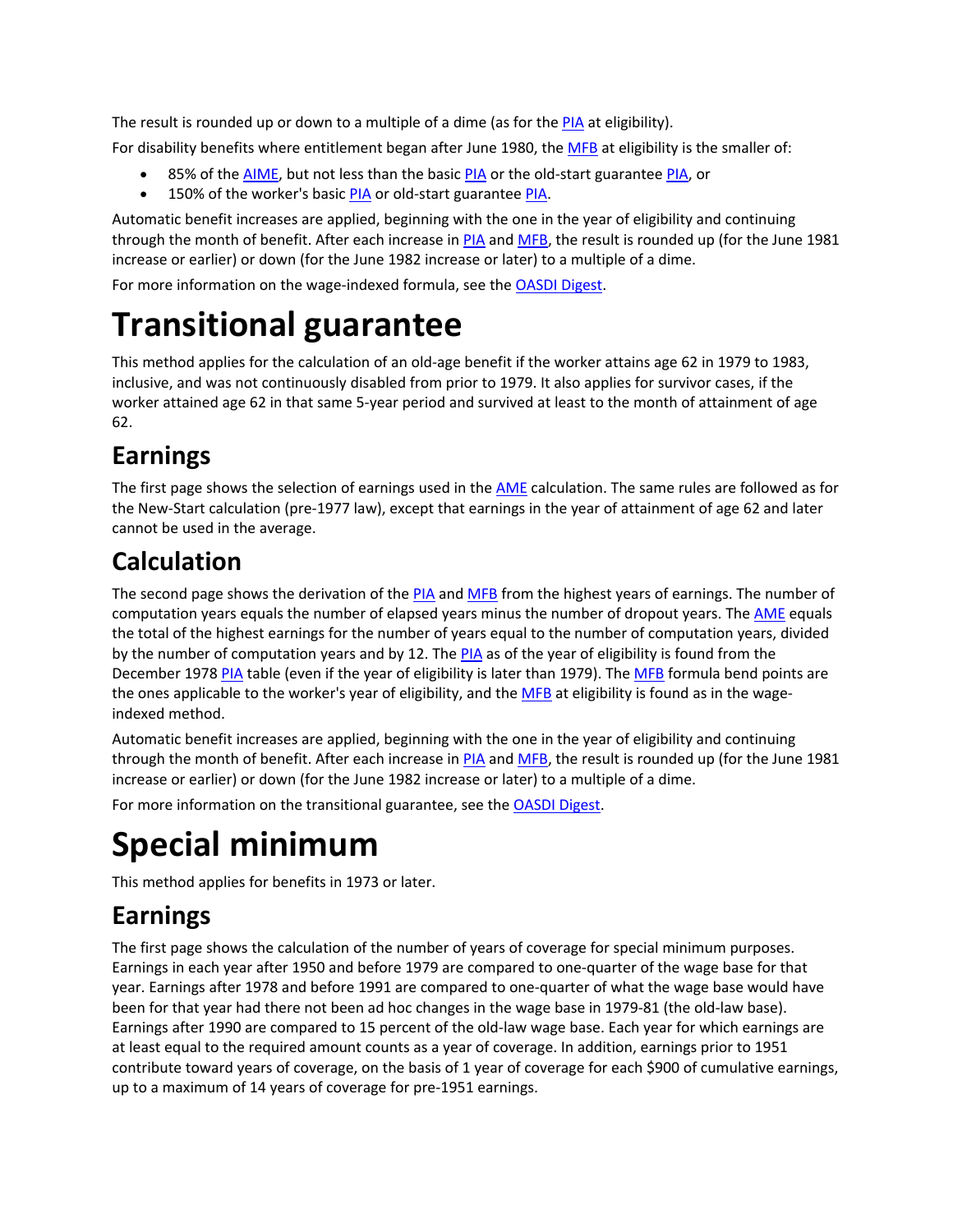### **Calculation**

The second page shows the derivation of the PIA and MFB from the number of years of coverage. The amount of PIA per year of coverage equals \$11.50 for benefits in 1979 or later, before application of any automatic benefit increases. For months prior to 1979, the amount per year of coverage was \$8.50 (prior to March 1974) or \$9.00 (from March 1974 through December 1978). To compute the PIA, the amount per year is multiplied by the number of years greater than 10 but less than or equal to 30 (producing a maximum of 20 countable years). The MFB, before application of any automatic benefit increases, is 150% of the PIA.

For benefits in June 1979 or later, automatic benefit increases are applied beginning with the one for June 1979 and continuing through the month of benefit. After each increase in PIA and MFB, the result is rounded up (for the June 1981 increase or earlier) or down (for the June 1982 increase or later) to a multiple of a dime.

For more information on the special minimum, see the OASDI Digest.

## **Re‐indexed widow(er) guarantee**

This method applies in survivor cases where there is an aged or disabled widow(er) and the worker dies in 1979 or later and before attaining age 62. In addition, if the worker dies before 1985, the widow(er) must be eligible in 1985 or later. The calculation is identical to the normal wage-indexed method, except that the year of eligibility is taken as the earlier of:

- the worker's year of attainment of age 62, or
- the widow(er)'s year of eligibility.

For aged widow(er)s, the year of eligibility is the year of attainment of age 60; for disabled widow(er)s, it is the later of the year of attainment of age 50 or the year of the first month after the disability waiting period.

### **Earnings**

The first page shows the indexation of earnings.

### **Calculation**

The second page shows the derivation of the PIA and MFB from the indexed earnings. The format follows that of the second page of the wage-indexed formula output, except for the determination of the MFB. There is no separate MFB for the re-indexed widow(er) guarantee PIA, since the PIA applies only to the widow(er). If there are any other beneficiaries on the earnings record, the regular MFB (determined under one of the other methods) applies.

For more information on the re-indexed widow(er) guarantee, see the **OASDI Digest**.

## **Frozen minimum**

This method applies if the worker is eligible in 1979‐81. However, it does not apply for a totalization benefit.

### **Calculation**

The PIA at eligibility is \$122, and the MFB at eligibility is \$183. Benefit increases are applied beginning with the earlier of the year of entitlement or the year of attainment of age 65, and continue through the month of benefit.

For more information on the frozen minimum, see the OASDI Digest.

## **Disability guarantee**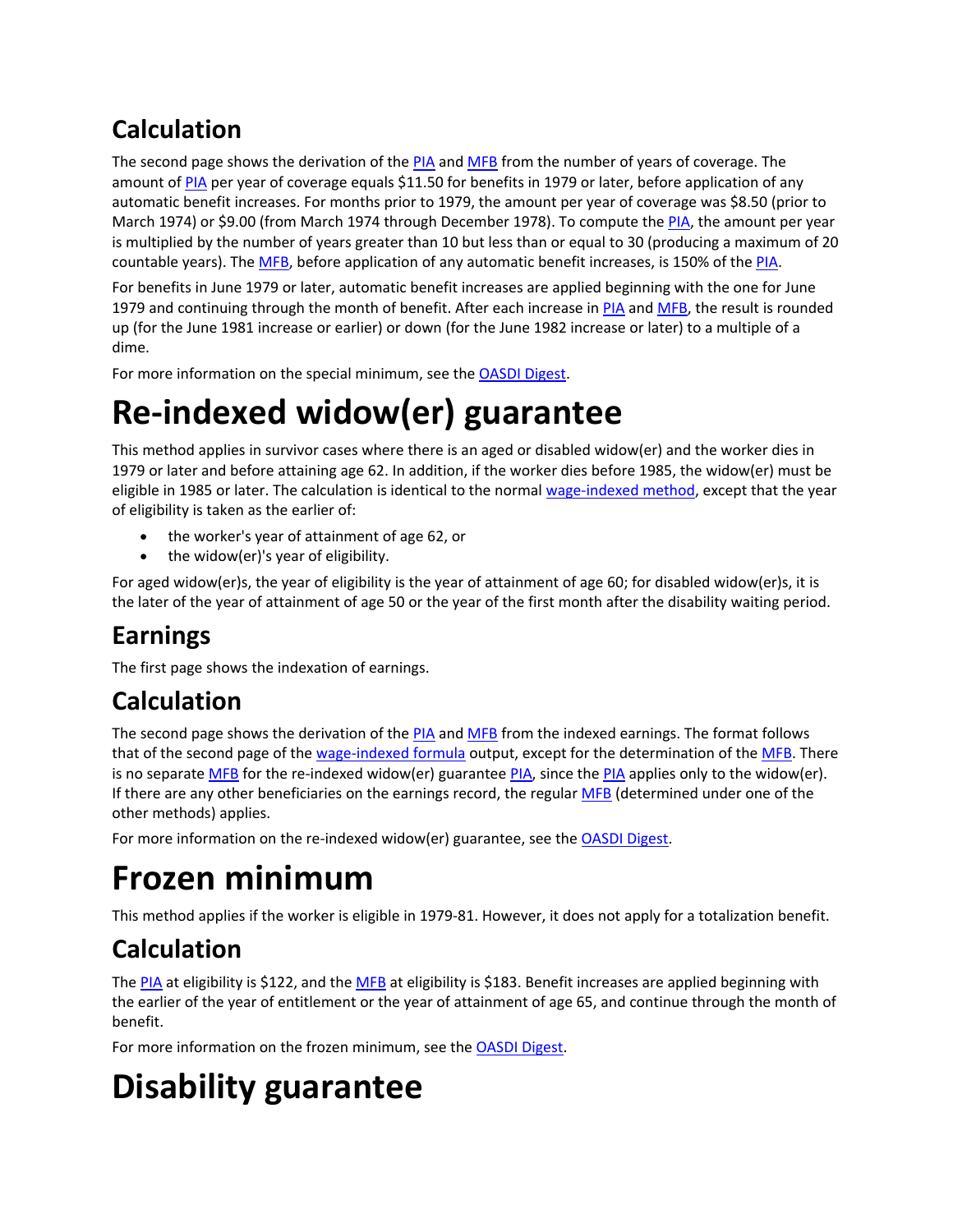This method applies if the worker is eligible in 1979 or later, and this is a disability case with more than one period of disability, or if this is an old‐age or survivor case with a prior period of disability.

### **Calculation**

The PIA at entitlement to the current benefit is equal to the PIA at cessation of the prior period of disability. In addition, if the cessation was within 12 months of the current entitlement, any intervening cost‐of‐living adjustments are applied to the prior PIA.

For a disability benefit, or any benefit prior to January 1996, the MFB is simply the one at the date of cessation of the prior disability benefit. For old‐age or survivors in 1996 or later, if the prior MFB was based on the disability maximum, the PIA at cessation must be deconverted back to the year of eligibility (by dividing out any cost-of-living adjustments), then that is used to compute a raw MFB, and that is converted forward (by applying cost‐of‐living adjustments) to the cessation date.

For more information on the disability guarantee or the disability maximum, see the OASDI Digest.

### **Childcare dropout year method**

This method is a specialization of the wage-indexed formula method, and so applies if the worker is eligible in 1979 or later. In addition, it only applies in a disability case where entitlement was in June 1980 or later, or in an old‐age case where there was a prior entitlement to a disability benefit, and that prior entitlement was in June 1980 or later and lasted to age 61. There must also be at least one childcare year.

### **Earnings**

The first page shows the indexation of earnings in a manner identical to that for the wage-indexed formula method.

### **Calculation**

The second page shows the derivation of the PIA and MFB from the indexed earnings. The results are similar or identical to the results for the wage-indexed method. The only difference is that there may be childcare dropout years which are in addition to the normal number of dropout years.

For more information on the childcare dropout year method, see the OASDI Digest.

## **Wage‐indexed non‐freeze**

This method applies if the worker is eligible in 1979 or later, in either a disability benefit computation, or an old‐age or survivor computation with a prior period of disability. In all non‐freeze computations, the worker must be insured for benefits without considering the disability freeze period. This is a specialized version of the wage‐indexed formula computation method, which ignores the disability freeze period in the PIA computation. Several things are done differently in a non‐freeze computation, depending on the type of benefit computation:

- In a disability case, the year of eligibility is based on the start of the waiting period rather than the onset date. Earnings from within the freeze period that would normally be excluded can be used in the benefit computation.
- In old-age and survivor cases, the freeze associated with the period of disability is ignored. All earnings are used and the eligibility year is what it would be in the absence of the freeze period.

Note that the calculator currently only does the type of non-freeze computation most relevant to new beneficiaries. We intend to expand the calculator's capabilities to do non‐freeze computations based on the new-start method and old-start method as we have time to research and add these computations.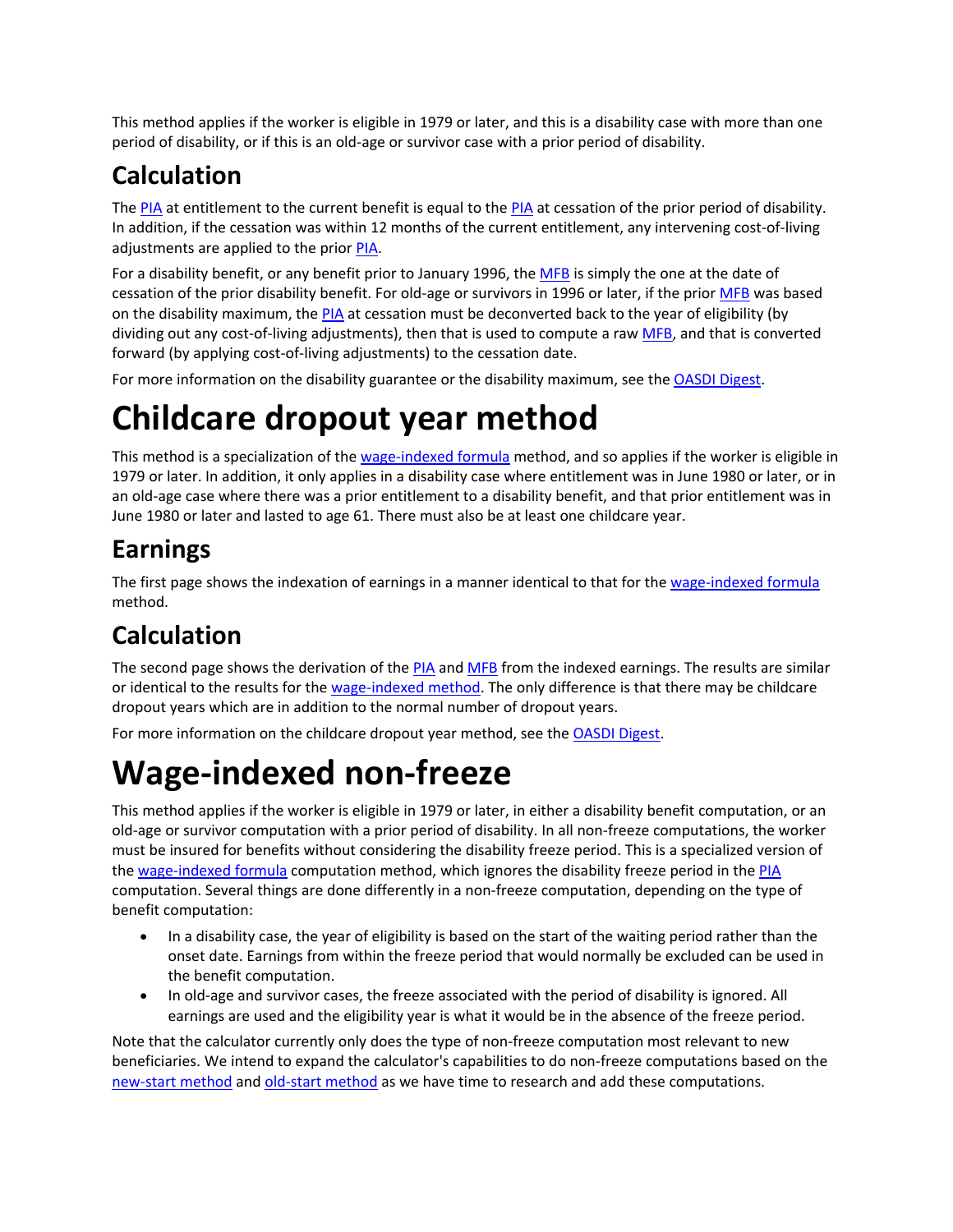### **Calculation**

The wage‐indexed non‐freeze computation output pages show the earnings selection and the computation of the PIA from the AIME, similar to the wage-indexed formula output pages, with the slight differences mentioned above. See the Wage-indexed formula output description for an explanation of how the wageindexed formula computation works.

## **Taxes paid**

The final page shows Social Security earnings, and taxes paid in each year for old‐age and survivors insurance (OASI), disability insurance (DI), OASI and DI combined (OASDI), Medicare (HI), and OASI, DI, and HI combined (OASDHI). The appropriate employee or self‐employed OASI or DI tax rate is applied to the Social Security earnings, and the Medicare rate is applied to the Medicare earnings (not shown) for each year. Note that the estimated taxes will be incorrect for years where there were both employee and self-employed earnings, or where earnings were estimated.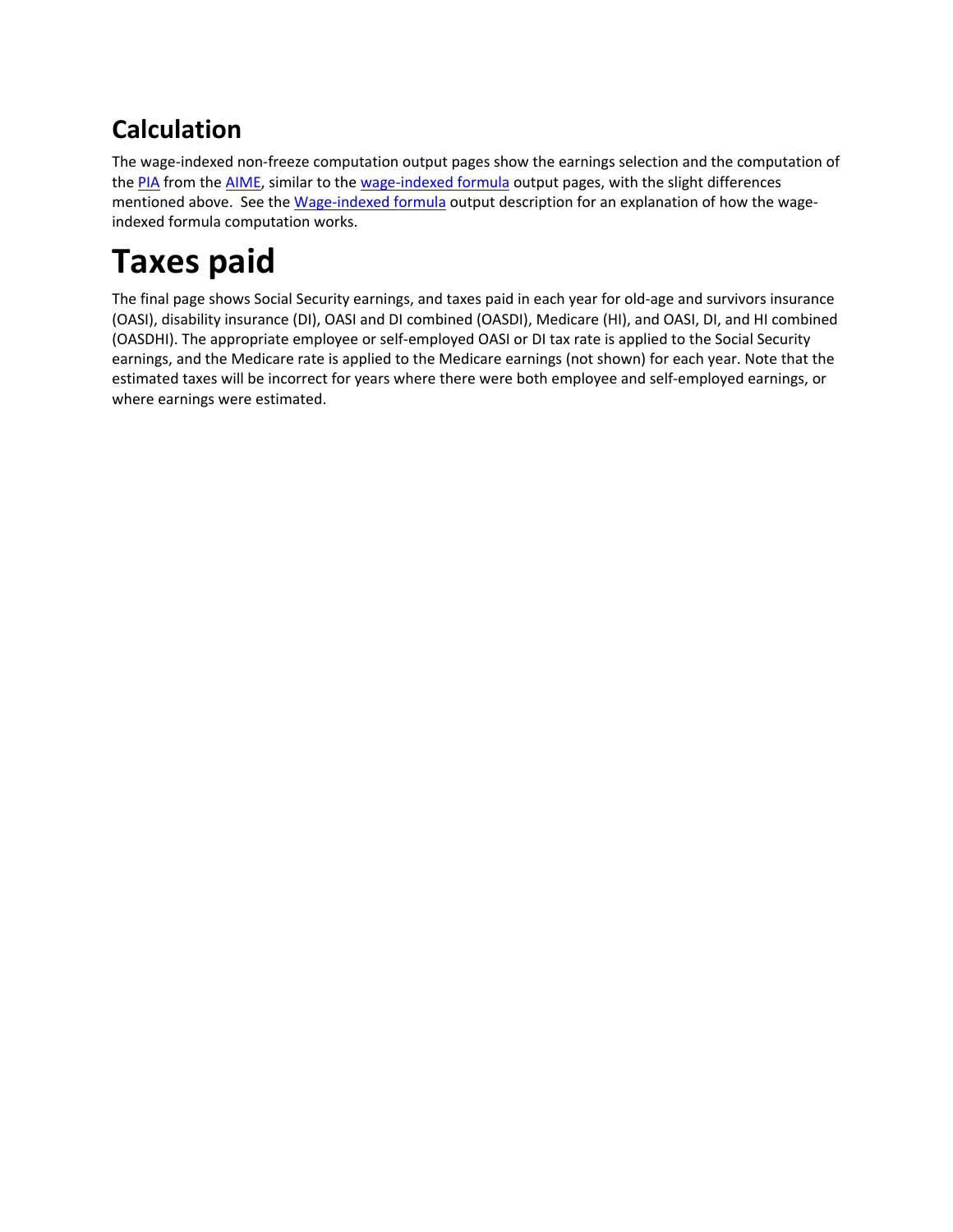# **Sample cases**

## **Sample cases**

The data for the sample cases is stored in files named sample\*.pia, where "\*" equals the number of the case. The results shown for each case were obtained with the computation year set to 2022.

## **Sample case 1**

Shows effect of assumed future inflation on the benefit. Compare to sample case 2, where there is no future inflation.

### **Description**

- Male old‐age benefit, January 2027
- born January 15, 1960
- retired at age 67 (full retirement age)
- maximum earnings 1981‐2026
- alternative II assumptions

#### **Result**

- $PIA = $3,839.80$
- MBA = \$3,839.00

## **Sample case 2**

Shows effect of no assumed future inflation on the benefit. Compare to sample case 1, where there is assumed future inflation.

### **Description**

- Male old‐age benefit, January 2027
- born January 15, 1960
- retired at age 67 (full retirement age)
- maximum earnings 1981‐2026
- no benefit increases after December 2021
- no average wage change after 2020

#### **Result**

- PIA =  $$3,384.00$
- $\bullet$  MBA = \$3,384.00

### **Sample case 3**

Shows special minimum PIA.

- Male old-age benefit, June 1982
- born January 2, 1920
- retired at age 62 and 5 months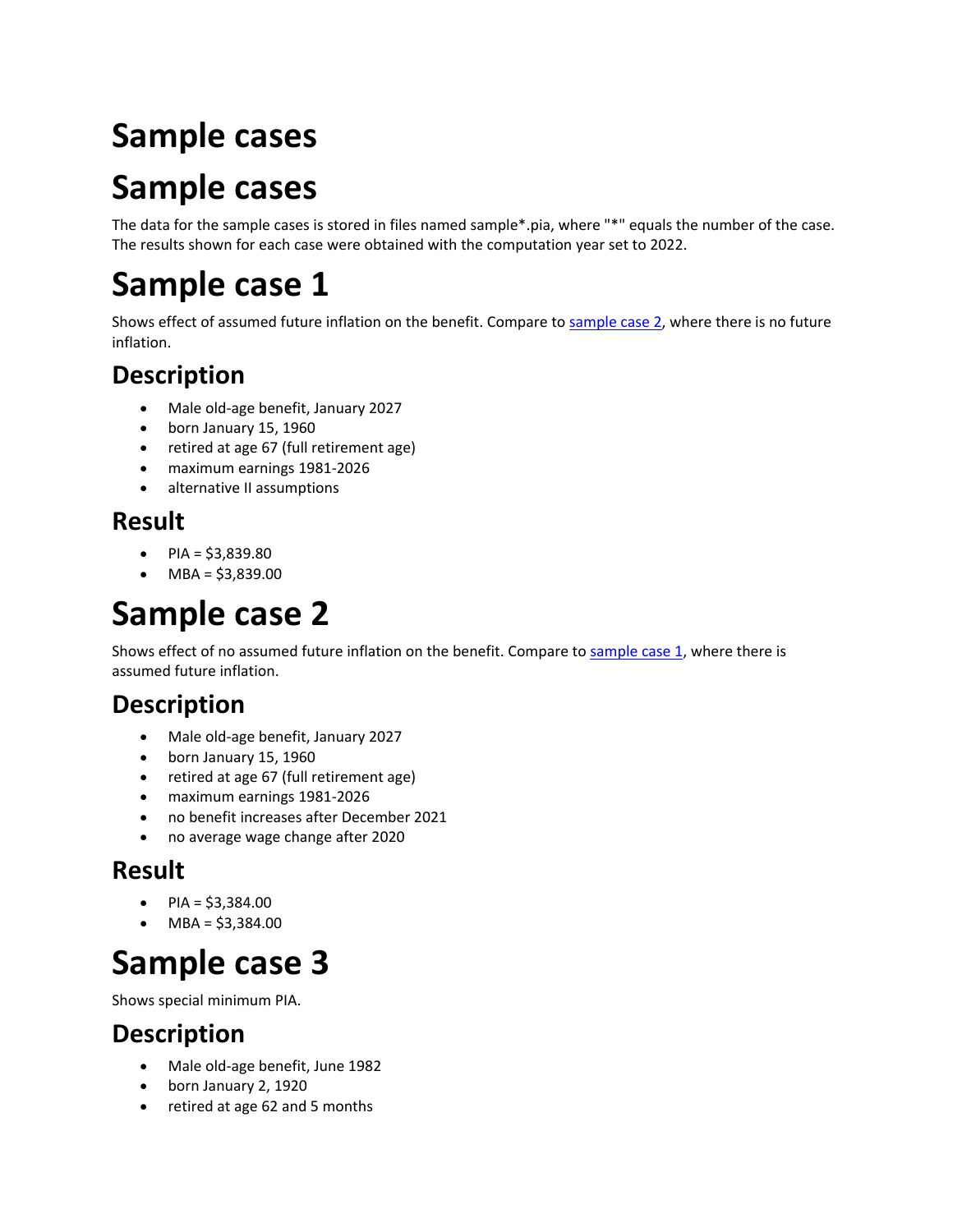low earnings 1945‐82

#### **Result**

- $PIA = $345.10$
- MBA = \$285.00

### **Sample case 4**

Shows entered earnings, non-covered pension offset, retirement at exact age 62. Compare to sample case 25, where the non‐covered pension entitlement date is after the Social Security benefit entitlement date.

### **Description**

- Male old-age benefit, September 2022
- born September 2, 1960
- retired at exact age 62
- earnings of \$2000 in 1981‐90, \$4000 in 1991‐2000, \$6000 in 2001‐10, \$8000 in 2011‐20
- no benefit increases after December 2021
- no average wage change after 2020
- monthly non‐covered pension of \$1500 starting September 2022

#### **Result**

- $PIA = $290.00$
- MBA = \$203.00

### **Sample case 5**

Shows survivor calculation, re‐indexed widow(er) guarantee PIA.

### **Description**

- Aged widow benefit, September 2025
- worker born September 10, 1960
- died September 2012
- widow born September 10, 1965
- widow benefit started at age 60
- earnings of \$1000 in 1981‐85, \$2000 in 1986‐95, \$3000 in 1996‐2005, \$4000 in 2006‐12
- alternative II assumptions

#### **Result**

- $\bullet$  regular PIA = \$391.30
- re‐indexed widow(er) guarantee PIA = \$433.70
- $-MBA = $310.00$

### **Sample case 6**

Shows full retirement age 67, previous disability onset, disability 1‐for‐5 dropout rule carried into retirement.

- Male old‐age benefit, January 2037
- born January 5, 1970 (retired at age 67)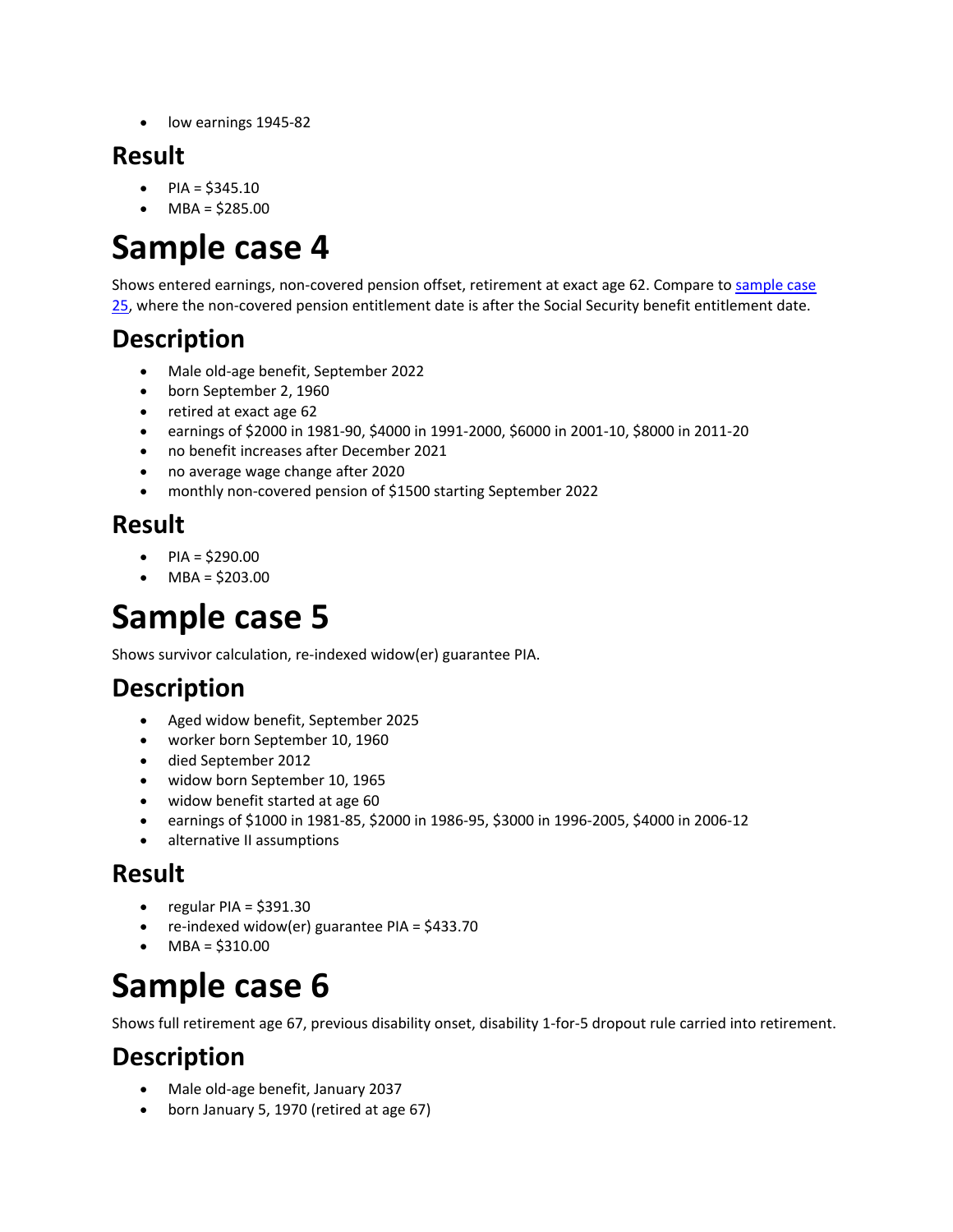- earnings 1986-95: \$2412, \$2412, \$7132, \$15,050, \$16,125, \$17,200, \$18,275, \$19,350, \$19,350, \$20,425
- previous disability onset December 15, 1995
- previous disability entitlement June 1996
- previous disability cessation December 2036
- no benefit increases after December 2021
- no average wage change after 2020

- $PIA = $1,414.80$
- $\bullet$  MBA = \$1,414.00

### **Sample case 7**

Shows special minimum PIA.

#### **Description**

- Male disability benefit, January 1978
- born January 15, 1918 (retired at age 60)
- earnings of \$1000 in 1941‐54, \$1560 in 1955‐65, \$2000 in 1966‐72
- disability onset June 15, 1977
- first month of waiting period July 1977

#### **Result**

- $\bullet$  PIA = \$180.00
- MBA = \$180.00

### **Sample case 8**

Shows retirement age 67, benefit greater than \$10,000.

#### **Description**

- Male old‐age benefit, January 2057
- born January 15, 1990 (retired at age 67)
- maximum earnings 2012‐2056
- alternative II assumptions

#### **Result**

- $PIA = $11,453.50$
- $\bullet$  MBA = \$11,453.00

### **Sample case 9**

Shows re‐indexed widow(er) guarantee PIA for disabled widow.

- Disabled widow benefit, October 2014
- worker born September 10, 1955
- died September 2005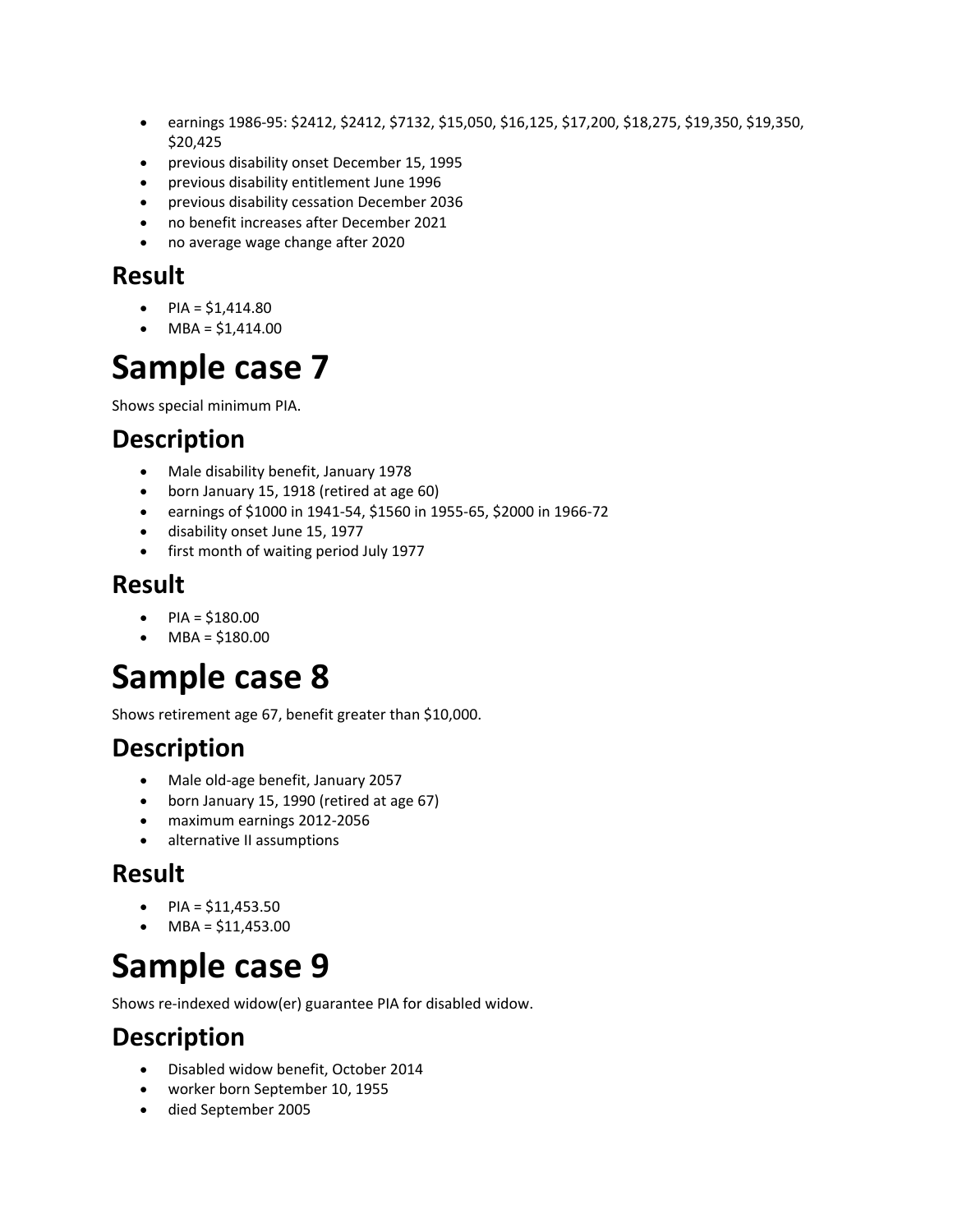- widow born September 10, 1959
- widow disabled April 10, 2014
- disabled widow benefit started at age 55 and 1 month
- earnings of \$1000 in 1976‐80, \$2000 in 1981‐90, \$3000 in 1991‐2000, \$4,000 in 2001‐05

- $\bullet$  regular PIA = \$381.50
- re-indexed widow(er) guarantee PIA = \$396.90
- MBA = \$283.00

### **Sample case 10**

Shows user‐selected assumptions, totalization benefit.

#### **Description**

- Male old-age benefit, February 2026
- born January 29, 1964 (retired at age 62 and 1 month)
- maximum earnings 1994‐2000
- user‐specified benefit increases after December 2021
- user‐specified average wage increases after 2020
- totalization benefit

#### **Result**

- $\bullet$  PIA = \$846.90
- $\bullet$  MBA = \$596.00

### **Sample case 11**

Shows 1950 old‐start PIA, annual earnings before 1951.

#### **Description**

- Male old‐age benefit, January 1952
- born January 15, 1887 (retired at age 65)
- maximum earnings 1937‐51

#### **Result**

- PIA =  $$68.50$
- $-MBA = $68.50$

### **Sample case 12**

Shows use of earnings after disability freeze ends at full retirement age, benefit after entitlement.

- Male old‐age benefit, January 1989
- born March 22, 1922
- retired at age 65 in March 1987
- benefit at age 66 and 10 months
- maximum earnings 1945‐54, 1987‐88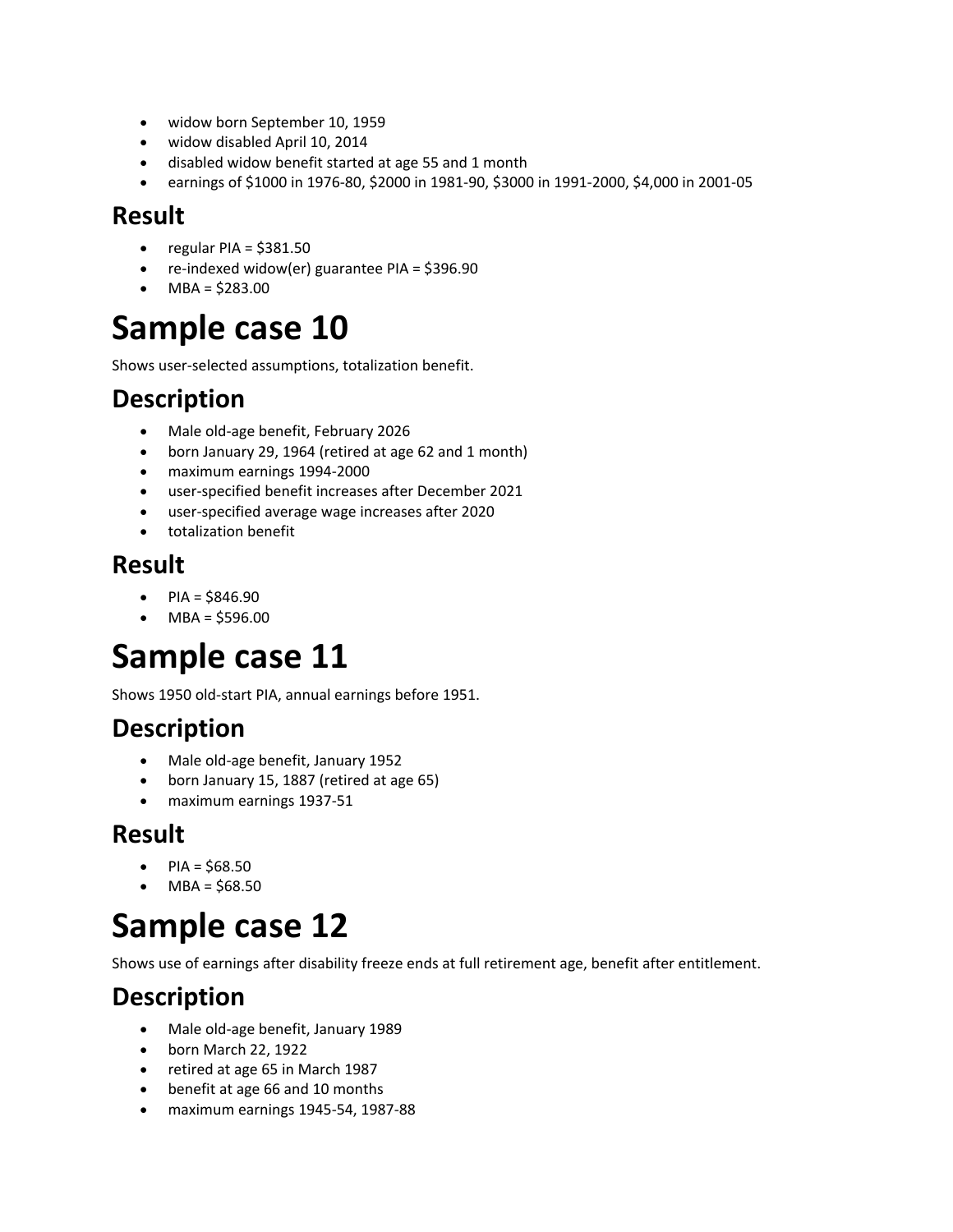- previous disability onset April 1, 1954
- previous disability entitlement January 1960
- previous disability cessation March 1987

- $PIA = $1,621.70$
- $\bullet$  MBA = \$1,621.00

### **Sample case 13**

Shows 1990 old‐start PIA, summed earnings before 1951.

#### **Description**

- Aged widow benefit, June 1992
- worker born August 23, 1927
- died March 1954
- widow born January 5, 1929
- earnings 1950‐54 (see stored case)

#### **Result**

- $PIA = $484.60$
- $-MBA = $440.00$

### **Sample case 14**

Shows special minimum PIA in disability case, using pre‐1951 earnings, no dollar‐down rounding.

#### **Description**

- Male disability benefit, January 1982
- born October 29, 1924
- earnings 1950‐54, 1964‐82 (see stored case)
- disability onset March 15, 1981
- first month of waiting period April 1981
- originally entitled September 1981

#### **Result**

- $\bullet$  PIA = \$321.40
- $-MBA = $321.40$

### **Sample case 15**

Shows prior period of disability in disability case.

- Male disability benefit, December 1994
- $\bullet$  born July 15, 1931
- earnings from 1950 to 1982 (see stored case)
- disability onset December 27, 1982
- first month of waiting period January 1983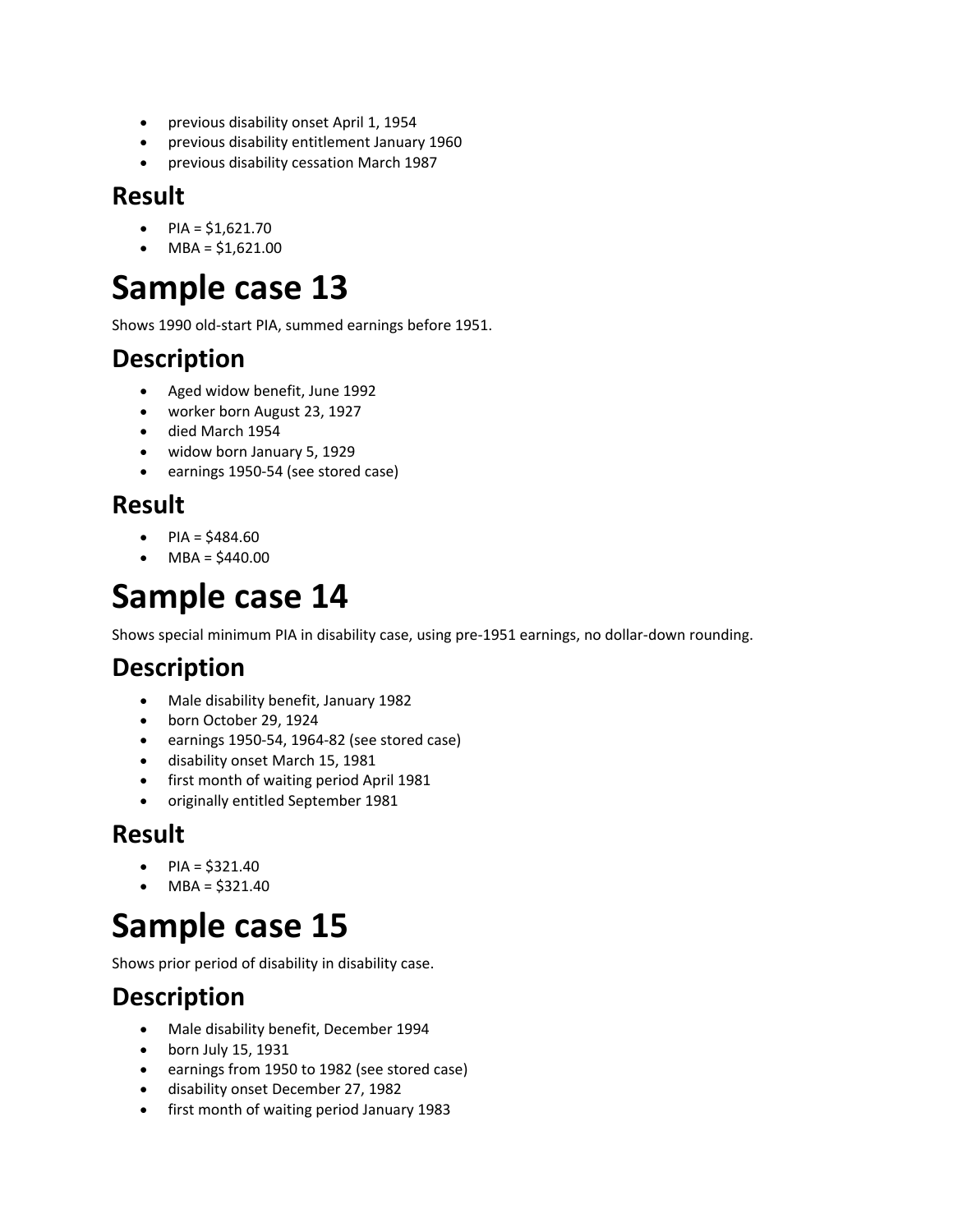- originally entitled December 1983
- prior disability onset May 5, 1976
- first month of waiting period in prior disability June 1976
- prior disability cessation December 1978

- $PIA = $599.70$
- $\bullet$  MBA = \$599.00

### **Sample case 16**

Shows prior closed period of disability in old‐age case.

#### **Description**

- Male old‐age benefit, December 1994
- born February 14, 1932
- retired at age 62 and 1 month
- benefit at age 62 and 10 months
- earnings from 1950 to 1993 (see stored case)
- prior disability onset November 15, 1969
- prior disability entitlement June 1970
- prior disability cessation February 1972

#### **Result**

- $PIA = $928.90$
- MBA = \$748.00

### **Sample case 17**

Shows re-indexed widow(er) guarantee PIA, disability cessation at death, entitlement more than 12 months after death and after age 62.

#### **Description**

- Aged widow benefit, May 1996
- worker born September 23, 1932
- prior disability onset July 22, 1991
- prior disability cessation August 1994
- died September 15, 1994
- widow born May 6, 1936
- earnings 1952‐92 (see stored case)

#### **Result**

- regular PIA = \$688.00
- re‐indexed widow(er) guarantee PIA = \$714.70
- $\bullet$  MBA = \$511.00

### **Sample case 18**

Shows projected earnings, 70 years of earnings, computation of benefit after initial entitlement.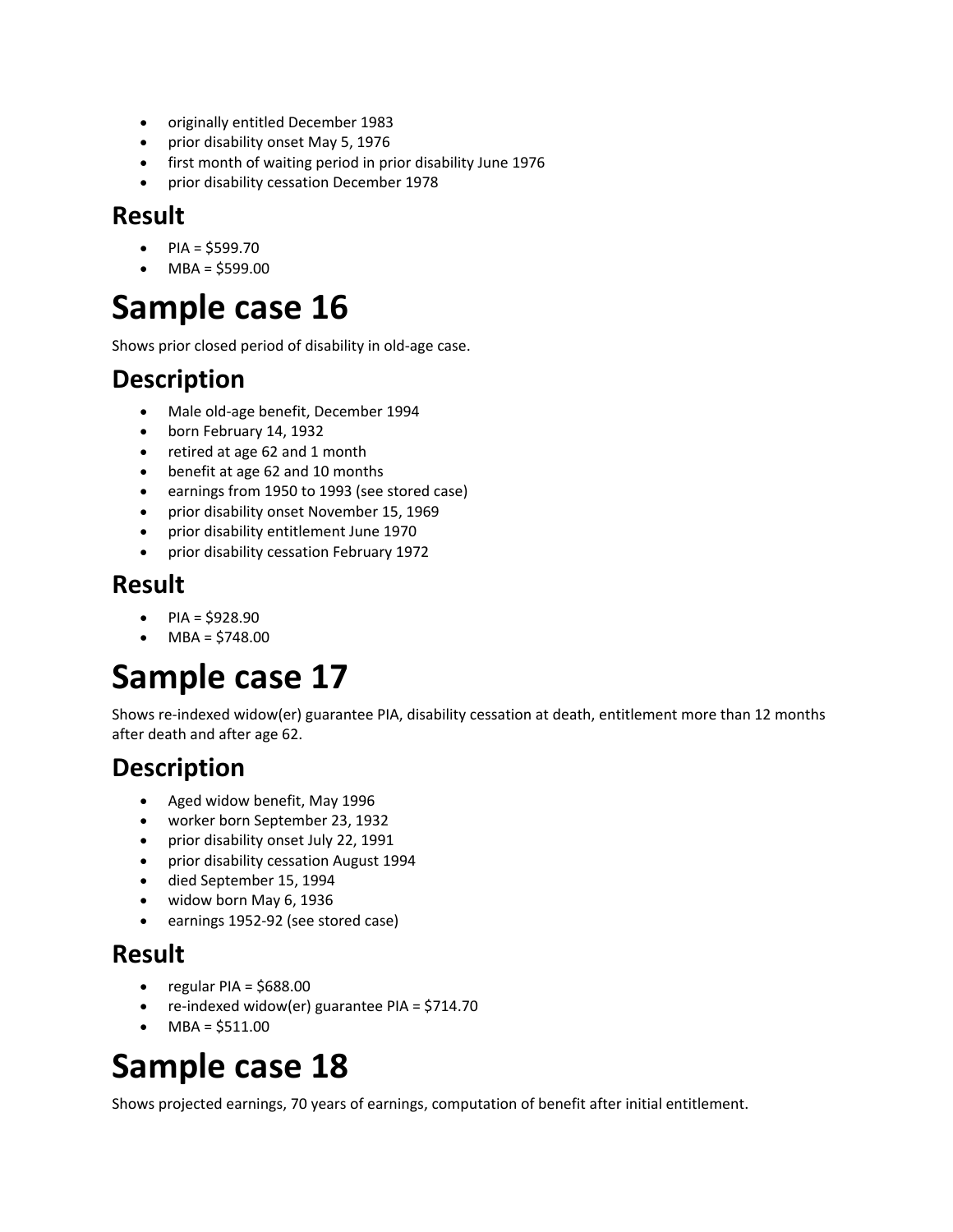### **Description**

- Male old‐age benefit, entitlement in March 2032
- benefit computed in April 2050
- born March 10, 1962
- retired at age 70 and 0 months
- benefit computed at age 88 and 1 month
- earnings: \$50,000 in 1996, projected backward by 1% constant decrease to 1980, projected forward with no increase to 2049
- no benefit increases after December 2021
- no average wage change after 2020

#### **Result**

- $PIA = $2,878.80$
- $\bullet$  MBA = \$3,569.00

### **Sample case 19**

Shows re‐indexed widow(er) guarantee PIA where worker died in month of attainment of age 62, before day of attainment.

#### **Description**

- Aged widow benefit, October 2000
- worker born November 8, 1934
- prior disability onset January 15, 1981
- prior disability cessation November 1996
- died November 3, 1996
- widow born October 15, 1940
- maximum earnings, 1970‐80

#### **Result**

- $\bullet$  regular PIA = \$790.30
- re‐indexed widow(er) guarantee PIA = \$880.40
- $\bullet$  MBA = \$629.00

### **Sample case 20**

Shows years‐of‐coverage savings clause for non‐covered pension offset.

### **Description**

- Male old-age benefit, July 2014
- born June 22, 1952
- earnings 1966‐79, 2002‐2010 (see stored case)
- monthly noncovered pension of \$1500 starting June 2010

#### **Result**

- PIA =  $$1,235.80$
- $\bullet$  MBA = \$931.00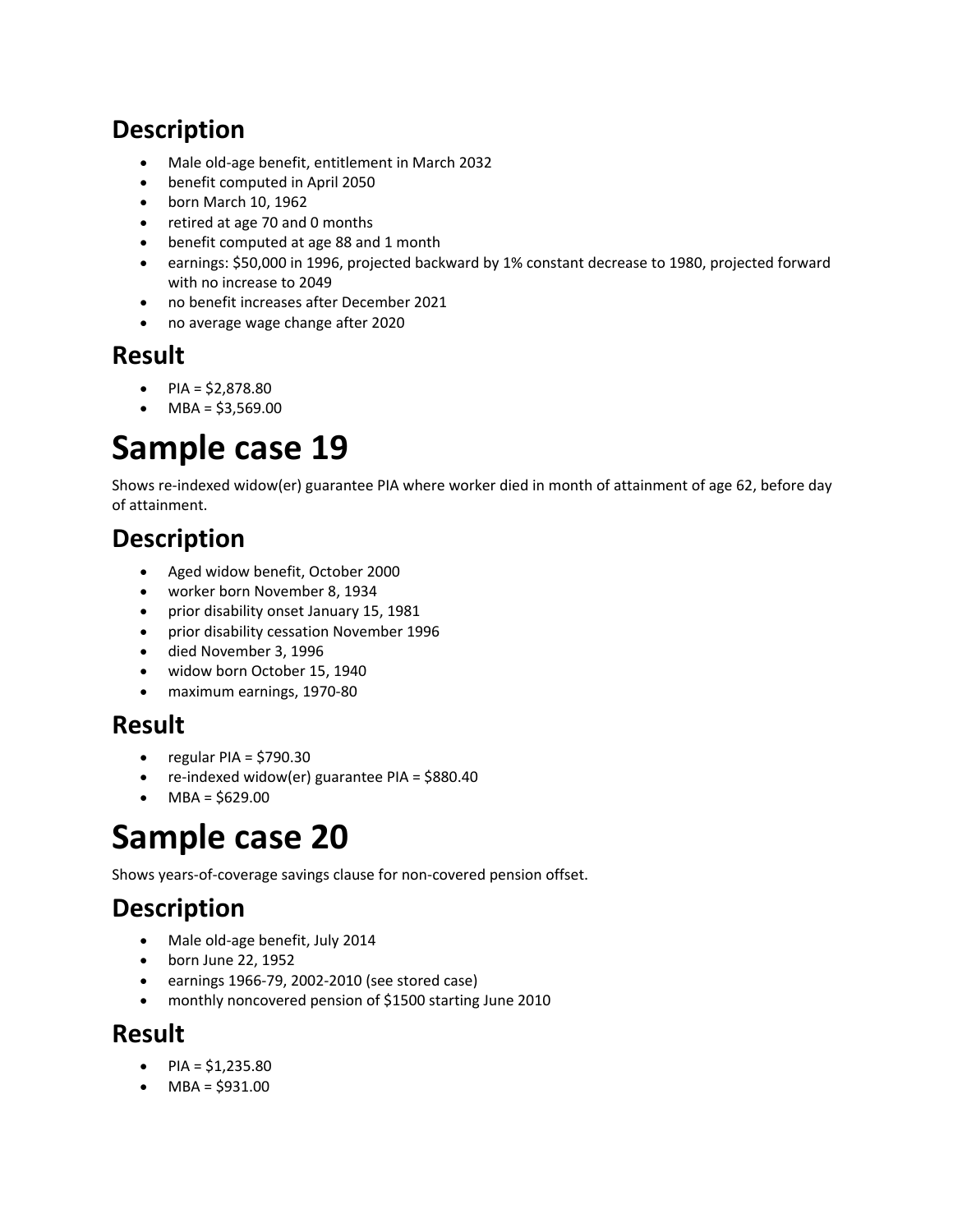## **Sample case 21**

Shows use of 4 projection parameters.

#### **Description**

- Male disability benefit, July 2023
- born January 15, 1978
- disability onset January 10, 2023
- earnings: \$60,000 in 2008, projected backward by 6% constant decrease to 1998, projected forward by 5% constant increase to 2023
- user‐specified benefit increases after December 2021: 3%
- user‐specified average wage increases after 2020: 4%

#### **Result**

- $PIA = $2,923.30$
- $\bullet$  MBA = \$2,923.00

## **Sample case 22**

Shows use of childcare years.

#### **Description**

- Female disability benefit, January 1999
- born January 15, 1966
- disability onset July 15, 1998
- maximum earnings 1987‐93
- childcare years 1980‐83

#### **Result**

- $\bullet$  regular PIA = \$1,468.00
- childcare dropout year PIA = \$1,567.00
- $-MBA = $1,567.00$

### **Sample case 23**

Shows disallowance of delayed retirement credits if not fully insured.

### **Description**

- Male old‐age benefit, January 2001
- born January 15, 1930
- retired at age 71
- Earnings of \$5000 per year for 1991‐2000

#### **Result**

- $PIA = $134.20$
- MBA = \$134.00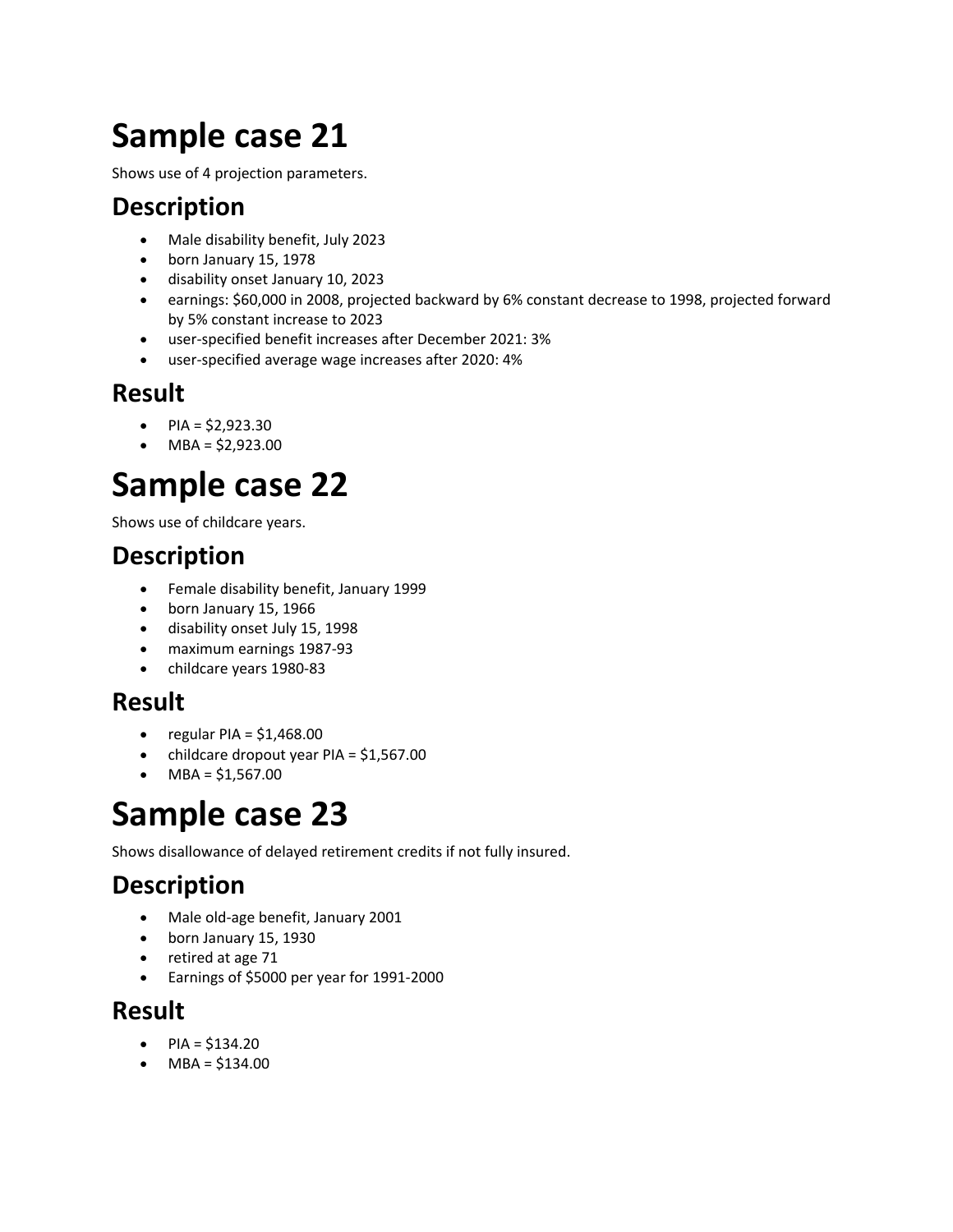# **Sample case 24**

Shows applicability of delayed retirement credits if eligible for totalization benefits.

#### **Description**

- Male old‐age benefit, January 2002
- born January 15, 1935
- retired at age 67
- Maximum earnings 1990‐92
- totalization benefit

#### **Result**

- $PIA = $126.30$
- MBA = \$141.00

## **Sample case 25**

Shows entered earnings, non‐applicability of non‐covered pension offset, retirement at exact age 62. Compare to sample case 4, where the non‐covered pension entitlement date is at or before the Social Security benefit entitlement date. (The benefit in this case would be reduced beginning in October 2022.)

### **Description**

- Male old-age benefit, September 2022
- born September 2, 1960
- retired at exact age 62
- earnings of \$2000 in 1981‐90, \$4000 in 1991‐2000, \$6000 in 2001‐10, \$8000 in 2011‐20
- no benefit increases after December 2021
- no average wage change after 2020
- monthly non-covered pension of \$1500 starting October 2022

#### **Result**

- $PIA = $652.50$
- $-MBA = $456.00$

## **Sample case 26**

Shows the effect of the MFB on a disabled widow and two child survivor beneficiaries.

## **Description**

- Survivor benefit, October 2001
- worker born January 15, 1945
- died March 2000
- widow born January 15, 1950
- widow disabled January 5, 2001
- disabled widow benefit started October 2001
- first child born February 15, 1990
- child benefit started October 2001
- second child born February 15, 1990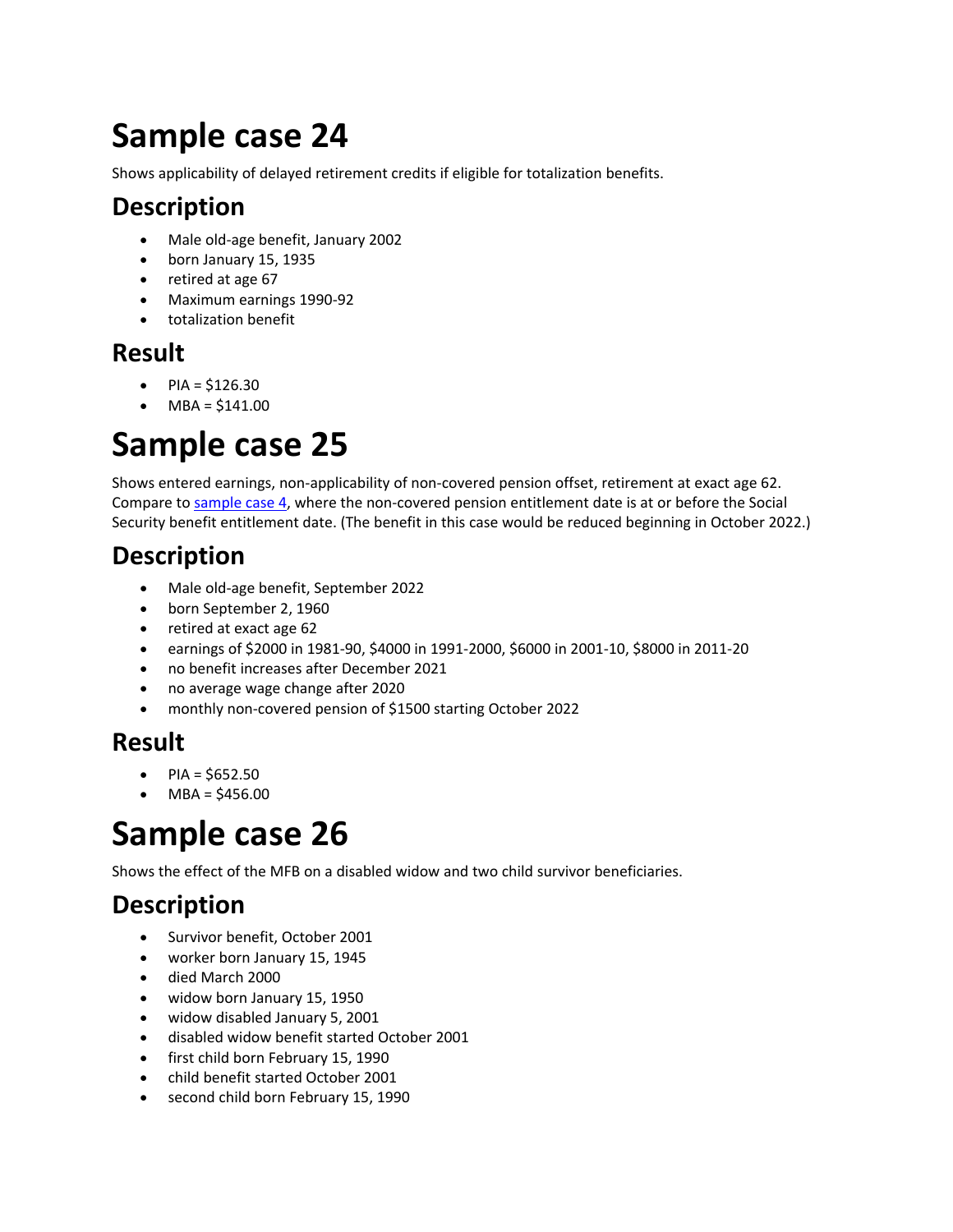- child benefit started October 2001
- maximum earnings 1970‐1998

#### **Result**

- $PIA = $1672.10$
- re-indexed widow(er) guarantee PIA = \$1706.10
- $\bullet$  MFB = \$2,926.20
- $\bullet$  disabled widow MBA = \$846.00
- $\bullet$  child MBA (two) = \$870.00

# **Sample case 27**

Shows the new-start method for a disability benefit with earnings after entitlement. This is the prior disability PIA for the disability guarantee computation in sample case 28.

#### **Description**

- Female disability benefit, March 1988
- worker born January 15, 1942
- disability onset January 15, 1967
- first month of waiting period July 1972
- earnings of \$500 1965‐69, \$1000 1970‐79, \$2000 1980‐84, \$3000 1985‐87

#### **Result**

- $PIA = $440.30$
- $\bullet$  MBA = \$440.00

## **Sample case 28**

Shows the disability guarantee method for a disability benefit with a prior period of disability. See sample case 27 for the computation of the previous disability cessation PIA.

#### **Description**

- Female disability benefit, January 1990
- worker born January 15, 1942
- disability onset January 1, 1990
- previous disability onset January 15, 1967
- previous disability entitlement January 1973
- previous disability cessation April, 1988
- previous disability cessation PIA \$440.30
- previous disability cessation MFB \$673.20
- earnings of \$500 1965‐69, \$1000 1970‐79, \$2000 1980‐84, \$3000 1985‐89

#### **Result**

- PIA = \$440.30
- MBA = \$440.00

## **Sample case 29**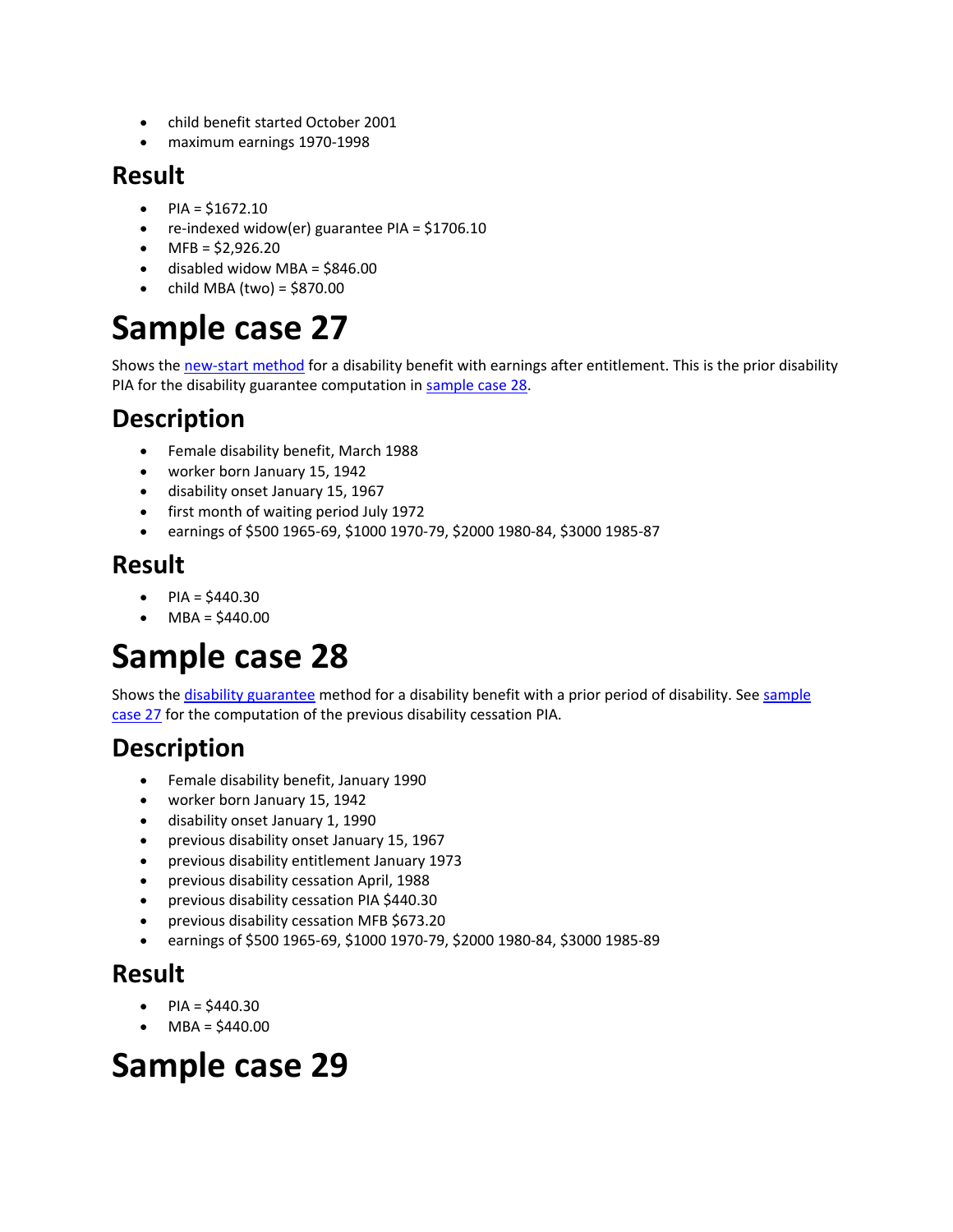Shows the wage-indexed non-freeze method for a disability benefit. Note that the non-freeze computation uses 2004, the year of the start of the waiting period, for the year of eligibility, and the worker's earnings in 2003 and 2004, which are excluded from the normal wage‐indexed formula computation, are used to compute the non-freeze **AIME**.

#### **Description**

- Male disability benefit, January 2005
- worker born January 15, 1980
- disability onset July 1, 1999
- waiting period starts in August, 2004
- low earnings 1998‐2004

#### **Result**

- $PIA = $794.00$
- $-MBA = $794.00$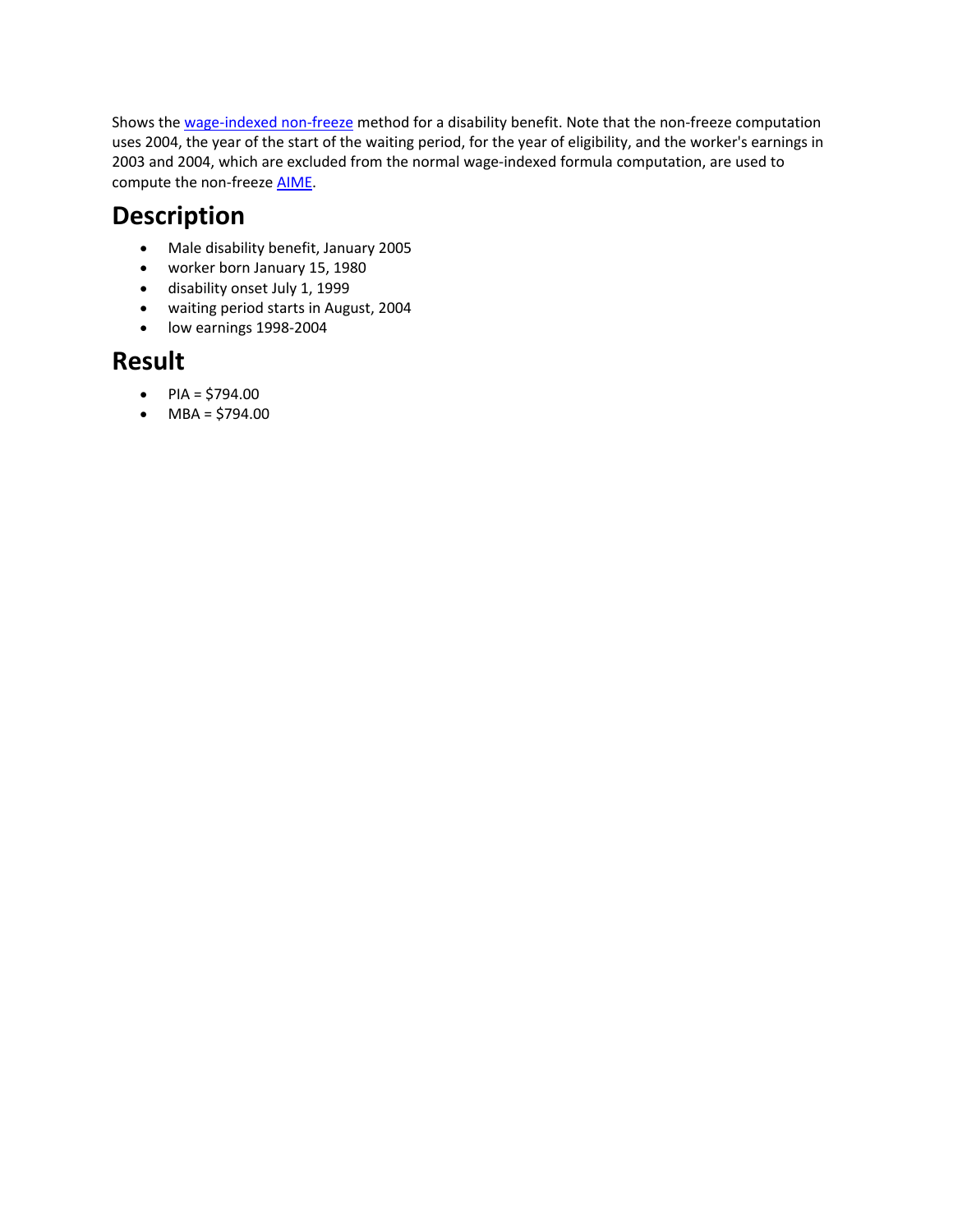# **Registry entries**

# **Social Security Benefit Calculator and the Registry**

The Registry system file contains information which is read by the Social Security Benefit Calculator when it starts. The Registry does not contain specific entries for this program when it is first installed; all necessary information is contained within the program itself. Thereafter, certain actions by the user may cause Registry entries to be created or updated. Once created, the Registry entries are located in HKEY\_CURRENT\_USER, Software, Social Security Administration, Anypia32.

The Registry entries consist of sections. Any of the following sections may exist:

- Recent File List: List of files most recently opened or saved.
- **Computation Year: Current year.**
- Historical Amounts for xxxx: Historical benefit increase, average wage, and wage bases for year xxxx.
- Benefit Increases Set x: Stored projected benefit increases for set x (1, 2, 3, or 4).
- Catch-up Increases Set x: Stored projected catch-up benefit increases for set x (1, 2, 3, or 4).
- Average Wage Increases Set x: Stored projected average wage increases for set x (1, 2, 3, or 4).
- Settings: Output report margins and font size, and screen settings.

## **Recent File List section in the Registry**

The section of the Registry entitled **Recent File List** has one line for each of up to four of the most recently opened or saved files. Each line has a Name entry of Filex, where x is 1, 2, 3, or 4. The Data entry is the full pathname of the file that was opened or saved. These names are listed under the File menu when the Social Security Benefit Calculator is run.

# **Computation Year section in the Registry**

The section of the Registry entitled **Computation Year** has one line with a Name entry of Year. The Data entry is a 4‐digit year representing the current computation year.

# **Historical Amounts for xxxx section in the Registry**

There can be sections in the Registry with titles of **Historical Amounts for xxxx**, where xxxx is any year after the default computation year (2022 in the current version). If there are any historical amounts sections in the Registry, there should be one section for each year beginning with the first possible year (2023 in the current version) and ending with the last year for which data has been entered. If there is a missing year, the benefit increase, average wage, and wage bases will be set to zero for that year.

Each historical amounts section should have five lines. Each line has two parts (a Name entry and a Data entry):

Name entry Data entry

BenefitIncrease Benefit increase for December of year xxxx ‐ 1.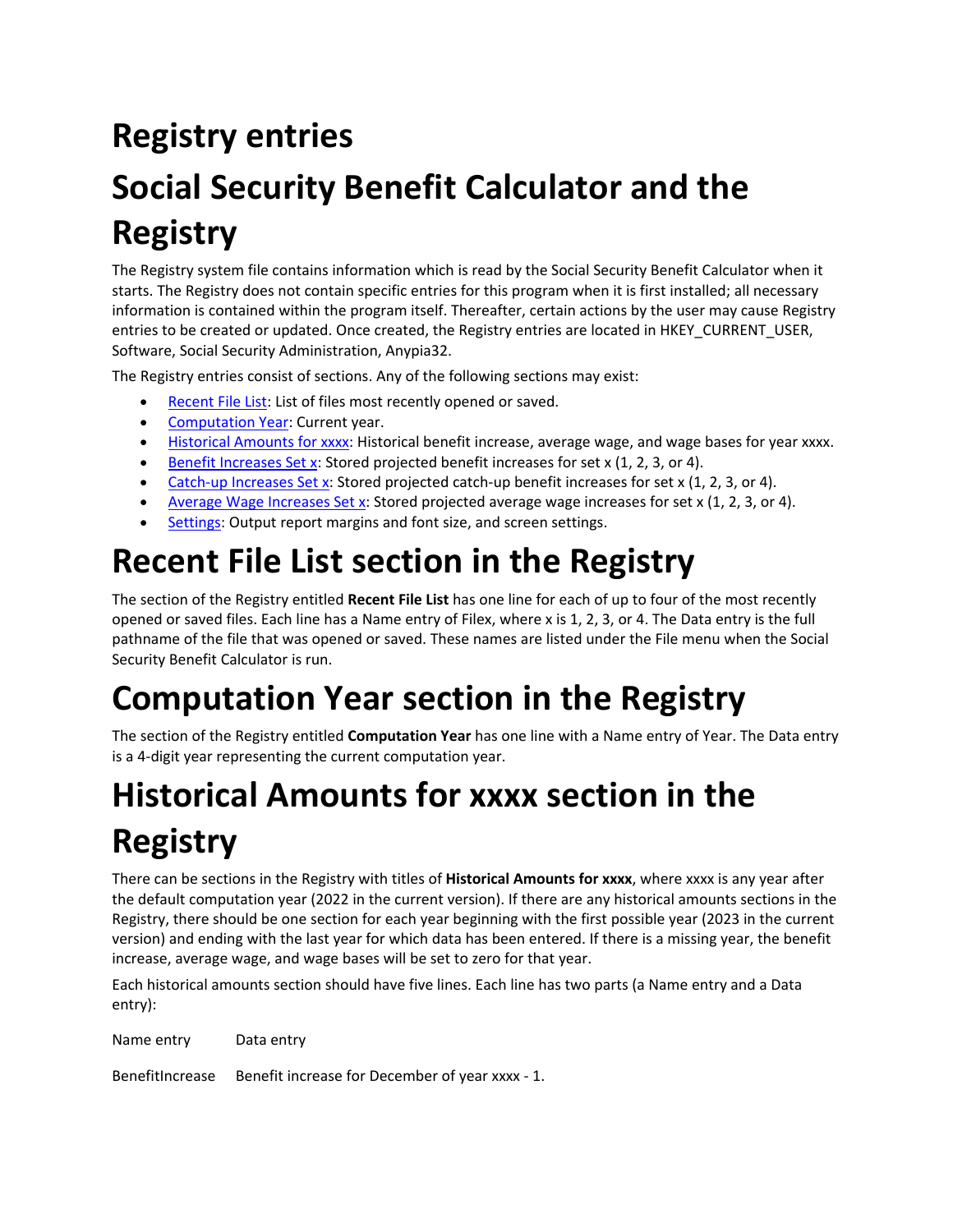| AverageWage | Average wage for year xxxx - 2.                 |
|-------------|-------------------------------------------------|
| WageBase    | OASDI wage base for year xxxx.                  |
|             | OldLawWageBase Old law wage base for year xxxx. |
| HiWageBase  | HI wage base for year xxxx.                     |

## **Benefit Increases Set x section in the Registry**

There can be up to four sections in the Registry with titles of **Benefit Increases Set x**, where x is 1, 2, 3, or 4. Each section should have 12 lines. Each line has two parts (a Name entry and a Data entry):

Name entry Data entry

| Year1    | Benefit increase in first projected year.               |
|----------|---------------------------------------------------------|
| Year2    | Benefit increase in second projected year.              |
| $\cdots$ |                                                         |
| Year10   | Benefit increase in tenth projected year.               |
| Year11   | Benefit increase in eleventh and later projected years. |
| Title    | Title of this set of benefit increases.                 |

## **Catch‐up Increases Set x section in the Registry**

There can be up to four sections in the Registry with titles of **Catch‐up Increases Set x**, where x is 1, 2, 3, or 4. Each section should have 80 lines. Each line has two parts (a Name entry and a Data entry):

Name entry Data entry

Year0Year2 Catch‐up benefit increase for first year of eligibility, for 2 years after current year.

Year0Year3 Catch‐up benefit increase for first year of eligibility, for 3 years after current year.

... ...

Year0Year9 Catch‐up benefit increase for first year of eligibility, for 9 years after current year.

Year1Year2 Catch-up benefit increase for second year of eligibility, for 2 years after current year.

... ...

Year1Year9 Catch-up benefit increase for second year of eligibility, for 9 years after current year.

... ...

Year9Year9 Catch‐up benefit increase for tenth year of eligibility, for 9 years after current year.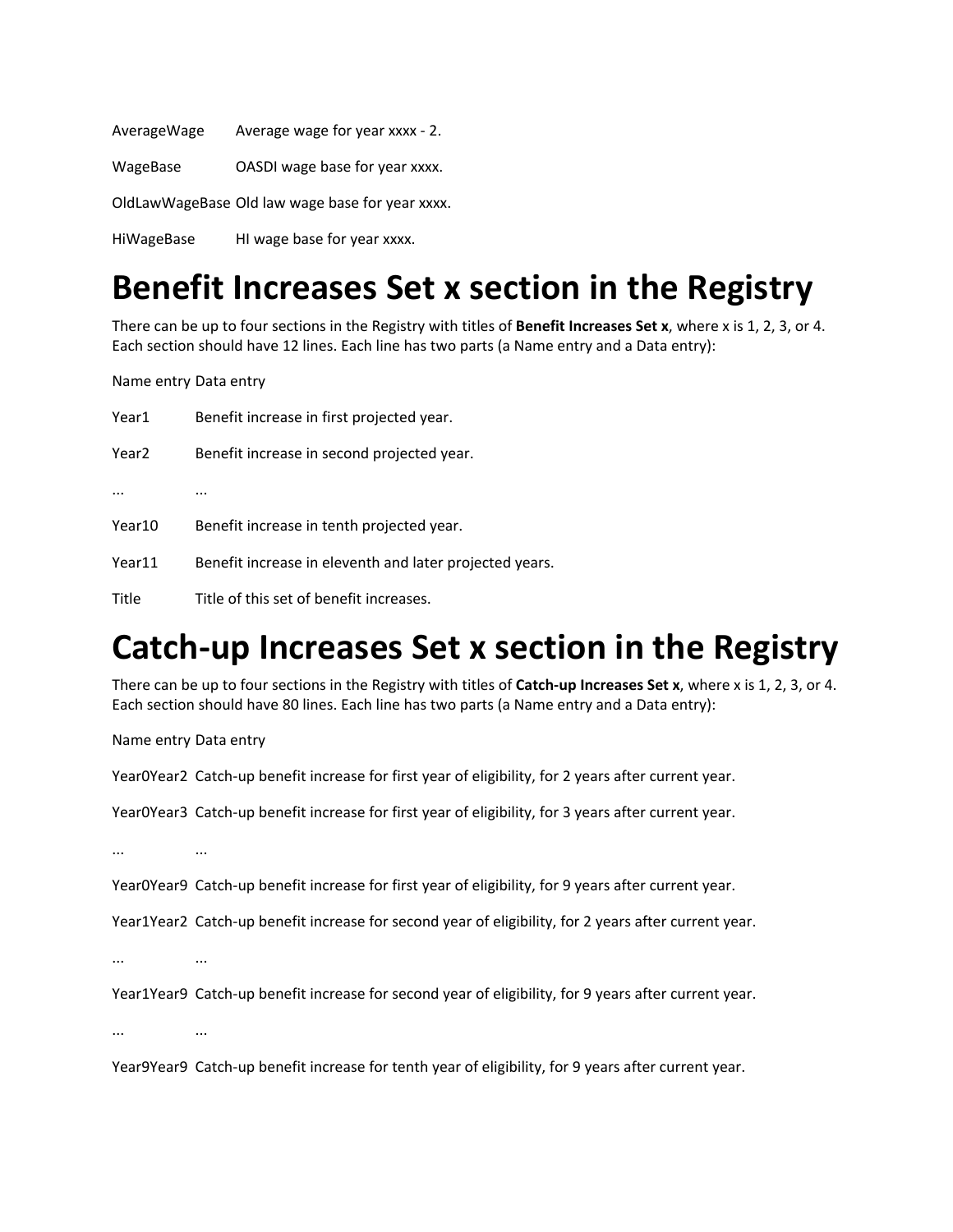# **Average Wage Increases Set x section in the Registry**

There can be up to four sections in the Registry with titles of **Average Wage Increases Set x**, where x is 1, 2, 3, or 4. Each section should have 13 lines. Each line has two parts (a Name entry and a Data entry):

#### Name entry Data entry

| Year1             | Average wage increase in last historical year.               |
|-------------------|--------------------------------------------------------------|
| Year <sub>2</sub> | Average wage increase in first projected year.               |
| $\cdots$          |                                                              |
| Year11            | Average wage increase in tenth projected year.               |
| Year12            | Average wage increase in eleventh and later projected years. |
| Title             | Title of this set of average wage increases.                 |
|                   |                                                              |

## **Settings section in the Registry**

The section of the Registry entitled **Settings** has up to six lines. Each line has two parts (a Name entry and a Data entry):

| Name entry    | Data entry                                                                                              |
|---------------|---------------------------------------------------------------------------------------------------------|
| Left Margin   | Left margin of printed report, in inches.                                                               |
|               | No Introduction Indicator for showing introductory dialog box (0 to show dialog, 1 to not show dialog). |
| PrinterPoints | Font size for printed output in points.                                                                 |
| ScreenPoints  | Font size for screen output in points.                                                                  |
| Top Margin    | Top margin of printed report, in inches.                                                                |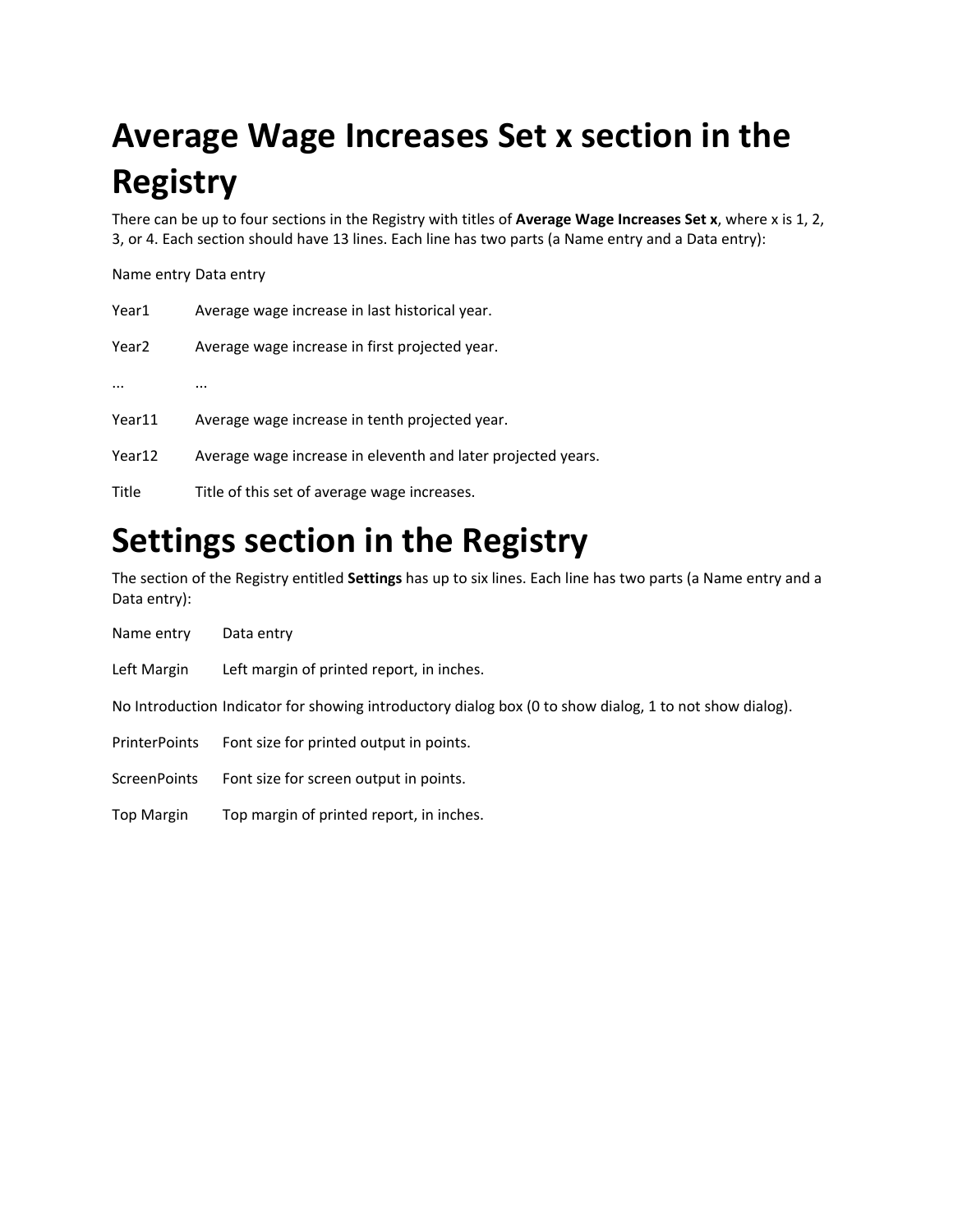# **For developers only Input data from a file**

Input can be entered from a file by choosing **File** from the main menu and **Open...** from the pulldown menu. If the file was originally created by this program, then it will automatically be in the correct format to be read back into the program. It is possible to create a file with the required information, in the correct format, outside of this program (for instance, in another program running against a database of worker information). However, the file created must be in exactly the correct format or this program will detect an error and stop. See **File structure** for a description of the required file structure.

## **Source code**

The source code for the Social Security Benefit Calculator is downloadable from the Social Security Administration web site). Go to http://www.ssa.gov/OACT/anypia/source.html for more information about the source code and instructions on downloading it.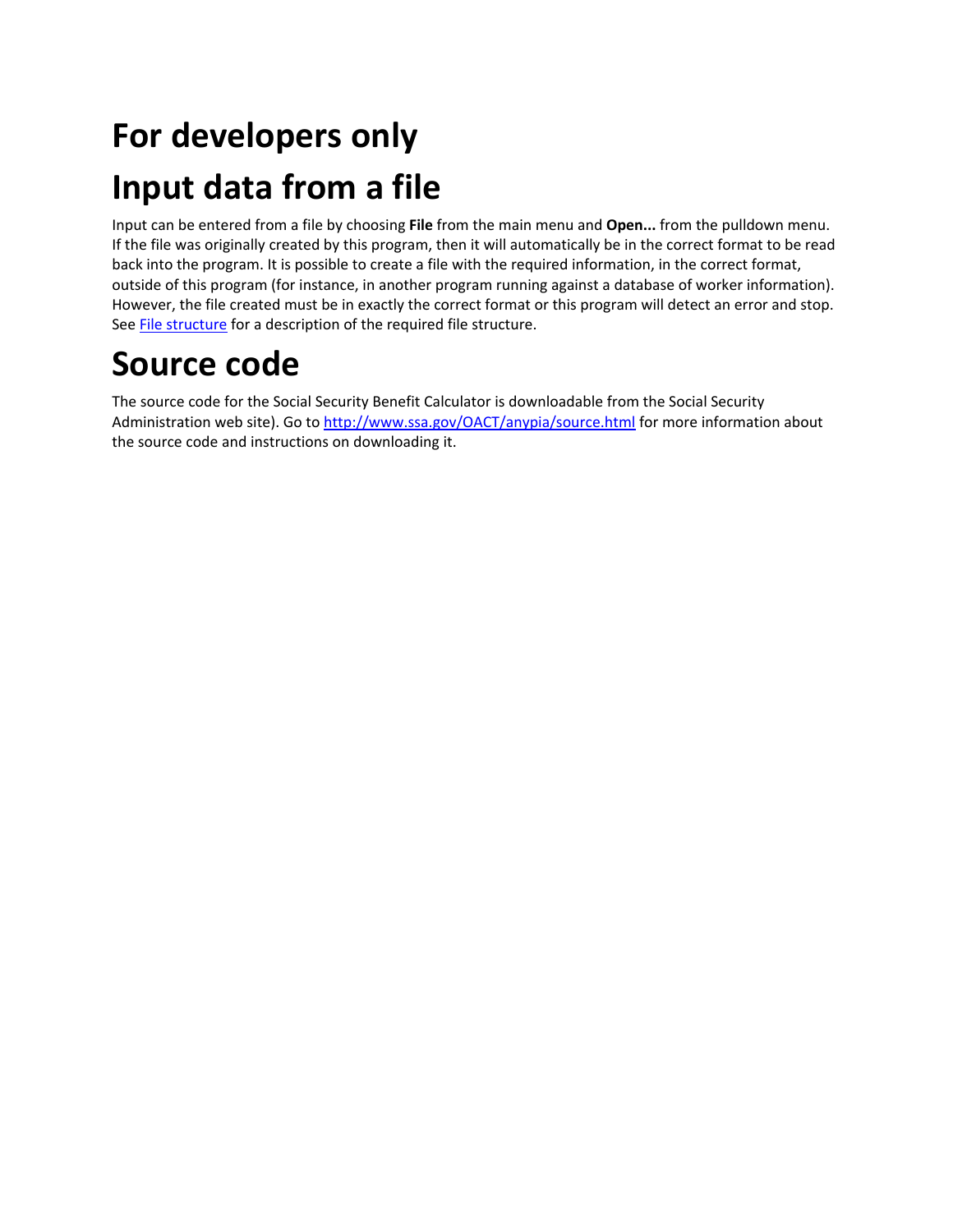# **Glossary AIME**

Average Indexed Monthly Earnings. The amount of earnings used in determining the PIA for most workers who attain age 62, become disabled, or die after 1978. A worker's actual past earnings are adjusted by changes in the average wage index, in order to bring them up to their approximately equivalent value at the time of retirement or other eligibility for benefits.

# **AME**

Average Monthly Earnings. The amount of earnings used in determining the PIA for most workers who attain age 62, become disabled, or die before 1979. A worker's actual past earnings are summed over the appropriate number of years, then divided by the number of months in those years.

# **MBA**

Monthly benefit amount. A beneficiary's monthly benefit amount is based on the PIA, but may be reduced or increased for various reasons. For aged beneficiaries (old‐age, spouse, or widow(er)), actuarial reduction applies for receipt before full retirement age. For old‐age beneficiaries, delayed retirement credit applies for receipt after full retirement age. For auxiliary beneficiaries (spouse or child), a benefit factor applies to the PIA.

# **MFB**

Maximum Family Benefit. The maximum monthly amount that can be paid on a worker's earnings record. Whenever the total of the individual monthly benefits payable to all the beneficiaries entitled on one earnings record exceeds the maximum, each dependent's or survivor's benefit is proportionately reduced to bring the total within the maximum. Benefits payable to divorced spouses or surviving divorced spouses are not reduced under the family maximum provision.

# **Military service wage credits**

Credits recognizing that military personnel receive wages in kind (such as food and shelter) in addition to their basic pay and other cash payments. Noncontributory wage credits of \$160 were provided for each month of active military service from September 16, 1940, through December 31, 1956. For years after 1956, the basic pay of military personnel is covered under the Social Security program on a contributory basis. In addition to the contributory credits for basic pay, noncontributory wage credits of \$300 were granted for each calendar quarter, from January 1957 through December 1977, in which a person received pay for military service. Noncontributory wage credits of \$100 were granted for each \$300 of military wages, up to a maximum credit of \$1200 per calendar year, from January 1978 through December 2001.

# **PIA**

Primary Insurance Amount. The monthly amount payable to a retired worker who begins to receive benefits at full retirement age or (generally) to a disabled worker. This amount, which is related to the worker's AIME, is also the amount used as a base for computing all types of benefits payable on the basis of one individual's earnings record.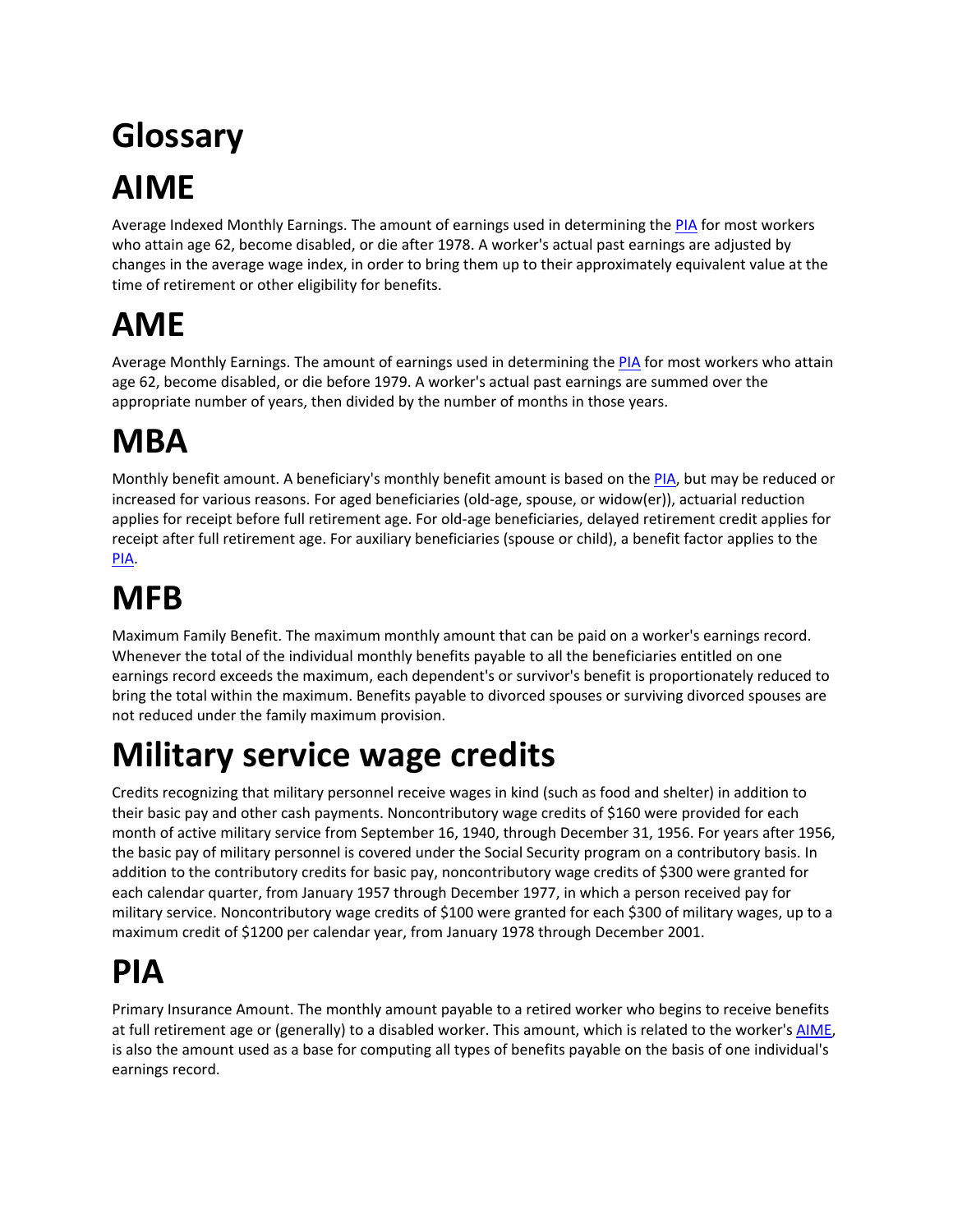# **Quarters of coverage**

Quarters of coverage, which are also called QCs or credits, are the basic unit that workers earn in order to become insured for benefits. Before 1978, quarters of coverage were earned by having wages above \$50 in a calendar quarter, with 4 quarters of coverage earned if a worker earns the taxable maximum for a year. In 1978, the earning of quarters of coverage was changed to an annual basis, with the amount needed for each quarter of coverage adjusted annually for inflation. In some cases, quarters of coverage can be earned through railroad earnings or periods of military service.

The calculator computes quarters of coverage from annual earnings in 1978 and later automatically. For quarters of coverage earned before 1978, you have the option of entering the lump‐sum total you earned or annual figures. See Summary quarters of coverage information for more information on how to enter pre-1978 quarters of coverage.

## **Trustees Report**

The Board of Trustees of the Social Security Trust Funds reports each year on the current and projected financial condition of the Social Security program, which is financed through two separate trust funds. The Old‐Age and Survivors Insurance (OASI) Trust Fund pays monthly benefits to retired workers (including disabled workers who have reached normal retirement age) and their families and to survivors of deceased workers. The Disability Insurance (DI) Trust Fund pays monthly benefits to disabled workers and their families. The report on the current financial status of the funds includes an accounting of the actual income and expenditures for the last year. For future years, the projections of the trust funds' financial condition reflect the Trustees' considered judgment after review of available evidence and expert opinion about all the economic and demographic factors that affect income and expenditures. Projections are presented separately for the next 10 years (the short range) and for the next 75 years (the long range).

Although, in general, a greater degree of certainty can be presumed for projections encompassing the next few years than for a period as long as the next 75 years, any estimation of the future is uncertain. Therefore, three alternative sets of economic and demographic assumptions are used to show a range of possible outcomes for all projections. The "intermediate" set of assumptions, designated as alternative II, reflects the Trustees' "best estimates" of future experience; the "low cost" alternative I is more optimistic, and the "high cost" alternative III more pessimistic for the trust funds' future financial outlook. For both the short range and the long range, however, it is important to understand that the projections in this report are only an indication of the expected trend and likely range of future trust fund experience. Also, all projections are based on the Social Security program provisions in current law and are not intended to anticipate any changes in these provisions that might be made in the future.

The 2021 Trustees Report is available at the Social Security Administration's web site at http://www.ssa.gov/OACT/TR/2021/index.html.

A printed copy of the latest Trustees Report may be obtained by writing to:

Office of the Chief Actuary Social Security Administration 2409 Robert M. Ball Building 6401 Security Blvd. Baltimore, MD 21235

## **Totalization**

Totalization agreements between the U.S. and foreign countries provide for limited coordination of U.S. and foreign social security programs. The agreements help eliminate situations where workers suffer a loss of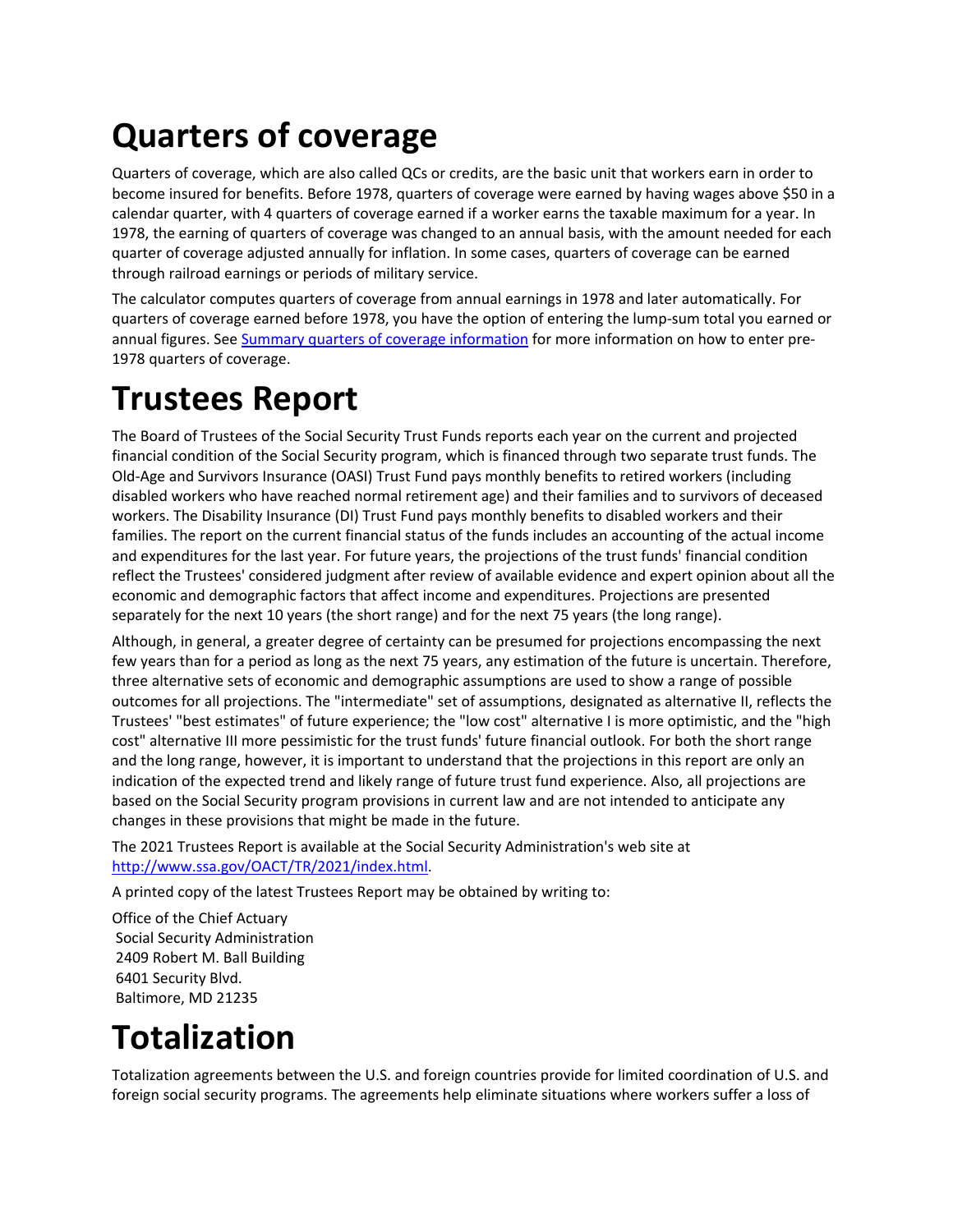benefit rights because they have divided their careers between the U.S. and a foreign country. Under an agreement, workers may qualify for partial U.S. or foreign benefits, called totalization benefits, based on combined work credits from both countries.

In order to be eligible for totalization benefits, the worker must: 1) not be insured for benefits based on U.S. coverage alone, 2) have at least 6 quarters of coverage, and 3) have substantial work in a foreign country with a totalization agreement.